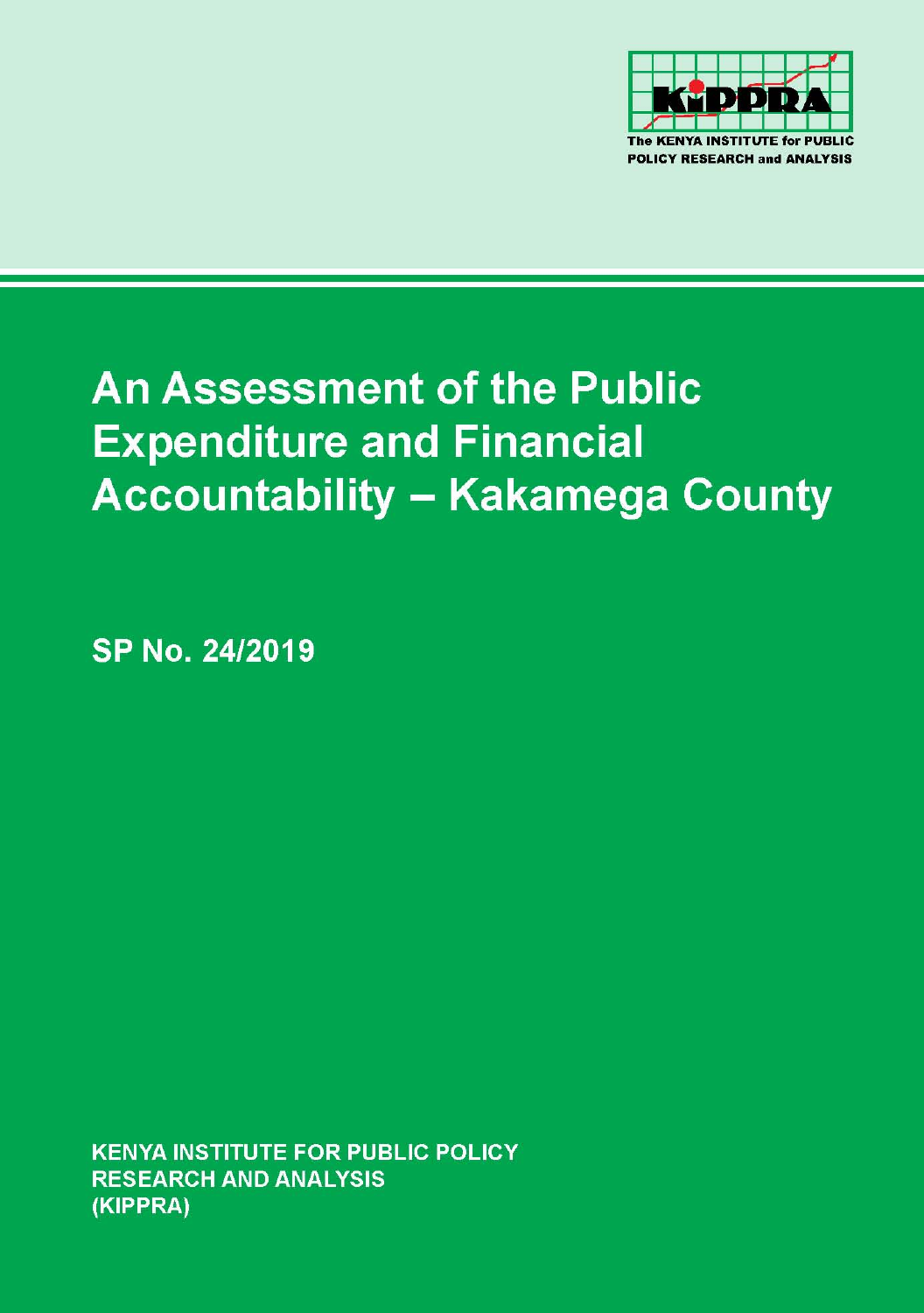# **An Assessment of the Public Expenditure and Financial Accountability - Kakamega County**

**Kenya Institute for Public Policy Research and Analysis**

> **Special Paper No. 24 2019**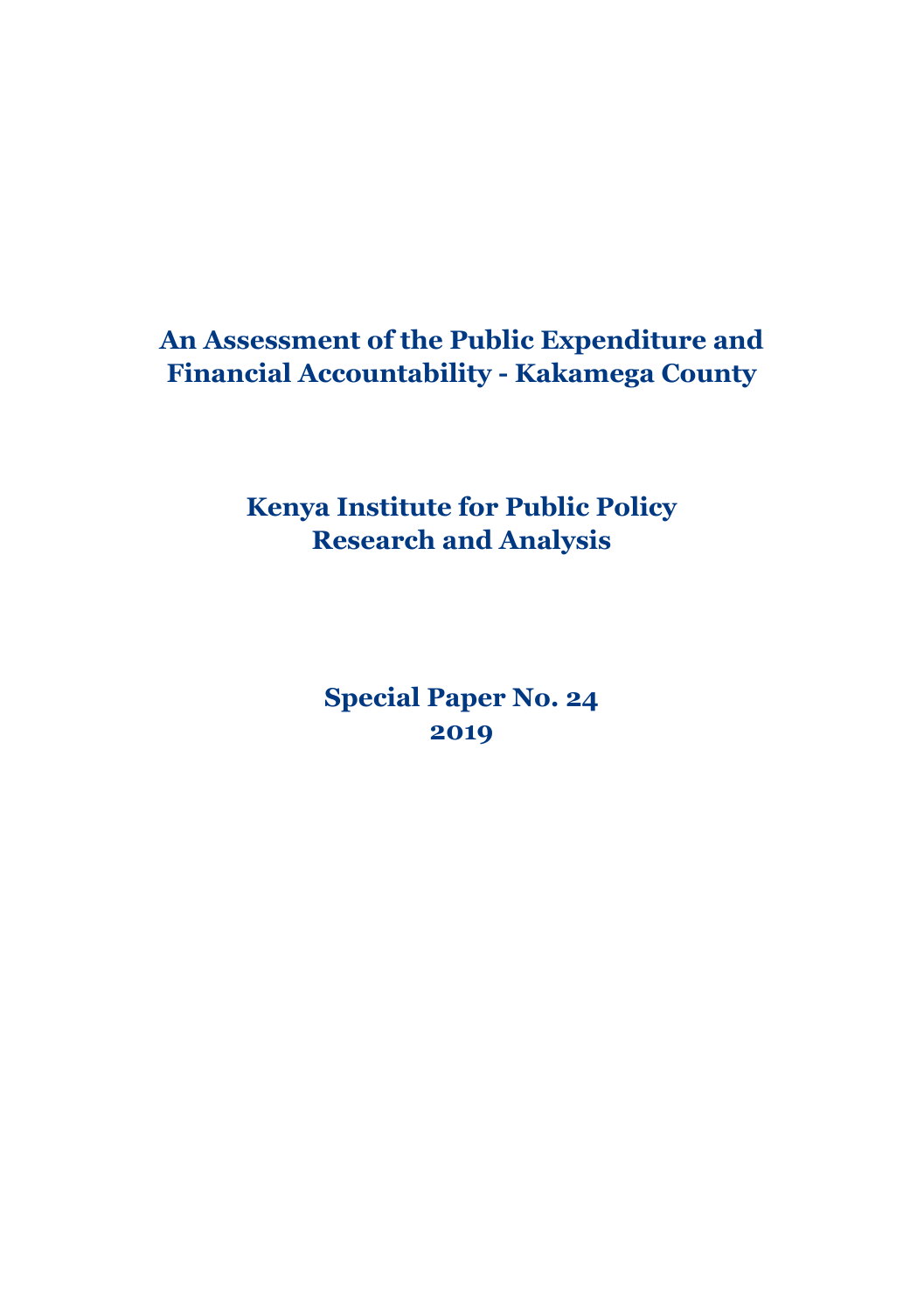# **KIPPRA in Brief**

The Kenya Institute for Public Policy Research and Analysis (KIPPRA) is an autonomous institute whose primary mission is to conduct public policy research leading to policy advice. KIPPRA's mission is to produce consistently high-quality analysis of key issues of public policy and to contribute to the achievement of national long-term development objectives by positively influencing the decision-making process. These goals are met through effective dissemination of recommendations resulting from analysis and by training policy analysts in the public sector. KIPPRA therefore produces a body of well-researched and documented information on public policy, and in the process assists in formulating long-term strategic perspectives. KIPPRA serves as a centralized source from which the Government and the private sector may obtain information and advice on public policy issues.

Published 2019 © Kenya Institute for Public Policy Research and Analysis Bishops Garden Towers, Bishops Road PO Box 56445-00200 Nairobi, Kenya tel: +254 20 2719933/4; fax: +254 20 2719951 email: admin@kippra.or.ke website: http://www.kippra.org

ISBN 9966 817 08 2

The KIPPRA Special Reports Series deals with specific issues that are of policy concern. The reports provide in-depth survey results and/or analysis of policy issues. They are meant to help policy analysts in their research work and assist policy makers in evaluating various policy options. Deliberate effort is made to simplify the presentation in the reports so that issues discussed can be easily grasped by a wide audience. KIPPRA appreciates any comments and suggestions arising from this report.



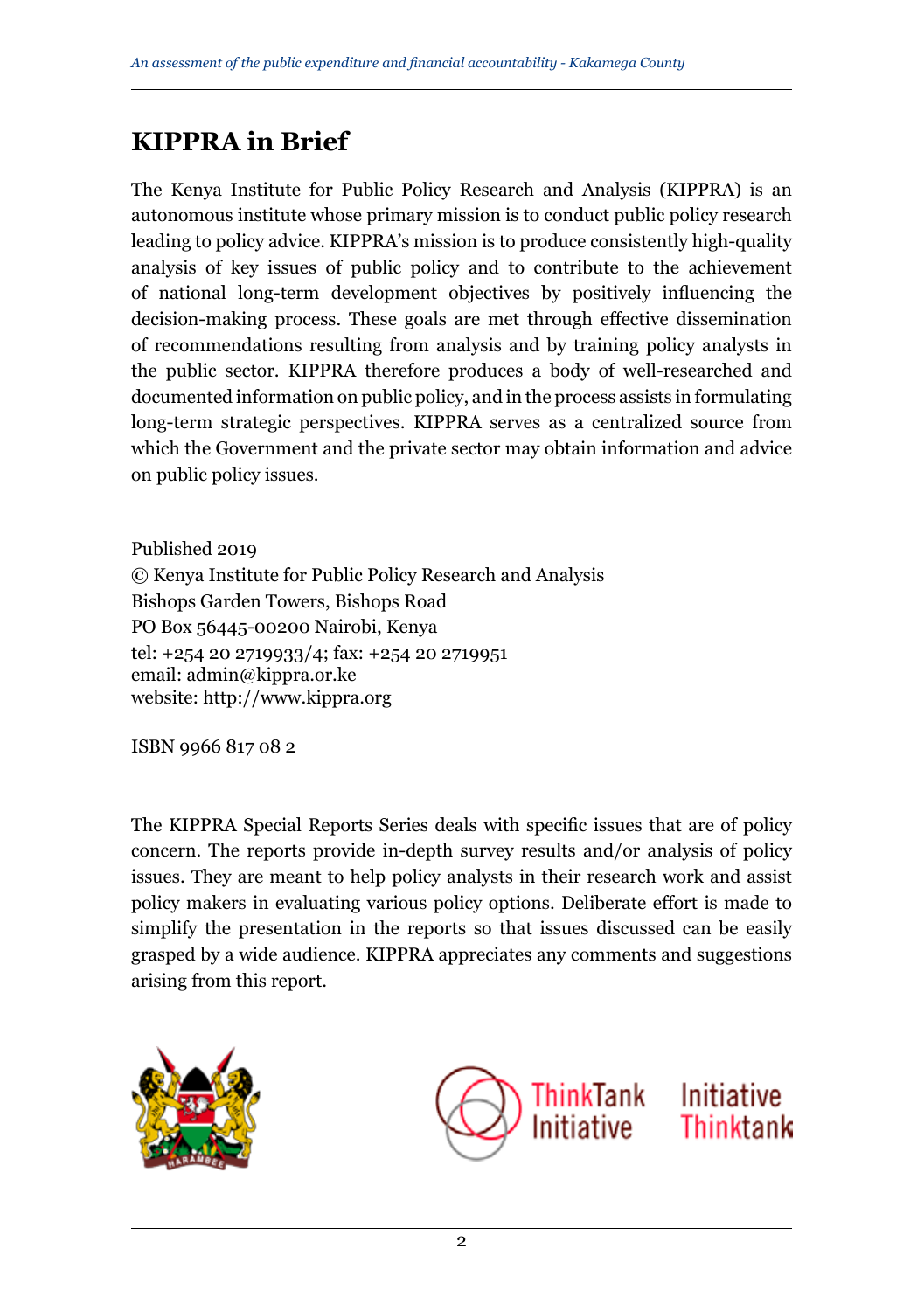# **Acknowledgements**

The PEFA report for Kakamega County was prepared by a team led by the KIPPRA Executive Director Dr Rose Ngugi. The team members included Dr Christopher Hugh Onyango, Dr Simon Githuku, Manasseh Otieno, Paul Odhiambo and Dr Bernadette Wanjala.

The oversight committee provided strategic guidance for the assessment comprised Dr Rose Ngugi, Dr Augustus Muluvi, Dr Christopher Onyango, Dr Simon Githuku, Benson Kiriga, Dr Douglas Kivoi (from KIPPRA), Christine A. Owuor, Tim Williamson (from World Bank), Joseph Kungu (Council of Governors), Warui Maina, Joel Bett (PFMR Secretariat), Joshua Musyimi, Grace Kimitei (Office of the Controller of Budget) and George Otieno (Office of the Auditor General).

The report benefitted from technical guidance from the lead consultant Elisaveta Teneva and Jeremiah Oliech. Other experts who contributed during the assessment period included Joshua Musyoka (National Treasury), Julia Muguro (KIPPRA), Mathew Ngusya (Office of the Auditor General), Macklin Ogolla (Office of the Controller of Budget), Nickson Omondi (Kenya Revenue Authority), John Mose (Commission for Revenue Allocation).

The report was reviewed by PEFA Secretariat, Jens Kristensen, Timothy Williamson, Kathy Whimp, Oleksii Balabushko, Eric Enagnon, Jane Kiringai and Christine Owuor (World Bank), Office of the Controller of Budget, the PFMR Secretariat, the Kakamega County government and SIDA. Also acknowledged are comments from other KIPPRA staff as part of the internal peer review process. We appreciate the PEFA Secretariat for the quality assurance through the PEFA CHECK which ensured that the processes used in planning and implementing the assessment were of the requisite standards.

The assessment was done with financial support from the International Development Research Centre (IDRC) in collaboration with the World Bank (Kenya Office).

The report could not have been completed without the support and collaboration of the County Government of Kakamega.



**KAKAMEGA COUNTY GOVERNMENT**

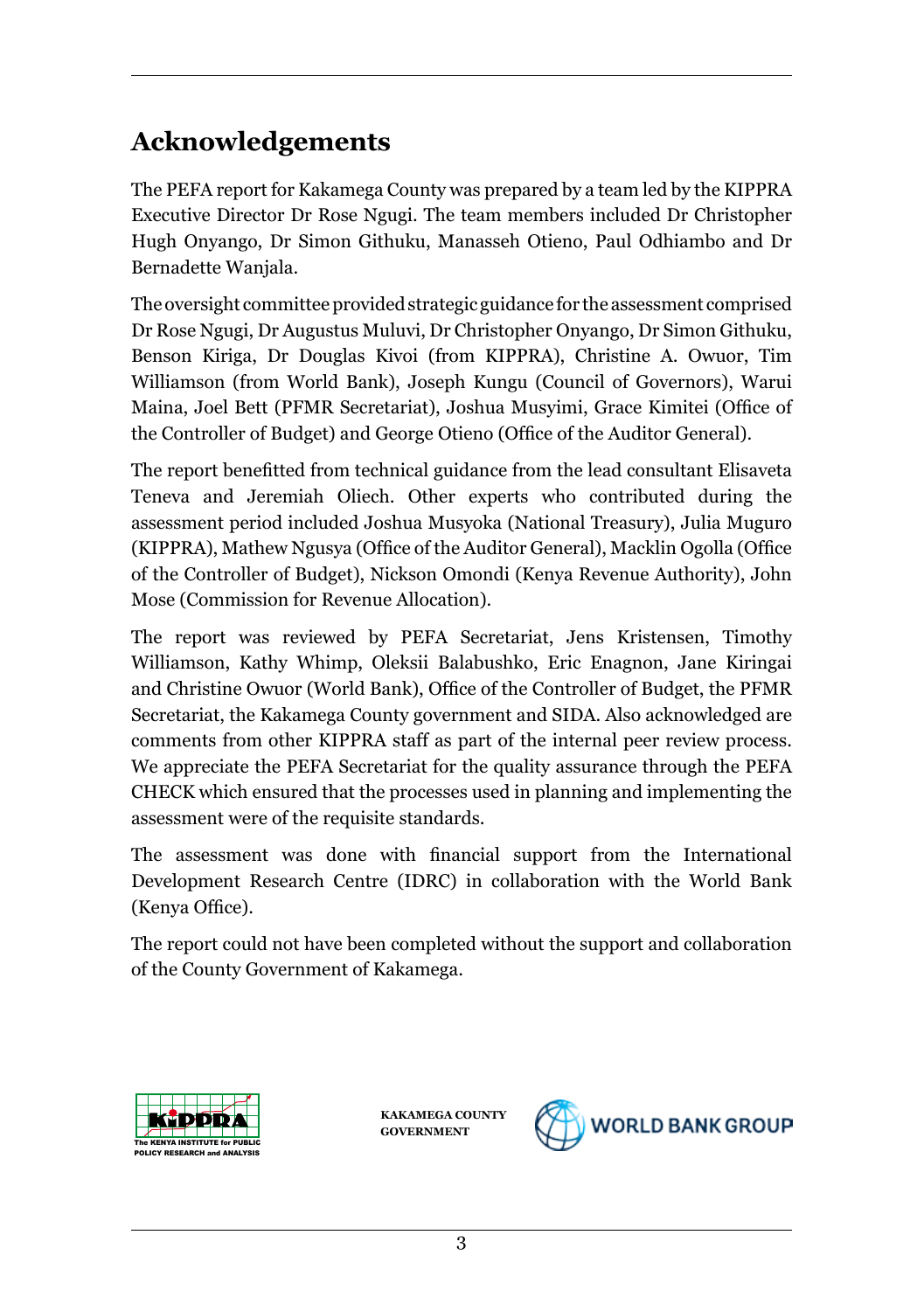Currency and indicative exchange rates Local currency unit = Kenyan Shilling (Ksh) 1 EUR = 118.7000 Ksh (December, 2017) 1 USD = 100.7520 Ksh UGX (March 2017) Fiscal Year: 1 July to 30 June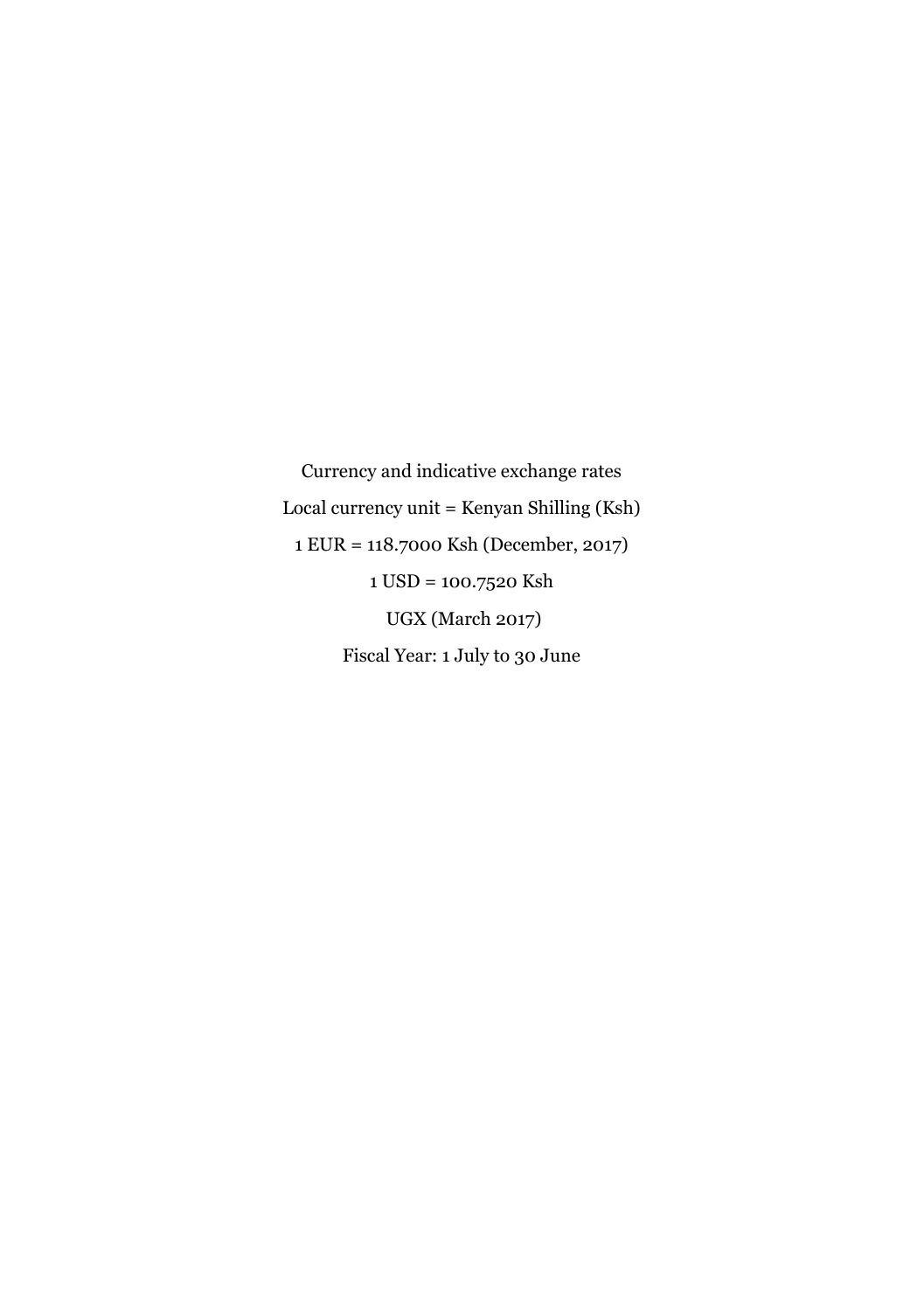# **EXECUTIVE SUMMARY**

#### **Background**

The main rationale of this assessment is to give a better understanding of how the public finance management (PFM) systems work, how the processes and the institutions are organised and to what extent they provide an entry point for PFM reform efforts at the level of Kakamega County. The assessment will become a benchmark for the upgrade of the PFM system in other counties in Kenya which were not assessed.

The assessment period covered is financial years 2013/14, 2014/15 and 2015/16 depending on the indicator and dimension of assessment. The field work assessment took place in April 2017 this is the time of assessment for those indicators where more up-to-date assessment period is required.

#### **Main Outputs of the Assessment**

#### *Fiscal discipline*

Overall revenue and expenditure performance were in line with budgeted amounts given the equitable shares allocated as national transfers account for approximately 90% of the County revenue and they are a factor of stability in financial performance. Both expenditure performance by economic and functional classification significantly deviated from the budgeted estimates. Conditional grants were also not realistic as well as the outturn of own source revenue which were consistently over projected. Generally, deviations in all budget categories were more pronounced in 2013/14 which was the first year of County operation and was affected by unrealistic projections. Slow procurement process and shortage of technical staff to supervise projects were also a cause for deviations. The County is in the process of establishing County Revenue Authority to enhance revenue collection.

The budget is prepared in accordance with National Treasury guidelines which require budget proposals to be presented using administrative, economic and the programme based approach. However, no information about revenue outside financial reports is produced. The County Treasury uses IFMIS to facilitate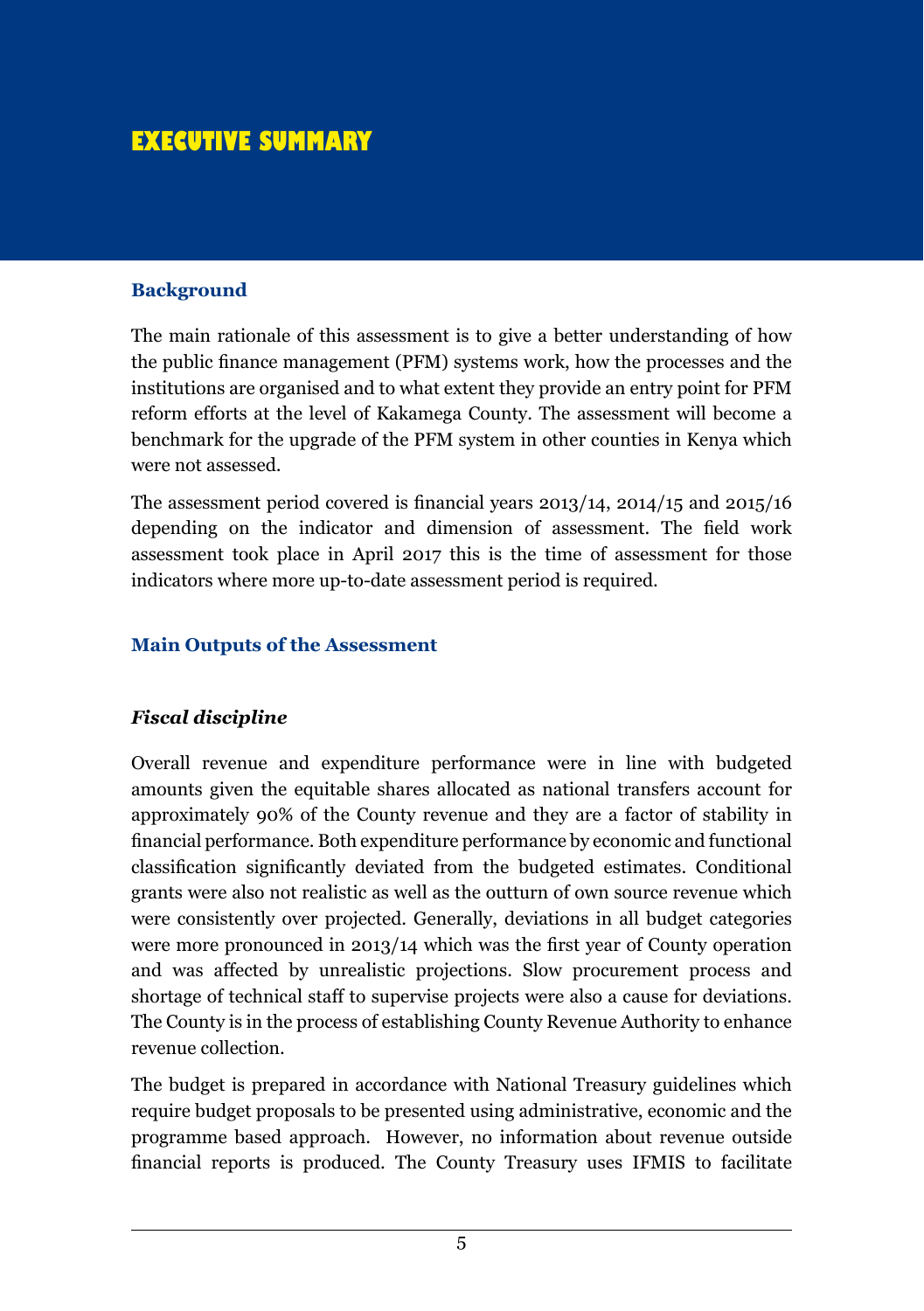transaction processes and reporting. IFMIS users have passwords and the system maintains a log of users together with their functions. Any changes to reports must be approved by departmental heads to enhance financial data integrity. Budget documents such as the CFSP, CBROPs, annual development plans (ADPs) and budgets are prepared in a timely manner. Quarterly budget reports are also availed for the public, but not in good time and they do not cover all public resources and expenditure. In addition, in-year reports do not present budget execution along with all the data with which they should be compared to, which hampers the efficient follow-up of services delivery.

Financial reports for budgetary units are prepared annually and budget implementation reports are prepared each quarter. Coverage and classification of data allows direct comparison to the original budget for the main administrative headings. They include information on revenue, expenditures, and cash balances. Financial reporting, however, for extra budgetary units and public corporations are still not produced.

The County of Kakamega is yet to develop systems to monitor the newly established public corporations, as well as to develop procedures and selection criteria for public investment. Currently, there are no standard procedures and rules for project selection, implementation and monitoring, Contingent liabilities (related to car loan and mortgage scheme) are well managed and most of them are presented in financial reports, but the debt inherited from the defunct local authority is not disclosed.

The County has not developed standard operating procedures for disposal of assets because the counties were prohibited from disposing public assets until full transition is effected. Debt management capacity of the County Government is weak because of lack of a debt management unit and strategy.

The County of Kakamega operated a well-managed automated payroll control system i.e. the integrated payroll and personnel data (IPPD) which integrates personnel database and payroll. Changes to the personnel records and payroll are updated at least monthly, in time for the following month's payments. Staff hiring and promotion is controlled by a list of approved staff positions and usually subject to payroll audit carried out only once during the period of assessment. Only the County Public Service Board and the County Assembly Service Board are allowed to change personnel records and payroll for County Executive and County Assembly through written approval of the County Secretary and the Clerk respectively.

The procurement at the County of Kakamega does not achieve value for money service. The information on the procurement plans and the contracts awarded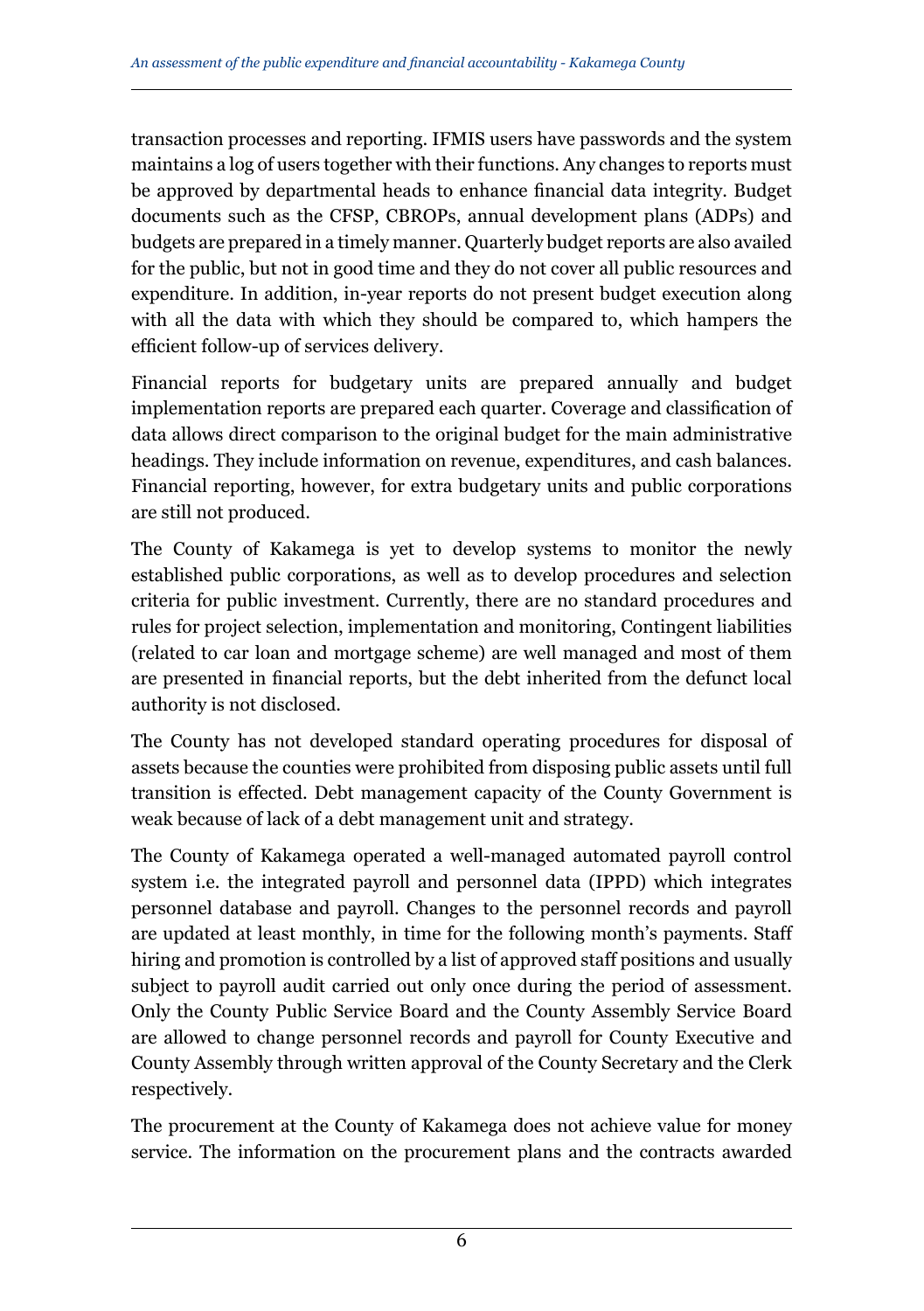are not made public. There is no record of procurement method used for selection of contractors for services, goods and works. A major area of weakness in procurement is that procurement plans, contract awards, data on resolution of procurement complaints and annual procurement statistics are not made available to the public. Independent procurement complaints body exists at the National level and it is the one that can resolve procurement cases.

#### *Strategic resource allocation*

Budget preparation process is based on a comprehensive and clear budget circular. Ceilings are established during the CFSP preparation but are fixed only after the budget calendar has been issued. Some departments prepare medium-term strategic plans but the budget documents do not present any evidence showing that proposals in the annual budget estimates are aligned with the strategic plans of these departments.

The County Treasury does not prepare its own macroeconomic forecasts but adopts the macroeconomic indicators from the National Government. The County Government prepares forecasts of revenue and expenditure for the budget year and the two following fiscal years, but does not present the underlying assumptions for the forecasts.

Further, no fiscal impact analysis is performed in the County Fiscal Strategy Paper (CFSP). The County Budget Review Outlook Paper (CBROP) briefly explains the reasons for deviation from the objectives and targets set but does not provide an explanation of the changes to expenditure estimates between the second year of the last medium-term budget and the first year of the current medium-term budget, even at the aggregate level.

There are no procedures to assess the economic impact and viability of projects with regards to public investment. Neither cost-benefit analysis is performed nor is monitoring mechanism for public investment projects in place. Public asset management is not fully established. While records of financial assets are published annually in financial statements, records of non-financial assets are not comprehensive.

### *Efficient service delivery*

The Revenue Unit of Kakamega County does not provide taxpayers with clear access to information on the main revenue obligation areas, rights, redress processes and procedures. Also, the County does not have a risk-based approach in order to maximise public revenue collection. In addition, no independent body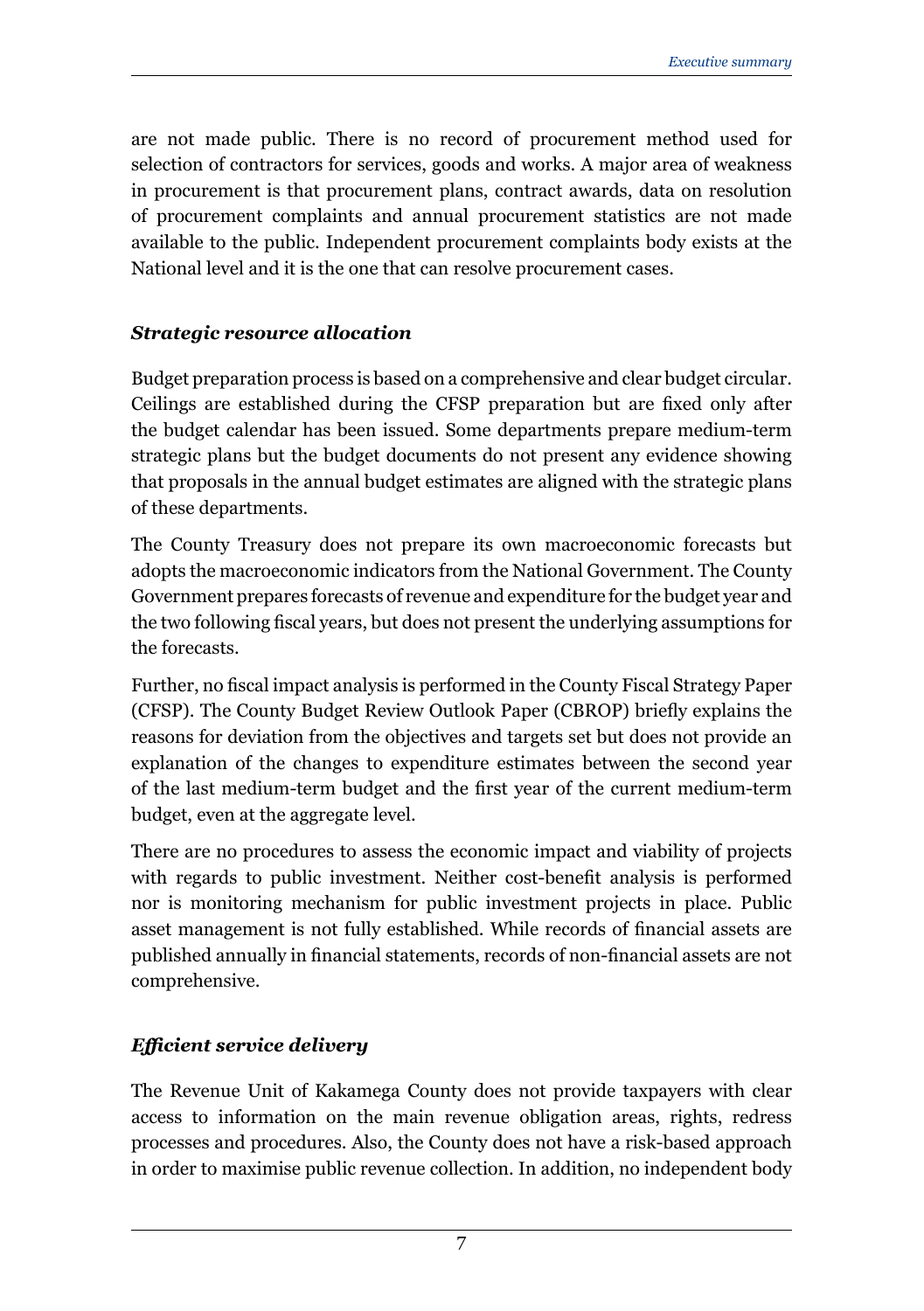has been put in place in order to carry out revenue audits and fraud investigations. In terms of expected reforms, the County of Kakamega is in process of establishing a Tax Collection Agency. It will administer and enforce revenue law, assess, collect and account for all applicable tax and fees.

Budget execution is well managed and followed with the support of the computerized system integrated financial management information system (IFMIS). Responsibilities are clearly laid down for most key steps and IFMIS is used in all departments for budget execution.

Internal audit applies international professional practice framework (IPPF) as stipulated in the PFM Act, 2012 with a risk analysis approach and covers all the departments in the County Executive. Three levels of reviews are applied before reports are released. It was not possible to verify to what extent the audit plans have been implemented. Responses to internal audit reports are usually provided within one month after the report being issued but again this has not been evidenced by internal audit function at the County.

Hearings on external audit findings are supposed to be conducted in public but no evidence was provided. Committee reports are provided to the full chamber of the County Assembly. They are not published on an official website but are easily accessible to the public. The scrutiny is supposed to be completed over a period of six months but no evidence was provided by the County Assembly.

The County Assembly's reviews budget documents covering fiscal policies, medium-term fiscal forecasts, and medium-term priorities as well as details of expenditure and revenue but cannot follow and issue recommendation on the efficiency of services delivery.

The table below gives an overview of the scores for each of the PEFA indicators.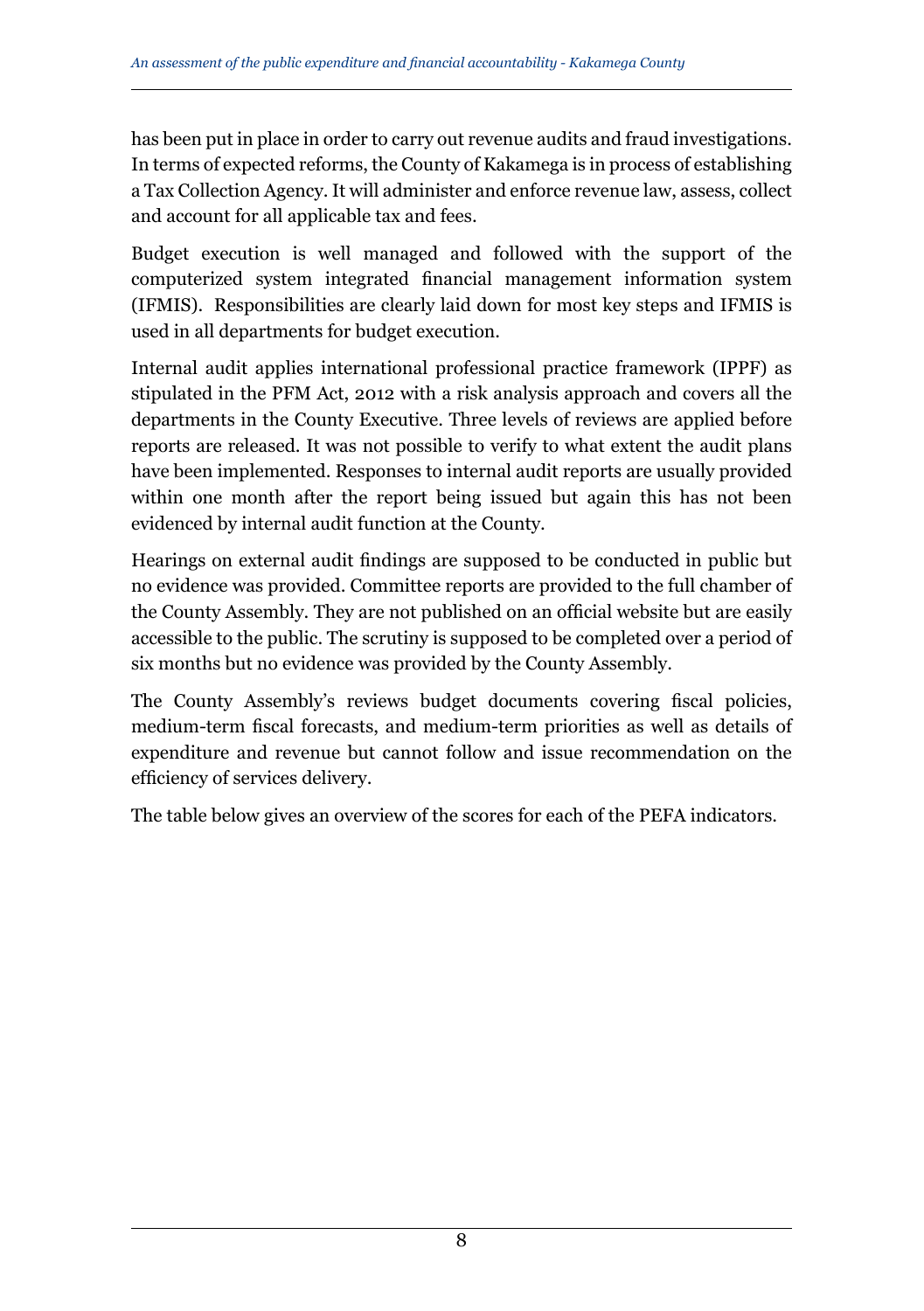| <b>PFM Performance Indicator</b> |                                                                                            | <b>Scoring</b><br><b>Method</b> |             | <b>Dimension Ratings</b> |             |             | <b>Overall</b> |
|----------------------------------|--------------------------------------------------------------------------------------------|---------------------------------|-------------|--------------------------|-------------|-------------|----------------|
|                                  |                                                                                            |                                 | i           | ii                       | iii         | iv          | rating         |
| $HGL-1$                          | <b>Subnational PEFA indicator</b><br>HLG-1: Transfers from a<br>higher level of government | M <sub>1</sub>                  | A           | B                        | $D^*$       |             | $D+$           |
| Pillar I. Budget reliability     |                                                                                            |                                 |             |                          |             |             |                |
| $PI-1$                           | Aggregate expenditure<br>outturn                                                           | M <sub>1</sub>                  | D           |                          |             |             | D              |
| $PI-2$                           | Expenditure composition<br>outturn                                                         | M <sub>1</sub>                  | D           | D                        | A           |             | $D+$           |
| $PI-3$                           | Revenue outturn                                                                            | M <sub>1</sub>                  | D           | D                        |             |             | D              |
|                                  | Pillar II. Transparency of public finances                                                 |                                 |             |                          |             |             |                |
| $PI-4$                           | <b>Budget classification</b>                                                               | M <sub>1</sub>                  | $\mathbf C$ |                          |             |             | С              |
| $PI-5$                           | <b>Budget documentation</b>                                                                | M <sub>1</sub>                  | D           |                          |             |             | D              |
| $PI-6$                           | Central government<br>operations outside financial<br>reports                              | M <sub>2</sub>                  | $D^*$       | $D^*$                    | D           |             | D              |
| $PI-7$                           | Transfers to subnational<br>governments                                                    | M <sub>2</sub>                  |             |                          |             |             | N/A            |
| $PI-8$                           | Performance information for<br>service delivery                                            | M <sub>2</sub>                  | D           | D                        | $\mathbf C$ | D           | D              |
| $PI-9$                           | Public access to fiscal<br>information                                                     | M <sub>1</sub>                  | D           |                          |             |             | D              |
|                                  | Pillar III. Management of assets and liabilities                                           |                                 |             |                          |             |             |                |
| $PI-10$                          | Fiscal risk reporting.                                                                     | M <sub>2</sub>                  | N/A         | N/A                      | D           |             | D              |
| $PI-11$                          | Public investment<br>management                                                            | M <sub>2</sub>                  | D           | D                        | D           | D           | D              |
| $PI-12$                          | Public asset management                                                                    | M <sub>2</sub>                  | C           | D                        | D           |             | $D+$           |
| $PI-13$                          | Debt management                                                                            | M <sub>2</sub>                  | D           | N/A                      | D           |             | D              |
|                                  | Pillar IV. Policy-based fiscal strategy and budgeting                                      |                                 |             |                          |             |             |                |
| $PI-14$                          | Macroeconomic and fiscal<br>forecasting                                                    | M <sub>2</sub>                  | С           | $\mathbf C$              | D           |             | $D+$           |
| $PI-15$                          | <b>Fiscal strategy</b>                                                                     | M <sub>2</sub>                  | D           | D                        | D           |             | D              |
| $PI-16$                          | Medium-term Perspective in<br>expenditure Budgeting                                        | M <sub>2</sub>                  | A           | D                        | D           | D           | D+             |
| $PI-17$                          | <b>Budget preparation process</b>                                                          | M <sub>2</sub>                  | D           | D                        | A           |             | C              |
| $PI-18$                          | Legislative scrutiny of<br>budgets                                                         | M <sub>1</sub>                  | A           | $\mathbf C$              | D           | $\mathbf C$ | $D+$           |
|                                  | Pillar V. Predictability and control in budget execution                                   |                                 |             |                          |             |             |                |
| $PI-19$                          | Revenue administration                                                                     | M <sub>2</sub>                  | D           | D                        | D           | D           | D              |
| $PI-20$                          | Accounting for revenue                                                                     | M <sub>1</sub>                  | A           | A                        | D           |             | $D+$           |
| $PI-21$                          | Predictability of in-year<br>resource allocation                                           | M <sub>2</sub>                  | C           | A                        | D           | B           | C+             |
| $PI-22$                          | <b>Expenditure arrears</b>                                                                 | M <sub>1</sub>                  | C           | $\mathbf C$              |             |             | C              |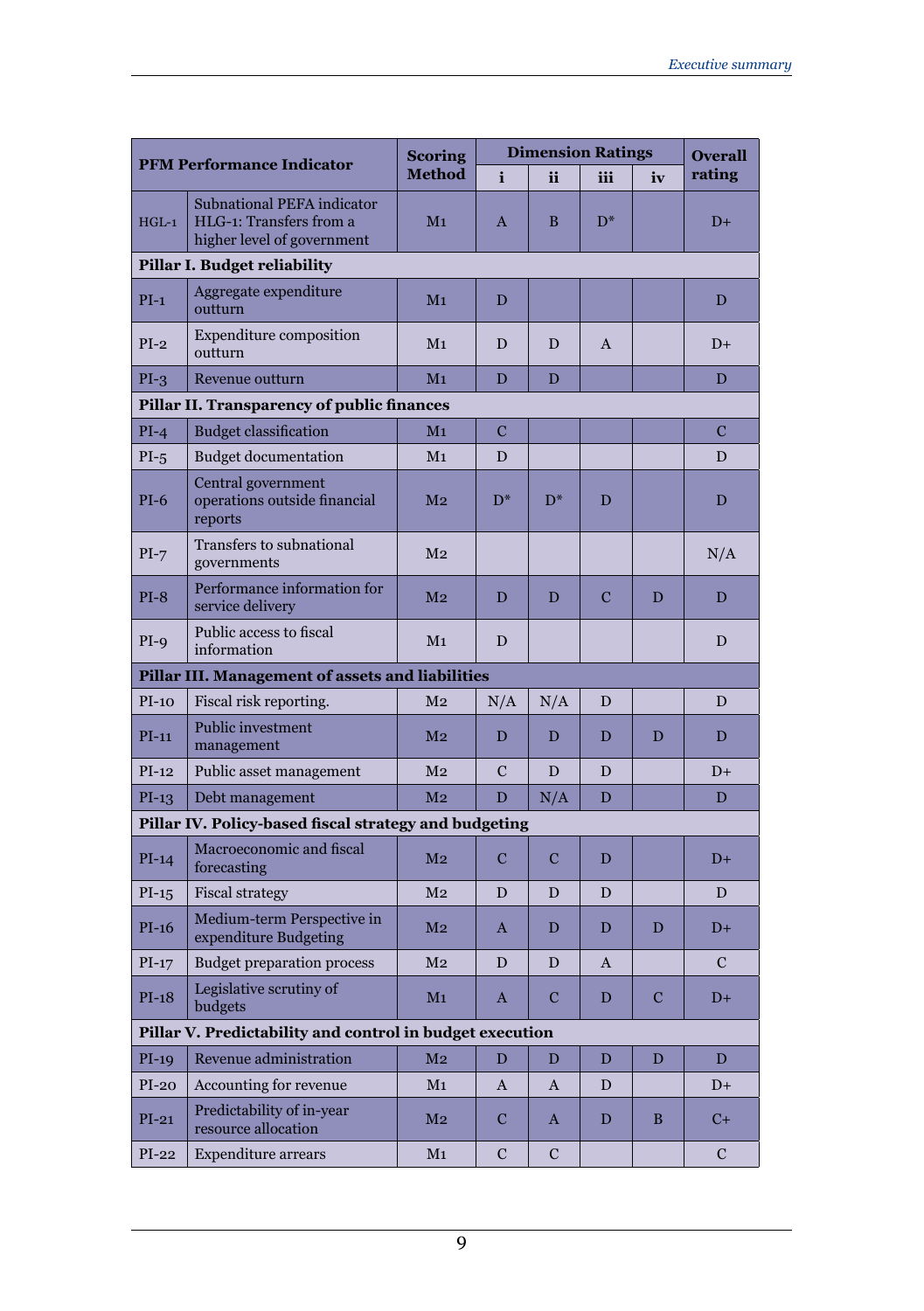| $PI-23$                                    | Payroll controls                                | M <sub>1</sub> | D             | $\mathbf{A}$  | $\mathsf{A}$ | $D^*$        | $D+$          |
|--------------------------------------------|-------------------------------------------------|----------------|---------------|---------------|--------------|--------------|---------------|
| $PI-24$                                    | Procurement management                          | M <sub>2</sub> | D             | $D^*$         | $D^*$        | $\mathsf{A}$ | $D+$          |
| $PI-25$                                    | Internal controls on non-<br>salary expenditure | M <sub>2</sub> | $\mathbf{A}$  | $\mathbf{A}$  | B            |              | $\mathbf{A}$  |
| $PI-26$                                    | Internal audit                                  | M <sub>1</sub> | D             | $\mathcal{C}$ | $D^*$        | $D^*$        | $D+$          |
| <b>Pillar VI. Accounting and reporting</b> |                                                 |                |               |               |              |              |               |
| $PI-27$                                    | Financial data integrity                        | M <sub>2</sub> | D             | N/A           | D            | $\mathbf{A}$ | $\mathcal{C}$ |
| $PI-28$                                    | In-year budget reports                          | M <sub>1</sub> | $\mathcal{C}$ | D             | C            |              | $D+$          |
| $PI-29$                                    | Annual financial reports                        | M <sub>1</sub> | C             | $\mathbf{A}$  | D            |              | $D+$          |
| Pillar VII. External scrutiny and audit    |                                                 |                |               |               |              |              |               |
| $PI-30$                                    | External audit                                  | M <sub>1</sub> | $\mathcal{C}$ | D             | $D^*$        | $\mathsf{A}$ | $D+$          |
| $PI-31$                                    | Legislative scrutiny of audit<br>reports        | M <sub>1</sub> | $D^*$         | $D^*$         | $D^*$        | $D^*$        | D             |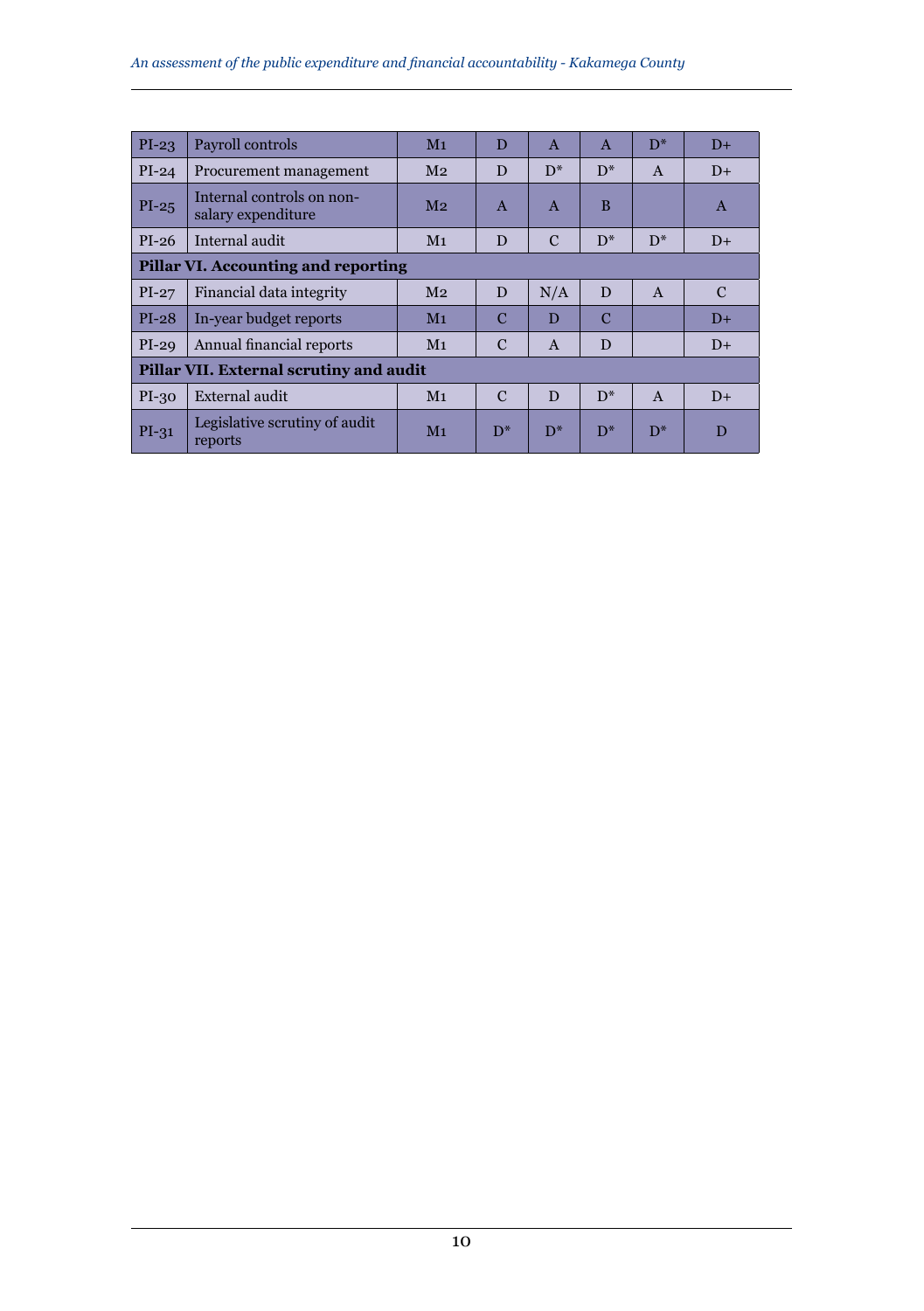# **ABBREVIATIONS AND ACRONYMS**

| <b>CRA</b>   | <b>Commission on Revenue Allocation</b>                   |
|--------------|-----------------------------------------------------------|
| <b>BPS</b>   | <b>Budget Policy Statement</b>                            |
| <b>CRA</b>   | <b>Commission on Revenue Allocation</b>                   |
| CoG          | <b>Council of Governors</b>                               |
| <b>CBIRR</b> | <b>County Governments Budget Implementation Report</b>    |
| <b>CBROP</b> | <b>County Budget and Review Outlook Paper</b>             |
| <b>CFSP</b>  | <b>County Fiscal Strategy Paper</b>                       |
| <b>CIDPs</b> | <b>County Integrated Development Plans</b>                |
| <b>IFMIS</b> | <b>Integrated Financial Management Information System</b> |
| <b>IPPD</b>  | <b>Integrated Payroll Personnel Data</b>                  |
| <b>ITRC</b>  | <b>Intergovernmental Technical Relations Committee</b>    |
| <b>IDA</b>   | <b>International Development Association</b>              |
| <b>IDRC</b>  | <b>International Development Research Centre</b>          |
| <b>IPSAS</b> | <b>International Public-Sector Accounting Standards</b>   |
| <b>KADP</b>  | Kenya Accountable Devolution Program                      |
| <b>KDSP</b>  | Kenya Devolution Support Programme                        |
| <b>MTEF</b>  | Medium Term Expenditure Framework                         |
| <b>MCAs</b>  | Members of the County Assembly                            |
| OCoB         | Office of the Controller of Budget                        |
| <b>PEFA</b>  | Public Expenditure and Financial Accountability           |
| <b>PFM</b>   | <b>Public Financial Management</b>                        |
| <b>PFMR</b>  | <b>Public Financial Management Reforms</b>                |
| <b>PSASB</b> | Public Sector Accounting Standards Board                  |
| <b>SRC</b>   | Salaries and Remuneration Commission                      |
| <b>SCOA</b>  | <b>Standard Chart of Accounts</b>                         |
| TSA          | <b>Treasury Single Account</b>                            |
|              |                                                           |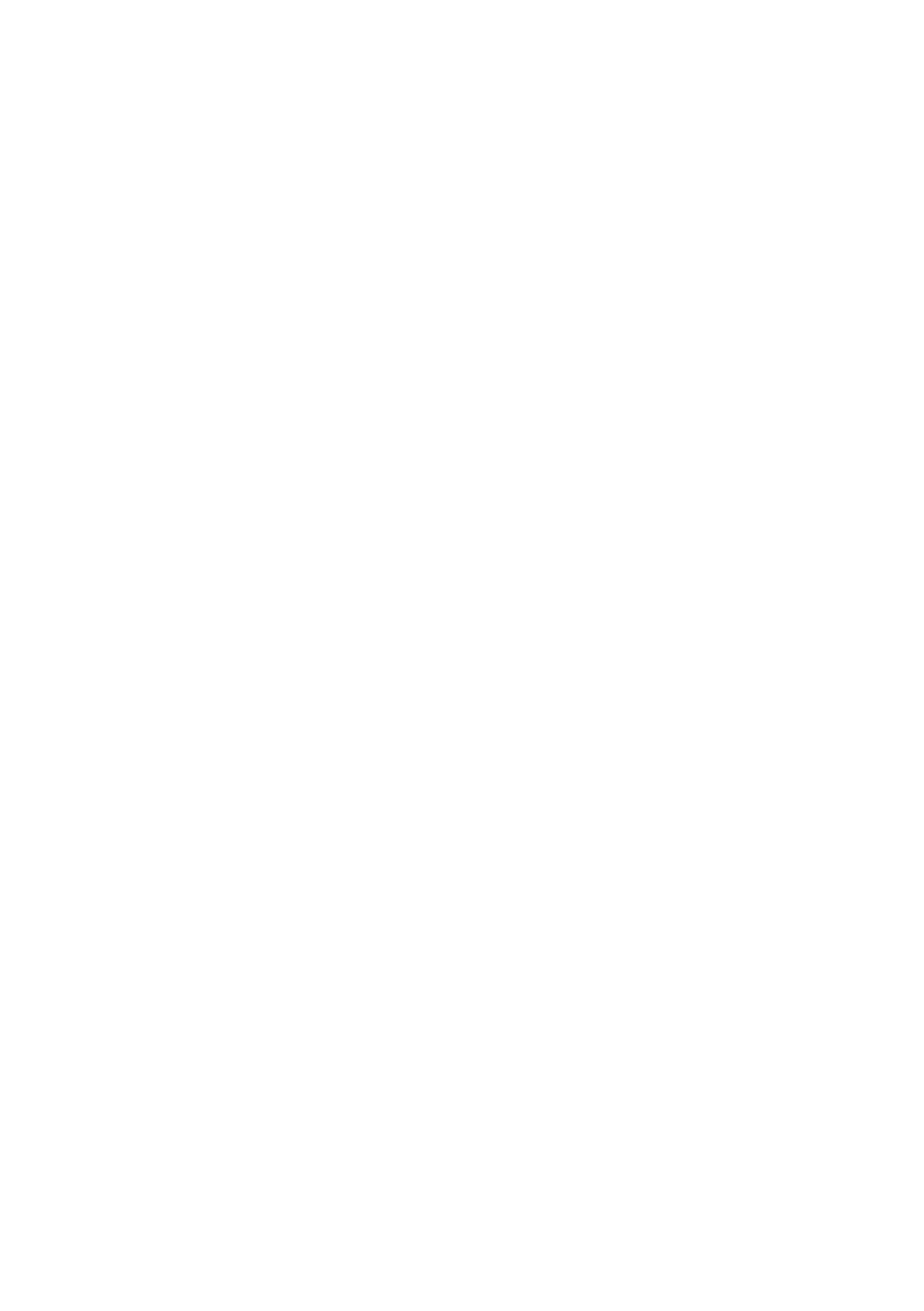# **TABLE OF CONTENTS**

| 1. |     |                                                                                  |
|----|-----|----------------------------------------------------------------------------------|
|    | 1.1 |                                                                                  |
|    | 1.2 |                                                                                  |
|    | 1.3 |                                                                                  |
| 2. |     |                                                                                  |
|    | 2.1 |                                                                                  |
|    | 2.2 |                                                                                  |
|    | 2.3 |                                                                                  |
|    | 2.4 |                                                                                  |
|    | 2.5 | Other Important Features of PFM and its Operating Environment 32                 |
| 3. |     |                                                                                  |
|    |     | Subnational PEFA Indicator HLG-1: Transfers from a Higher Level of Government 34 |
|    | 3.1 |                                                                                  |
|    | 3.2 |                                                                                  |
|    | 3.3 |                                                                                  |
|    | 3.4 |                                                                                  |
|    | 3.5 |                                                                                  |
|    | 3.6 |                                                                                  |
|    | 3.7 |                                                                                  |
| 4. |     |                                                                                  |
|    | 4.1 |                                                                                  |
|    | 4.2 |                                                                                  |
|    |     |                                                                                  |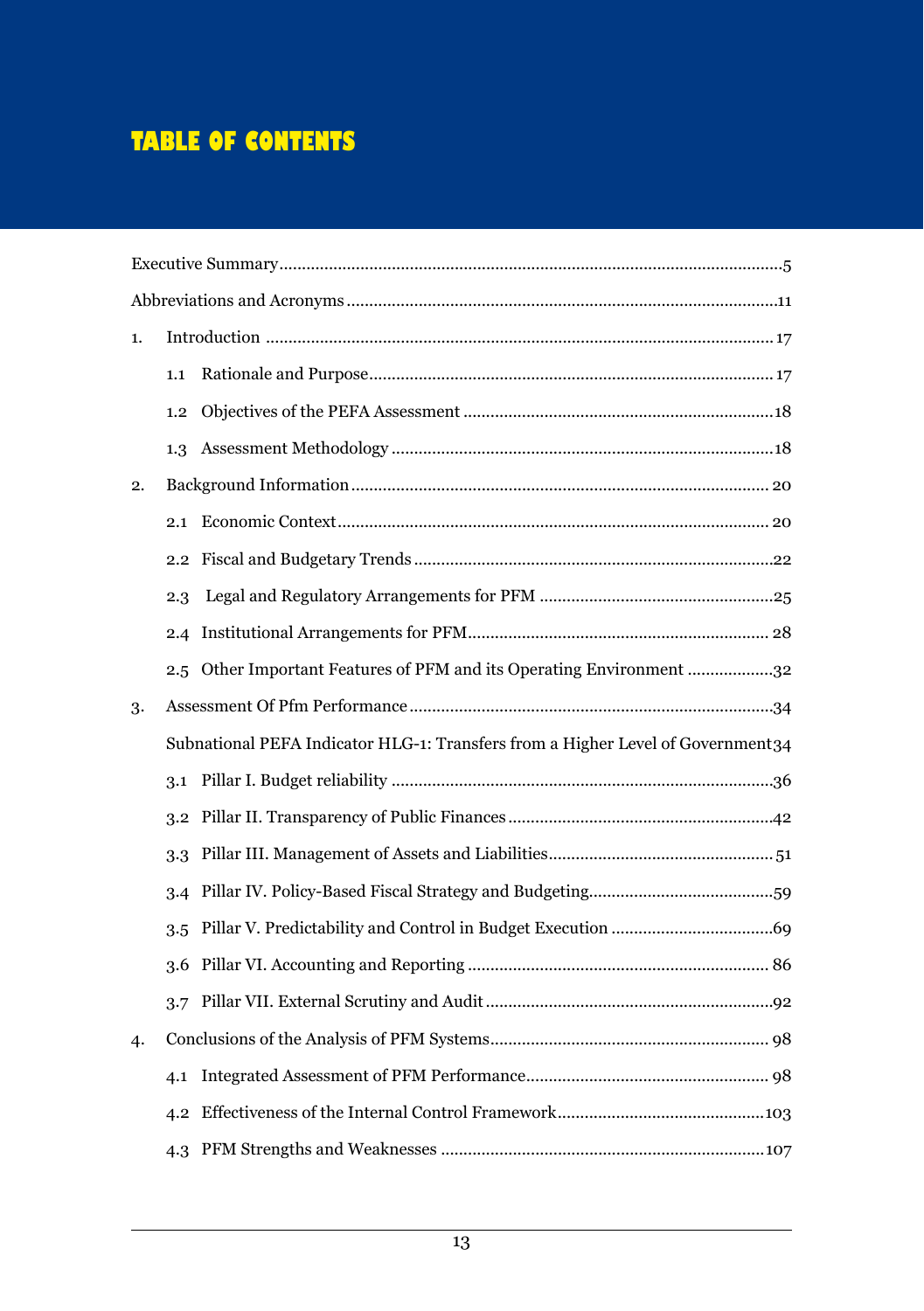| 5. |  |
|----|--|
|    |  |
|    |  |
|    |  |
|    |  |
|    |  |
|    |  |
|    |  |
|    |  |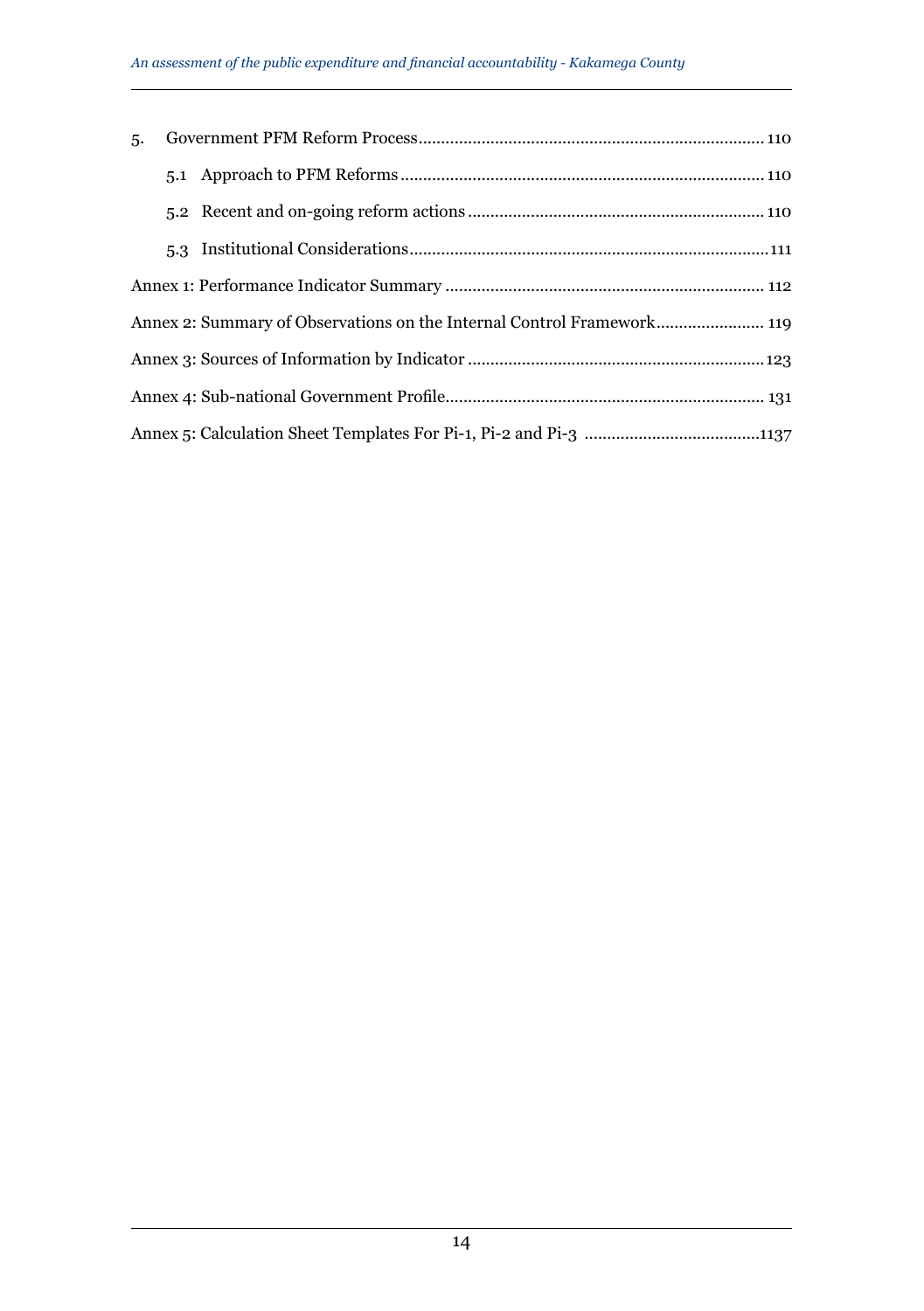# **LIST OF TABLES**

| Table 2.1: Basic economic data and indicators for Kakamega County 21                       |
|--------------------------------------------------------------------------------------------|
|                                                                                            |
| Table 2 3: Aggregate fiscal performance data for the last 3 financial years (in % of total |
| Table 2.4: Actual budget allocations by sectors (as a % of total expenditure)24            |
| Table 2.5: Structure of the public sector (turnover in Ksh millions) - 2015/1629           |
| Table 2.6: Financial structure of county government (estimate expenditure in Ksh millions) |
| Table 2.7: Financial structure of county government (actual expenditure in Ksh millions) - |
|                                                                                            |
|                                                                                            |
| Table 3.2: Expenditure composition outturn by function (Ksh millions & %) 38               |
| Table 3.3: Expenditure composition outturn by economic type (Ksh millions & %) 39          |
|                                                                                            |
| Table 3.5: Kakamega sources of revenue for the last 3 financial years (Ksh millions & %)41 |
|                                                                                            |
|                                                                                            |
|                                                                                            |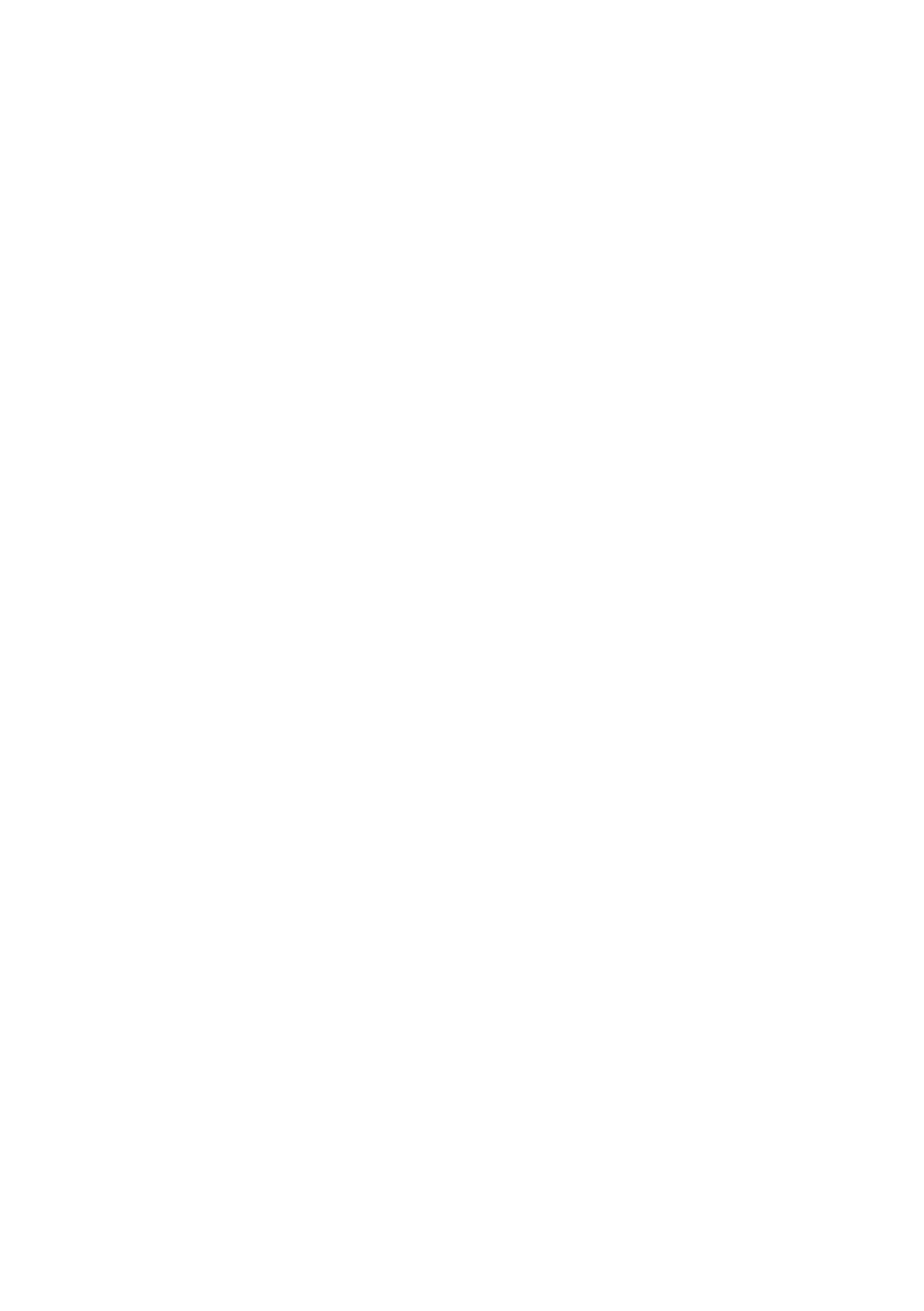# **1. INTRODUCTION**

The Sub-National PEFA assessment seeks to ascertain the performance of the PFM system of County Governments using the PEFA methodology. So far, the Government of Kenya has gained experience in the application of the PEFA methodology by undertaking four national PEFA assessments over the years, the latest carried out in 2017 and report due for completion in 2018. However, this is the first subnational assessment to be carried out in Kenya following the adoption of a devolved system of government. It is notable that the National and subnational PEFA assessments are almost being done concurrently and this is important because both levels of government share the same PFM system implying that evidence-based reform age and can be implemented simultaneously after areas that require improvements are identified. The subnational assessments, which covered six out of forty-seven counties, have been jointly financed by the World Bank and IDRC through KIPPRA.

#### **1.1 Rationale and Purpose**

The main rationale of this assessment is to give a better understanding of the public PFM systems, processes and institutions that will provide an entry point for PFM reform efforts at the county level. This would then be used to leverage on existing capacity building efforts e.g. Public Financial Management Reform (PFMR) Strategy, National Capacity Building Framework, World Bank's Kenya Accountable Devolution Program (KADP) and Kenya Devolution Support Programme (KDSP). The findings will further facilitate identification of capacity needs especially in terms of human capacity gaps in different components of PFM system in the counties for which KIPPRA seeks to strengthen as part of its capacity building and policy development mandates.

The assessment will also be useful in identifying priorities for PFM reforms in the future to ensure a sustainable, effective and transparent allocation and use of public resources. The PEFA assessment will become a benchmark for the upgrade of the PFM system in Kenya's counties which are still in early stage of development. Currently, the fiscal discipline and the efficient allocation of resources according to the priorities of the County of Kakamega are viewed as the important prerequisites to deployment of well-functioning public finance system.

Effective PFM institutions and systems in the County governments are important for the successful implementation of devolution. The PEFA assessments are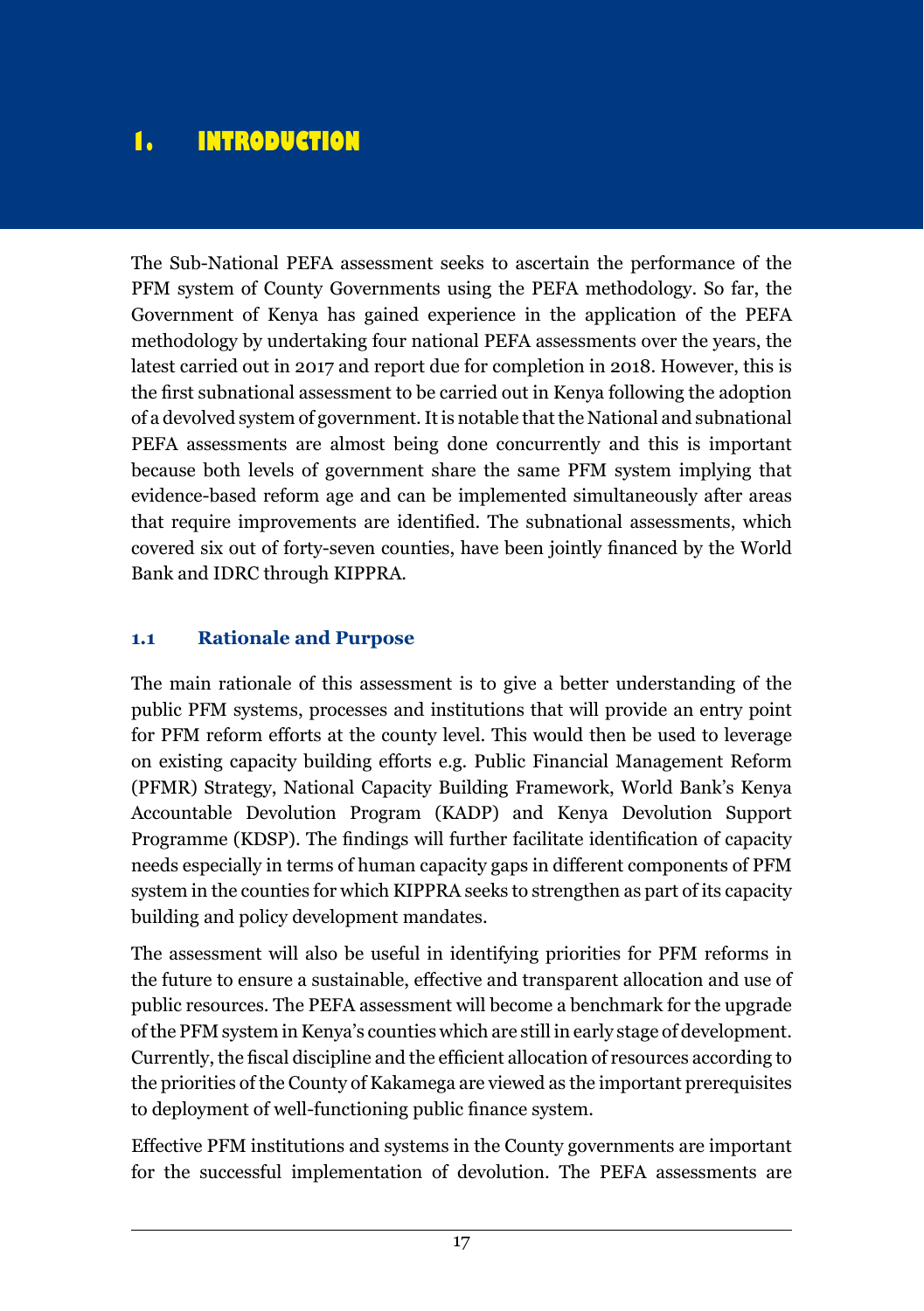founded on the principles of openness, accountability and public participation in public finance are contained in Section 201 (a) of the Constitution of Kenya 2010. Therefore, the Devolution is a cornerstone not only in the recent government development of Kenya but also a turning point for deployment of subnational PFM assessment across all counties. This PEFA assessment will provide a baseline of current state of PFM within the County of Kakamega and for the entire financial management system and indicate areas that require improvements. National and County PEFA assessments are almost being done concurrently. This is important because both levels of government share similar PFM system implying that evidence-based reform agenda can be implemented simultaneously in areas for which improvements are identified.

This first subnational PEFA assessment has been undertaken in six counties in Kenya and Kakamega was one of the selected counties. The County expressed interest in undergoing a PEFA assessment and a commitment to design and implement a reform agenda based on the results of the assessment. An important point to note regarding results of the assessment is that they will not be used for comparing the counties but to indicate the state of PFM system in the assessed county.

### **1.2 Objectives of the PEFA Assessment**

The specific objectives of the PEFA assessment in Kakamega County include the following:

- a) Assess the state of financial management capacities in the County;
- b) Identify gaps in terms of capacity, systems, policies and processes in PFM;
- c) Provide basis for informing entry points for PFM reform engagements in the County that will be used to leverage on existing capacity building efforts; and
- d) Facilitate and develop a self-assessment capacity at the County level and build capacities of key staff to carry out assessments in the future.

### **1.3 Assessment Methodology**

#### *Coverage of the assessment*

This subnational PEFA assessment covers the County of Kakamega and is part of the assessment covering one-eighth of the counties in Kenya which totals to six counties. The main criterion used to select the six counties was voluntary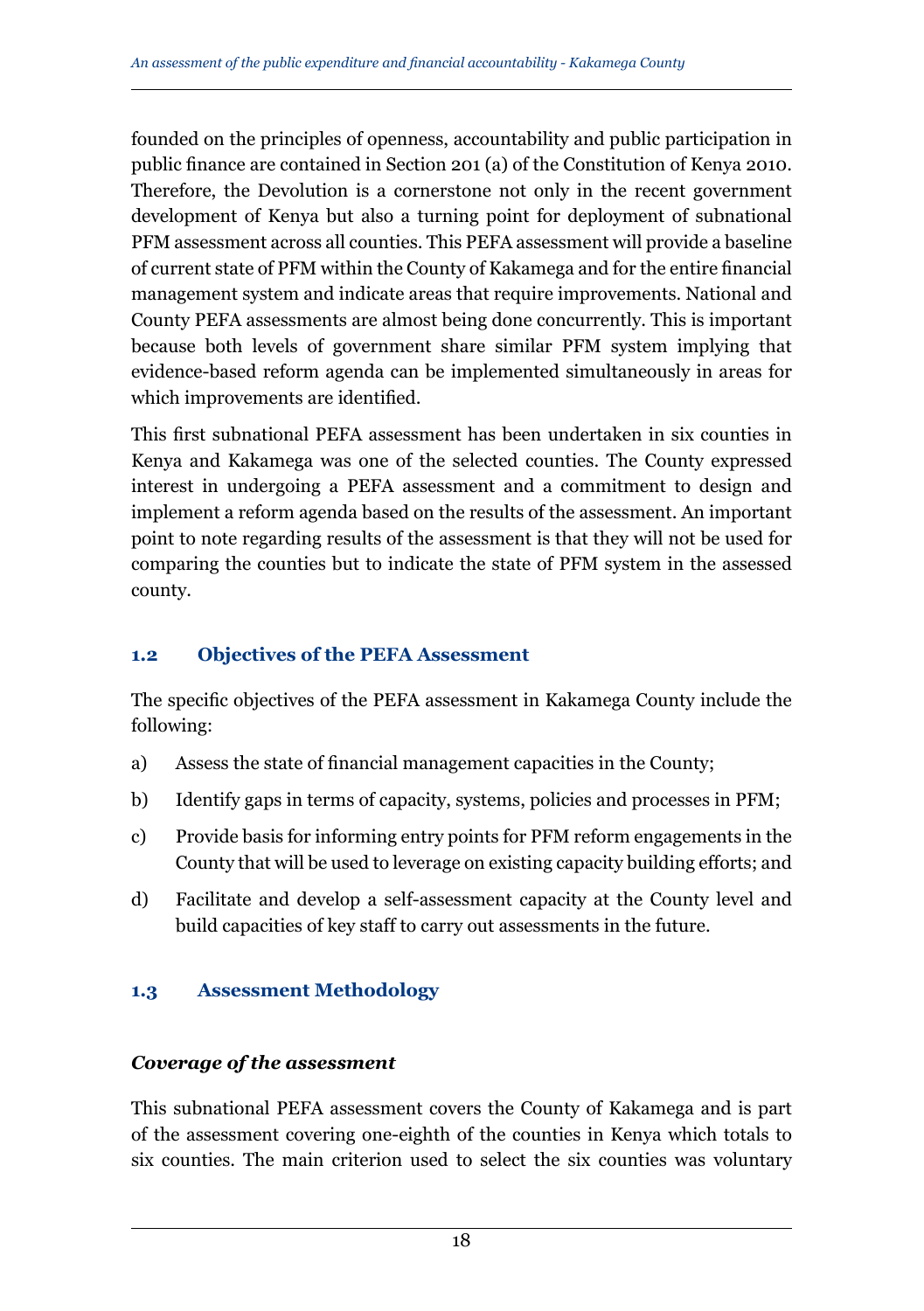expression of interest in being assessed. Kajiado, Baringo, Makueni, West Pokot, Nakuru and Kakamega expressed their interest in undergoing a PEFA assessment and a commitment to design and implement a reform agenda based on the assessment. An important point to note regarding these selected counties is that the assessment will cover each county and will not provide a comparison between them. Further, the counties that have been selected do not represent a group of counties from which each group will be compared against the other. This PEFA assessment has been financed by the World Bank. The assessment covers the budgetary institutions of the respective County Governments as well as the extra-budgetary entities which are funded by donors' grants (see PI-6). These entities are mainly educational establishments. There is no lower-tier subnational government.

#### *Time of the assessment*

Time period covered in the assessment is the last three complete fiscal years after the introduction of devolved system of government. That is, financial years 2013/14, 2014/15 and 2015/16 depending on the indicators and dimensions of the assessment. The field work assessment took place in April 2017 this is the time of assessment for those dimensions that state time period as 'at the time of the assessment'.

The assessment has applied the PEFA 2016 methodology and specifically the supplementary version meant for subnational entities. Subnational PEFA uses the same indicators as the national one but with some modifications. The main modification is the introduction of "HLG-1" indicator for assessing transfers and earmarked grants to the counties by the National Government.

#### *Sources of information*

The key documents that have been used in the assessment are (i) Constitution of Kenya, 2010, (ii) Government of Kenya Review of the Public Finance Management Reforms (PFMR) Strategy 2013-2018 report (2016) and (iii) the Public Finance Management (PFM) Act, 2012. The exhaustive list of all documents and materials used and referred to in this PEFA assessment are contained in the Annex 3.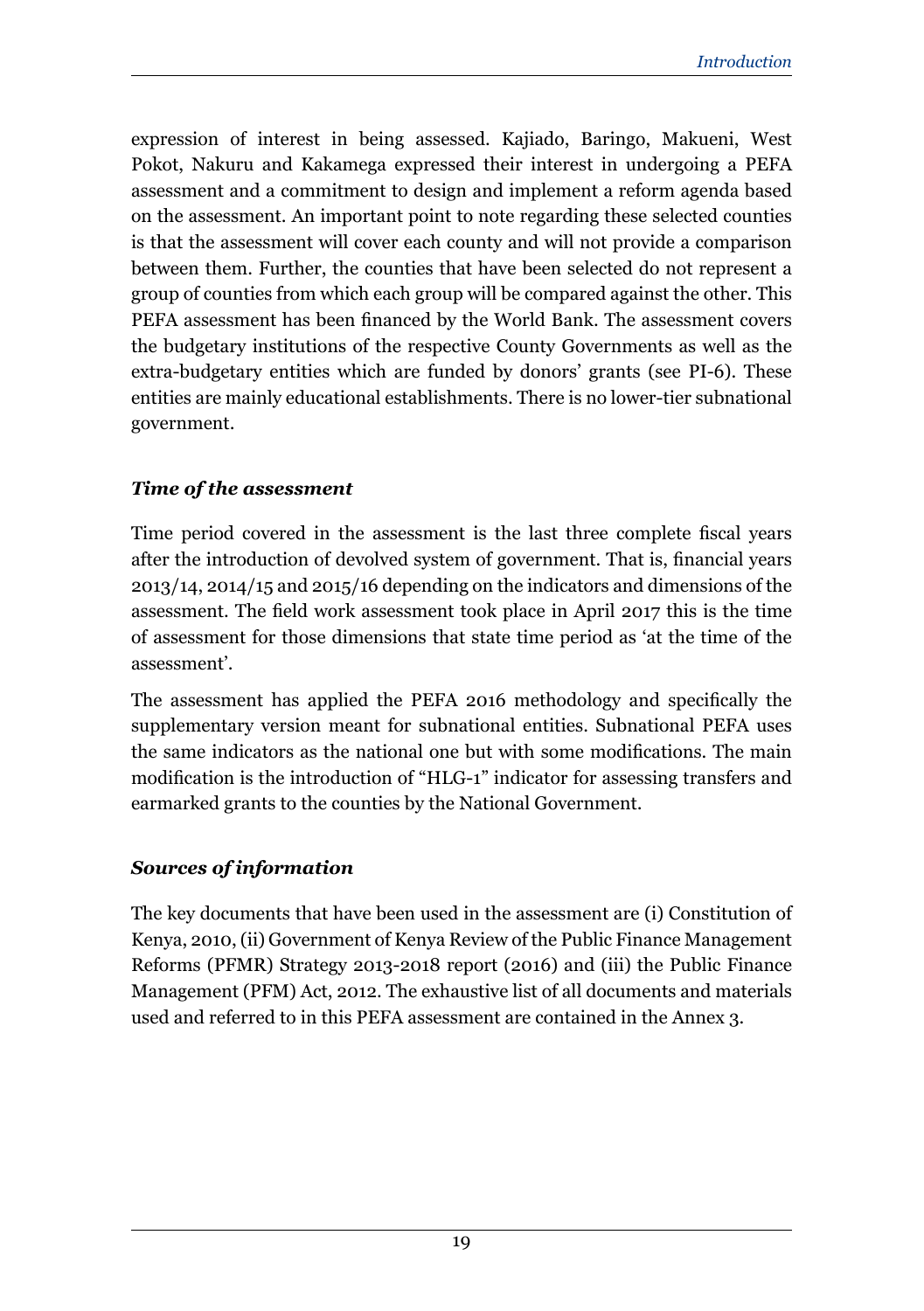# **2. BACKGROUND INFORMATION**

#### **2.1 Economic Context**

#### *An overview of Kenyan economy*

Kenya has a unitary, but devolved system of government consisting of the national and 47 county governments. All the counties do not have detailed economic data such as GDP growth, inflation rates etc. However, the Kenya National Bureau of Statistics (KNBS) has developed county specific statistical abstracts. The National Treasury together with the World Bank are set to undertake compilation of county specific Gross Domestic Products (GDPs).

The Kenyan economy has sustained its robust growth in the past decade supported by significant structural and economic reforms. The economy grew by 5.7 per cent, 5.9 per cent and 4.9 per cent in 2015, 2016 and 2017, respectively. The leading sectors in growth during 2017 included tourism, building & construction, transport and ICT. On the other hand, the agriculture sector declined tremendously to 1.6 per cent from 5.1 per cent the previous year due to drought coupled with pests and diseases.

Inflation rate in 2017 was 8.0 per cent, a rise from 6.3 per cent recorded in 2016. The inflationary pressure was mainly attributed to significant increases in oil and high food prices.

Economic growth is expected to be accelerated during the year 2018 due to improved political stability and favourable macroeconomic environment. In addition, the on-going investments in infrastructure, improved business confidence and strong private consumption are likely to support a strong growth. Besides, the favourable climatic conditions are likely to boost agriculture production and electricity and water sectors, hence support manufacturing growth. On the other hand, rising oil prices and depressed growth of credit to the private sector which started in 2016 is likely to undermine the growth prospects. However, the adverse effects are likely to be offset by the strong favourable factors and result into better growth in 2018.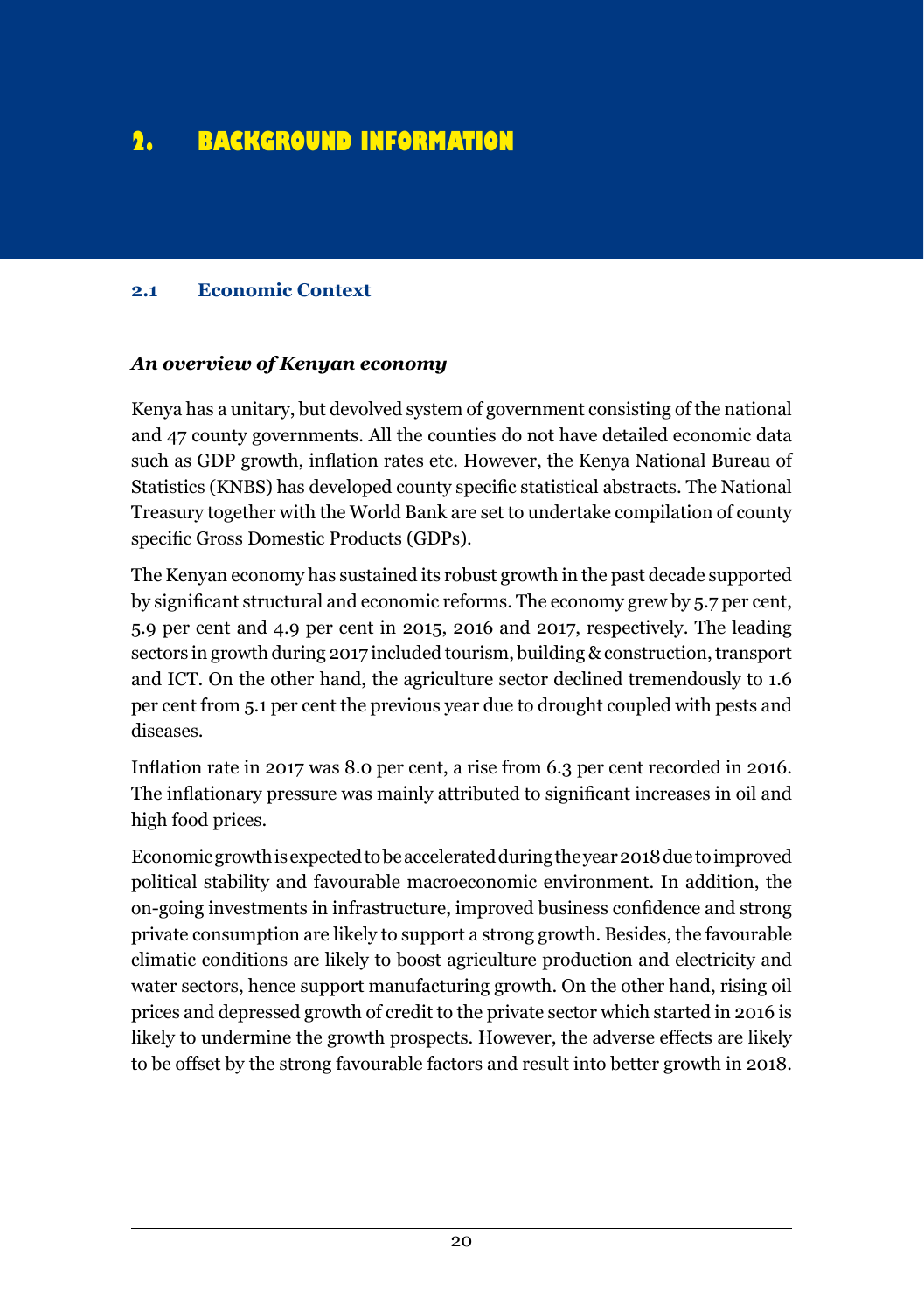# *Overview of Kakamega County economy*

Kakamega is a densely populated County which according to 2009 national census had a population of approximately 1.7 million people, 12 constituencies and 60 County Assembly Wards (Table 2.1). Agriculture and fishing is the main economic activity. The population is projected to reach over 2 million by 2017. This implies that the County will have to invest more in social and physical infrastructure to match the needs of the growing population. Increased population growth rate (estimated at 2.5%) has put pressure on socio-economic facilities such as health and education. For instance, doctor population ratio is high at about 12,937.

The poverty level in Kenya is known to be about 45 per cent of which 7.6 per cent is contributed by Kakamega County. The level of population living below the poverty line is known to be 49 per cent of the total population in Kakamega County. The rates of GDP, income level, economic growth and inflation are not currently measured. Such data as well as other subnational statistical data is expected to be collected from next year.

| <b>Indicator</b>                                                     |                              |
|----------------------------------------------------------------------|------------------------------|
| Area (KM2)                                                           | 3,050.3                      |
| No. of Constituencies                                                | 12                           |
| County Assembly Wards                                                | 60                           |
| Population                                                           | 1,660, 651                   |
| Population density per KM2                                           | 544.42                       |
| Main economic activities                                             | Agriculture and fishing      |
| <b>ECDE Centres:</b><br>Public<br>Private<br>No. of primary schools: | 1,631<br>876<br>755<br>1,136 |
| Public<br>Private                                                    | 883<br>253                   |
| No. of secondary schools:<br>Public<br>Private                       | 408<br>383<br>25             |
| No. of health facilities                                             | 232                          |
| Doctor to population ratio                                           | 12,974                       |

**Table 2.1: Basic economic data and indicators for Kakamega County**

*Data source: CIDP, and Kakamega County Statistical Abstract 2015 and authors' calculations*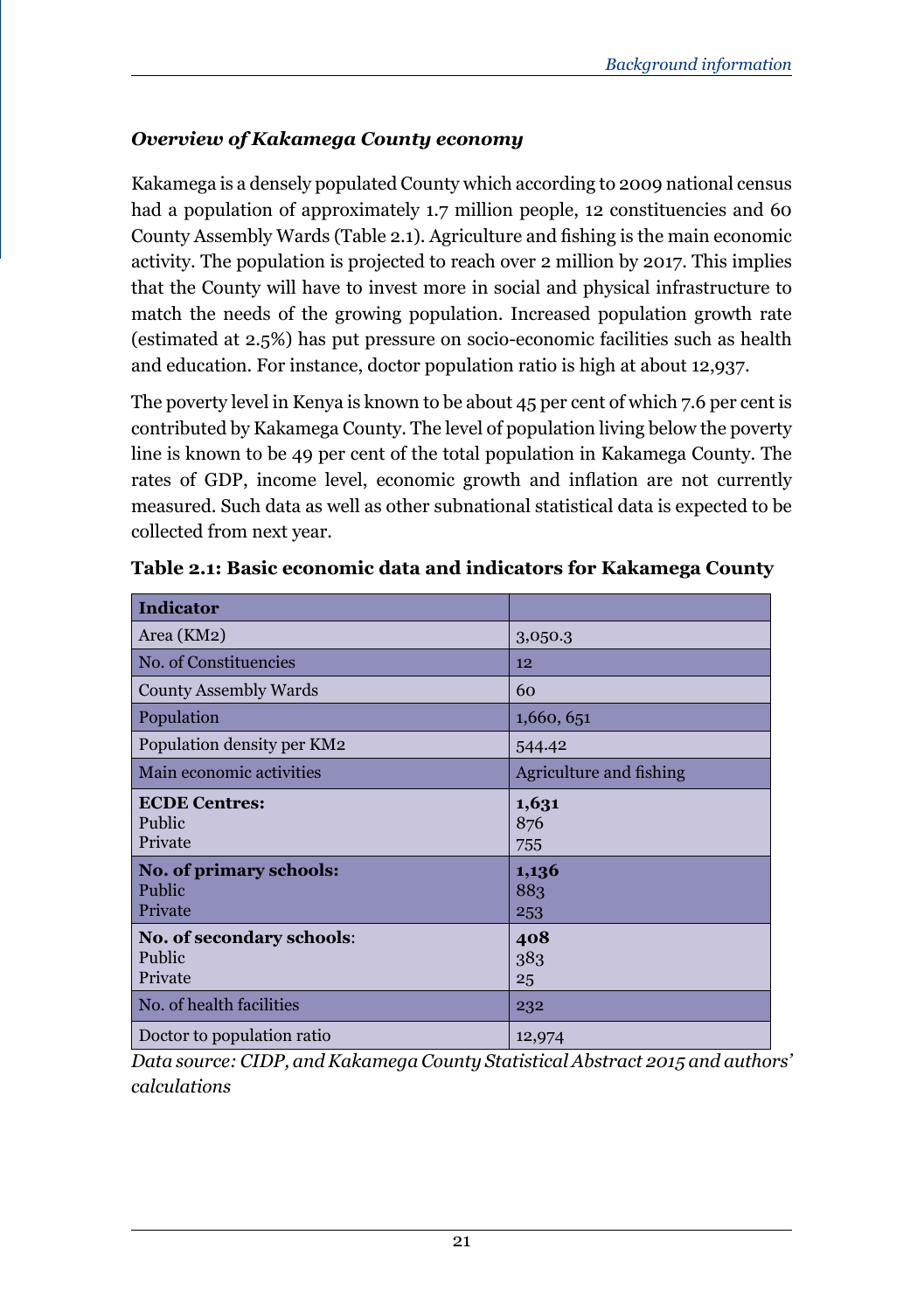The main challenges for growth and development of Kakamega County are defined in the priorities and objectives of the County Vision, also known as the First County Integrated Development Plan (CIDP) issued in 2013. The focus is mainly on ongoing projects and programmes, new project proposals outlined by stakeholders during the second Medium Term Plan 2013-2017. This is the basic document that guides the budget preparation and planning. The major development challenges are defined as follows: (i) growing population, (ii) poor road network; (iii) inadequate clean and safe water; (iv) food insecurity; (v) inadequate health personnel and facilities; (vi) poorly developed industry. The CIDP does not cover any activities or priorities related to reforms in the public finance management.

Economic performance data has been included as much as it is available for this County. There is no County specific statistical economic data such as GDP, CPI, inflation, growth, that is why the table of 'Selected Economic Indicators' is not presented in this section. However, the World Bank and the National Treasury of Kenya will soon be embarking on developing county Gross Domestic Products (GDPs) data.

#### **2.2 Fiscal and Budgetary Trends**

According to Article 203 (2) of the Constitution, a minimum of 15% of total revenue collected by the national government should be disbursed to the counties every financial year. Counties are also supposed to collect their own revenues to fund their operations. Table 2.2 gives an overview of selected fiscal indicators for the County of Kakamega. The County Allocation and Revenue Act provides the amounts which are disbursed to each county every year on the basis of the population rate and other parameters. Population parameter in the revenue sharing formula by the Commission on Revenue Allocation (CRA) has a weight of 45 per cent.

| <b>Fiscal indicator</b>                                                                                                              |                      |
|--------------------------------------------------------------------------------------------------------------------------------------|----------------------|
| <b>Budget performance</b>                                                                                                            |                      |
| Exchequer issues (Ksh millions)                                                                                                      | 11,554.07            |
| Expenditure to exchequer issued (%)<br>Recurrent expenditure<br>Development expenditure                                              | 87.8<br>82.1         |
| Expenditure to budget allocation (absorption rate (%)<br>Recurrent expenditure<br>Development expenditure<br>Overall absorption rate | 87.0<br>56.8<br>75.3 |

#### **Table 2.2: Overview of selected fiscal indicators**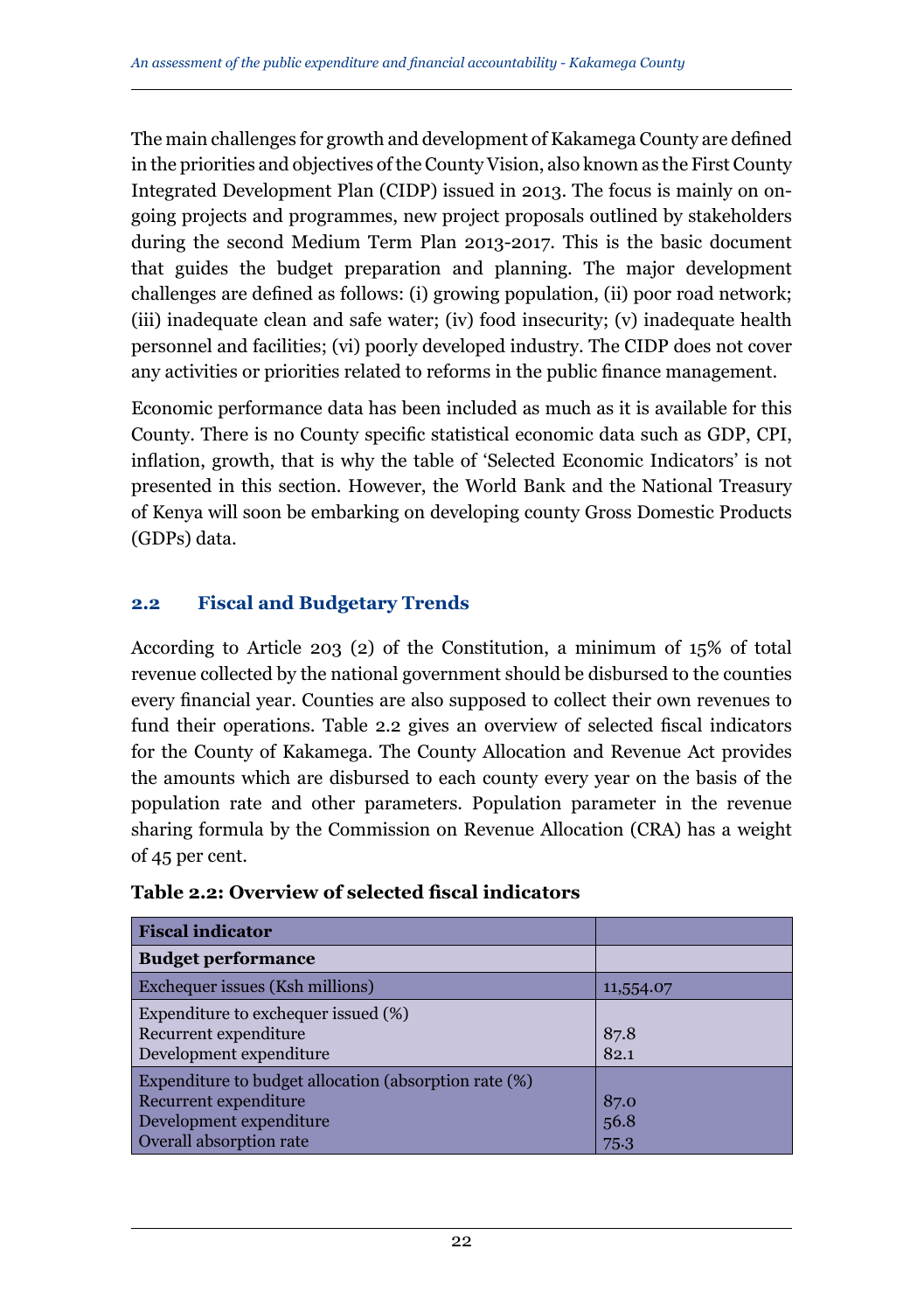| <b>Revenue</b>                                |          |  |
|-----------------------------------------------|----------|--|
| Annual target (Ksh millions)                  | 1,000.00 |  |
| Actual revenue (Ksh millions)                 | 504.24   |  |
| Revenue performance (%)                       | 50.4     |  |
| <b>Conditional grants</b>                     |          |  |
| Annual allocation (Ksh millions)              | 733.18   |  |
| Actual receipts (Ksh millions)                | 660.72   |  |
| % of actual receipts                          | 90.1     |  |
| <b>Expenditure by economic classification</b> |          |  |
| Personal emoluments (%)                       | 38.0     |  |
| Operations and maintenance (%)                | 19.0     |  |
| Development expenditure (%)                   | 43.0     |  |

*Data source: Office of the Controller of Budget County Governments Budget Implementation Review Report (CBIRR), September 2016*

Table 2.2 shows that the County is faced with the challenge of budget absorption which is 75.3 per cent. The County performs well within allocating the budget for development which was about 43 per cent as required by the PFM Act, 2012 that stipulates that it should be at least 30 per cent of the budget.

The main sources of County revenue are equitable share from the National Government, local revenue collections and donor funding (Table 2.3). The County of Kakamega proposes a series of measures to increase own source revenue and balance its fiscal spending such as strengthening the administrative structure and stimulating the economic growth and development. The County fiscal policies for 2016/17 aimed at re-orientating of expenditure from recurrent to development.

|                                | Table 2 3: Aggregate fiscal performance data for the last 3 financial |  |
|--------------------------------|-----------------------------------------------------------------------|--|
| years (in % of total revenues) |                                                                       |  |

| <b>Economic head</b>        | 2013/14  | 2014/15 | 2015/16 |  |
|-----------------------------|----------|---------|---------|--|
| <b>Total county revenue</b> | 100.00%  | 100.19% | 100.00% |  |
| (i) Equitable shares        | 91%      | 91%     | 90%     |  |
| (ii) Conditional Grants     | 4%       | 3%      | 5%      |  |
| (iii) Own Source Revenue    | 6%<br>5% |         | 4%      |  |
| <b>Total expenditure</b>    | 80%      | 89%     | 87%     |  |
| Compensation of employees   | 40%      | 38%     | 34%     |  |
| Use of goods and services   | 13%      | 19%     | 14%     |  |
| Acquisition of assets       | 3%       | 22%     | 25%     |  |
| Interest                    |          |         |         |  |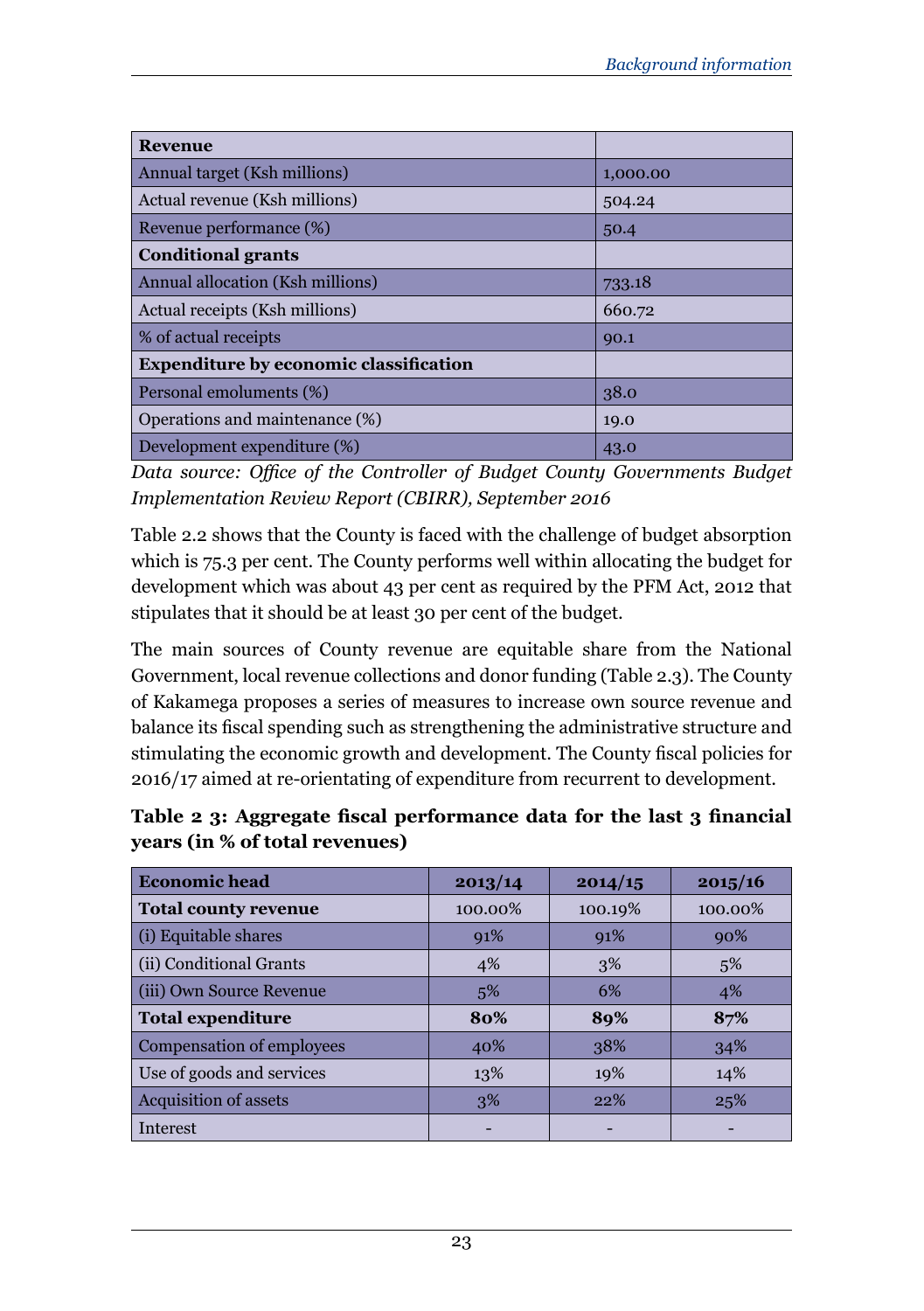| <b>Subsidies</b>                    | -   |     |     |
|-------------------------------------|-----|-----|-----|
| Transfers to other Government Units | -   | 6%  | 3%  |
| Other grants and transfers          | -   | 3%  | 17% |
| Social benefits                     | -   |     |     |
| Other expenses                      | 21% | 5%  | 0%  |
| <b>Budget surplus</b>               | 20% | 11% | 13% |

*Source: CBROP*

Table 2.3 shows that aggregate fiscal discipline has been realised for the last three years, as the budget presented a surplus in the three consecutive financial years. This has been confirmed by the audited annual AFS. The County inherited some debt from the previous non devolved government but has not generated any debt since its establishment. While the share of the national transfers and conditional grants are rather stable, the share of own source revenue is gradually decreasing. The share of salaries also declined slightly which is a targeted trend.

#### *Allocation of resources*

Table 2.4 shows the budget allocation by function for the three financial years and indicates higher budgetary allocations to functions considered to be of strategic importance e.g. Health, Agriculture, Infrastructure and Education.

#### **Table 2.4: Actual budget allocations by sectors (as a % of total expenditure)**

| <b>Functional heads</b>                             | 2013/14        | 2014/15        | 2015/16        |
|-----------------------------------------------------|----------------|----------------|----------------|
| Office of the Governor                              | $\Omega$       | $\overline{2}$ | $\overline{2}$ |
| <b>Public Service and Administration</b>            | 65             | 28             | 25             |
| <b>County Treasury</b>                              | 4              | 7              | 3              |
| Water, Environment and Natural Resource             | 1              | $\overline{2}$ | $\overline{2}$ |
| Social Services, Youth & Sports                     | 1              | $\mathbf{1}$   | $\overline{2}$ |
| Transport, Infrastructure & Public Works            | 3              | 12             | 17             |
| Lands, Housing, Urban Areas and Physical Planning   | $\Omega$       | $\mathbf{1}$   | $\mathbf{1}$   |
| <b>Health Services</b>                              | 11             | 22             | 28             |
| Agriculture, Livestock, Fisheries and Co-operatives | 1              | 5              | 5              |
| Trade, Tourism & Industrialization                  | 1              | $\overline{4}$ | $\overline{2}$ |
| Education, Science & Technology                     | 9              | 7              | 5              |
| County Public Service Board                         | $\Omega$       | $\Omega$       | $\Omega$       |
| County Assembly                                     | $\overline{4}$ | $\mathbf Q$    | 7              |
| Total                                               | 100            | 100            | 100            |

*Source: CBROPs*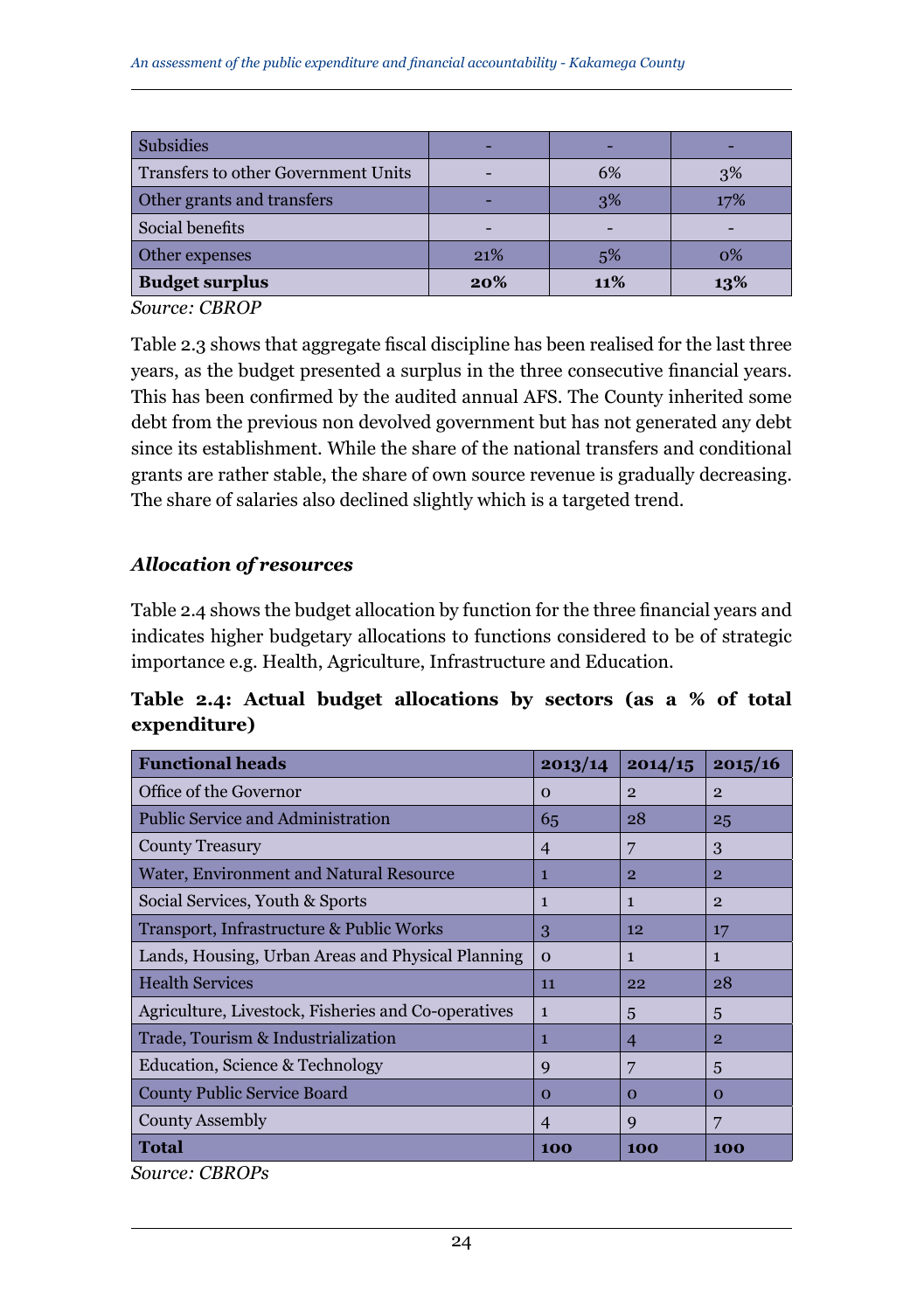Tables 2.5 presents budgetary allocation according to economic classification and shows a declining share of wages and salaries and an increase in the share of development expenditures over the three years of the assessment.

| Actual budgetary allocations by economic classification<br>(as a percentage of total expenditures) |         |         |         |  |  |  |  |
|----------------------------------------------------------------------------------------------------|---------|---------|---------|--|--|--|--|
|                                                                                                    | 2013/14 | 2014/15 | 2015/16 |  |  |  |  |
| Current expenditures                                                                               | 69%     | 56%     | 57%     |  |  |  |  |
| - Wages and salaries                                                                               | 75%     | 73%     | 66%     |  |  |  |  |
| - Goods and services                                                                               | 25%     | 27%     | 34%     |  |  |  |  |
| Development Expenditure                                                                            | 31%     | 44%     | 43%     |  |  |  |  |

**Table 2.5: Budget allocations by economic classification (as a % of total expenditures)**

 *Source: CBROP of Kakamega County, issue June 2016*

### **2.3 Legal and Regulatory Arrangements for PFM**

The Constitution introduced significant changes to the political system of governance of Kenya. There are presently two levels of governments, national and county governments. The legal and regulatory framework providing support for PFM in Kakamega County is derived from the Constitution, various acts and regulations outlined as follows:

- a) Chapter 11 and 12 of the Constitution on devolved governments and principles of public Finance respectively. Institutional arrangement for PFM including the Commission on Revenue Allocation (Article 216), the National Treasury (Article 225(1)), Controller of Budget (Article 228), Auditor General (Article 229), Salaries and Remuneration Commission (Article 230), Central Bank of Kenya (Article 231), Parliament (Article 93) and County Assemblies (Article 176 (1)). Article 227 (2) provides for the creation of a framework for procurement and asset disposal by all public entities through an Act of Parliament.
- b) The PFM Act, 2012: Part IV of this Act details responsibilities with respect to PFM of public funds in the counties. This Act covers all PFM aspects including but not limited to budget making process and public participation; Treasury Single Account (TSA); financial accounting and reporting; internal auditing among others. Section 103 creates the County Treasury whose general responsibilities and powers in relation to public finance are spelt out in Sections 104 and 105. According to Section 106, upon request, the National Treasury can second public officers to the County Treasury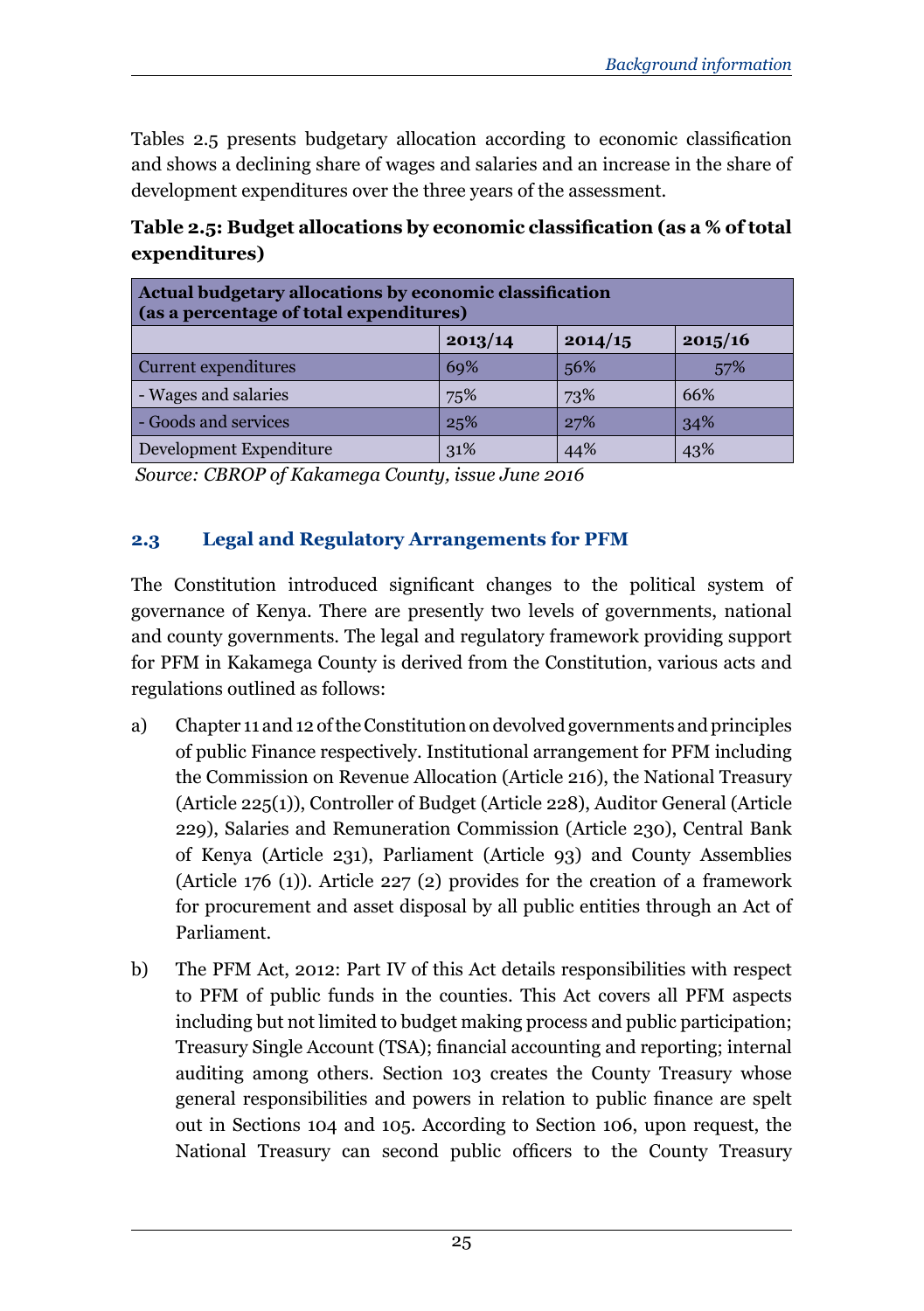to enhance its capacity. Section 107 places the role of enforcing fiscal responsibility principles as contained in Chapter 12 of the Constitution on the County Treasury. The County Treasury is responsible for some of the key documents related to public finance such as the budget, County Fiscal Strategy Paper (CFSP) and County Budget and Review Outlook Paper (CBROP) and thereafter presented to the County Assembly.

- c) The PFM Regulations (2015) for county governments. Some highlights include strengthening inter-government fiscal relations; restricting wages to 35% of realised revenue; development budget should be 30% of total budget.
- d) The Public Procurement and Disposal Act (2015): The Act provides for procedures for efficient public procurement; procedures for assets disposal by public entities. Regulations are under development.
- e) Public Audit Act (2015): provides for the organisation, the functions and the powers of the Office of the Auditor-General (OAG) are spelt out in accordance with the Constitution. The Auditor General is required to present audit reports to Parliament and relevant County Assemblies six months after the end of a financial year. Under Section 4, the OAG was established, replacing the Kenya National Audit Office (KENAO). Section 10 provides explicitly for the independence of the Auditor General. Section 11 significantly reinforces the process for selecting competent persons to the position of the Auditor General in case of any vacancy. The President may nominate a candidate and submit it to Parliament for its approval. Section 24 provides for outsourcing. Section 25 provides for an Audit Advisory Board in place of the National Audit Commission (established under the 2003 Act to consider and approve the annual budget for KENAO and to determine the remuneration and other terms of appointment of staff). It affirmed that only a person registered and practicing as an accountant under the Accountants Act, 2008, should be qualified for the purpose of provision of a financial audit opinion. Sections 47-48 provide for the auditing of financial statements required by the PFM Act (2012) and the time deadlines to be adhered to.

### *Framework for the Devolved System of Government*

The Constitution of Kenya 2010 introduced two levels of governments, namely the national and county governments. The legal and regulatory framework providing support for PFM in the County Government of Kajiado, specifically Chapter(s) 11 and 12 devolved governments and principles of public Finance, respectively. A fundamental change was the major devolution of central government responsibilities to 47 newly created county governments (Chapter11, Articles 174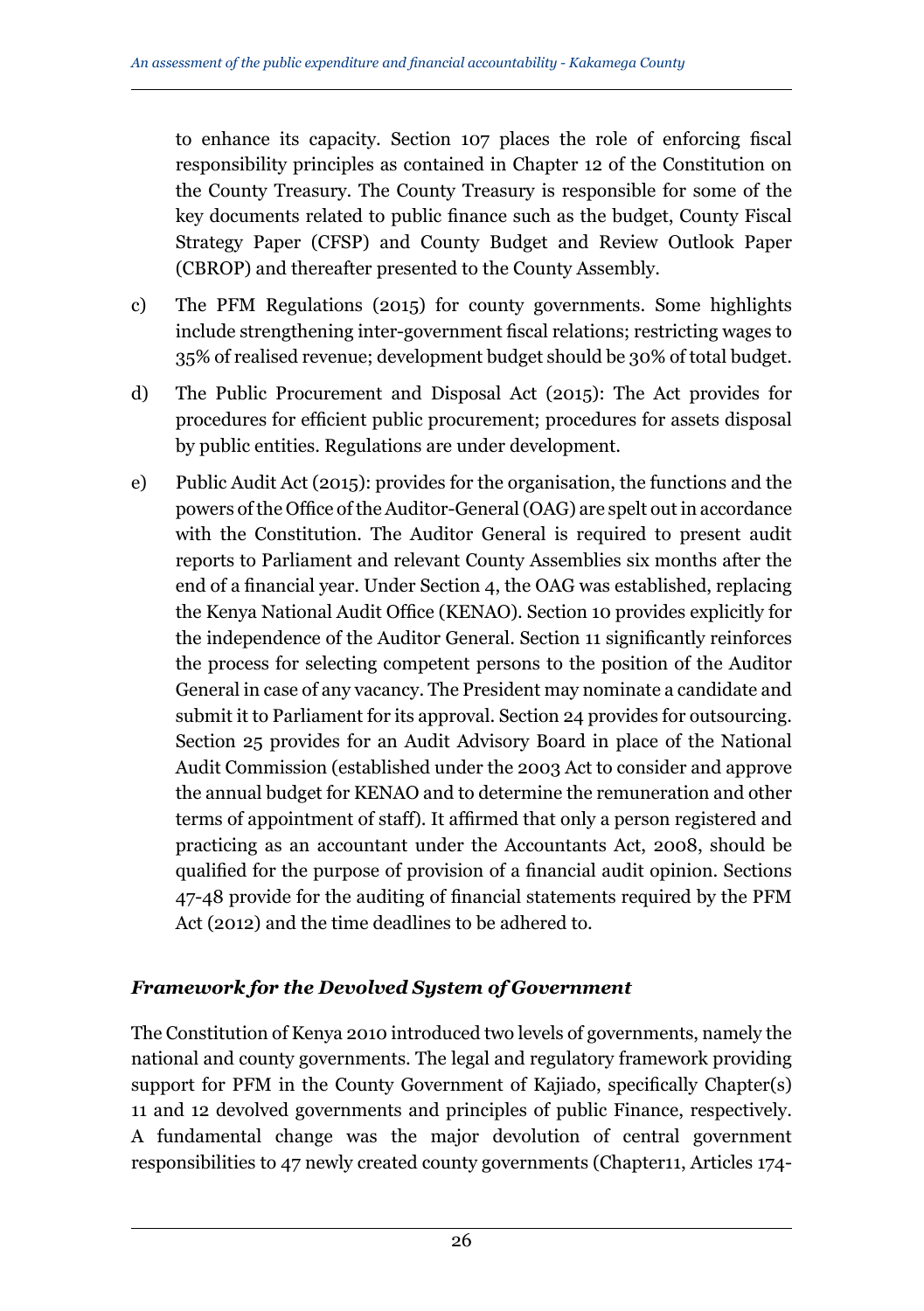200). Part 2 of the Fourth schedule enlists fourteen (14) roles and functions of the county governments. They are, namely:

- 1. Agriculture;
- 2. County Health Services;
- 3. Control of air pollution, noise pollution, other public nuisances and outdoor advertising;
- 4. Cultural activities, public entertainment and public amenities;
- 5. County transport;
- 6. Animal control and welfare;
- 7. Trade development and regulation;
- 8. County planning and development;
- 9. Pre-primary education, village polytechnics, home craft centres and childcare facilities;
- 10. Implementation of specific national government policies on natural resources and environmental conservation;
- 11. County public works and services;
- 12. Firefighting services and disaster management;
- 13. Control of drugs and pornography;
- 14. Ensuring and coordinating the participation of communities and locations in governance at the local level and assisting communities and locations to develop the administrative capacity for the effective exercise of the functions and powers and participation in governance at the local

The County Governments comprise the Executive, headed by elected Governors and the county assemblies comprising of elected members. The counties are also represented by Senators who are elected and constitute the Senate, which is the upper house of Parliament.

Institutional arrangements for PFM including the Commission on Revenue Allocation (Article 216), the National Treasury (Article  $225(1)$ ), Controller of Budget (Article 228), Auditor General (Article 229), Salaries and Remuneration Commission (Article 230), Central Bank of Kenya (Article 231), Parliament (Article 93) and County Assemblies (Article 176 (1)). Article 227 (2) provides for the creation of a framework for procurement and asset disposal by all public entities through an Act of Parliament. Generally, internal and external controls are performed at the national level. Internal control is made by the Controller of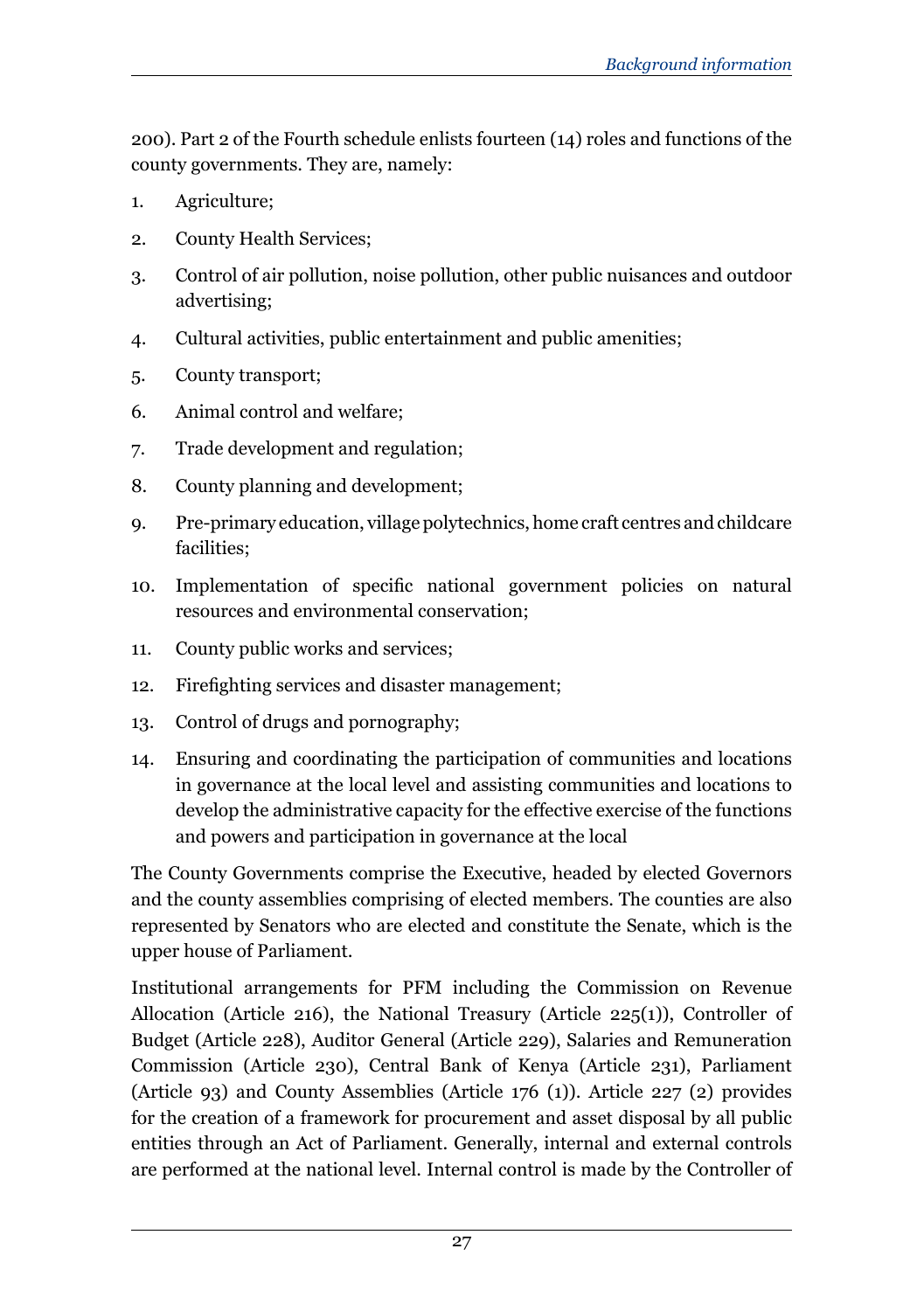the Budget (COB) through IFMIS while external control is performed by the Office of the Auditor General (OAG).

The legal framework under the 2012 PFMA and its Regulations also apply to County Government. The Policy on Devolved System of Government (2015) has identified institutional, intergovernmental and resource related challenges to be overcome in order to improve implementation and service delivery.

## **2.4 Institutional Arrangements for PFM**

### *County Governments*

According to the County Government Act, 2012, a county is comprised of the County Executive headed by a Governor and a County Assembly comprising of Members of the County Assembly (MCAs) representing the Wards. The County Governor is responsible for the general policy and strategic direction of the County. The Constitution transferred various powers and functions (including limited fiscal authority) to the Counties. This is in recognition of fiscal decentralization as a mechanism for enhancing delivery of social services at the grassroots and promoting enhanced accountability. Moreover, a central objective of the Constitution was to promote good governance in PFM through the establishment of sound institutional and regulatory environment at both national and county levels.

Members of the County Executive are nominated by the Governor but their appointment has to be approved by the County Assembly. Part IV of the PFM Act, 2012 gives the County Government the responsibility of managing public finances in the County. Section 103 of PFM Act, 2012 establishes the County Treasury comprising the County Executive Committee (CEC) member in charge of finance, the Chief Officer (CO) and department(s) of the County Treasury responsible for financial and fiscal matters. According to Section 103 (3), the CEC member for finance shall be the head of the County Treasury. The COs are the chief accounting officers in their respective departments.

In addition to its primary function of passing legislation, the County Assembly also approves nominees to other county public service offices. Most of the MCAs are elected during a General Election but some are also nominated by political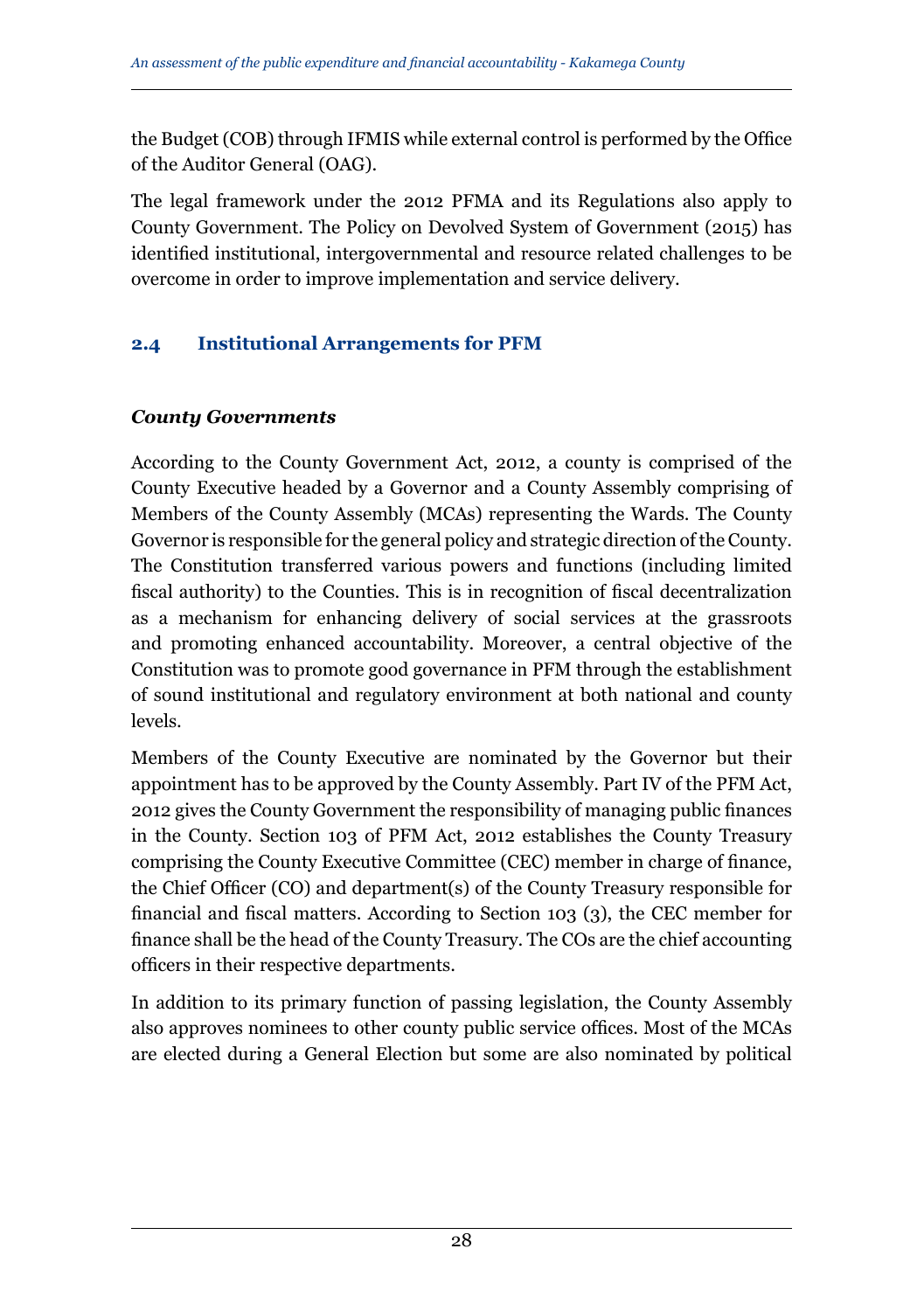parties. The County Assembly has the oversight role over the County Executive in terms of use of public finances. Key public finance documents such as the budgets, CFSP and CBROPs have to be presented by the County Executive for approval. All funds including the Emergency Funds and any other by County Executive must be approved by the County Assembly.

The Constitution of Kenya, 2010 assigns functions between the national and county governments. The task of service delivery in key sectors like water, health and agriculture, transport, environment among others are assigned to county governments, with the national government's role in some of the sectors being that of policy formulation. Whereas the functions of defence, social security, overall coordination and oversight as well as external audit are with the national government.

The County Government Act, 2012 also outlines the structure and operation of County governments as comprising Sub-Counties, Wards and Villages. The structure of the public sector and public finances in Kakamega County is presented in Tables 2.5 and 2.6.

**Table 2.5: Structure of the public sector (turnover in Ksh millions) – 2015/16**

| Year                                                                      | <b>Government subsector</b> |                                     | <b>Social</b>         |                                               | <b>Public corporation subsector***</b> |
|---------------------------------------------------------------------------|-----------------------------|-------------------------------------|-----------------------|-----------------------------------------------|----------------------------------------|
|                                                                           | <b>Budgetary</b><br>unit    | <b>Extra</b><br>budgetary<br>units* | security<br>$funds**$ | <b>Nonfinancial</b><br>public<br>corporations | Financial<br>public<br>corporations    |
| 1st tier<br>subnational<br>– County<br>Government<br>$(13 \text{ units})$ | 9,926                       | N/a                                 | N/a                   | N/a                                           | N/a                                    |

*Source: AFS 2015/16*

*\*the County Government financial statement do not show financial information for extra-budgetary units. Extra-budgetary units do not prepare financial statements (see PI-6)* 

*\*\* Social security funds are governed on the level of the National Government \*\*\* There are two public corporation companies, currently are under transfer process from the National Government, their financial statements are not audited, yet (see PI-10.1).*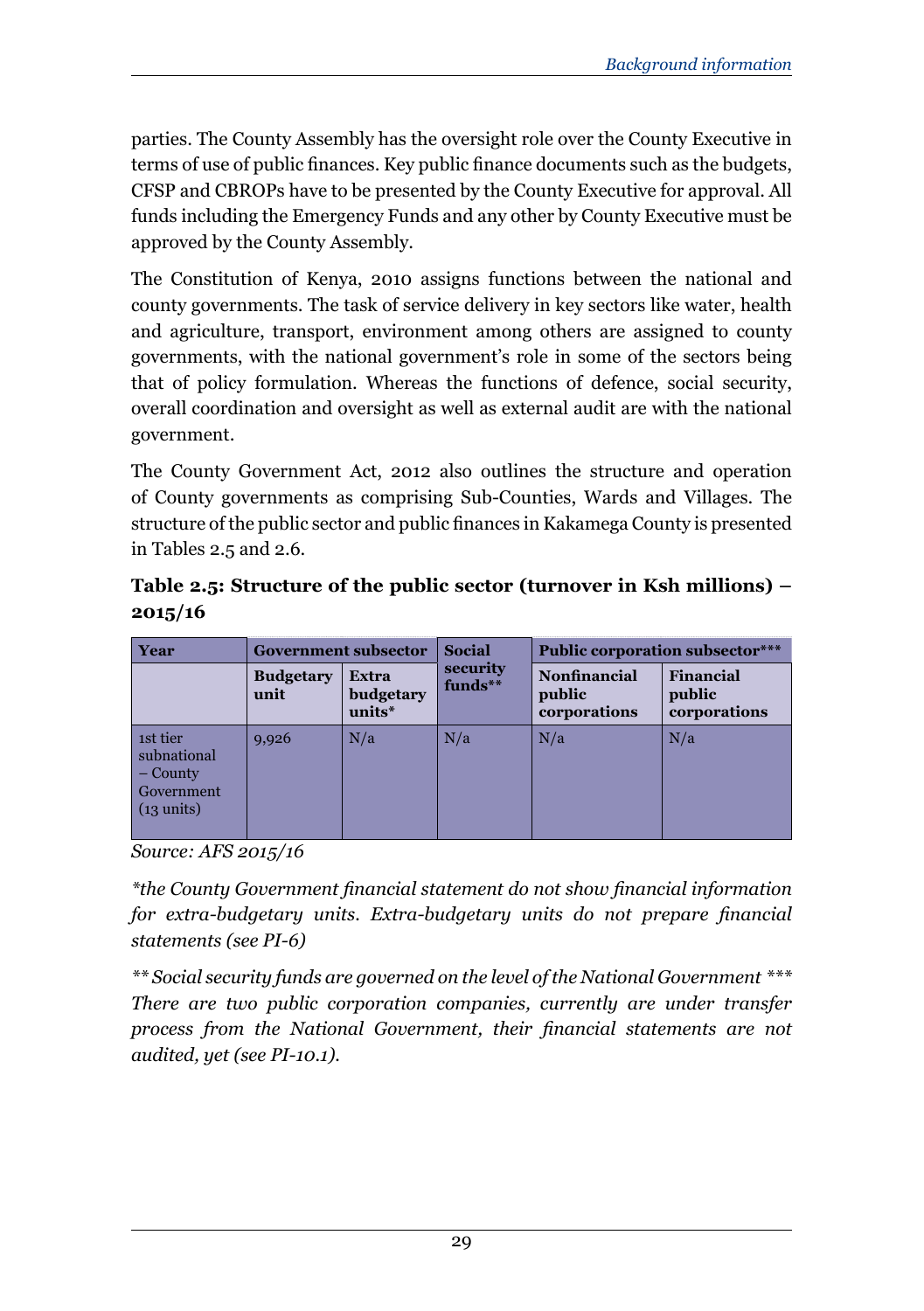|  |                                        |  | Table 2.6: Financial structure of county government (estimate |  |
|--|----------------------------------------|--|---------------------------------------------------------------|--|
|  | expenditure in Ksh millions) – 2015/16 |  |                                                               |  |

| <b>Year</b>                            |                          | <b>Central government</b>      |                             |                            |  |  |  |  |
|----------------------------------------|--------------------------|--------------------------------|-----------------------------|----------------------------|--|--|--|--|
|                                        | <b>Budgetary</b><br>unit | <b>Extrabudgetary</b><br>units | Social<br>security<br>funds | <b>Total</b><br>aggregated |  |  |  |  |
| Revenue                                | 1,000                    | N/a                            | N/a                         | 1,000                      |  |  |  |  |
| Expenditure                            | 12,329                   | N/a                            | N/a                         | 12,329                     |  |  |  |  |
| <b>Transfers to County</b><br>Assembly | 271                      | N/a                            | N/a                         | 271                        |  |  |  |  |
| Liabilities                            | -                        | N/a                            | N/a                         | $\qquad \qquad$            |  |  |  |  |
| <b>Financial Assets</b>                | -                        | N/a                            | N/a                         | ٠                          |  |  |  |  |

*Source: CBROP 2015/16*

**Table 2.7: Financial structure of county government (actual expenditure in Ksh millions) – 2015/16**

| <b>Year</b>                            |                          | <b>Central government</b>      |                                    |                            |  |  |  |  |
|----------------------------------------|--------------------------|--------------------------------|------------------------------------|----------------------------|--|--|--|--|
|                                        | <b>Budgetary</b><br>unit | <b>Extrabudgetary</b><br>units | <b>Social</b><br>security<br>funds | <b>Total</b><br>aggregated |  |  |  |  |
| Revenue                                | 504                      | N/a                            | N/a                                | 504                        |  |  |  |  |
| Expenditure                            | 9,926                    | N/a                            | N/a                                | 9,926                      |  |  |  |  |
| <b>Transfers to County</b><br>Assembly | 374                      | N/a                            | N/a                                | 374                        |  |  |  |  |
| Liabilities                            | 62                       | N/a                            | N/a                                | 62                         |  |  |  |  |
| <b>Financial Assets</b>                | 2,160                    | N/a                            | N/a                                | 2,160                      |  |  |  |  |

*Source: AFS 2015/16*

### *Key Features of internal control*

Internal control is performed through IFMIS and reengineering of IFMIS was a major improvement for the reinforcing of the control. Access to IFMIS is now complete at the county levels, but the IFMIS Office is still configuring aspects of IFMIS to meet specific needs for MDAs and the counties. Presently, IFMIS is not comprehensively being used at the county level. According to OAG, manual processes are still being used for preparing and approving local purchase orders and contracts. Also, payments vouchers are being prepared manually and then uploaded into IFMIS, instead of being prepared within IFMIS on the basis of invoices and receipts of goods and services. The Integration of systems within IFMIS have not yet been completed for the following modules: (i) procurement –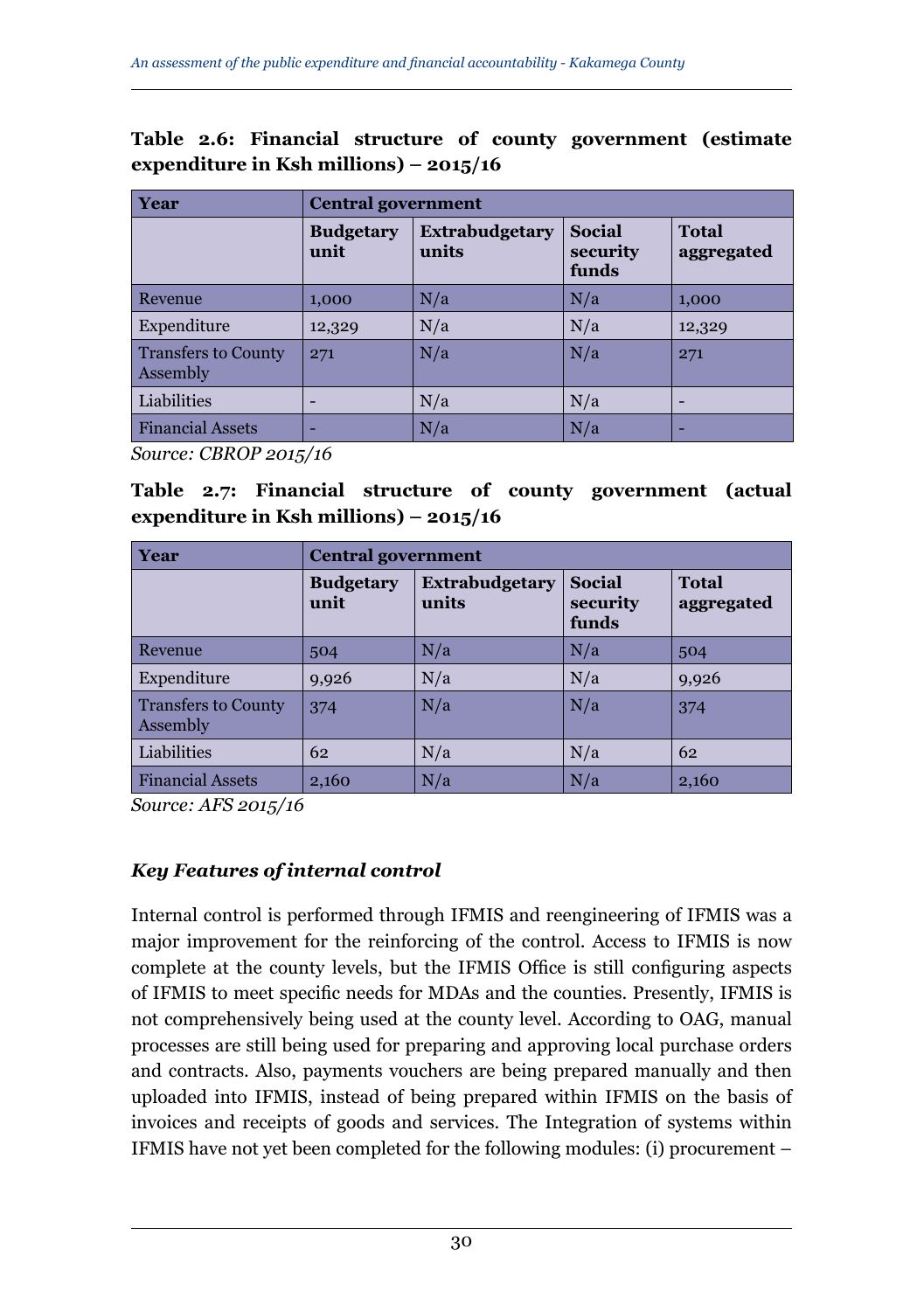the module "Procurement to Pay" available at the national level is not used by the county; (ii) revenue – the County has its own IT-based tax administration system to collect some of the revenues which is not integrated with IFMIS; (iii) payroll – the county government uses the Integrated Personnel Payment Database (IPPD) management system to for human resource management which is not integrated with IFMIS, the payroll is prepared in IPPD and then manually extracted.

### *County specific PFM documentation*

**The County Fiscal Strategy Paper (CFSP)**: one of the key stages in the county budget cycle is the preparation of CFSP. This is an annual paper that shows the various fiscal strategies a County Government intends to employ to meet its overall objective of public service. The CFSP shows the allocation of resources in all sectors and departments. It specifies the broad strategic priority and policy goals that will guide the County Government in preparing the annual budget. Section 117 of the Public Finance Management Act 2012 (PFMA 2012) outlines the procedures and responsibilities of the County Government with respect of the county budget process. Section 117 (2) of PFM Act 2012 provides that the County Treasury shall align its CFSP with the national objectives in the budget policy statement. In addition, Section 118 (2) (b), requires that the County Treasury specifies in its CBROP the updated economic and financial forecasts which shows changes from the forecasts in the most recent CFSP. The CFSP should be presented to the County Assembly by 28th February of budget year. Section 117 (6) of the PFM Act states that the County Assembly should in 14 days consider and may adopt it with or without amendments. Further, the County Treasury shall publish and publicise the CFSP after its submission in the CA (Section 117 (8) of the PFM Act).

**The County Budget Review and Outlook Paper (CBROP):** provides an analysis of the performance in a particular financial year's budget. Counties should prepare CBROP in accordance with Section 118 of the PFM Act, 2012. The CBROP should link policy, planning and budgeting. CBROP analyses previous financial years fiscal performance with focus on impact for the next financial year as detailed in the CFSP.

**The County Integrated Development Plan (CIDP),** 2013-2017, covers key challenges for considerations in all sectors are priorities as put forth in the respective Annual Development Plan (ADP). The purpose of the CIDP is to provide comprehensive baseline information on infrastructural and socio-economic characteristics of the county. It would further be used in allocation of scarce resources to priority projects and programmes, as determined by the county. ADP is prepared in line with the requirements of Section 126 of PFM Act, 2012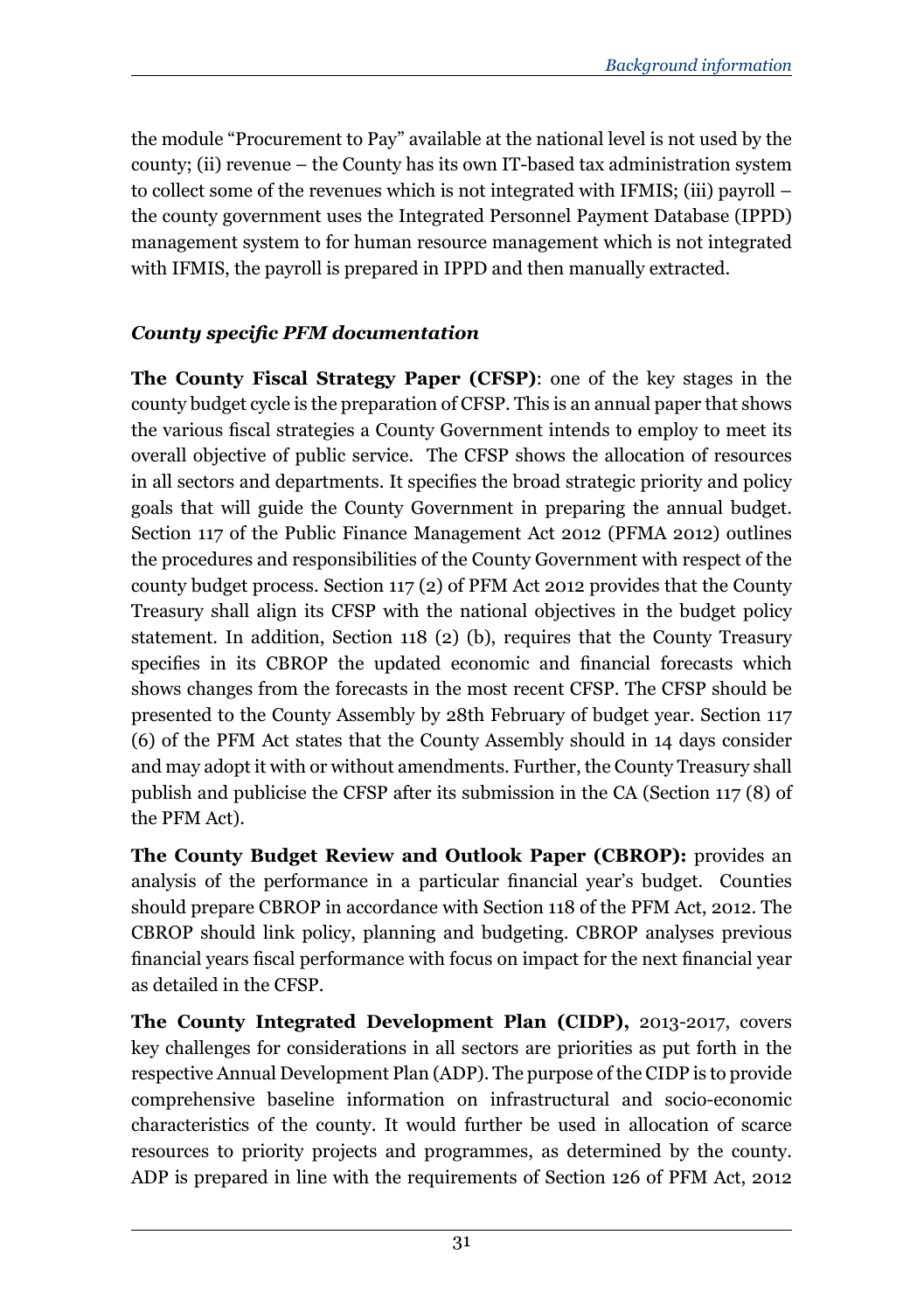and in accordance with Article 220 (2) of the Constitution. It contains strategic priority development programmes and projects to be implemented in a particular financial year.

### **2.5 Other Important Features of PFM and its Operating Environment**

According to Transparency International, bribery remains a challenge in Kenya, affecting most specifically security, administration of justice, land services. The Devolution process is expected to reduce the level of corruption in this domain.

Citizen participation is key to successful devolution. The counties are to develop a system that encourages citizen participation where deliberation and proposals are made. They should take into account the special needs of the illiterate, the youth, the marginalised and the disabled. The Constitution in Article 1 states that all sovereign power is vested to the people. The public can support mechanisms of social accountability by participating in local referendum, town hall meetings, and visiting development project sites. The Public Finance Management (PFM) Act, 2012 provides for public participation in public financial management and in particular: the formulation of the Budget Policy Statement, County Fiscal Strategy Paper and the Budget Estimates; the preparation of Division of Revenue Bill and County Allocation of Revenue Bill. The County Budget and Economic Forum (CBEF) provides a platform for public participation in county planning and budgeting.

Public participation in Kenya is considered a crucial point in the Kenyan Constitution and it is reflected in the legal framework of both national and subnational level. Strengthening public participation is a key focus of Kenya's Devolution. Public is provided with the opportunity to take part in decision making processes in government. Public participation in Kenya is especially important in the following processes: (i) budgeting – consultation is supposed to be held with civil societies on strategic development spending in the county; (ii) legislative – public should have access to legislative scrutiny of the budget and the audit report at the County Assembly; (iii) tendering – public should have access to all information concerning public procurement process. The Kenyan Constitution is supplemented by other acts demanding inclusive and participatory engagement of citizens in matters of planning and budgeting processes, such as:

- i) County Public Participation Bill in most counties the Bill is still at process of approval,
- ii) PFM Act, section 10, 35, 125, 175 provide for public participation at budget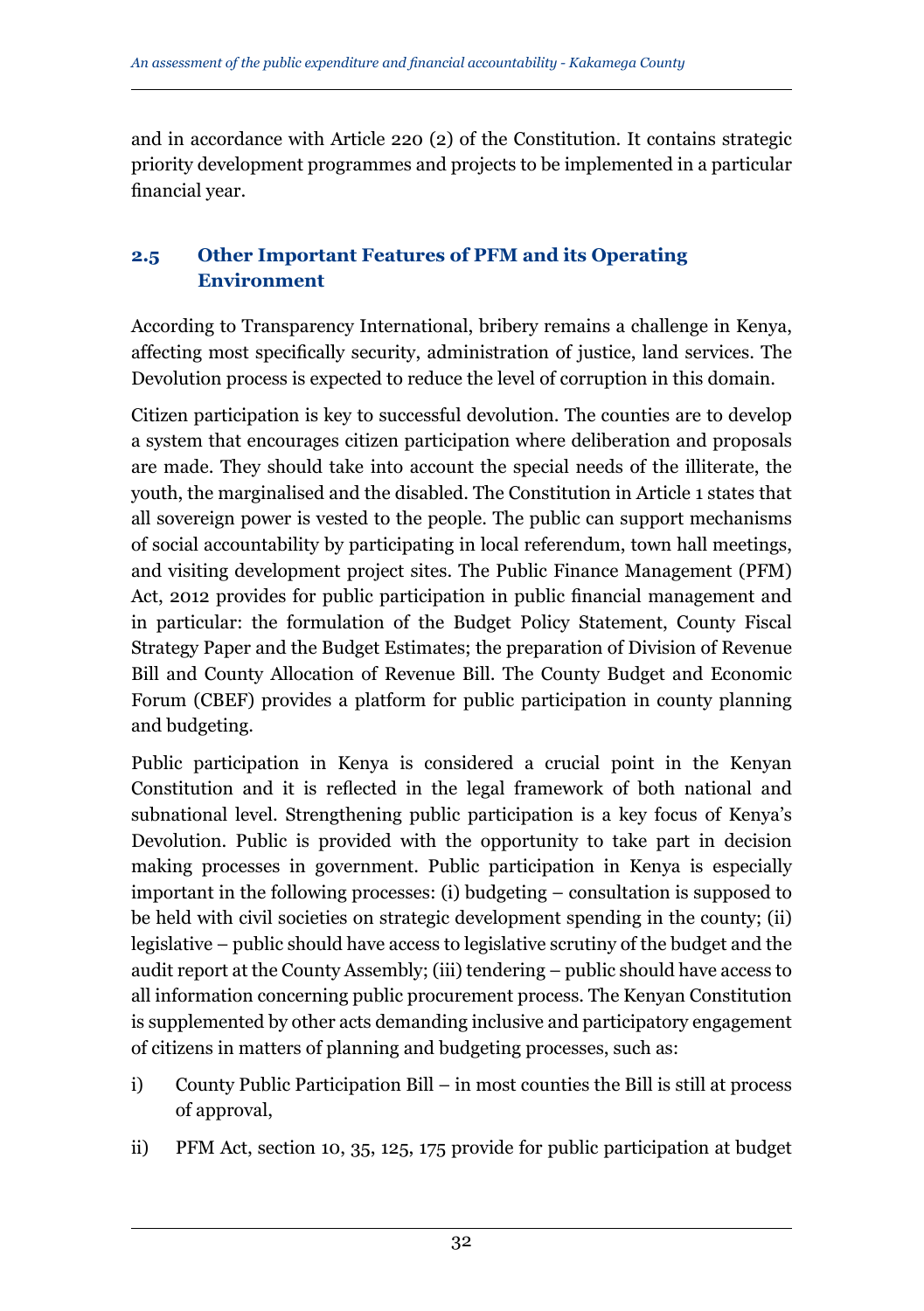process, in the preparation of the strategic plan and the annual budget estimates.

- iii) County Government Act, section 87-90 making public participation in county planning processes compulsory, which includes timely access to information and reasonable access to planning and policy making process, rights to petition.
- iv) Urban Areas and Cities Act, 2011 guidelines for public participation.
- v) Public Procurement and Disposal Act 2015 Section 68(3), 125(5), 138, and 179 - emphasising on transparency of the procurement process including requirements for procuring entities to publicly avail procurement records, to publish notices of intention to enter into contract on websites and public notice boards.

In the County, the civil societies are organised in County Social Accountability Association organising discussions and forums with the objective to participate in the formulation of the budget, to make comments on bills and to participate in various County meetings. The PEFA assessment team held a meeting with several civil societies, among which comments were made that relate to the following issues:

- Weaknesses identified in the Public Participation Act– short time for preparation of public participation forum. The medium of communication (newspapers and websites) of the County is not favourable to citizens. There is need to communicate to the citizens in language that is understood by people.
- Budget process make people aware about budget hearing, notices of attendance to be given early in advance for proper preparations, accessibility of budget documents to the public, County to consider incorporating public views during budgeting and give feedbacks on issues raised by the civil society.
- County organised Public Service Delivery Week with the idea of assessing the performance of contracts related to public services (e.g. water, health, schools, infrastructure)

The representatives of the civil societies who the assessment team met still consider the public participation forums only as formality required by the Constitution. The information provided to the public is not comprehensive and easy to follow so that the civil societies can take effectively part in the discussion. Citizen budgets are not prepared and the hearings at the County Assembly were described as not easily accessible.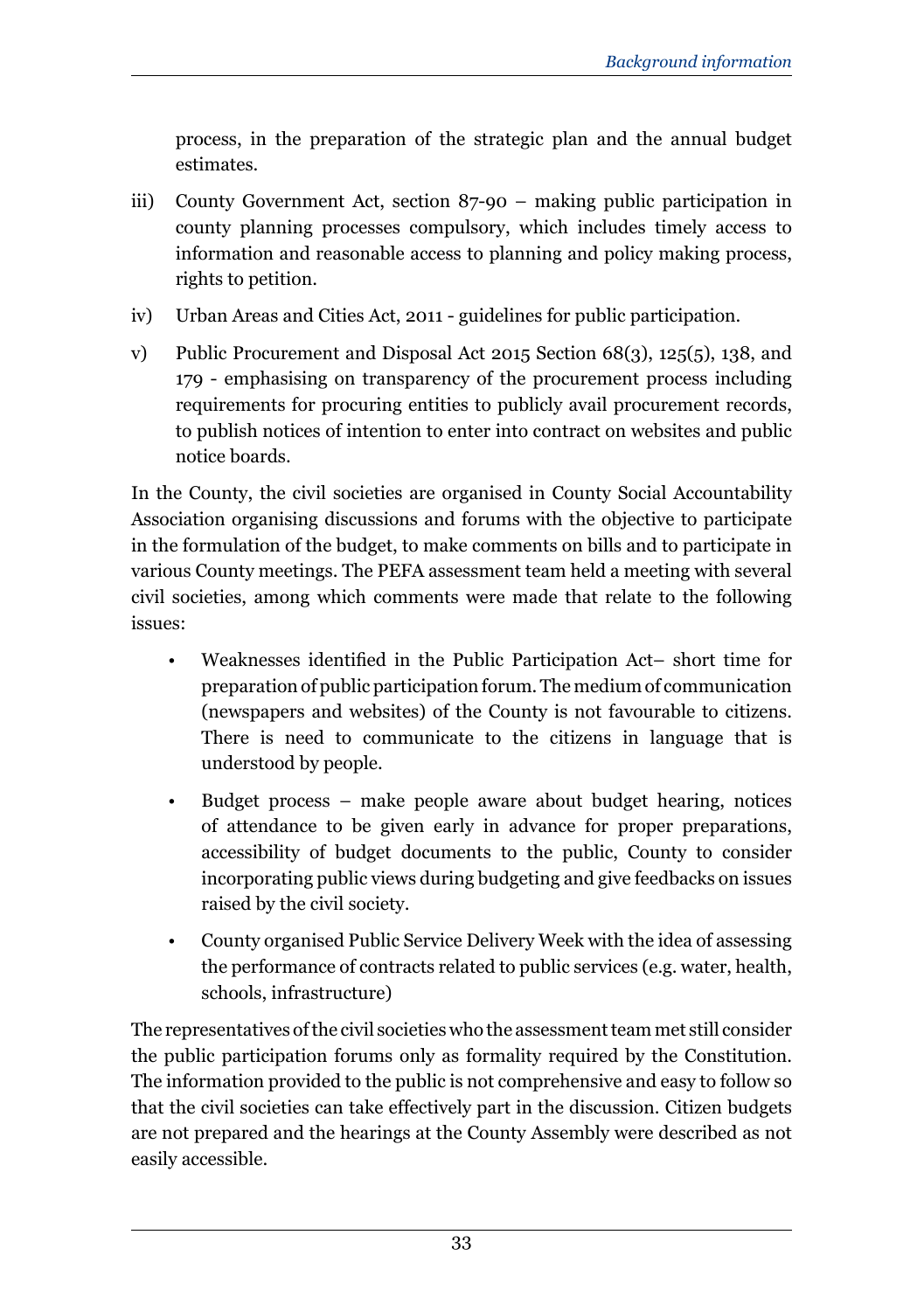# **3. ASSESSMENT OF PFM PERFORMANCE**

#### **Subnational PEFA Indicator HLG-1: Transfers from a Higher Level of Government**

This indicator assesses the extent to which transfers to the subnational government from a higher-level government are consistent with original approved high-level budgets, and are provided according to acceptable time frames.

#### *HLG-1.1. Outturn of transfers from higher-level government*

The transfers constitute the majority revenue fund of the counties in Kenya. They are allocated by the National Treasury on the basis of the county population applying a specific formula.

Each County Government transfer allocation is provided to the respective County Revenue Fund, in accordance with a payment schedule approved by the Senate and published in the gazette by the Cabinet Secretary in terms of section 17 of the Public Finance Management Act. The County Governments' allocations are included in the budget estimates of the National Government and are submitted to the Parliament for approval. The County Treasury reports on the actual transfers received by the County Government from the National Government.

According to budget documentation, the main sources of revenue for the County of Kakamega are equitable share, conditional grants and own source revenues (see indicator PI-3). The table below presents the budget estimates and the actual transfers from higher-level government which consist of conditional grants and equitable shares. The equitable shares appear as exchequer releases in all budget documentation.

| Estimate of actual transfers for the last 3 financial years (in Ksh million |  |
|-----------------------------------------------------------------------------|--|
| $\&\%$                                                                      |  |

|                      | 2013/14       |               |      |               | 2014/15       |     |               | 2015/16       |     |  |
|----------------------|---------------|---------------|------|---------------|---------------|-----|---------------|---------------|-----|--|
| <b>Economic head</b> | <b>Budget</b> | <b>Actual</b> | %    | <b>Budget</b> | <b>Actual</b> | %   | <b>Budget</b> | <b>Actual</b> | %   |  |
| Grants               |               | 3,113         | -    | 227           | 227           | 100 | 733           | 609           | 83% |  |
| Equitable share      | 7,356         | 6,515         | 89   | 9,426         | 7,749         | 82% | 10,597        | 10,342        | 98% |  |
| <b>Total revenue</b> | 7,356         | 9,628         | 131% | 9,653         | 7,976         | 83% | 11,330        | 10,951        | 97% |  |

*Source: CBROP*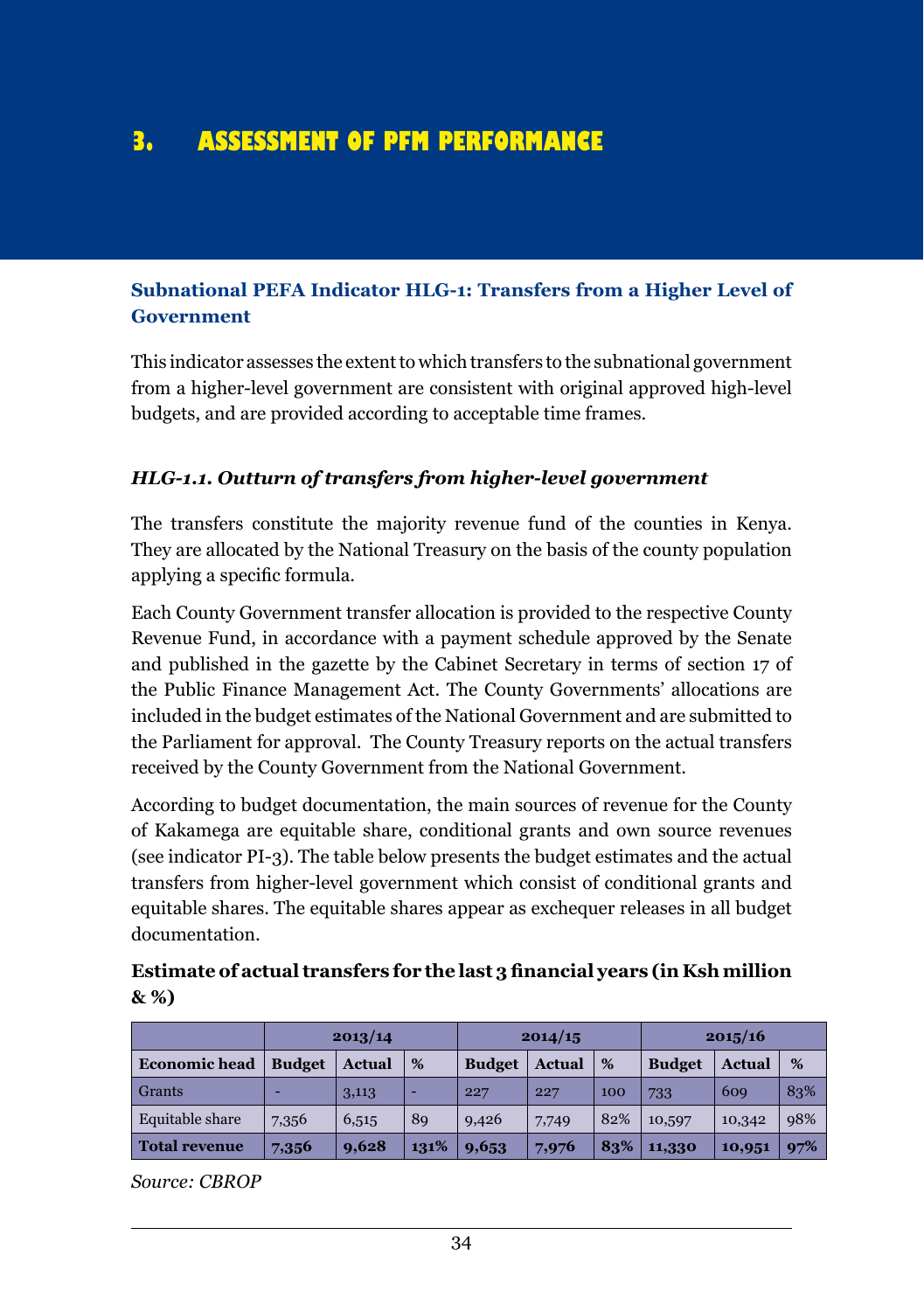The equitable share and grants transfers are relatively good. In 2013/14, the outturn of transfers of Kakamega County were 131 per cent, in 2014/15 – 83 per cent and in  $2015/16 - 97$  per cent. The reasons for the deviation are true across most counties and it is the overestimation of budget in all revenue items in the first years after the Devolution.

In summary, actual transfers represented at least 95 per cent of the original budget estimate in two of the last three years. The score is A.

## *HLG-1.2. Earmarked grants outturn*

In addition to the transfers from the National Government, there are conditional allocations (appear as proceeds from domestic and foreign grants in the budget documentation) from the National Government revenue to each county government to be utilised for specific purposes, including development expenditure, which are outlined in The County Allocation of Revenue Act. The County Treasury reports on the actual conditional grants received by the County Government from the National Government.

The earmarked grants are provided for specific development spending purpose, mainly health, road maintenance and education. The first financial year 2013/14 after the Devolution, there were no grants estimate, only actual transfer used for health establishment. In the next two financial years, grants were provided for development in the health and education. In the second year 2014/15 the budgeted estimate was equal to the actual received grants amount. There was difference between the original budget grant estimate and the actual earmarked grants in the third year, 2015/16, was 83 per cent. The average difference between original budget estimate and actual grants is less than 5 per cent in two of the last three years. The score is B.

# *HLG-1.3. Timeliness of transfers from higher-level government*

According to PFM law, equitable share estimates must be included in the Budget Policy Statement, which must be presented and adopted by Parliament in February or March. Then, transfers have been released quarterly across the year through IFMIS.

The transfers which constitute the key element of the County revenue are supposed to be disbursed from the National Treasury evenly across the year. However, the actual dates of disbursements were not provided. Mass media coverage show that there were delays due to non-functioning of IFMIS system. The score for the component is D\*.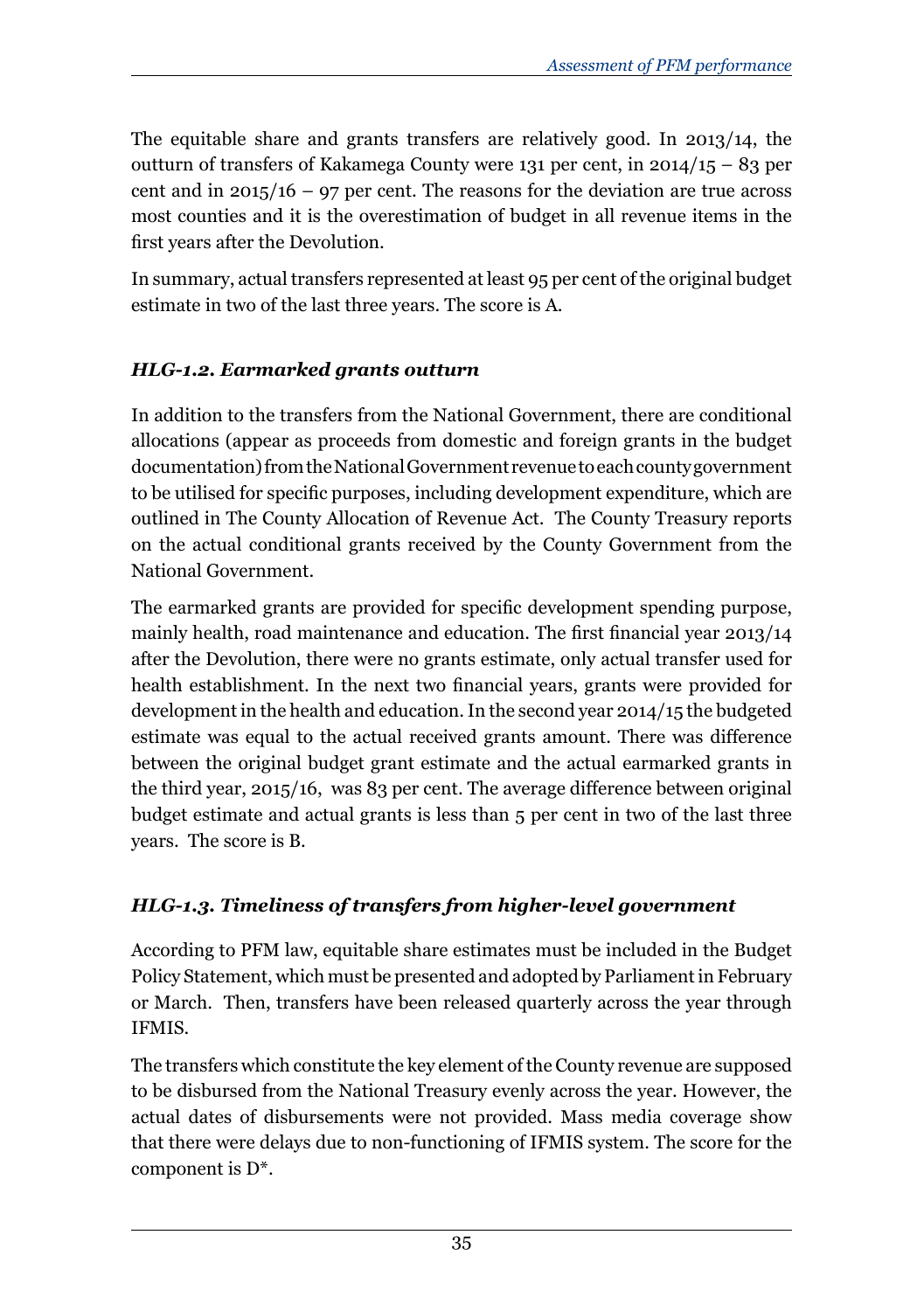| <b>Subnational PEFA</b><br>indicator HLG-1:<br><b>Transfers from a higher</b><br>level of government (M1) | $D+$         | <b>Brief justification for score</b>                                                                                                                                                                                                                                                                                             |
|-----------------------------------------------------------------------------------------------------------|--------------|----------------------------------------------------------------------------------------------------------------------------------------------------------------------------------------------------------------------------------------------------------------------------------------------------------------------------------|
| HLG-1.1 Outturn of transfers<br>from higher-level government                                              | $\mathsf{A}$ | The transfers represented at least 95% of the<br>original budget estimate in two of the last three<br>years.                                                                                                                                                                                                                     |
| HLG-1.2 Earmarked grants<br>outturn                                                                       | B            | In $2013/14$ – there were no grants budgeted and<br>transferred. In $2014/15$ – the amount budgeted<br>was the actually provided without amendment.<br>In $2015/16$ – the difference was 83 per cent. The<br>difference between original budget estimate and<br>actual grants is less than 5% in two of the last<br>three years. |
| HLG-1.3 Timeliness of<br>transfers from higher-level<br>government                                        | $D^*$        | Actual dates of transfers have not been<br>provided.                                                                                                                                                                                                                                                                             |

### *Summary of scores and performance table*

## **3.1 Pillar I. Budget reliability**

A budget is reliable if it is implemented in accordance with the approved estimates before the beginning of the financial year. To determine the extent to which this is the case, three indicators, namely: aggregate expenditure outturn, expenditure composition outturn and revenue outturn were examined for the financial years 2013/14, 2014/15 and 2015/16.

## *PI-1. Aggregate expenditure outturn*

This indicator measures the extent to which aggregate budget expenditure outturn reflects the amount originally approved, as defined in government budget documentation and fiscal reports. Table 3.1 presents aggregate expenditure outturn for the financial year 2013/14 to 2015/16 using data from county budget and review outlook papers (CBROPs) which links policy, planning and budgeting. The aggregate expenditure outturn was 43, 73 and 81 per cent for 2013/14, 2014/15 and 2015/16, respectively. The low absorption in 2013/14 was due to initial challenges of implementing the devolved system of government. Other reasons for expenditure deviations in the other years were (i) procurement delays related to capital projects; and (ii) low collection of own source revenue. In the overall, there were technical and human capacity challenges in the budgeting process. The score is D.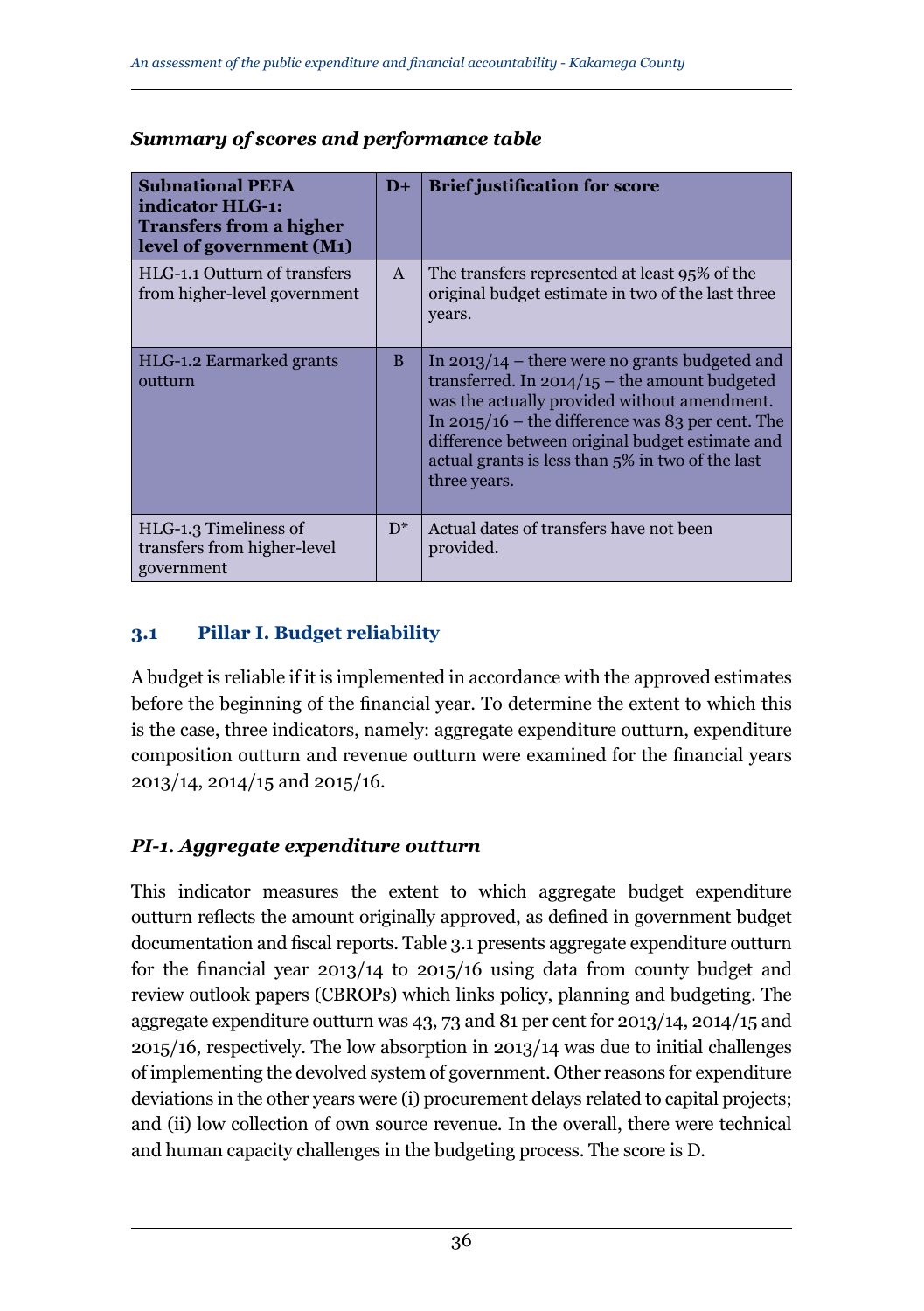In terms of reforms, the County is undertaking capacity building of staff on policy formulation, planning, programming and budgeting with assistance from Ahadi Kenya, USAID and the World Bank. The County is also in the process of recruiting more qualified technical staff to enhance efficiency in service delivery.

| inancial year | <b>Budget</b> | <b>Actual</b> | <b>Total</b><br>expenditure<br>deviations (%) |
|---------------|---------------|---------------|-----------------------------------------------|
| 2013/14       | 13,256        | 5,708         | 43                                            |
| 2014/15       | 10,321        | 7,548         | 73                                            |
| 2015/16       | 12,330        | 9,926         | 81                                            |

**Table 3.1: Aggregate expenditure outturn (%)**

 *Data source: CBROP*

## *Summary of scores and performance table*

| <b>PI-1 Aggregate</b><br>expenditure outturn (M1) | <b>Brief justification for score</b>                                                                                     |
|---------------------------------------------------|--------------------------------------------------------------------------------------------------------------------------|
| 1.1 Aggregate expenditure<br>outturn              | Actual expenditure outturn for $2013/14$ , $2014/15$<br>and 2015/16 was 43%, 73% and 81% of the<br>budgeted expenditure. |

## *PI-2. Expenditure composition outturn*

This indicator measures the extent to which reallocations between the main budget categories during execution have contributed to variance in expenditure composition.

## *PI-2.1. Expenditure composition outturn by function*

Budget is usually prepared according to economic, programme and administrative classification. Table 3.2 shows total expenditures were lower than total amounts budgeted in all the years. There was a bigger variance during 2013/14 financial year compared to the two subsequent years. The variance in expenditure composition was 104, 21, and 28 per cent for 2013/14, 2014/15 and 2015/16, respectively. The departments of public service and administration, water, agriculture and trade had the largest variations between the budgeted and actual expenditures. The score is D.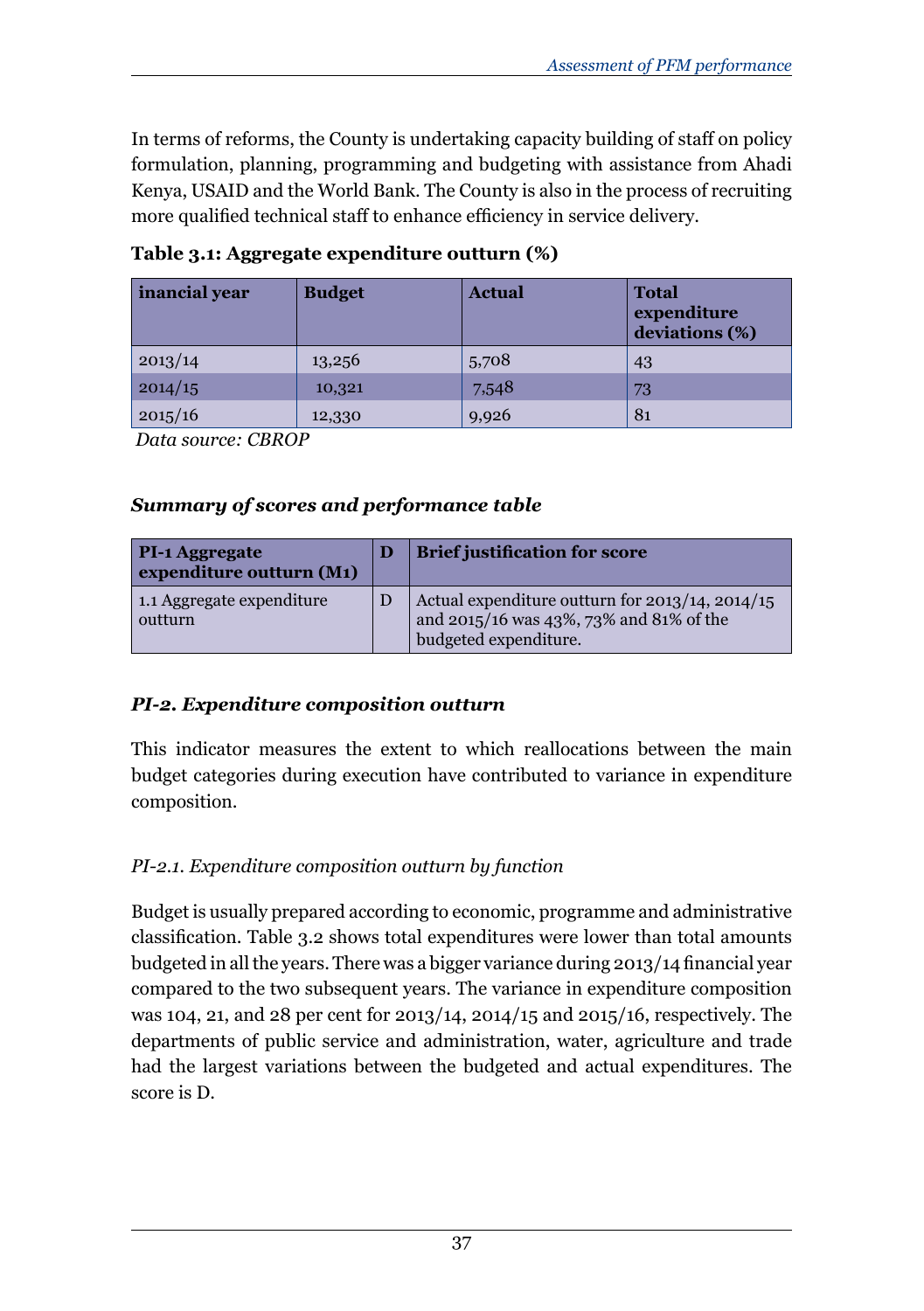| <b>Functional head</b>                                        |               | 2013/14       | 2014/15       |               |               | 2015/16       |  |
|---------------------------------------------------------------|---------------|---------------|---------------|---------------|---------------|---------------|--|
|                                                               | <b>Budget</b> | <b>Actual</b> | <b>Budget</b> | <b>Actual</b> | <b>Budget</b> | <b>Actual</b> |  |
| Office of the Governor                                        |               | 271           | 271           | 156           | 627           | 214           |  |
| Public Service and<br>Administration                          | 1,893         | 3,524         | 2,102         | 1,797         | 1,981         | 2,432         |  |
| <b>County Treasury</b>                                        | 503           | 217           | 497           | 582           | 391           | 341           |  |
| Water, Environment and<br><b>Natural Resource</b>             | 284           | 37            | 275           | 134           | 322           | 167           |  |
| Social Services, Youth &<br><b>Sports</b>                     | 377           | 67            | 276           | 97            | 417           | 247           |  |
| Transport, Infrastructure &<br><b>Public Works</b>            | 2,417         | 153           | 1,140         | 958           | 1,742         | 1,715         |  |
| Lands, Housing, Urban Areas<br>and Physical Planning          | 363           | 18            | 365           | 72            | 296           | 133           |  |
| <b>Health Services</b>                                        | 3,333         | 594           | 2,378         | 1,744         | 3,174         | 2,737         |  |
| Agriculture, Livestock,<br><b>Fisheries and Co-operatives</b> | 715           | 57            | 1,040         | 432           | 940           | 448           |  |
| Trade, Tourism &<br>Industrialization                         | 1,022         | 43            | 410           | 319           | 452           | 243           |  |
| Education, Science &<br>Technology                            | 1,234         | 498           | 816           | 562           | 1,017         | 468           |  |
| <b>County Assembly</b>                                        | 1,115         | 229           | 751           | 693           | 887           | 740           |  |
| <b>County Public Service Board</b>                            |               |               |               |               | 86            | 39            |  |
| Total                                                         | 13,256        | 5,708         | 10,321        | 7,548         | 12,330        | 9,926         |  |
| <b>Composition variance (%)</b>                               | 104           |               | 21            |               | 28            |               |  |

**Table 3.2: Expenditure composition outturn by function (Ksh millions and %)**

*Data source: CBROP*

## *PI-2.2. Expenditure composition outturn by economic type*

The County Treasury and the Chief Officers administer expenditures according to administrative, economic, and programming classifications. The extent of variance between actual and budgeted expenditures by composition of expenditures is presented in Table 3.3. Actual expenditure deviated from the original budget appropriation by 50, 207 and 115 per cent during the financial years 2013/14, 2014/15 and 2015/16, respectively. The fluctuations for 2013/14 and 2014/15 were heavily influenced by consumption of fixed capital and compensation of employees, while compensation of employees and consumption of goods and services caused the largest deviation in 2015/16. The score is D.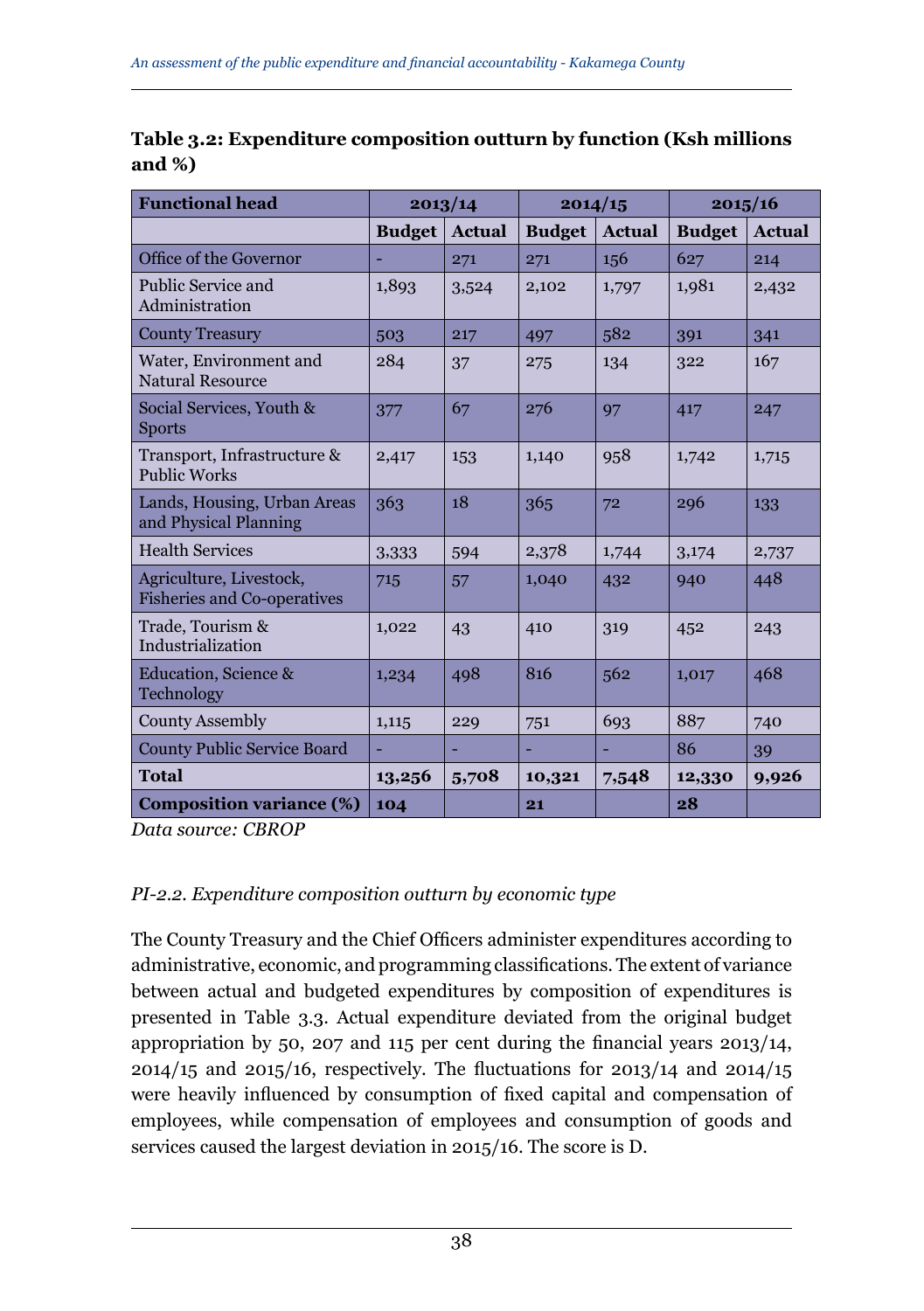| <b>Economic head</b>            | 2013/14         |               | 2014/15                  |                          | 2015/16                  |               |
|---------------------------------|-----------------|---------------|--------------------------|--------------------------|--------------------------|---------------|
|                                 | <b>Budget</b>   | <b>Actual</b> | <b>Budget</b>            | <b>Actual</b>            | <b>Budget</b>            | <b>Actual</b> |
| Compensation of employees       | 3,670           | 2,831         | 3,675                    | 3,248                    | 3,699                    | 3,955         |
| Use of goods and services       | 2,035           | 936           |                          | 1,595                    | 2,142                    | 1,554         |
| Consumption of fixed capital    | 382             | 222           | 4,634                    | 3,113                    | 5,954                    | 2,904         |
| <b>Interest</b>                 | $\qquad \qquad$ |               | $\overline{\phantom{0}}$ | $\overline{a}$           | $\overline{a}$           |               |
| <b>Subsidies</b>                | -               | -             | ۰                        | ٠                        | ۰                        | -             |
| Grants                          | 50              |               | $\overline{\phantom{0}}$ | $\overline{a}$           | $\overline{\phantom{a}}$ | 2,004         |
| Social benefits                 | -               |               | ۰                        | ٠                        | ۰                        |               |
| Other expenses                  | 7,118           | 1,470         | 2,011                    | $\overline{\phantom{0}}$ | $\overline{\phantom{a}}$ | 13            |
| <b>Total expenditure</b>        | 13,256          | 5,460         | 10,321                   | 7,956                    | 11,796                   | 10,430        |
| <b>Composition variance (%)</b> | 50              |               |                          |                          | 115                      |               |

**Table 3.3: Expenditure composition outturn by economic type (Ksh millions and %)**

*Data source: CBROP*

## *PI-2.3. Expenditure from contingency reserves*

Article 208 of the 2010 Constitution provides for the establishment of a Contingency Fund at the National level. The regulations are specified in Sections 19-24 of the PFM Act (2012). In Kenya, the budgeting and accounting treatment of contingency items relate to exceptional events that cannot be foreseen, such as earthquake, famine, civil war, etc. This treatment holds true for both national and sub-national levels. Section 110 of the PFM Act, 2012 provides for the County Executive Committee Member for Finance to establish Emergency Fund with the approval of the County Assembly. The County has established an Emergency Fund as per the PFM Act, 2012 but has not charged any expenditure to contingency vote during the assessment period. The score is A.

| PI-2. Expenditure<br>composition outturn<br>$(M_1)$        | $D+$         | <b>Brief justification for score</b>                                                                                                                |
|------------------------------------------------------------|--------------|-----------------------------------------------------------------------------------------------------------------------------------------------------|
| 2.1 Expenditure<br>composition outturn by<br>function      | D            | Variance in expenditure composition by program,<br>administrative or functional classification was more<br>than 15% for the last 3 financial years. |
| 2.2 Expenditure<br>composition outturn by<br>economic type | D            | Variance in expenditure composition by economic<br>classification for the last three years was more than<br>15% for the last three financial year   |
| 2.3 Expenditure from<br>contingency reserves               | $\mathsf{A}$ | The County has not charged any expenditure to<br>contingency vote during the assessment period.                                                     |

*Summary of scores and performance table*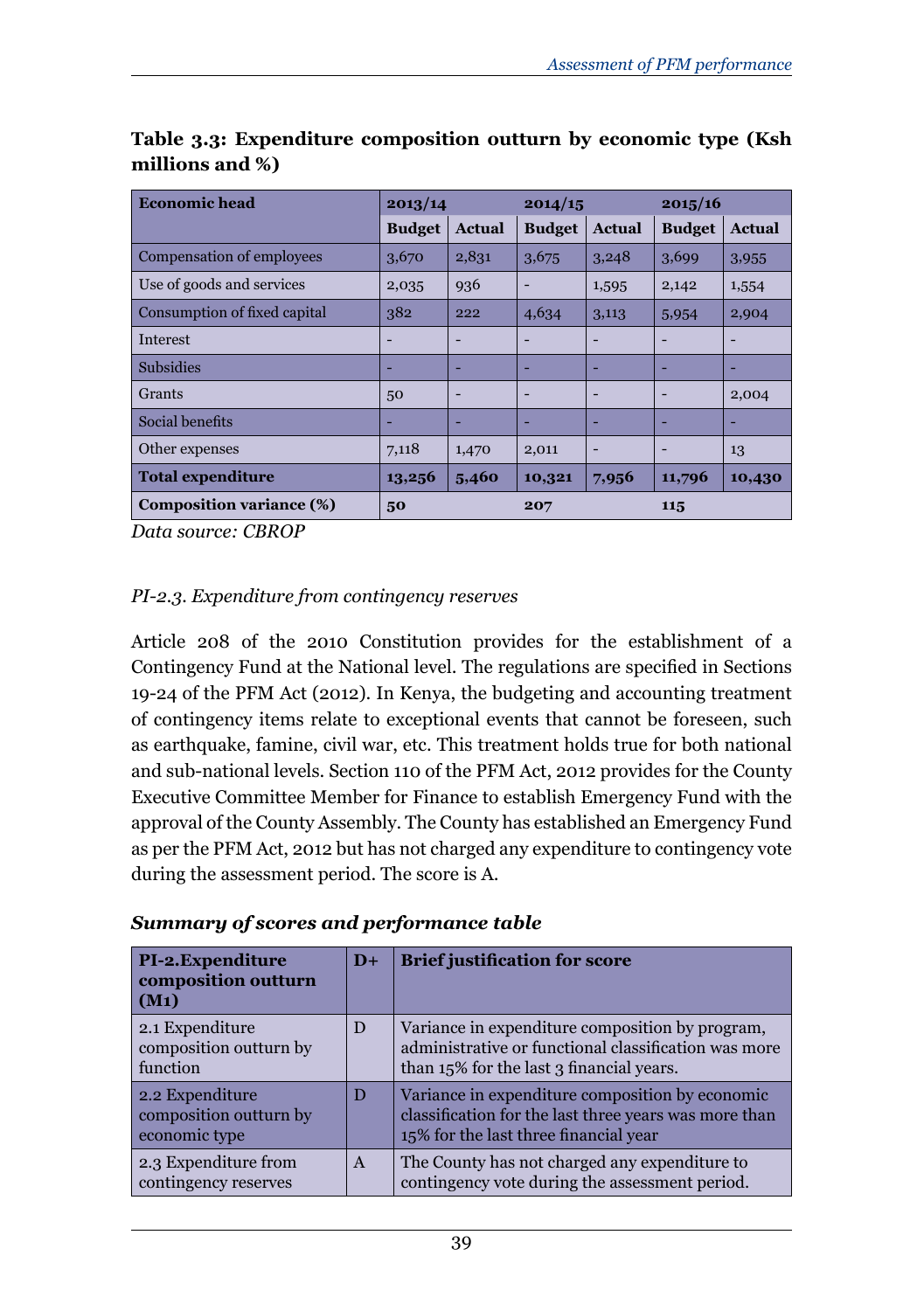## *PI-3. Revenue outturn*

This indicator measures the change in revenue between the original approved budget and end-of-year outturn.

The main sources of revenue for county governments in Kenya are equitable share, conditional grants and own source revenues. These revenues are described as follows:

- *• Equitable share:* This constitutes the revenue raised by the national government and equitably allocated to all county governments in accordance with Article 203 of the Constitution. The allocation should be at least 15% of national revenue based on the most recent audited accounts of revenue received, as approved by the National Assembly.
- *• Conditional Grants:* This is provided for under Article 202 of the Constitution and constitutes additional allocations from the national governments share of revenue, either conditionally or unconditionally. Conditional allocations are tied to the implementation of specific national policies with specific objectives by the national government.
- *• Own source Revenue:* Article 209 of the constitution of Kenya provides that a county may impose: property rates; entertainment taxes and county governments may impose charges for the services they provide, but the taxation and other revenue-raising powers of a county shall not be exercised in a way that prejudices national economic policies, economic activities across county boundaries or the national mobility of goods, services, capital or labour.

The main stream of revenue source of the County is the own source revenue which is covered in the assessment of this performance indicator.

## *PI-3.1. Aggregate revenue outturn*

The County has enacted the County Revenue Administration and Collection Act, 2014 which provides a basis for imposition of taxes and levies.

For 2013/14 the own source revenue was estimated at Ksh 3.5 billion but the County only raised Ksh 329 million. This was mainly due to over projection of nonspecified revenues in the budget. During the financial year 2014/15 the County had estimated to collect own source revenue of Ksh 874 million but realised Ksh 517 million. However, the actual own source of revenue for 2015/16 was lower than the previous year's as per the budgeted amount. The overall revenue performance over the three years was 9, 59 and 50 per cent, respectively (Table 3.4) and details are contained in Annex 3A. The score for this dimension is D.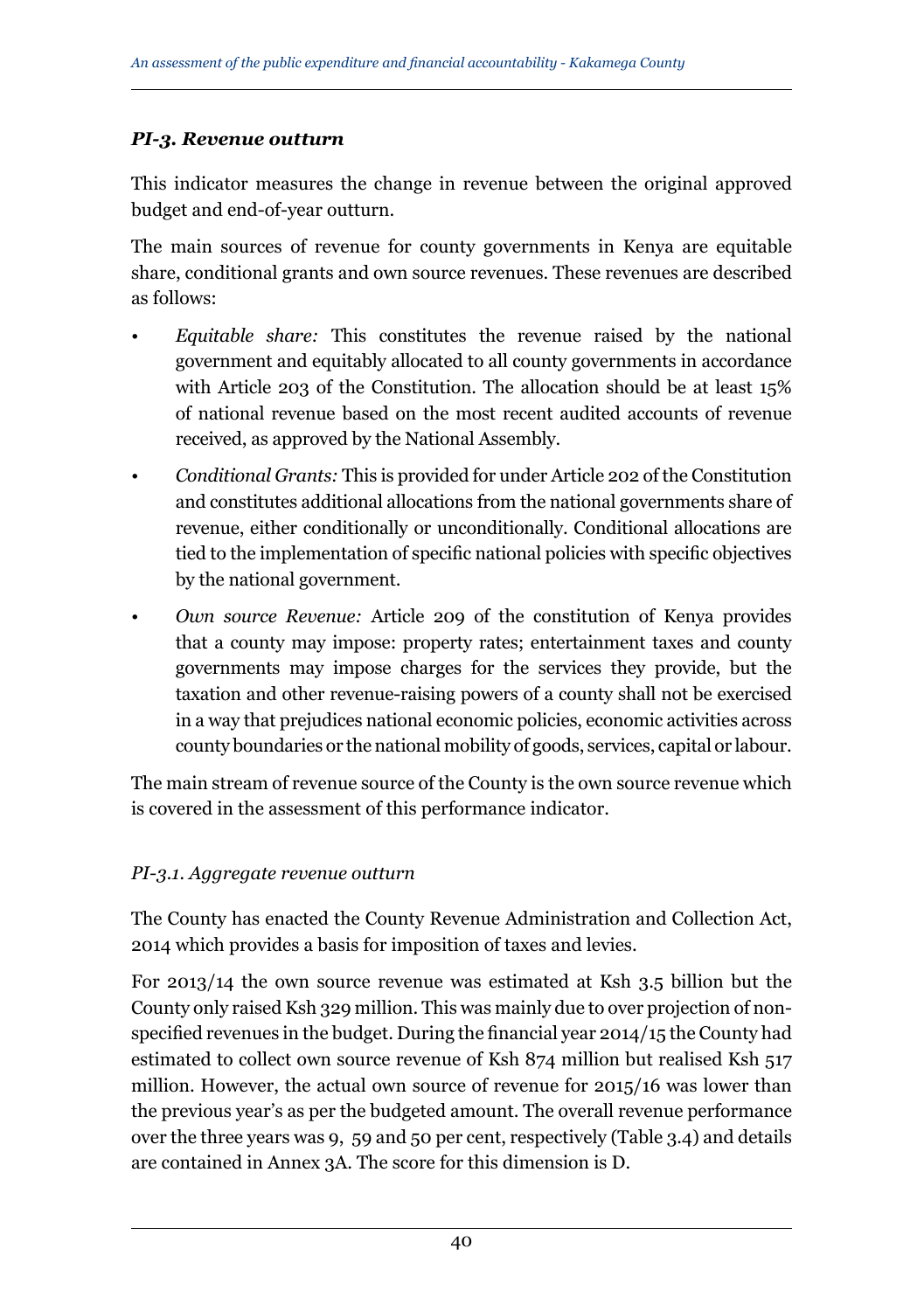|                                           |                      | 2013/14 |    |               | 2014/15       |     | 2015/16       |               |     |
|-------------------------------------------|----------------------|---------|----|---------------|---------------|-----|---------------|---------------|-----|
| <b>Source of revenue</b>                  | <b>Budget</b> Actual |         | %  | <b>Budget</b> | <b>Actual</b> | %   | <b>Budget</b> | <b>Actual</b> | %   |
| <b>Total County own</b><br>source revenue | 3,523                | 329     | 9% | 874           | 517           | 59% | 1,000         | 504           | 50% |

### **Table 3.4: Aggregate revenue outturn (%)**

*Source: CBROPs*

### *PI-3.2 Revenue composition outturn*

The overall performance of the revenue outturn is summarized in Table 3.5 (see Annex 3A for details) indicating the revenue outturns for the last complete three fiscal years. Revenue composition variance was highest during 2013/14 financial year (170%) and relatively the same in the following two years. This huge difference is explained by over projections of own source revenue unspecified by revenue stream. The score is D.

## **Table 3.5: Kakamega sources of revenue for the last 3 financial years (Ksh millions & %)**

|                              |               | 2013/14   |     | 2014/15                     | 2015/16 |                  |
|------------------------------|---------------|-----------|-----|-----------------------------|---------|------------------|
| Data for year                | <b>Budget</b> | Deviation |     | <b>Budget   Deviation  </b> |         | <b>Deviation</b> |
| Total own source revenue 329 | 560           |           | 517 | 308                         | 504     | 308              |
| Composition variance         | 170%          |           | 60% |                             | 61%     |                  |

#### *Source: CBROP*

In terms of reforms, the County Treasury is in process of improving own source revenue outturn by forming a semi-autonomous revenue agency; recruitment and training of the existing staff; automation of revenue collection and educating and sensitization of citizens on revenue collection. The County budgeted for grants from international organizations but the money was not received as budgeted. The score is D.

#### *Summary of scores and performance table*

| $PI-3$ Revenue outturn $(M2)$      | D | <b>Brief justification for score</b>                                                                                                   |
|------------------------------------|---|----------------------------------------------------------------------------------------------------------------------------------------|
| 3.1 Aggregate revenue outturn      | D | The total revenue deviation of aggregate<br>revenue outturn for 2013/14, 2014/15, 2015/16<br>was 9%, 59%, and 50% respectively.        |
| 3.2 Revenue composition<br>outturn | D | The composition variance for $2013/14$ , $2014/15$ ,<br>2015/16 was 170%, 60% and 61% respectively.<br>The variance is a lot above 15% |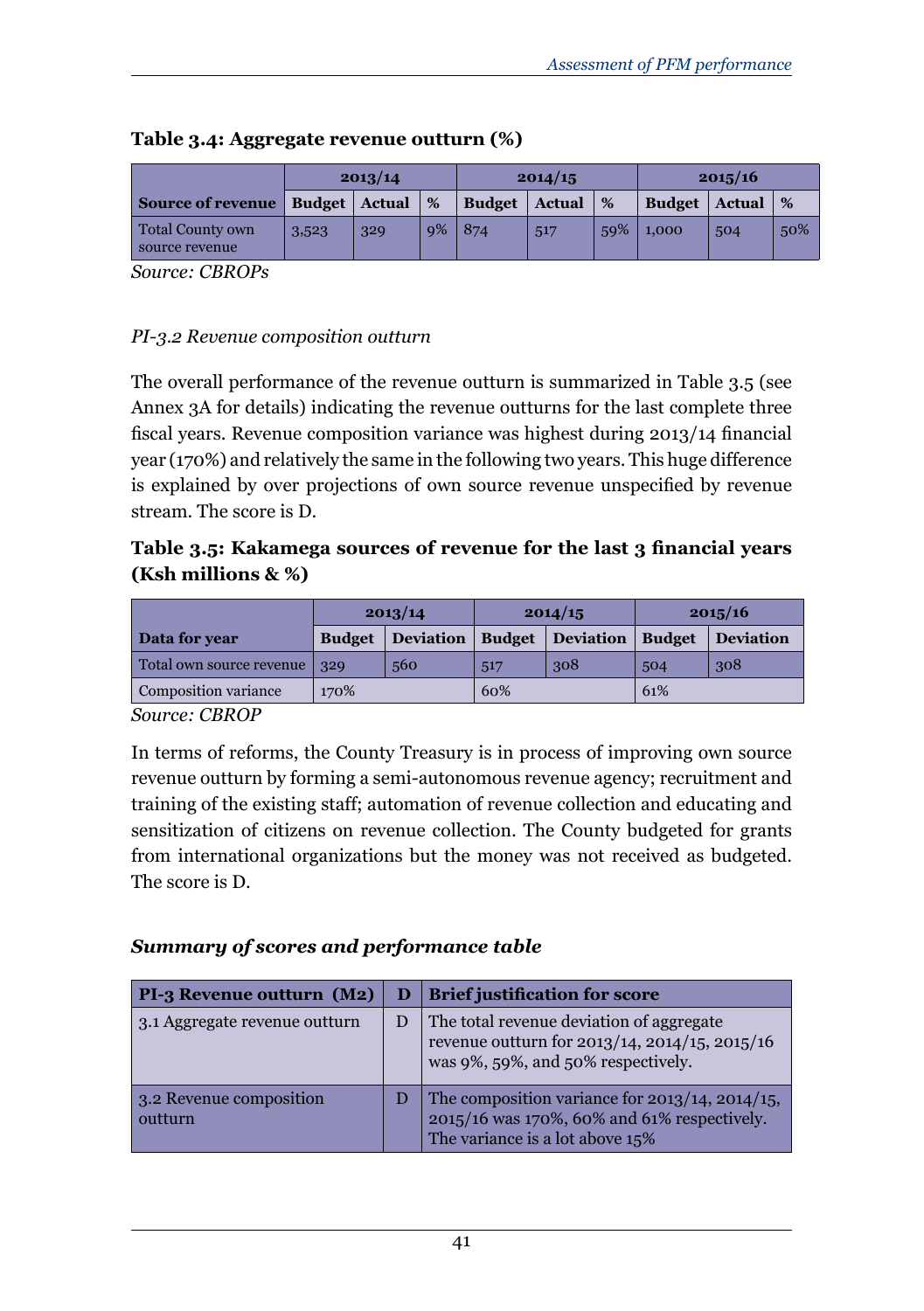### **3.2 Pillar II. Transparency of Public Finances**

There are five performance indicators under this pillar: budget classification, budget documentation, central government operations outside financial reports, transfers to sub-national governments, performance information for service delivery and public access to fiscal information. These indicators measure whether the budget and fiscal risks oversights are comprehensive and whether the fiscal and budget information is accessible to the public.

## *PI-4. Budget classification*

This indicator assesses the extent to which the government budget and accounts classification is consistent with international standards.

### *PI-4.1. Budget classification*

The budget classification system provides the conditions to track county government spending. Section 164 and 165 of the PFM Act, 2012 requires reporting to be done according to the Public-Sector Accounting Standards Board (PSASB) which has been construed to mean the International Public-Sector Accounting Standards (IPSAS) issued by International Federation of Accounts (IFAC). The PFM Act, 2012 requires the budget classification to be presented according to the administrative, economic, program based budget (PBB) format. The classification is based on Standard chart of accounts (SCOA) derived from GFS standards. The PBB presents the budget by programs according to administrative and economic classifications<sup>1</sup> . Budget execution and reporting are presented according to the administrative, economic, and programming classification.

The County of Kakamega has set up administrative units to which programs are classified and further reported in the accounts and budgets as per the Constitution and the County Government Act, 2012. The functional classification is related to the administrative classification but differ from that of the National Government because some functions are not devolved e.g. defence and foreign affairs among others.

The programming classification is in place, but has not been consistent over the recent years, owing to the fact that the first budget for 2013/14 was not programmebased. The number of programmes is guided by the National Government. The administrative classification consists of two different levels: the first level is composed only of:

<sup>1</sup> SCOA can be checked in the book print out on the sub-head item-source-programme geographical.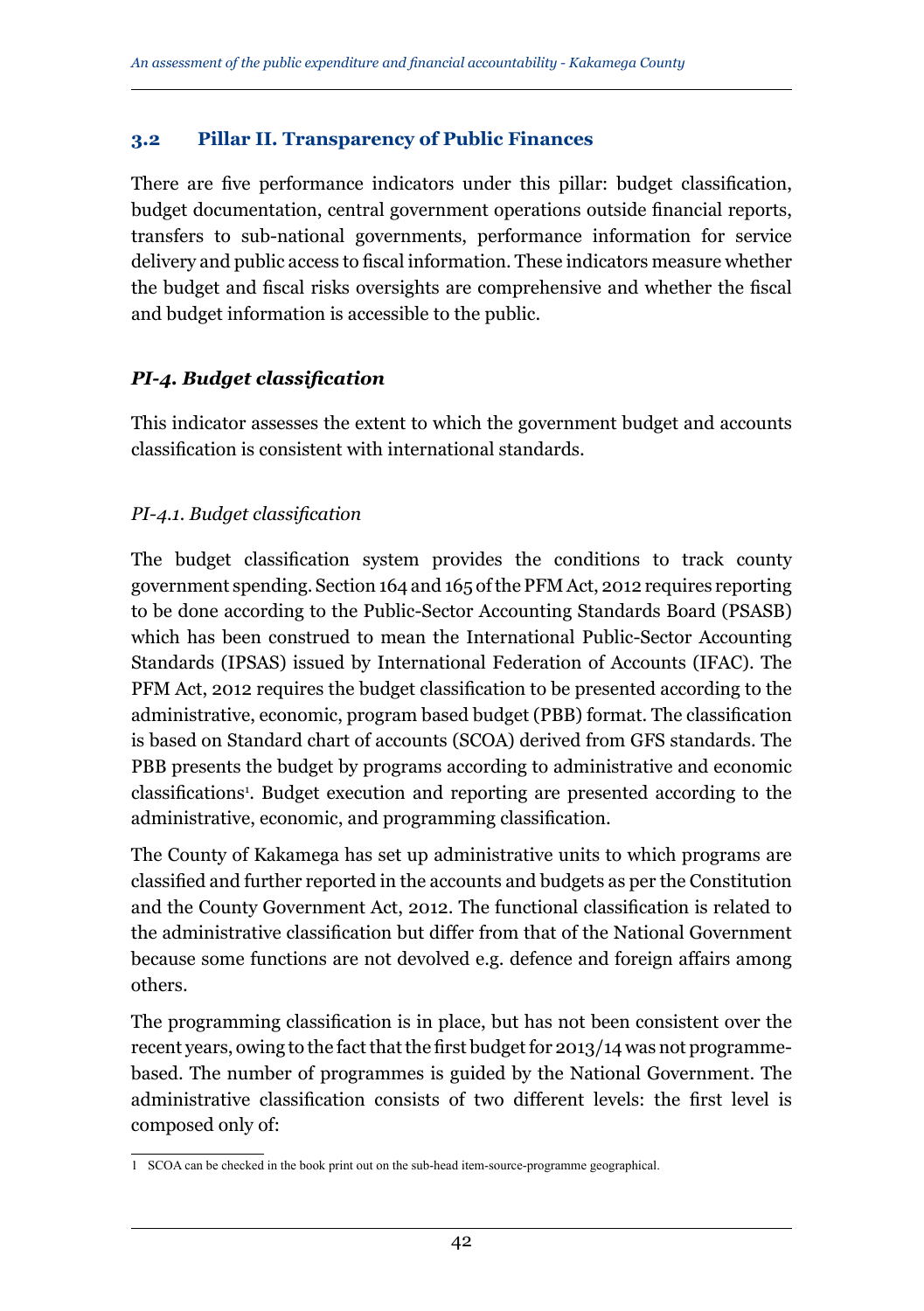- The County Government Executive (County Treasury);
- The County Assembly (Finance Budget and Appropriation Committee).

The second level is composed of the key management personnel (accounting officers)) who has direct fiduciary responsibility, as follows:

- Office of the Governor
- Public Service and Administration
- County Treasury
- Water, Environment and Natural Resource
- Social Services, Youth & Sports
- Transport, Infrastructure & Public Works
- Lands, Housing, Urban Areas and Physical Planning
- Health Services
- Agriculture, Livestock, Fisheries and Co-operatives
- Trade, Tourism & Industrialization
- Education, Science & Technology
- County Assembly
- County Public Service Board

The first level of programming classification is presented below:

- P 1: General Administration Planning and Support Services.
- P 2: County Executive Affairs
- P 3: Public Service Board Services
- P 4: Field Administration Services
- P 5: Special Initiatives.

Consequently, budgets have consistently applied administrative, economic, functional classification criteria. The budget is initially built in excel before being uploaded as vote heads into the budget planning system through IFMIS. The score is C.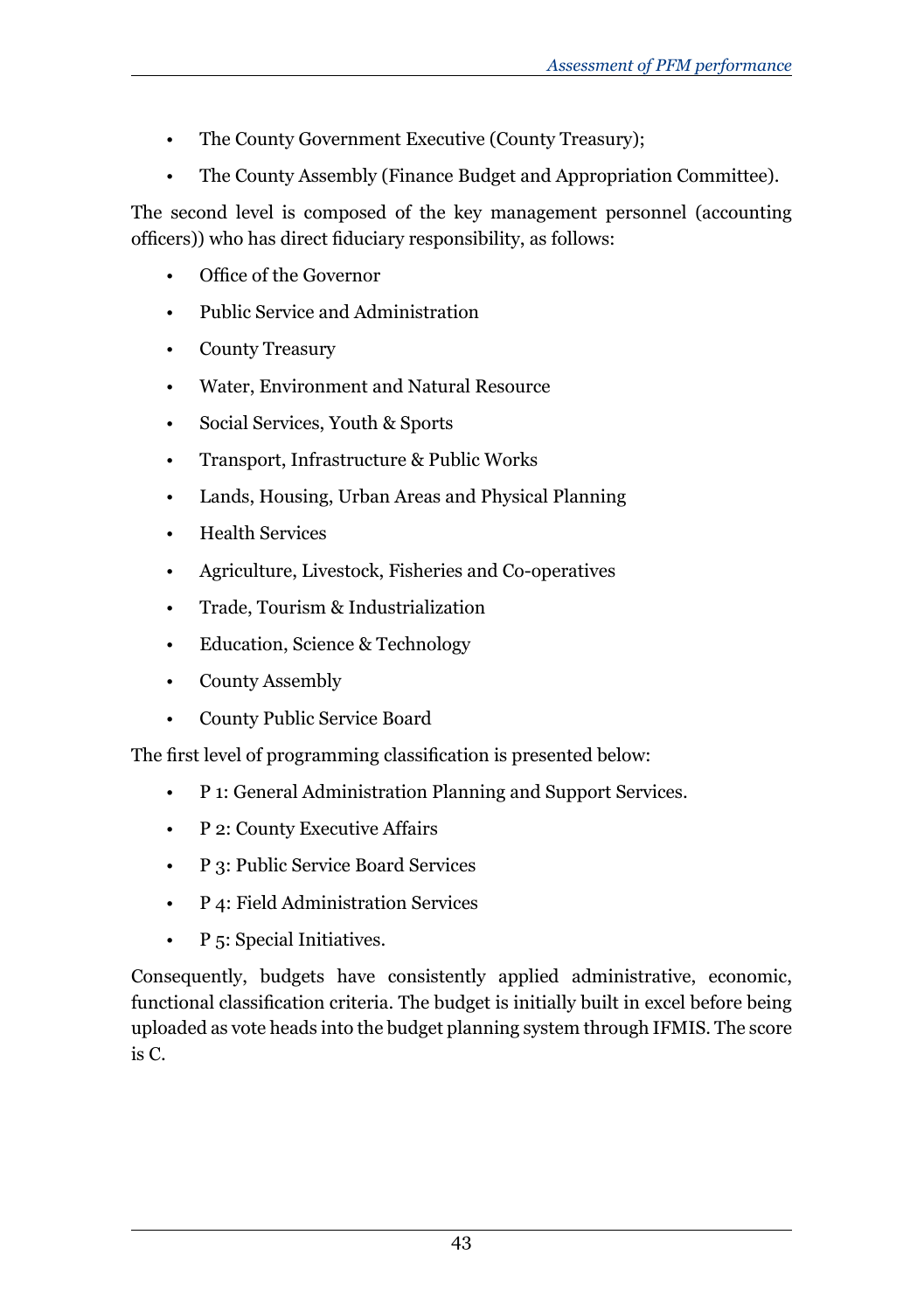| <b>PI-4 Budget</b><br>classification (M1) | C | <b>Brief justification for score</b>                                                                                                                                                                                                                                                    |
|-------------------------------------------|---|-----------------------------------------------------------------------------------------------------------------------------------------------------------------------------------------------------------------------------------------------------------------------------------------|
| 4.1 Budget<br>classification              |   | The budget estimates are presented in economic and<br>administrative classification. The Chart of Accounts<br>adopted mimics the national method of classification<br>incorporated in IFMIS System. It is at 2 level classifications<br>and revenue is not classified according to GFS. |

### *Summary of scores and performance table*

## *PI-5. Budget documentation*

This indicator assesses the comprehensiveness of the information provided in the annual budget documentation, as measured against a specified list of basic and additional elements. In assessing this indicator, consideration was made to basic and additional elements of budget documents.

Although Section 130 of PFM Act, 2012 provides for deficit financing through borrowing, the County governments were restrained due to moratorium on loans for county governments in transition over the three financial years of assessment. This implies that the first basic criterion is not applicable. The previous year's budget outturn is not presented in the same format as the budget proposal as required in second criteria. The County satisfies the third criteria i.e. revised budget final supplementary estimates of current year are presented in the same format as the budget proposal in the CSFP. Finally, aggregation of both revenue and expenditure are presented in the CFSP and CBROP, but not according to the main heads of the budget classification. The CSFP does not present budget execution according to the economic classification and the CBROP does not present a detailed breakdown of economic classification. In addition, the CBROP does not provide previous budget execution of the current year.

| <b>NB</b>      | <b>Basic elements</b>                                                                                                                                                                                                                                                                  | Criteria       |
|----------------|----------------------------------------------------------------------------------------------------------------------------------------------------------------------------------------------------------------------------------------------------------------------------------------|----------------|
|                | Forecast of the fiscal deficit or surplus or accrual operating result.                                                                                                                                                                                                                 | No             |
| $\overline{2}$ | Previous year's budget outturn, presented in the same format as the<br>budget proposal.                                                                                                                                                                                                | N <sub>0</sub> |
| 3              | Current fiscal year's budget presented in the same format as the<br>budget proposal. This can be either the revised budget or the<br>estimated outturn.                                                                                                                                | Yes            |
|                | Aggregated budget data for both revenue and expenditure according<br>to the main heads of the classifications used, including data for the<br>current and previous year with a detailed breakdown of revenue and<br>expenditure estimates. (Budget classification is covered in PI-4.) | No             |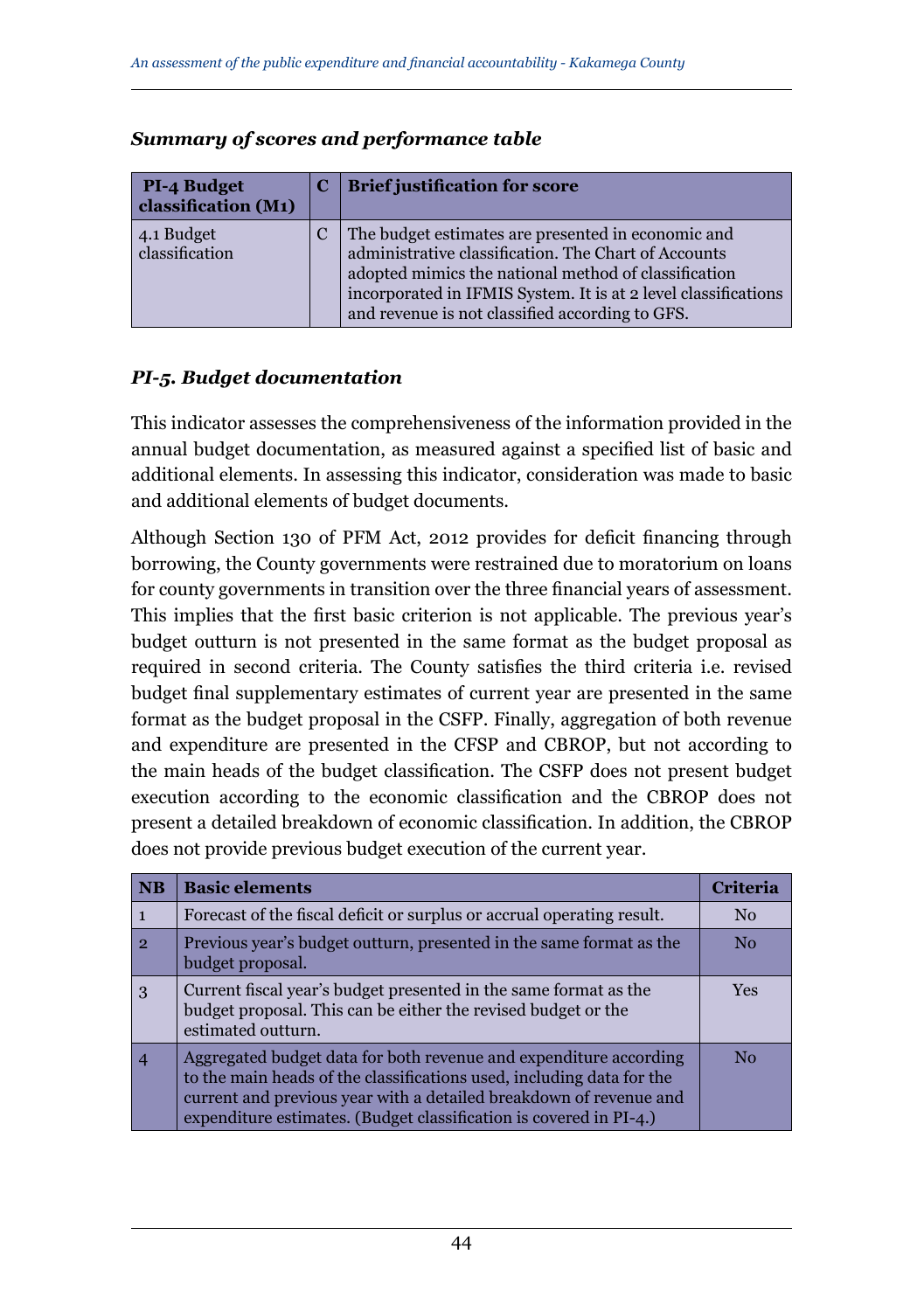With regards to additional elements, the County was not permitted to borrow during the period of analysis and therefore has no debt stock, hence the first criteria is not applicable. Nonetheless, the County is in the process of preparing a debt management strategy. However, the County reported pending bills from the defunct local authority. The macroeconomic forecasting follows that of the National Government because there are no key macroeconomic data at the county level. While the county governments were not allowed to borrow, debts acquired from the defunct local authorities have also not been authenticated and factored into the budgets as contingent liabilities. The Intergovernmental Technical Relations Committee (IGTRC) is in process of ascertaining the correct position of assets and liabilities. Financial assets mainly include cash and bank balances prepared using IPSAS cash standard. The County does not have the capacity to analyse fiscal risks i.e. a debt management strategy is yet to be prepared. Furthermore, analysis of budget implications from new policy initiatives and public investments are not undertaken. The medium term fiscal forecasts are done in the in the CFSP, the budgets and the CIDP. There were no indications of quantification of tax expenditures. The score is D.

| <b>NB</b>       | <b>Additional elements</b>                                                                                                                                                                                                                                         | <b>Criteria</b> |
|-----------------|--------------------------------------------------------------------------------------------------------------------------------------------------------------------------------------------------------------------------------------------------------------------|-----------------|
| $5\overline{)}$ | Deficit financing, describing its anticipated composition.                                                                                                                                                                                                         | N/A             |
| 6               | Macroeconomic assumptions, including at least estimates of<br>GDP growth, inflation, interest rates, and the exchange rate.                                                                                                                                        | N/A             |
| 7               | Debt stock, including details at least for the beginning of the<br>current fiscal year presented in accordance with GFS or other<br>comparable standard.                                                                                                           | N/A             |
| 8               | Financial assets, including details at least for the beginning<br>of the current fiscal year presented in accordance with GFS or<br>other comparable standard.                                                                                                     | <b>Yes</b>      |
| $\mathbf{Q}$    | Summary information of fiscal risks, including contingent<br>liabilities such as guarantees, and contingent obligations<br>embedded in structure financing instruments such as public-<br>private partnership (PPP) contracts, and so on.                          | N <sub>0</sub>  |
| 10              | Explanation of budget implications of new policy initiatives<br>and major new public investments, with estimates of the<br>budgetary impact of all major revenue policy changes and/<br>or major changes to expenditure programs. Available in the<br><b>CBROP</b> | No              |
| 11              | Documentation on the medium-term fiscal forecasts.                                                                                                                                                                                                                 | <b>Yes</b>      |
| 12              | Quantification of tax expenditures.                                                                                                                                                                                                                                | N <sub>0</sub>  |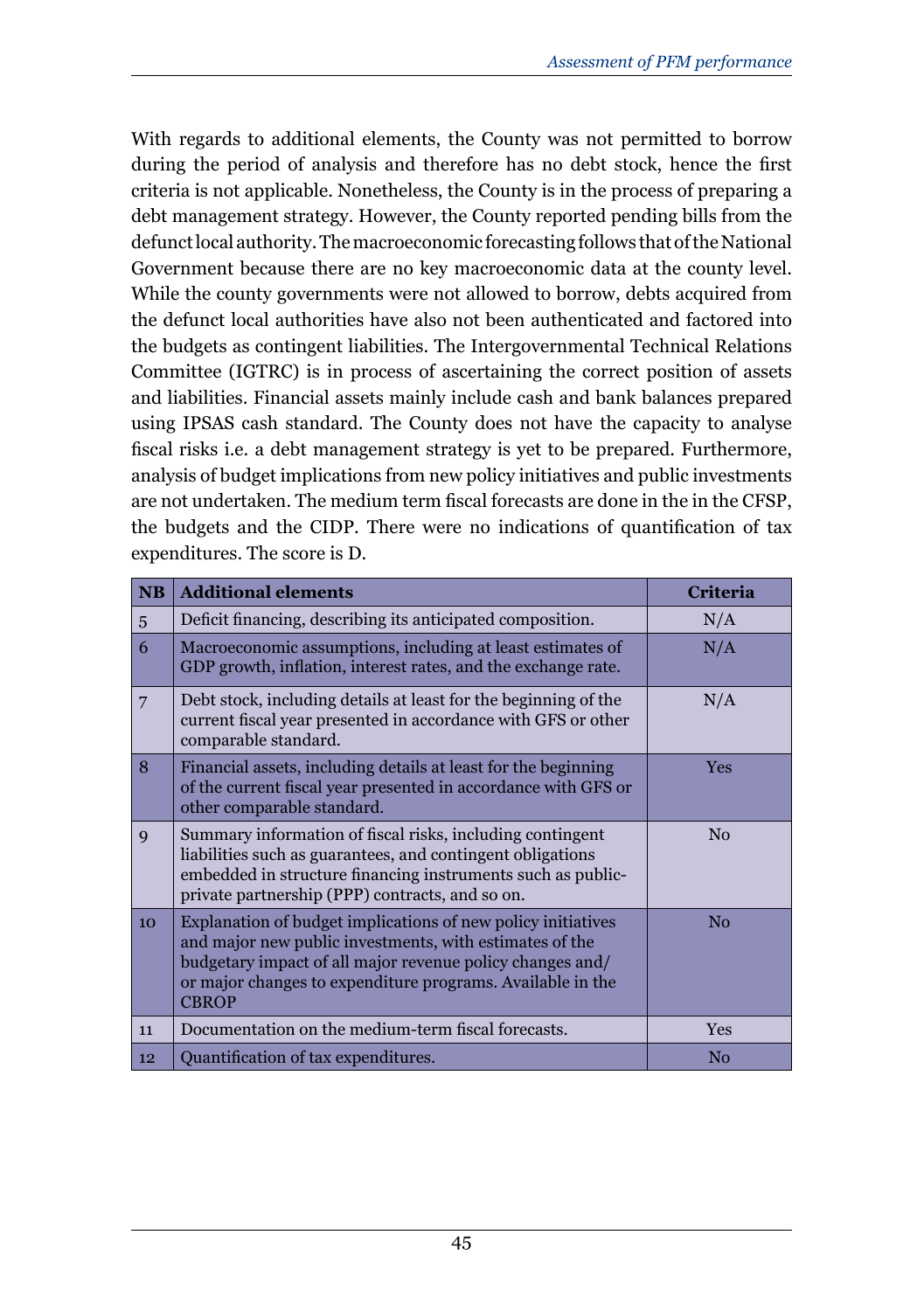#### *Summary of scores and performance table*

| <b>PI-5 Budget</b><br>documentation (M1) | <b>Brief justification for score</b>          |
|------------------------------------------|-----------------------------------------------|
| 5.1 Budget documentation                 | 3 elements: 1 basic and 2 additional elements |

### *PI-6. Central government operations outside financial reports*

This indicator measures the extent to which government revenue and expenditure are reported outside county government financial reports. Entities with individual budgets not fully covered by the main budget are considered extra budgetary in accordance with the IMF's GFS Manual 2014.

## *PI-6.1. Expenditure outside financial reports*

As per the PFM Act, 2012, no expenditure is allowed outside the approved budget. All county expenditures should be recorded in the Annual Financial Statements (AFSs) for the respective financial year. This means that even if the County receives funds from donors such as grants which were not in the original budget, it is supposed to prepare supplementary budget to incorporate the revenue and then implement it through the County budget. The County has a number of entities that would be considered extra-budgetary items. These include the following:

- i) Early Childhood Development Education (ECDE) is governed by the County through a County Coordinator. The County caters for infrastructure development and operational expenditures including payment of salaries of teachers through the Department of Education.
- ii) Youth polytechnics are still under the control of the National Government but the County provides scholarships to students and funds for development. However, the County receives reports on the use of funds disbursed to the polytechnics.

In summary, there is no evidence of record of expenditure of the education establishments, therefore the magnitude is unknown and score is D\*.

## *PI-6.2. Revenue outside financial reports*

The school fees collected by the Polytechnics are not incorporated in the original or the supplementary budget and their magnitude is unknown. The County owns about 20% shares of the Kakamega Golf Club Hotel. The revenue generated from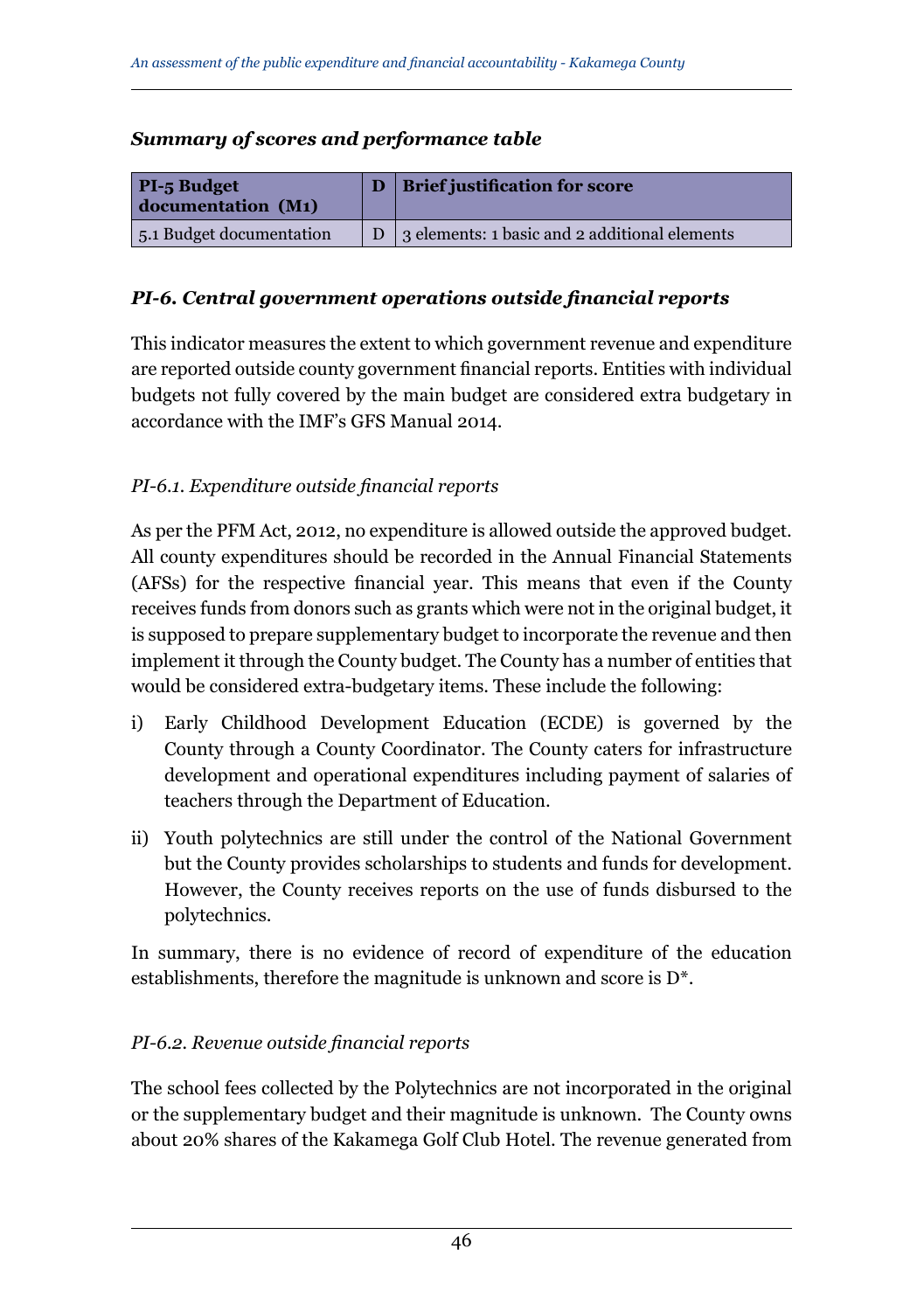the sales of this establishment were not included in the AFS for 2013/14 but are recorded in the CBROPs. The magnitude of revenue is unknown, therefore the score is D\*.

## *PI-6.3. Financial reports of extra budgetary units*

There are two public corporations established under the laws, control, and ownership of the County Government. They are directly owned by Kakamega County: (i) Kakamega County Water and Sanitation Company and (ii) Bukura Agriculture Training and Development College. Both were undergoing transfer process from the National Government at the time of the assessment and still do not have audited Annual Financial Statements. Therefore, no financial reports for extra budgetary units were provided. The score is D.

As regards reforms, the County is in the process of establishing County Revenue Authority to enhance revenue collection.

| <b>PI-6 Central government</b><br>operations outside financial<br>reports $(M2)$ | D     | <b>Brief justification for score</b>                                                                                                                       |
|----------------------------------------------------------------------------------|-------|------------------------------------------------------------------------------------------------------------------------------------------------------------|
| 6.1 Expenditure outside financial<br>reports                                     | $D^*$ | There is no record of expenditure outside<br>financial reports. The Polytechnic colleges<br>have unrecorded expenditure and their<br>magnitude is unknown. |
| 6.2 Revenue outside financial<br>reports                                         | $D^*$ | There is no record of calculating volume of<br>revenue generated by the polytechnics.                                                                      |
| 6.3 Financial reports of extra<br>budgetary units                                | D     | The There are no financial reports of the<br>extra-budgetary units of the County.                                                                          |

## *Summary of scores and performance table*

## *PI-7. Transfers to subnational governments*

This indicator assesses the transparency and timeliness of transfers from county government to sub-county governments with direct financial relationships to it. It considers the basis for transfers from county government and whether subcounty governments receive information on their allocations in time to facilitate budget planning. Hence, the system for allocating transfers as well as timeliness of information on transfers are not applicable since there is no lower tier government after the county government.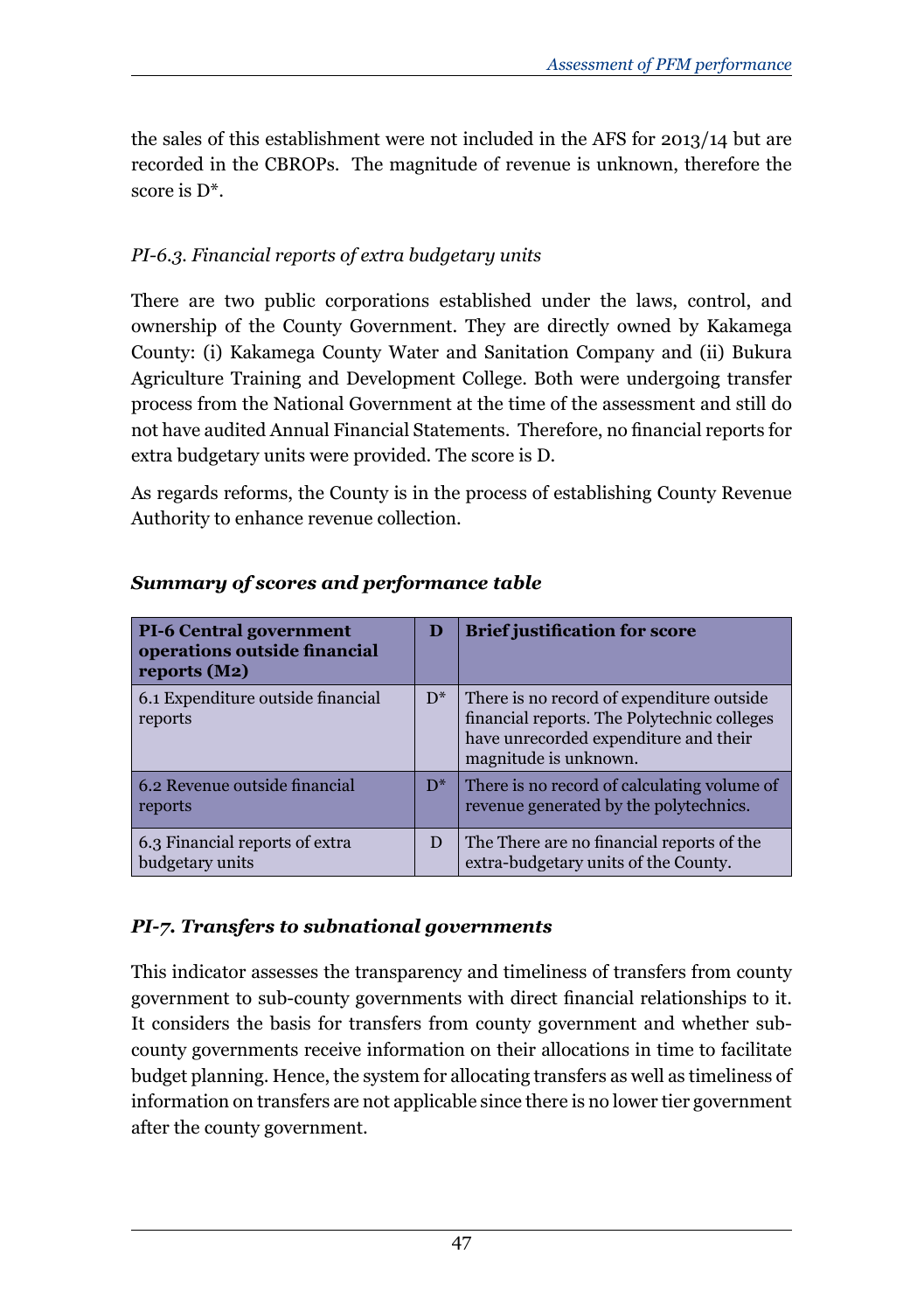| <b>PI-7 Transfers to sub county</b><br>governments (M2) | N/A | <b>Brief justification for score</b>                  |
|---------------------------------------------------------|-----|-------------------------------------------------------|
| 7.1 System for allocating transfers                     | N/A | There is no sub government under the<br>county level. |
| 7.2 Timeliness of information on<br>transfers           | N/A | There is no sub government under the<br>county level. |

## *Summary of scores and performance table*

## *PI-8. Performance information for service delivery*

This indicator examines the service delivery performance information in the executive's budget proposal or its supporting documentation in year-end reports. It determines whether performance audits or evaluations are carried out. It also assesses the extent to which information on resources received by service delivery units is collected and recorded.

## *PI-8.1. Performance plans for service delivery*

Performance plans for service delivery for all functional units were prepared and reflected in the Programme Based Budget (PBB). The annual PBB is presented by functions and classifies plans for the key service delivery areas e.g. agriculture, education, health amongst others. While information about planned expenditure exists, it cannot be defined what are the activities to be performed by each ministry in PBB for the next financial year 2016/2017. Therefore, the materiality cannot be calculated. The specific performance information includes: programme title, the delivering unit, key outputs and performance indicators but no total expenditure amount. Also, key outputs are not translated into quantifiable indicators - the plans and outcomes are not SMART and the allocations of financial resources to the specific programs are not specified. Therefore, planned outputs and outcomes cannot be measured. The score is D.

## *PI-8.2. Performance achieved for service delivery*

The output and outcomes of the budgets are explained in the project implementation status reports. They provide indication of the funds spent but there is no mention of the outcomes achieved. However, the specifics on the service delivery are not stated and the outputs and outcomes are not presented in the same format as the budget. The Monitoring and Evaluation report provided is not comprehensive and has no timeframes, outputs and outcomes. The score is D.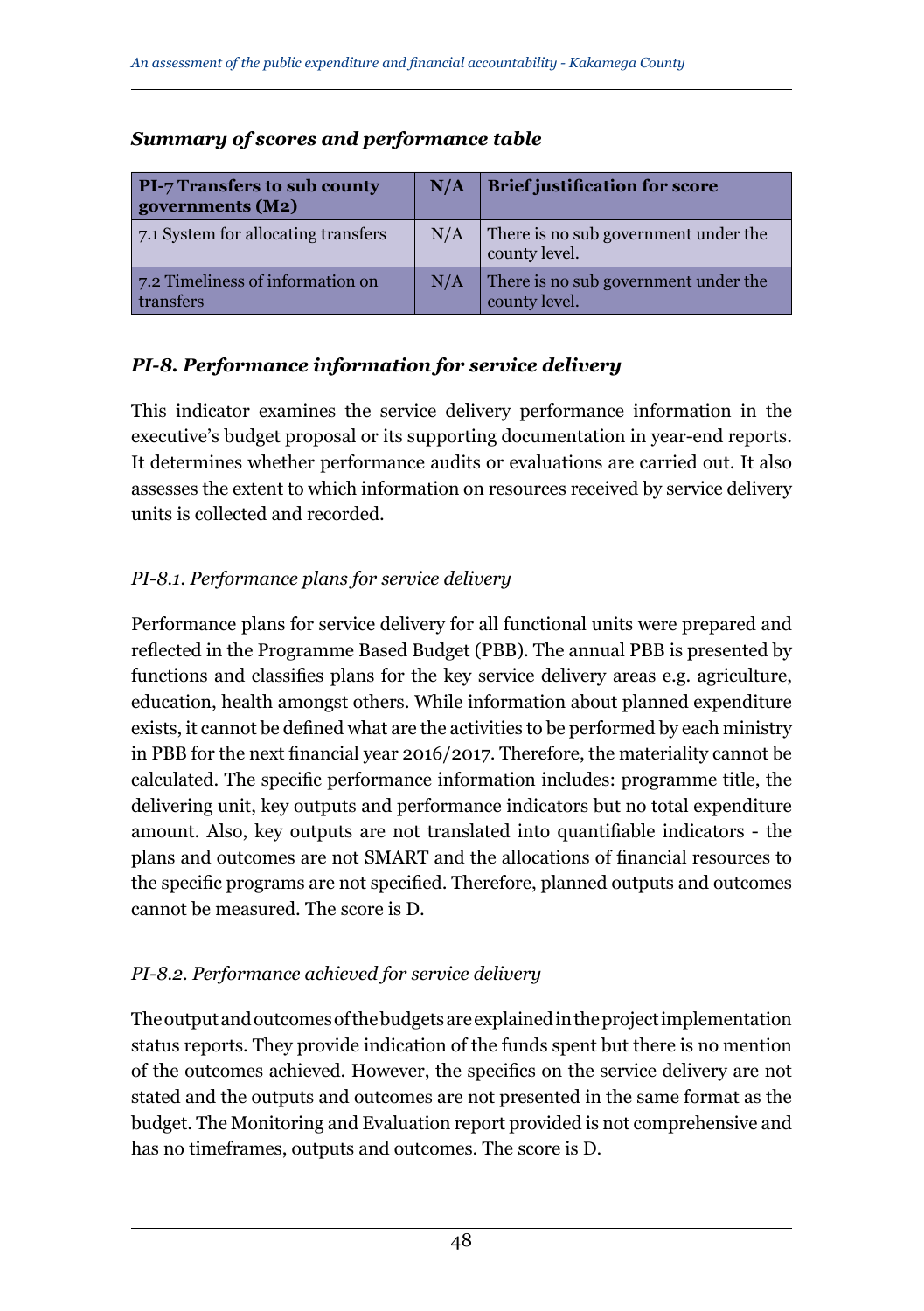## *PI-8.3. Resources received by service delivery units*

The Departments of Agriculture and Health have been selected for the assessment of this dimension. Agriculture was selected because it is the backbone of the County's economy and employs majority of the population. Similarly, Health sector receives the highest budgetary allocation. So, there is information on resources received by service delivery units which is collected and recorded, but there is no evidence of a report compiling the information. The above justifies score C.

## *PI-8.4. Performance evaluation for service delivery*

Self-evaluation of performance has been previously undertaken at the County. Plans are underway to conduct performance evaluation at departmental level with a view to enhance effectiveness and efficiency in service delivery. Challenges and recommendations are elaborated in the project implementation reports and the PPB. However, this does not capture specific programme and analysis of efficiency in the utilisation of funds is not undertaken. There is no information on measurable performance indicators of outputs and outcomes for service delivery which is published. The score is D.

| <b>PI-8 Performance</b><br>information for<br>service delivery<br>N/A | D | <b>Brief justification for score</b>                                                                                                                                                                                                                                                                                      |
|-----------------------------------------------------------------------|---|---------------------------------------------------------------------------------------------------------------------------------------------------------------------------------------------------------------------------------------------------------------------------------------------------------------------------|
| 8.1 Performance<br>plans for service<br>delivery                      | D | Information on policy or program objectives, key<br>performance indicators, outputs produced and the<br>outcomes planned for departments disaggregated by<br>function is contained in the Programme Based Budgets<br>which are prepared annually. However, materiality cannot<br>be ascertained for performance delivery. |
| 8.2 Performance<br>achieved for service<br>delivery                   | D | Performance results for outputs and outcomes are<br>presented in the MTEF but this is not done in a format and<br>at a level (program or unit) that is comparable to the plans<br>previously adopted within the annual or medium-term<br>budget. Materiality cannot be calculated.                                        |
| 8.3 Resources<br>received by service<br>delivery units                | C | This information is available on the level of monetary<br>resources actually received by service delivery units<br>and the sources of funds but there is no report with this<br>information prepared annually on the two units mentioned<br>before.                                                                       |

## *Summary of scores and performance table*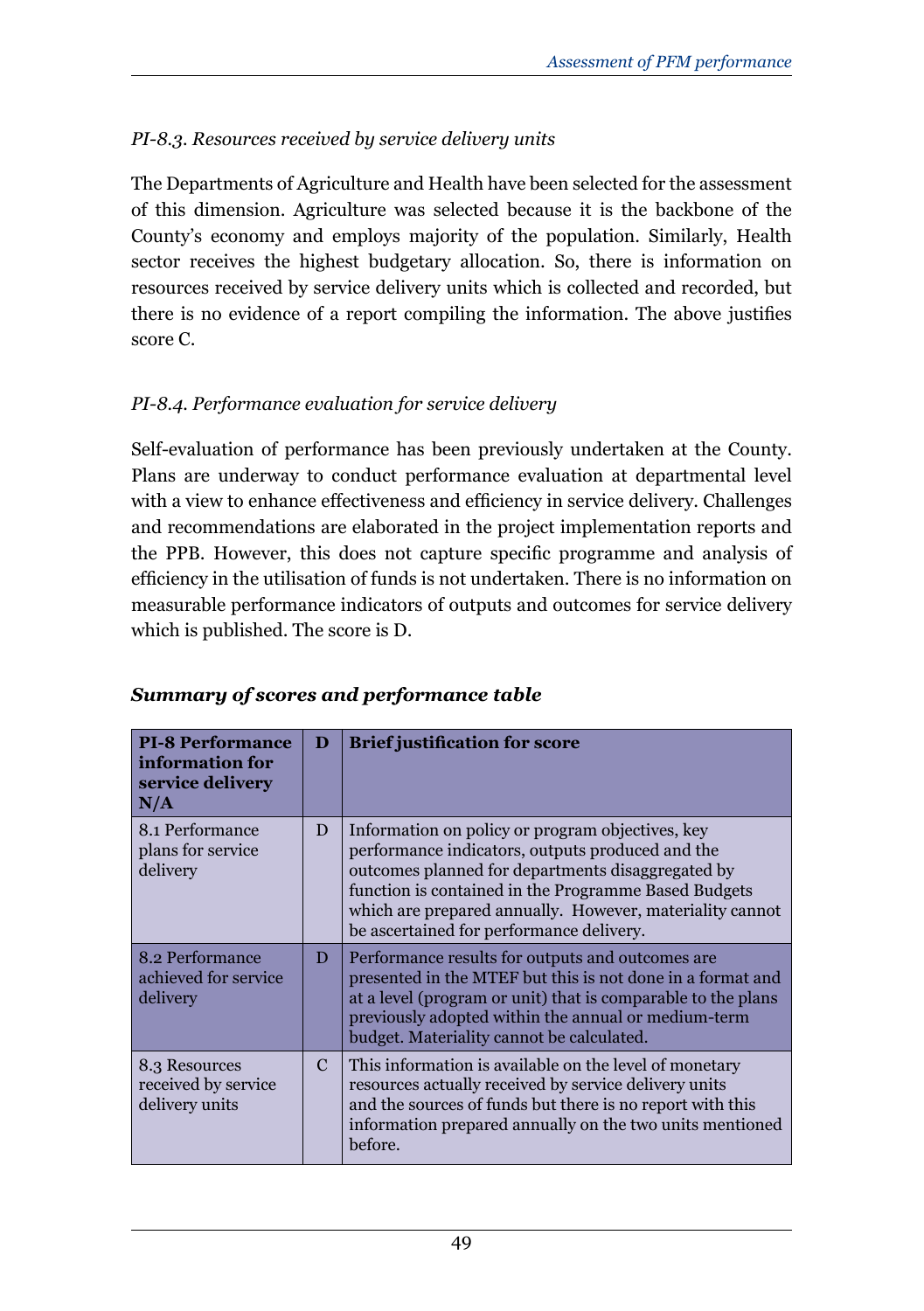| 8.4 Performance  | Efficiency ratios are availed in the CBROPs but             |
|------------------|-------------------------------------------------------------|
| evaluation for   | independent evaluations of the efficiency and effectiveness |
| service delivery | of service delivery have not been carried out and published |
|                  | for most ministries.                                        |

### *PI-9. Public access to fiscal information*

This indicator assesses the comprehensiveness of fiscal information available to the public based on specified elements of information to which public access is considered critical.

Article 35 of the Constitution and PFM Act, 2012 emphasises the importance of public access to information. For instance, Article 131 (6) of the PFM Act, 2012 states that *"The County Executive Committee member for finance shall take all reasonably practicable steps to ensure that the approved budget estimates are prepared and published in a form that is clear and easily understood by, and readily accessible to, members of the public"*.

In assessing this indicator, five basics and four additional elements were considered. Of the basic elements, the enacted budget is not immediately accessible to the public. However, various documents such as ADP, CFSP, CIDP, and CBROPs are uploaded in the county website and also available at the Ward offices. The in-year and annual budget execution reports (CBIRR) are normally published as guided by the PFM Act, 2012 on CoB website. Whereas the County does not publish audited financial reports, the same are available in the website of the OAG although not within twelve months after the end of the year. The compliance to the basic elements is reported as follow:

| <b>NB</b>      | <b>Basic elements</b>                                                                                                                                                                                  | <b>Compliance</b> |
|----------------|--------------------------------------------------------------------------------------------------------------------------------------------------------------------------------------------------------|-------------------|
| $\mathbf{1}$   | A complete set of executive budget proposal documents (as<br>presented by the country in PI-5) is available to the public within<br>one week of the executive's submission of them to the legislature. | N <sub>0</sub>    |
| 2 <sup>1</sup> | The annual budget law approved by the legislature is publicized<br>within two weeks of passage of the law.                                                                                             | No.               |
| 3              | In-year budget execution reports. The reports are routinely made<br>available to the public within one month of their issuance, as<br>assessed in PI-27.                                               | <b>Yes</b>        |
| $\overline{4}$ | Annual budget execution report. The report is made available<br>to the public within six months of the fiscal year's end. Annual<br><b>CBIRR</b>                                                       | <b>Yes</b>        |
| 5              | Audited annual financial report, incorporating or accompanied<br>by the external auditor's report. The reports are made available<br>to the public within twelve months of the fiscal year's end.      | No                |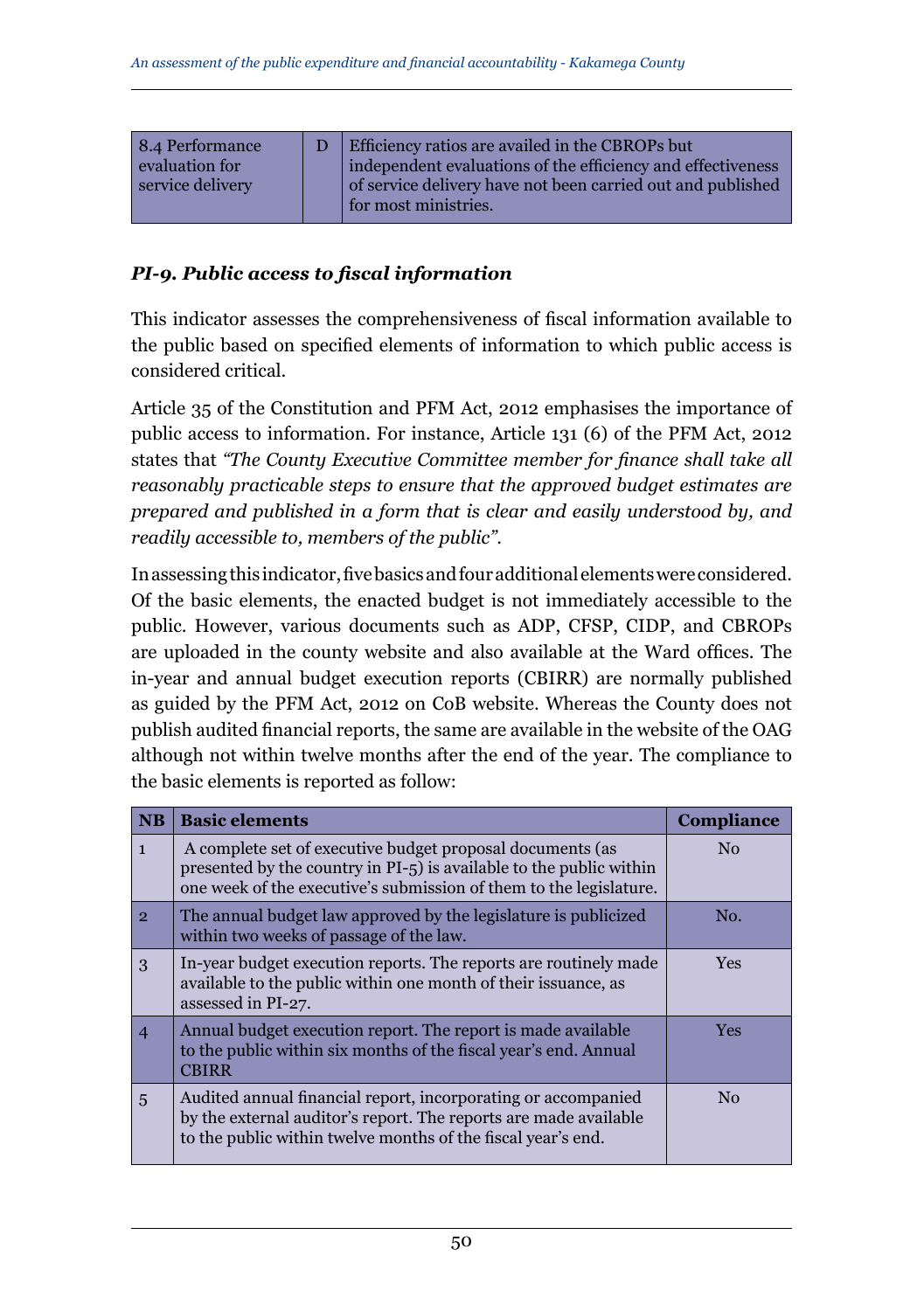With regards to additional elements, the CFSP presents the broad strategic priorities and policy goals that guide the preparation of the county budget for next financial year and in the medium term. The county prepares the CFSP within the stipulated time and the OAG publishes audited reports within 14 days after submission to Parliament. The other two components are not satisfied. No abridged copies of the budget are prepared or translated to local dialect. As indicated earlier, the county depends on macroeconomic forecasts at the national level. The score is D.

| <b>NB</b>   | <b>Additional elements</b>                                                                                                                                                                                                                                                                                                                                                                                                                              | <b>Compliance</b> |
|-------------|---------------------------------------------------------------------------------------------------------------------------------------------------------------------------------------------------------------------------------------------------------------------------------------------------------------------------------------------------------------------------------------------------------------------------------------------------------|-------------------|
| 6           | Pre-budget Statement. The broad parameter for the executive<br>budget proposal regarding expenditure, planned revenue, and<br>debt is made available to the public at least four months before<br>the start of the fiscal year. (CFSP is ready by 28th February of<br>every year)                                                                                                                                                                       | <b>Yes</b>        |
| 7           | Other external audit reports. All non-confidential reports on<br>government consolidated operations are made available to the<br>public within six months of submission.                                                                                                                                                                                                                                                                                | Yes.              |
| 8           | Summary of the budget proposal. A clear, simple summary of the<br>executive budget proposal or the enacted budget accessible to the<br>non-budget experts, often referred to as a "citizens' budget," and<br>where appropriate translated into the most commonly spoken<br>local language, is publicly available within two weeks of the<br>executive budget proposal's submission to the legislature and<br>within one month of the budget's approval. | No.               |
| $\mathbf Q$ | Macroeconomic forecasts. The forecasts, as assessed in PI-14.1,<br>are available within one week of their endorsement.                                                                                                                                                                                                                                                                                                                                  | $\rm No$          |

## *Summary of scores and performance table*

| <b>PI-9 Public access to</b><br>fiscal information (M1) | D | <b>Brief justification for score</b>                                                                                                                                       |
|---------------------------------------------------------|---|----------------------------------------------------------------------------------------------------------------------------------------------------------------------------|
| 9.1 Public access to fiscal<br>information              | D | The County makes available to the public two basic<br>elements and two additional elements. The quality<br>of information made available to the public is not<br>analysed. |

## **3.3 Pillar III. Management of Assets and Liabilities**

Effective management of assets and liabilities is necessary to ensure that public investments provide value for money. This requires that county government assets are clearly recorded and managed, fiscal risks are identified, and debts and guarantees are prudently planned, approved, and monitored. There are four indicators under this pillar: fiscal risk reporting, public investment management, public asset management and debt management.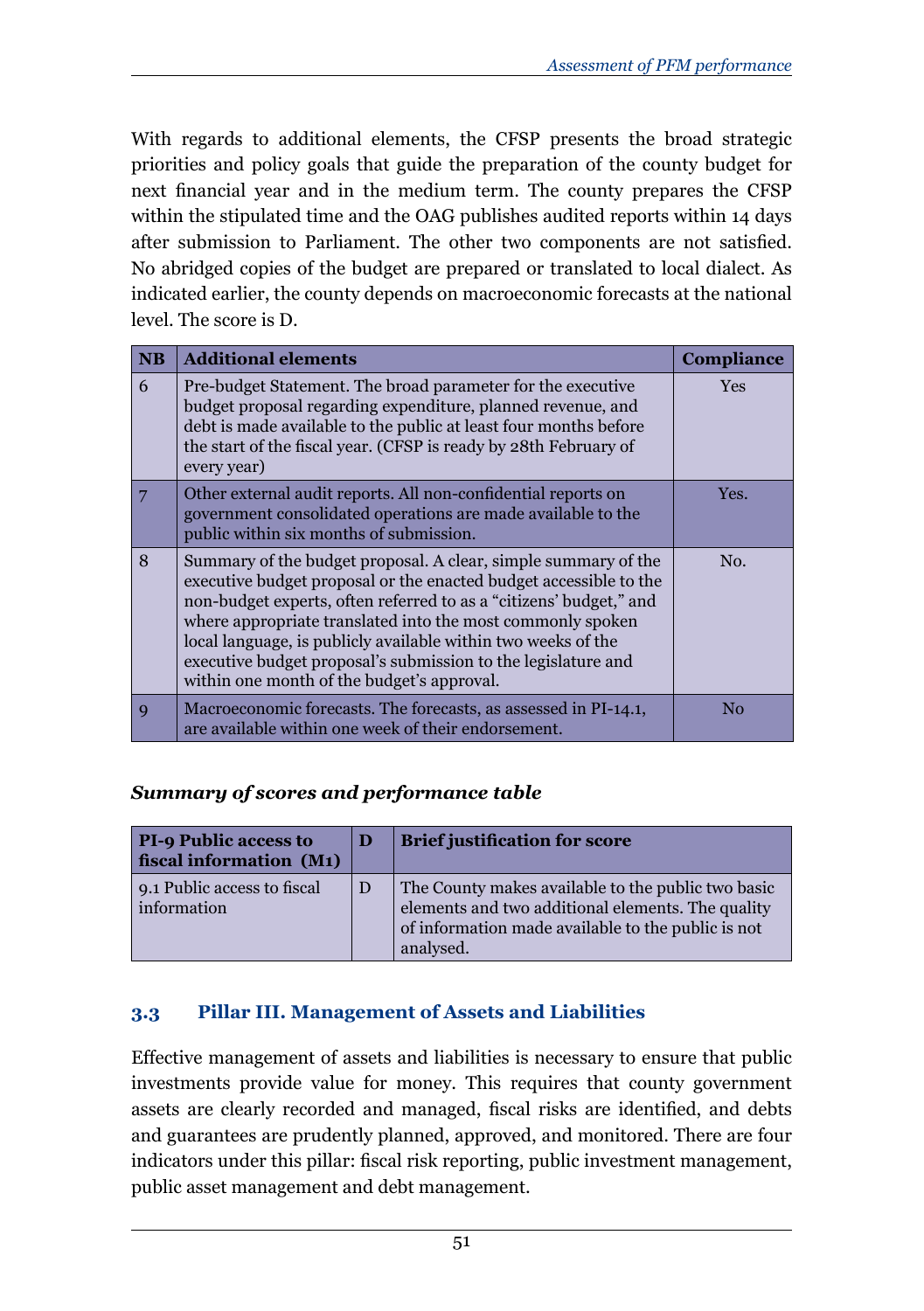## *PI-10. Fiscal risk reporting*

This indicator measures the extent to which fiscal risks to county government are reported. Fiscal risks can arise from adverse macroeconomic situations, financial positions of sub-county governments or public corporations, and contingent liabilities from the county government's own programs and activities, including extra-budgetary units. They can also arise from other implicit and external risks such as market failure and natural disasters. Public corporations for the purpose of this indicator are defined in accordance with GFS 2014. In this regard, it is possible that certain institutional units that are legally constituted as corporations may not be classified as corporations for statistical purposes if they do not charge economically significant prices.

### *PI-10.1. Monitoring of public corporations*

Public corporations are those established under the laws, control, and ownership of the County Government. There are two public corporations directly owned by Kakamega County. They are (i) Kakamega County Water and Sanitation Company and (ii) Bukura Agriculture Training and Development College. Both were undergoing transfer process from the National Government at the time of the assessment and still do not have audited Annual Financial Statements. These entities do not charge economically significant prices. Because the public corporations mentioned above are not fully owned by the County, it is considered that this dimension is not applicable, yet.

## *PI-10.2. Monitoring of subnational governments*

There are supposed to be other devolved units below the County Government of Kakamega as per the Urban Areas and Cities Act 2011, but the Act has not been operationalised. Hence, the dimension is not applicable since there are no devolved units below the County Government level.

## *PI-10.3. Contingent liabilities and other fiscal risks*

At County level, car loan and housing mortgage schemes are currently made available for Members of County Assembly (MCAs). Currently these mortgage schemes are not established in law and there is no framework to ensure compliance in terms of repayment. The County meets its statutory obligations to the National Hospital Insurance Fund (NHIF), National Social Security Fund (NSSF) and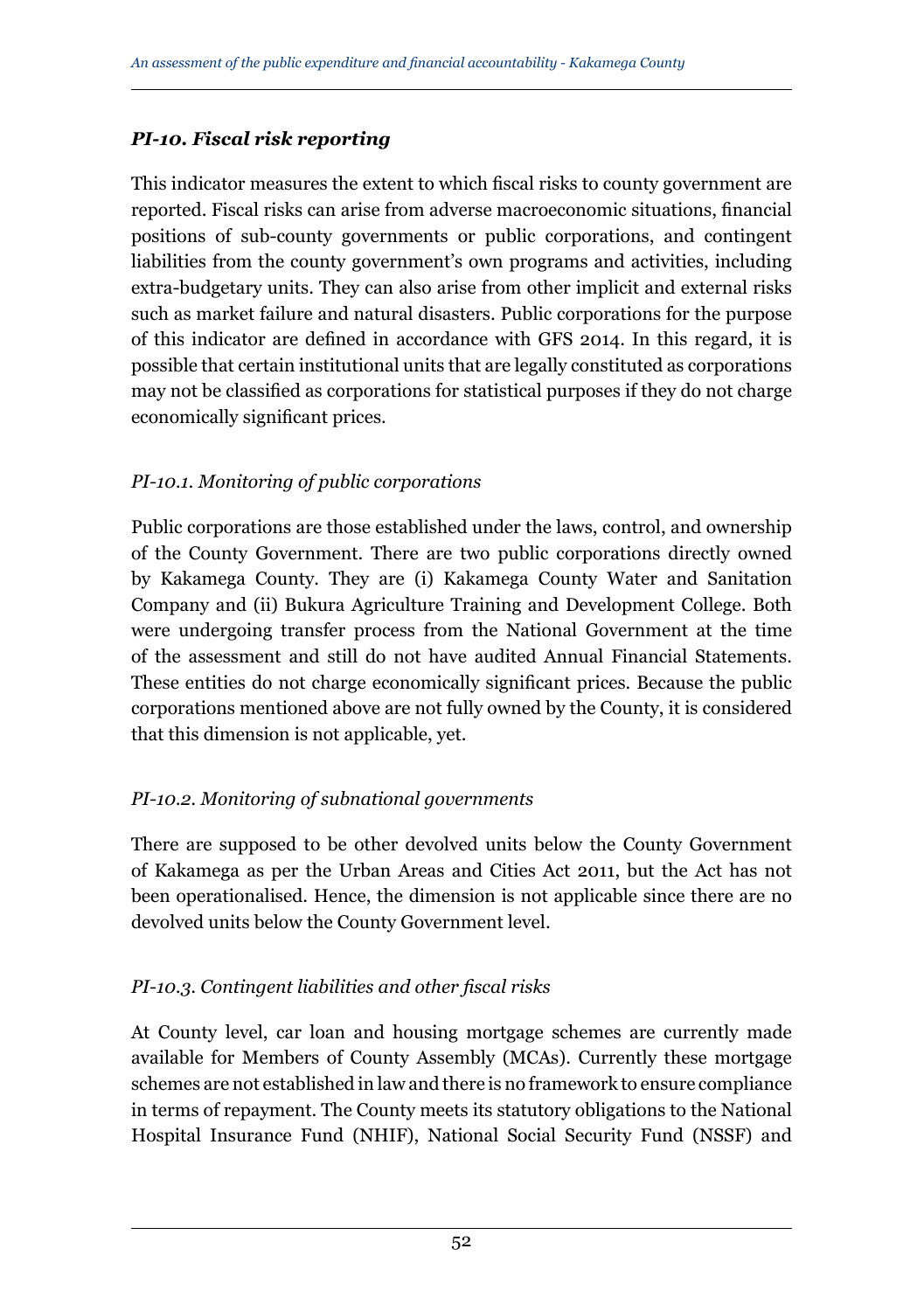Local Authorities Provident Fund (LAPFUND). Other contingent liabilities at the County level include Mkopo Mashinani Loan Fund which is a scheme targeting development of small- and medium-sized enterprises. This Loan Fund is mentioned in Kakamega County Project Implementation Report 2013-2017. The Public Audit Act requires that the administering authority of such funds should prepare financial report on the utilisation of the funds and submit for external audit three months after the end of each financial year. Financial statements have not been submitted for external audit to OAG within the three years of assessment. Due to the fact that the MCAs loans are still not legally regulated and the Mkopo Loan Fund do not produce financial statement, it is not possible to quantify the materiality of the contingent liabilities. The score is D.

The Finance Office at the County Assembly is in the process of developing a comprehensive framework to ensure loan payments are deducted through a check-off-system. In case of default, the ultimate responsibility rests with the County and this risk is not covered for.

| <b>PI-10 Fiscal risk</b><br>reporting $(M2)$             | D   | <b>Brief justification for score</b>                                                                                                                                                                                                                                                                                                                                                                                          |
|----------------------------------------------------------|-----|-------------------------------------------------------------------------------------------------------------------------------------------------------------------------------------------------------------------------------------------------------------------------------------------------------------------------------------------------------------------------------------------------------------------------------|
| 10.1 Monitoring of<br>public corporations                | N/A | The public corporations are still in process of being<br>transferred for direct ownership by the County of<br>Kakamega. Annual Financial Statements are not being<br>prepared and submitted for external audit during the<br>time of assessment.                                                                                                                                                                              |
| 10.2 Monitoring<br>of subnational<br>governments         | N/A | There are no devolved units under the county<br>government hence this dimension is not applicable                                                                                                                                                                                                                                                                                                                             |
| 10.3 Contingent<br>liabilities and other<br>fiscal risks | D   | The Members of the County Assembly have car loan<br>and mortgage schemes. Other contingent liabilities<br>for staff include all necessarily social contribution<br>payments. Some of these liabilities are quantified in<br>the financial reports but the risks are not covered for.<br>The ultimate responsibility for these liabilities, in<br>the case the County is not able to pay, stays with the<br>County Government. |

## *Summary of scores and performance table*

## *PI-11. Public investment management*

This indicator assesses the economic appraisal, selection, costing and monitoring of public investment projects by the government with emphasis on the largest and most significant projects.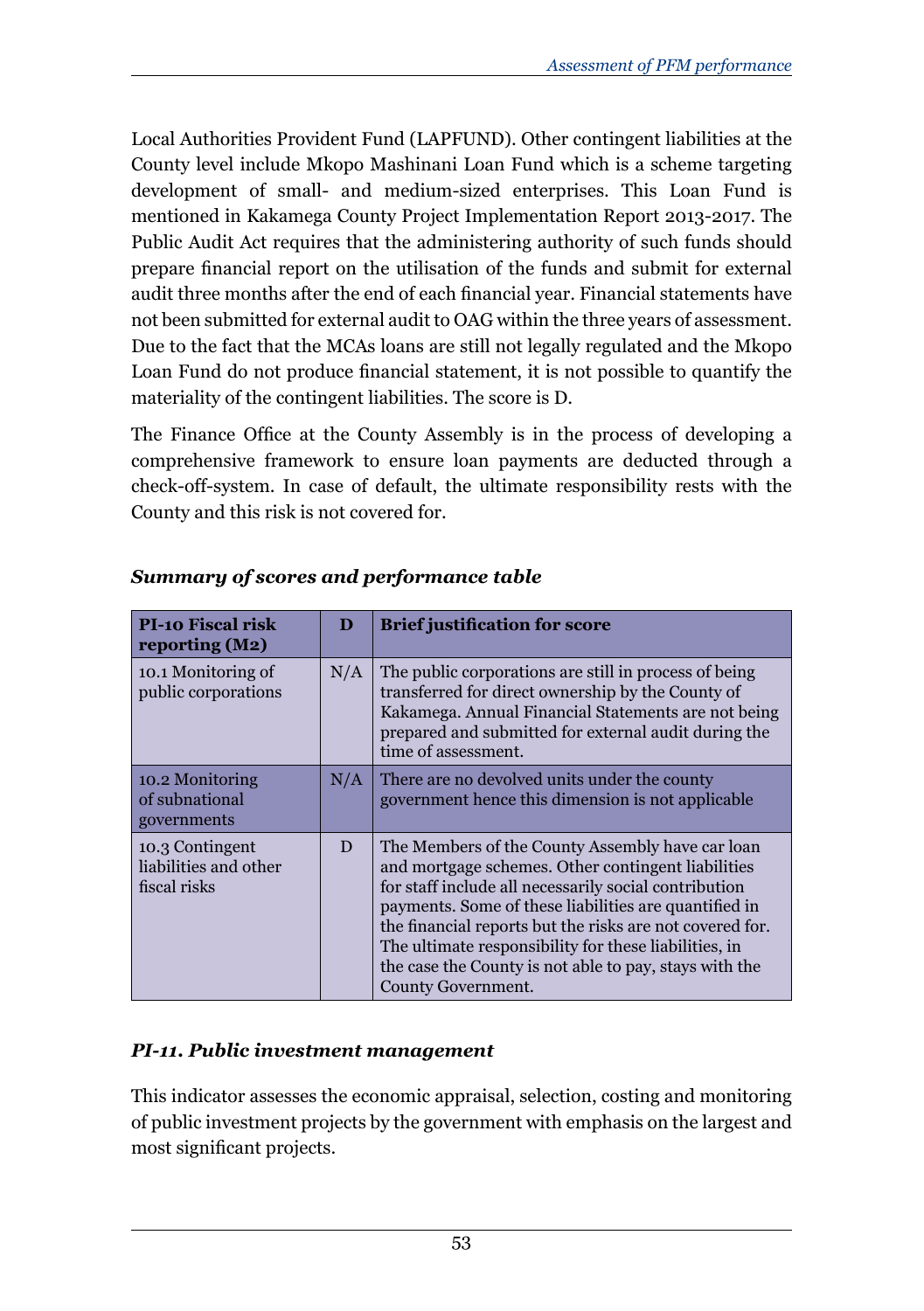### *PI-11.1. Economic analysis of investment proposals*

The County does not carry out in-depth economic analysis and feasibility studies for investment projects to inform the budgeting process. It is, therefore, difficult to establish economic costs, policy benefits, as well as environmental impacts of the proposed investment projects. The score is D because economic analysis of investment proposals is not carried out. Тhe following is a list of some investment projects as they appear in the Project Implementation Status Report for 2015/16.

| No.            | <b>Project Name</b>                                                                                  | <b>Activity</b>                                                                                                                         | Cost (Ksh)    |
|----------------|------------------------------------------------------------------------------------------------------|-----------------------------------------------------------------------------------------------------------------------------------------|---------------|
| $\mathbf{1}$   | Farm mechanization                                                                                   | purchase of tractors                                                                                                                    | 74,990,000    |
| $\overline{2}$ | Veterinary Laboratory                                                                                | procurement of equipment and<br>rehabilitate laboratory building                                                                        | 6,665,000     |
| 3              | Kakamega fish farming<br>and productivity<br>programme                                               | new fish ponds construction/<br>rehabilitation of fish ponds                                                                            | 5,985,200     |
| $\overline{4}$ | Nakhakosia Drainage<br>Project                                                                       | Excavation of cut-off drainage<br>structures<br>Excavation of collector drainage<br>structures<br>Excavation of main drainage structure | 3,200,000     |
| 5              | Ivochio bridge                                                                                       | Excavation for structures, Dozing,<br>Grading, Gravelling, Culverting, stone<br>pitching, and Gabion installation                       | 31,000,000    |
| 6              | Nala Hospital - Hill<br>school - C40 (Mumias<br>road)                                                | Earthworks, placing & stabilizing of<br>the sub-base, base layers &AC layer,<br>Drainage works                                          | 52,224,551.40 |
| 7              | Market lighting                                                                                      | Installation of 30m Monopole electric<br>highmast                                                                                       | 14,989,810    |
| 8              | Construction of the Maternity wing, fencing and purchase of<br>land at Lumakanda Sub County Hospital | 10,000,000                                                                                                                              |               |
| 9              | Kilimo Girls                                                                                         | Construction of staffroom                                                                                                               | 10,000,000    |
| 10             | 15 Modern Kiosks                                                                                     | <b>Fabrication of modern kiosks</b>                                                                                                     | 1,409,235     |

#### *PI-11.2. Investment project selection*

The County has not established a framework to guide investment project selection. In this regard, projects appraisals are not undertaken prior to their inclusion in the budget. The score is D.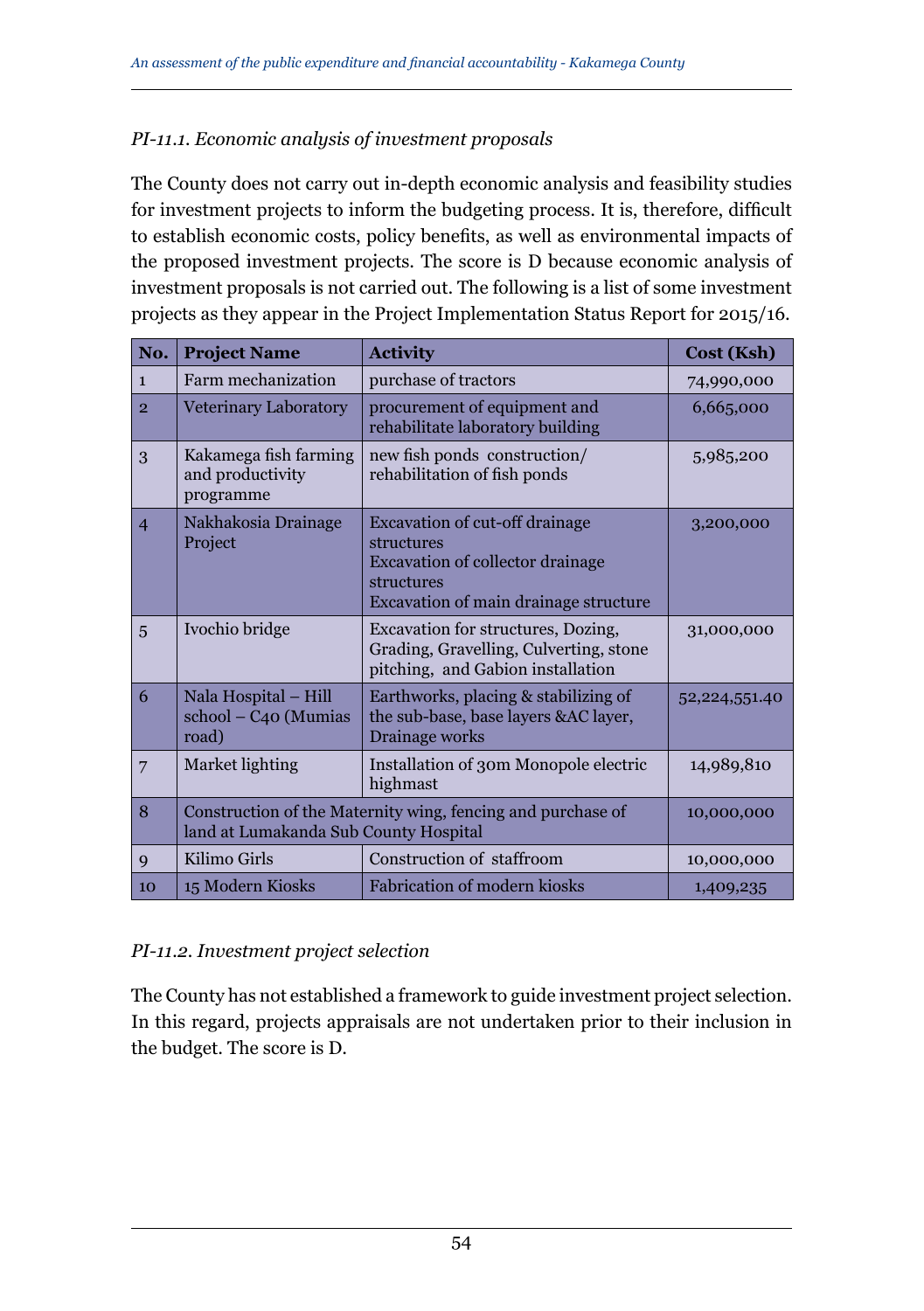## *PI-11.3. Investment project costing*

There was no evidence of any cost benefit analysis made on any of the investment projects. Some projects had been costed for but in reality they were not included in the budgeting process. For example, Kakamega Dairy Development Company does not exist in the budget documentation process, yet, it was revealed that it had been allocated approximately Ksh 50 million under the agriculture docket. The score is D.

## *PI-11.4. Investment project monitoring*

Although the County is tasked with project monitoring, it has not established a framework for investment project monitoring. Therefore, there is no information on the implementation of major investment projects. The sponsoring entity is also tasked with project monitoring which may compromise the objectivity of the exercise and may also fail to highlight loopholes and shortcomings of projects. This was evident since no records of monitoring reports were availed to cover the period from actual project approval to the entire implementation process as of the time of this assessment. Same as in the above dimensions, the score for this one is D

| <b>PI-11 Public investment</b><br>management (M2) | D | <b>Brief justification for score</b>                                                                                                                                              |
|---------------------------------------------------|---|-----------------------------------------------------------------------------------------------------------------------------------------------------------------------------------|
| 11.1 Economic analysis of<br>investment proposals | D | Needs-based analysis is usually done by the<br>County Government. No economic analysis is<br>undertaken.                                                                          |
| 11.2 Investment project<br>selection              | D | The County has an economic planning but there<br>are no formalised project selection criteria.<br>There are no standard procedures to guide the<br>investment projects selection. |
| 11.3 Investment project<br>costing                | D | Mostly capital costs of investment projects are.<br>indicated in the budget. Not all investment<br>projects are included in the budget.                                           |
| 11.4 Investment project<br>monitoring             | D | There is no framework to guide objective<br>monitoring and evaluation of investment<br>projects.                                                                                  |

## *Summary of scores and performance table*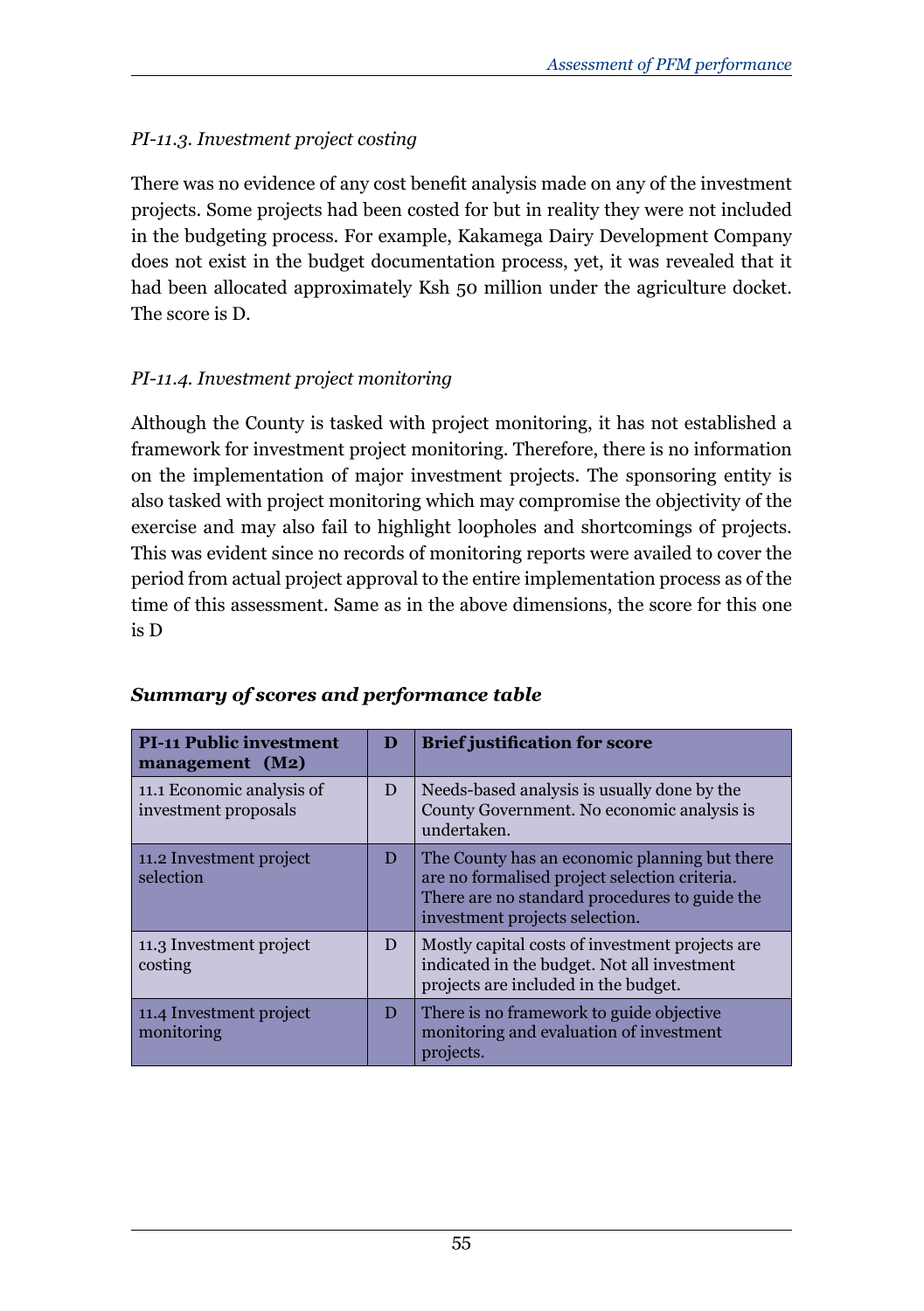### *PI-12. Public Asset Management*

This indicator assesses the management and monitoring of county government assets and the transparency of asset disposal.

### *PI-12.1. Financial asset monitoring*

Currently, the County has cash and its equivalents in the bank and 20% shares at the Kakamega Golf Hotel as financial assets. Cash and its equivalents are reported in the AFS but not the private equity. The score is C.

#### *PI-12.2. Non-financial asset monitoring*

It is a mandatory that a county maintains a register for fixed assets such as land, buildings, computers, motor vehicles, plant and machinery. Currently, the County relies on the Transition Authority report for county assets and liabilities published in 2015. Table 3.6 provides categories of nonfinancial assets in the County. There is no non-financial assets monitoring, the score is D.

| <b>Categories</b>          | <b>Sub-categories</b>               | <b>Where captured</b>                       | <b>Comments</b>                                                                                                                |
|----------------------------|-------------------------------------|---------------------------------------------|--------------------------------------------------------------------------------------------------------------------------------|
| Fixed assets               | Buildings and<br>structures         | Transition<br>Authority (TA)<br>report 2015 | Kakamega County has not yet<br>established its own assets data<br>base.                                                        |
|                            | Machinery and<br>equipment          | N/A                                         |                                                                                                                                |
|                            | Other fixed assets                  | N/A                                         |                                                                                                                                |
| Non-<br>produced<br>assets | Land                                | Transition<br>Authority (TA)<br>report 2015 | The Transition Authority<br>report is incomplete, it does<br>not include information on the<br>County land properties          |
|                            | Mineral and<br>energy resources     | N/A                                         | Gold has been discovered in the<br>County. However, management<br>of such national resources fall<br>under National Government |
|                            | Other naturally<br>occurring assets | N/A                                         | N/A                                                                                                                            |
|                            | Intangible non-<br>produced assets  | N/A                                         | N/A                                                                                                                            |

**Table 3.6: Categories of nonfinancial assets**

*Source: Transition Authority report (2015) and interviews*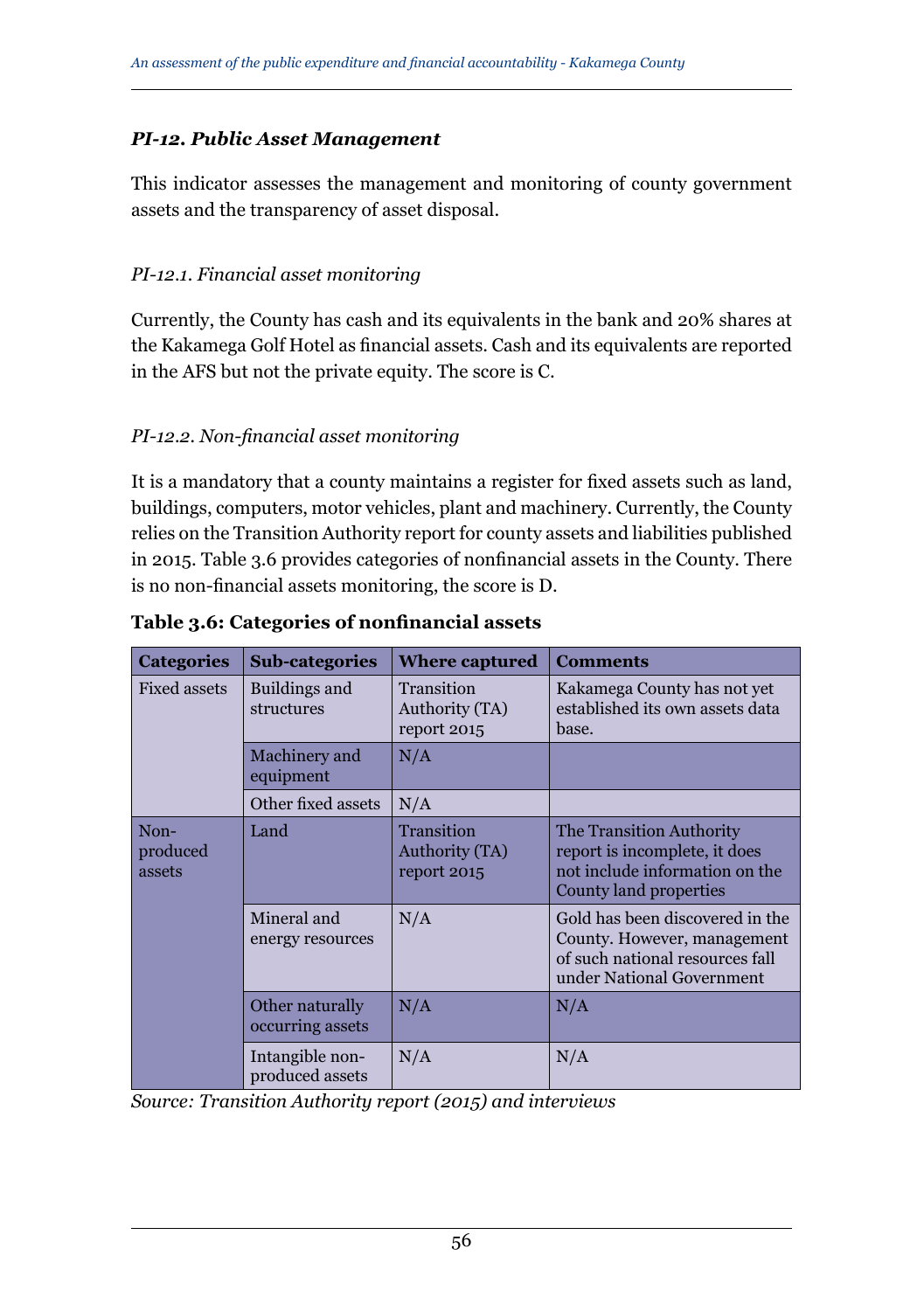# *PI-12.3. Transparency of asset disposal*

The County has not developed standard operating procedures for disposal of assets. This is because the counties were prohibited from disposing public assets until full transition is effected by the Intergovernmental Relations Technical Committee (IGRTC). Thus, the County has not disposed of its assets since it became operational in March 2013. However, an audit report by OAG on the financial year 2013/14 indicated that several vehicles were earmarked for disposal. According to the Public Procurement and Asset Disposal Act 2015, a disposal committee should be appointed in an ad-hoc basis when needed. Asset disposal is not included in any budget documents of the County. Therefore, it cannot be ascertained such has been made, therefore the score is D.

| <b>PI-12 Public asset</b><br>management | $D+$          | <b>Brief justification for score</b>                                                                                                                                                                                                                                                   |  |
|-----------------------------------------|---------------|----------------------------------------------------------------------------------------------------------------------------------------------------------------------------------------------------------------------------------------------------------------------------------------|--|
| 12.1 Financial asset<br>monitoring      | $\mathcal{C}$ | The financial assets include cash in the bank and<br>its equivalent. Shareholding in Kakamega Golf<br>Hotel is not documented as an asset in the AFSs.                                                                                                                                 |  |
| 12.2 Non-financial asset<br>monitoring  | D             | The County Government has not developed a<br>non-financial asset register. It still relies on the<br>asset and liabilities report published by the defunct<br>Transition Authority (2015).                                                                                             |  |
| 12.3 Transparency of asset<br>disposal  | D             | The Disposal Committee is to use the Public<br>Procurement and Asset Disposal Act (2015) when<br>disposing assets. Rules for transfer or disposal<br>of financial assets do exist. The County has not<br>disposed of any asset but this does not appear in<br>any budget documentation |  |

## *Summary of scores and performance table*

## *PI-13. Debt management*

This indicator assesses the management of domestic and foreign debt and guarantees. It seeks to establish whether satisfactory management practices, records, and controls are in place to ensure efficient and effective arrangements.

# *PI-13.1. Recording and reporting of debt and guarantees*

Counties are allowed to borrow domestically or externally by Article 212 of the Constitution and under Section 140 of the PFM Act, 2012. Borrowing framework is anchored in County PFM Regulation, 2015 (176-196). In addition, Section 140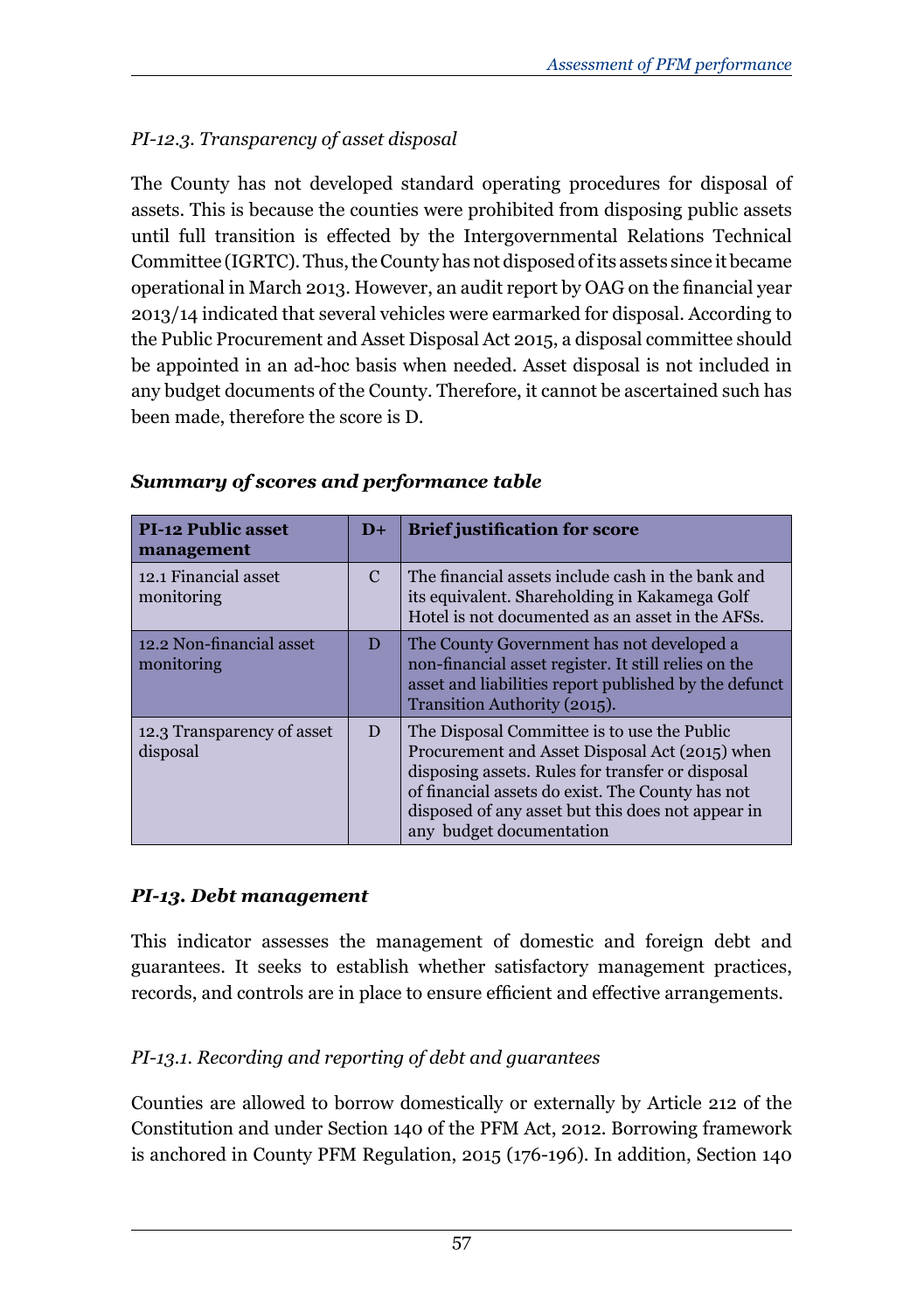(d) of PFM Act, 2012 requires county governments to develop a debt management strategy. Borrowing framework exists, however at the time of assessment, there was an administrative moratorium on county borrowing.

County has not accumulated debts this far but it has inherited debt from the defunct local authorities and it is yet to prepare a debt management strategy. The process of identifying and costing the inherited debt is currently on-going and it being managed by the IGTRC. These debt records are not updated and published. The score is D.

### *PI-13.2. Approval of debt and guarantees*

According to Article 212 of the Constitution on PFM and Devolution, county governments are allowed to borrow only if:

- Guaranteed by National Government
- Approved by the County Assembly.

According to Article 213 of Constitution, guarantees by National Government must adhere to the following:

- Parliament to enact a law and prescribe how national government may guarantee loans;
- Within two months of after the end of a fiscal year, national government to publish a report on all guarantees issued during past year.

The County does not have legislation guiding the authorization of borrowing and neither are there policies and procedures guiding borrowing and issuing loan guarantees. The dimension is considered not applicable.

#### *PI-13.3. Debt management strategy*

The County is yet to develop a debt management strategy and establish a debt management unit. The score is D.

| <b>PI-13 Debt management</b><br>(M2)                   | D | <b>Brief justification for score</b>                                                                                                                                           |
|--------------------------------------------------------|---|--------------------------------------------------------------------------------------------------------------------------------------------------------------------------------|
| 13.1 Recording and reporting<br>of debt and guarantees | D | The County has not incurred any debt, but<br>they inherited debt from the previous local<br>government entities. These debt records are not<br>updated and published annually. |

#### *Summary of scores and performance table*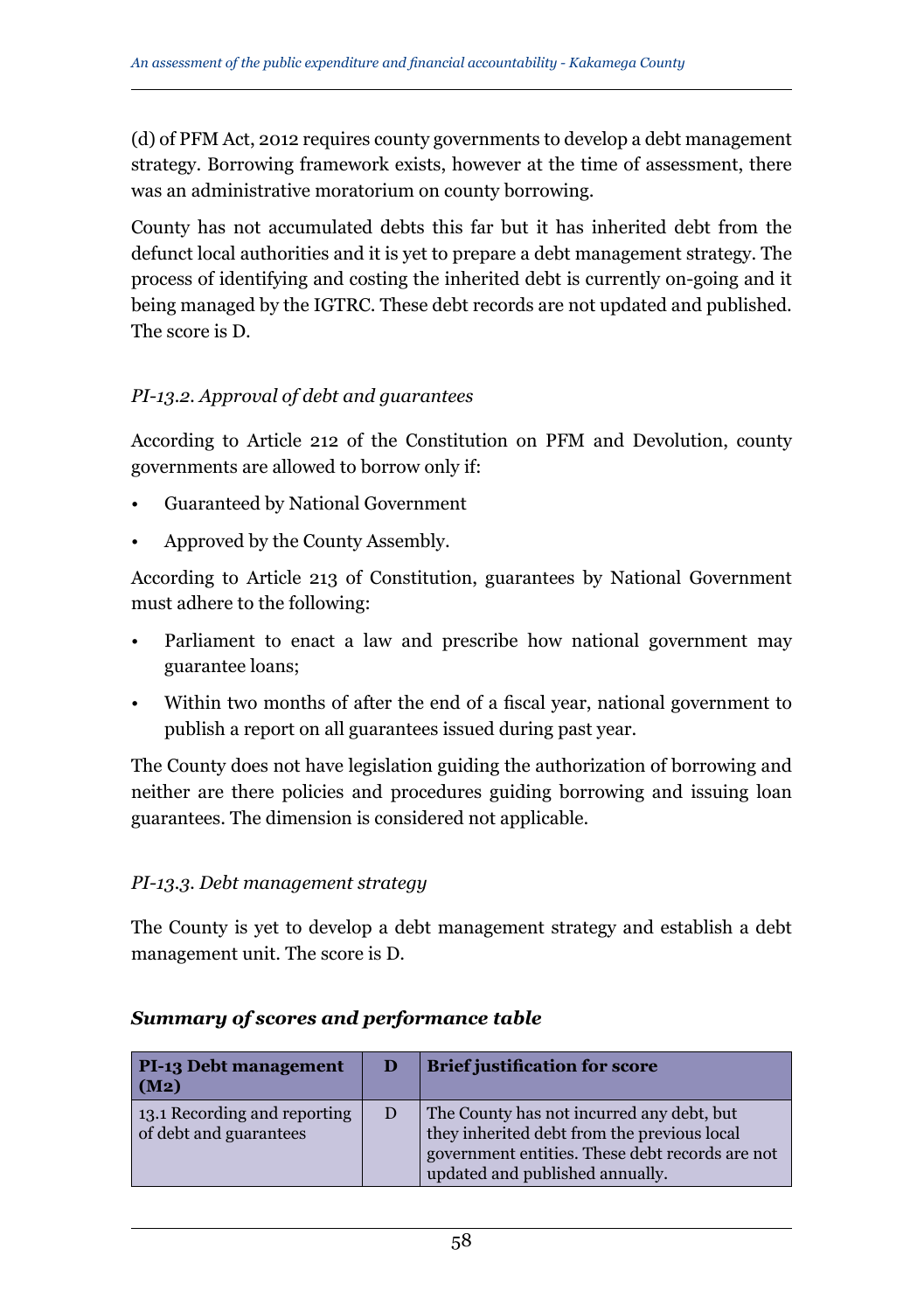| 13.2 Approval of debt and<br>guarantees | N/A | There is moratorium on borrowing, the majority<br>of the debt emanates from expenditure arrears. |
|-----------------------------------------|-----|--------------------------------------------------------------------------------------------------|
| 13.3 Debt management<br>strategy        |     | The County Government has neither debt<br>management strategy nor debt management<br>function.   |

### **3.4 Pillar IV. Policy-Based Fiscal Strategy and Budgeting**

Budgets and fiscal strategies should be prepared with due regard to government policies, strategic plans, and adequate macroeconomic and fiscal projections. There are five indicators under this pillar: macroeconomic and fiscal forecasting, fiscal strategy, medium term perspective in expenditure budgeting, budget preparation process and legislative scrutiny of budgets.

## *PI-14. Macroeconomic and fiscal forecasting*

This indicator measures the ability of a county to develop robust macroeconomic and fiscal forecasts, which are crucial to developing a sustainable fiscal strategy and ensuring greater predictability of budget allocations. It also assesses the government's capacity to estimate the fiscal impact of potential changes in economic circumstances.

## *PI-14.1. Macroeconomic forecasts*

Section 117 (2) of PFM Act, 2012 provides that the County Treasury shall align its CFSP with the national objectives as provided for in the budget policy statement (BPS). The CFSP should be presented to the County Assembly by 28th February of budget year. Section 117 (6) of the PFM Act, 2012 states that the County Assembly should in 14 days consider and may adopt it with or without amendments. Further, the County Treasury shall publish and publicise the CFSP after its submission in the County Assembly (Section 117 (8) of the PFM Act, 2012). In addition, Section 118 (2b) requires that the County Treasury specifies in its CBROP the updated economic and financial forecasts showing changes from the forecasts in the most recent CFSP. At the moment, the County adopts the macroeconomic indicators from the National Government which they use to prepare their budget documents. This is allowed by PEFA Secretariat SNG guidelines. The County Government uses the national government forecasts of key macro indicators in the CBROP for the budget year and the two following years. This justifies score C.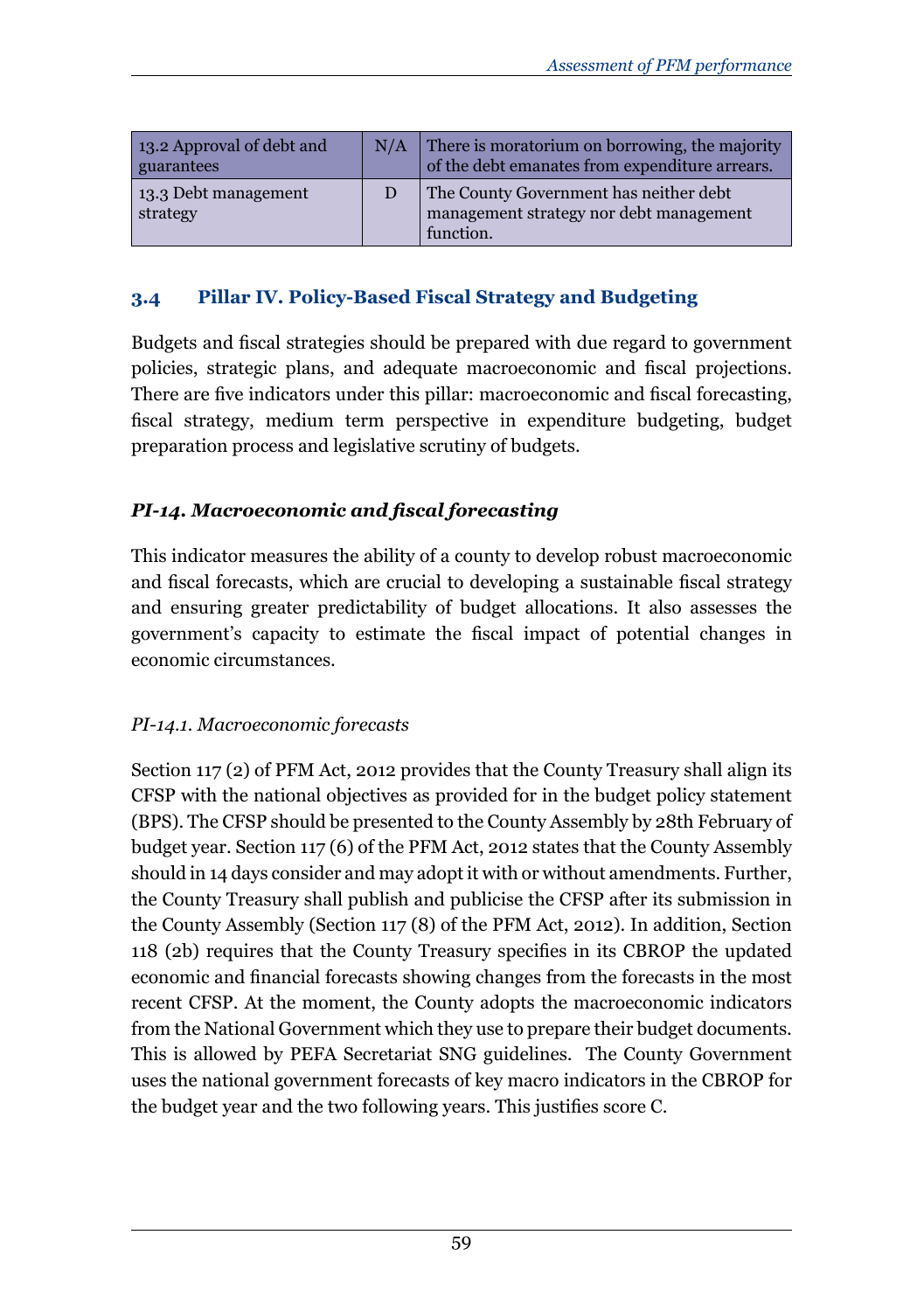#### *PI-14.2. Fiscal forecasts*

The County prepares both revenue and expenditure forecasts for the budget year and the two following fiscal ones. However, the forecasts are not accompanied by the underlying assumptions and explanation of the main differences from the forecast made in the previous year's budget. The forecasts for the transfers are provided by the National Government at the stage of preparing the BPS before the County Government finalizes its CFSP. The County is projecting its own sources of revenue and is informed by the availability of the new sources of revenue and the performance of the existing revenue streams. It is a requirement by the PFM Act, 2012 to prepare a balanced budget. The score is C.

### *PI-14.3. Macro fiscal sensitivity analysis*

The County does not carry out macro fiscal sensitivity analysis. The score is D. However, it is in process of setting up a sector working groups and macro working groups in order to develop the county specific macro indicators.

| <b>PI-14 Macroeconomic and</b><br>fiscal forecasting (M2) | $D+$          | <b>Brief justification for score</b>                                                                                                                                                                            |
|-----------------------------------------------------------|---------------|-----------------------------------------------------------------------------------------------------------------------------------------------------------------------------------------------------------------|
| 14.1 Macroeconomic forecasts                              | $\mathcal{C}$ | The County Government adopts the<br>macroeconomic indicators from the National<br>Government which guide the preparation of<br>CBROP, CFSP and budget estimates                                                 |
| 14.2 Fiscal forecasts                                     | $\mathcal{C}$ | <b>CBROP, CFSP and budget estimates</b><br>forecasts are not accompanied by underlying<br>assumptions and there are no explanations<br>of differences from the forecasts made in the<br>previous year's budget. |
| 14.3 Macro fiscal sensitivity<br>analysis                 | D             | The County does not perform sensitivity<br>analysis in relation to own source revenue.                                                                                                                          |

### *Summary of scores and performance table*

## *PI-15. Fiscal strategy*

This indicator provides an analysis of the capacity to develop and implement a clear fiscal strategy. It also measures the ability to develop and assess the fiscal impact of revenue and expenditure policy proposals that support the achievement of the government's fiscal goals.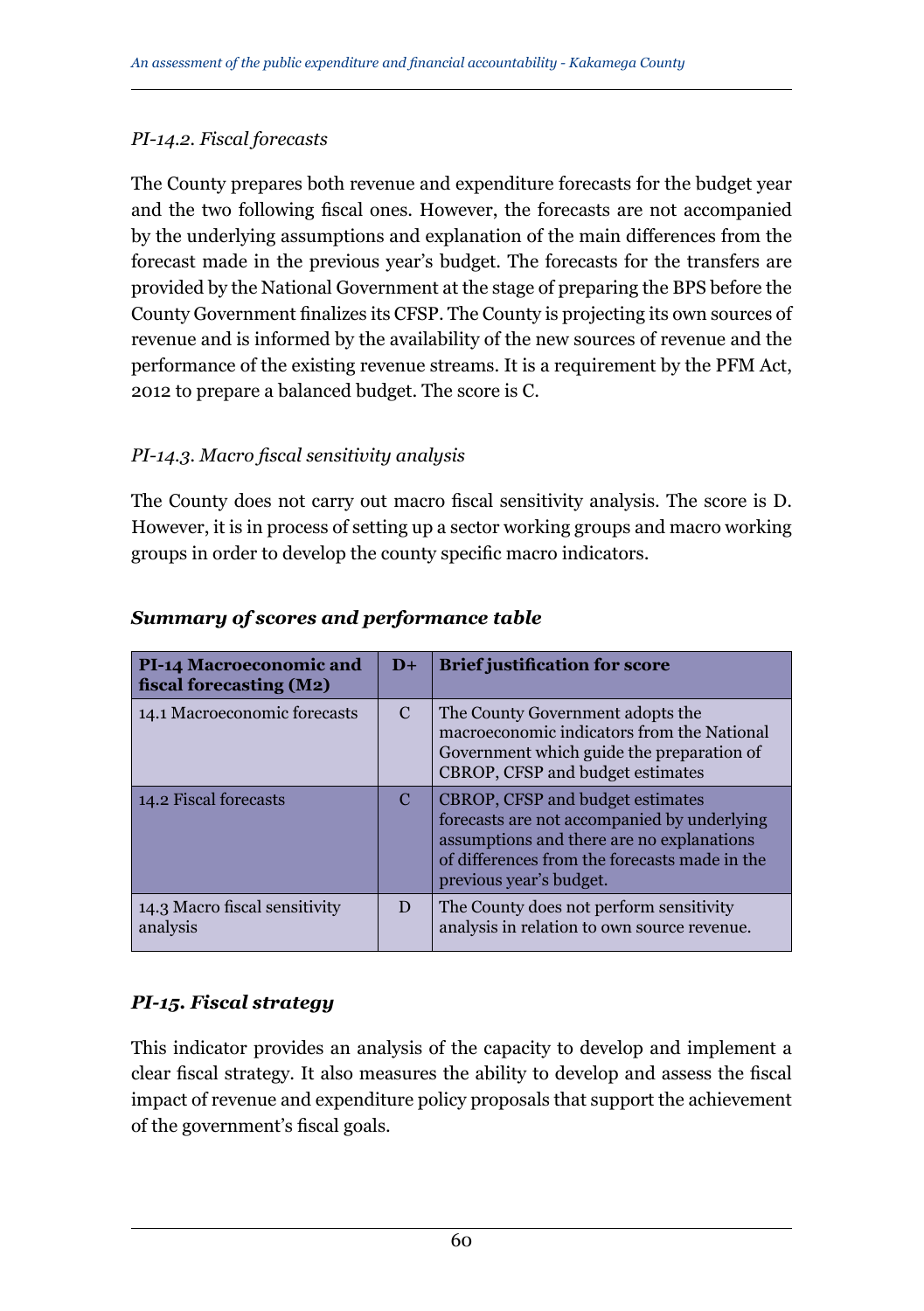## *PI-15.1. Fiscal impact of policy proposals*

The County lacks the capacity to assess the fiscal impact of revenue and expenditure policy proposals developed during budget preparation process. The score is D.

## *PI-15.2. Fiscal strategy adoption*

The County Treasury prepares CFSP which sets out priority programs to be implemented in the medium term in accordance with Section 117 of PFM Act, 2012. The fiscal strategies included lack explicit time-based quantitative fiscal goals and targets together with qualitative objectives. The score is D.

## *PI-15.3. Reporting on fiscal outcomes*

According to the Public Financial Management Act, 2012 (section 118), County governments should prepare the County Budget Review and Outlook Paper (CBROP), which presents the recent economic developments and actual fiscal performance and provides an overview of how objectives relate to the actual performance. The CBROP should also include reasons for any deviation from the financial objectives in the County Fiscal Strategy Paper together with proposals to address the deviation and the time it would take to address the deviations.

Because the fiscal strategy does not identify targets, quantitative and qualitative goals, there is no report to elaborate on objectives, therefore the score is D.

The County is in process of strengthening the planning function especially statistics and forecasting framework.

| <b>PI-15 Fiscal strategy</b><br>(M2)      | D | <b>Brief justification for score</b>                                                                                                                                           |
|-------------------------------------------|---|--------------------------------------------------------------------------------------------------------------------------------------------------------------------------------|
| 15.1 Fiscal impact of policy<br>proposals | D | The County does not assess the fiscal impact<br>of revenue and expenditure policy proposals<br>developed during budget preparation process for<br>the last three fiscal years. |
| 15.2 Fiscal strategy adoption             | D | The fiscal strategy of the CFSP does not include<br>explicit time-based quantitative fiscal goals and<br>targets together with qualitative objectives.                         |
| 15.3 Reporting on fiscal<br>outcomes      | D | There are no objectives to report against because<br>the fiscal strategy does not contain quantitative<br>and qualitative goals                                                |

## *Summary of scores and performance table*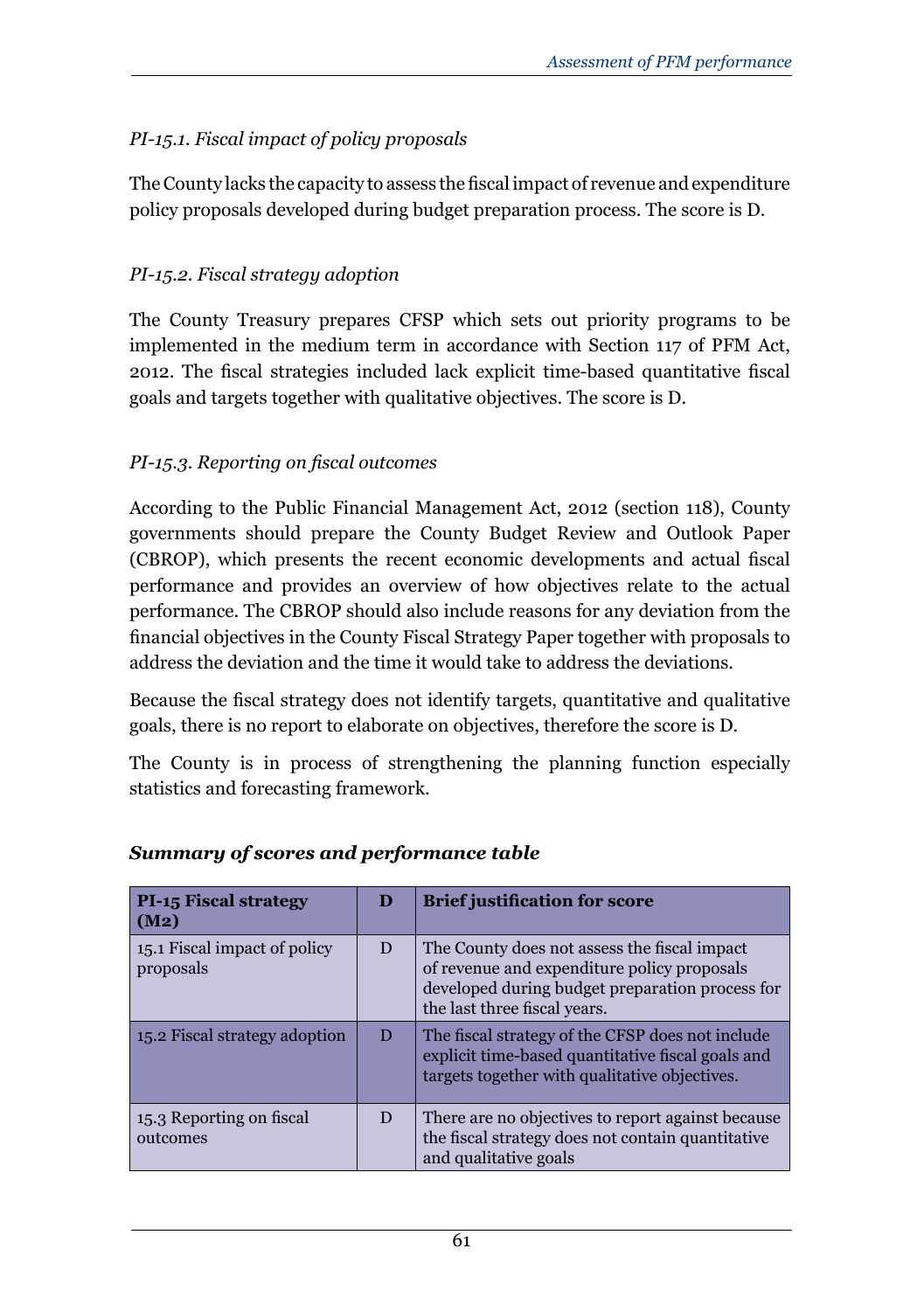## *PI-16. Medium-term perspective in expenditure budgeting*

This indicator examines the extent to which expenditure budgets are developed for the medium term within explicit medium-term budget expenditure ceilings. It also examines the extent to which annual budgets are derived from medium-term estimates and the degree of alignment between medium-term budget estimates and strategic plans.

## *16.1. Medium-term expenditure estimates*

The County prepares the MTEF estimates for the budget year using the GFS classification provided in the IFMIS module. The budget is prepared using the IFMIS which has an in-build standard Charter of Accounts with administrative, economic, and programme classification segments. The PBB, the Budget Estimates and the Medium–term Expenditure Framework is prepared with projections, allocation of resources and ceilings for next three years. The score is A.

## *PI-16.2. Medium-term expenditure ceilings*

The medium term expenditure ceilings are issued after the budget circular. They are normally provided during the preparation of the CFSP which is in line with PFM Act, 2012. According to PFM Act, 2012, the budget circular should be issued by 30th October. The ceilings are included in the CFSP, which is supposed to be ready by 28th February. Evidence from the County indicates that aggregate and ministrylevel expenditure ceilings for the budget year and the two following fiscal years were not approved before the first budget circular was issued. The score is D.

## *PI-16.3. Alignment of strategic plans and medium-term budgets*

The departments of the County have not prepared any strategic plans. The score is D.

## *PI-16.4. Consistency of budgets with previous year's estimates*

The budget estimates, CFSPs, CBROP and ADPs do not explain deviations of the budgetary allocations across the departments. The breakdown of allocations by department for 2015/16 and 2016/17 approved budget data are not comparable. The score is D.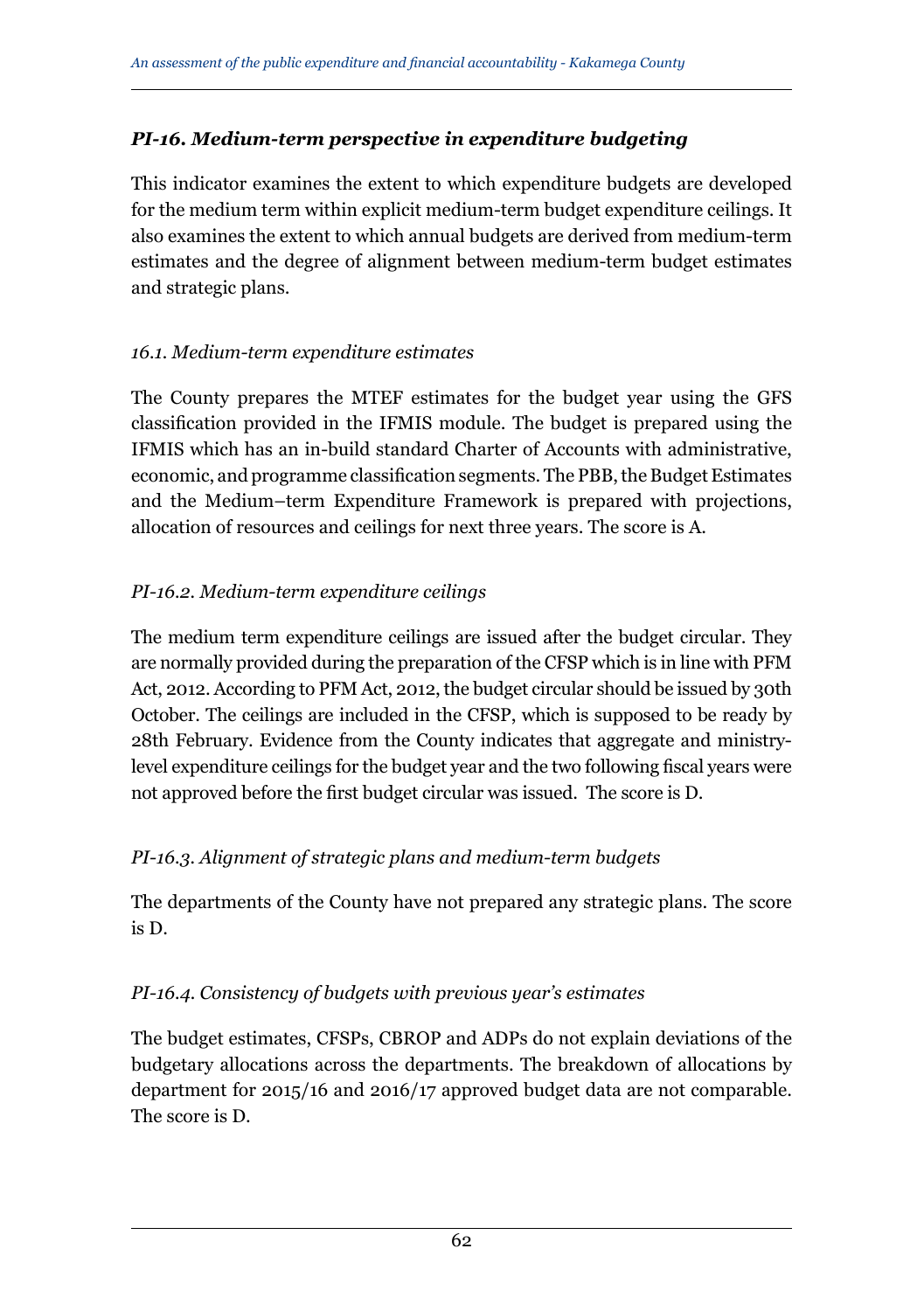| <b>PI-16 Medium-term</b><br>perspective in expenditure<br>budgeting (M2) | $D+$         | <b>Brief justification for score</b>                                                                                                                                                                                                                                                                                                                        |
|--------------------------------------------------------------------------|--------------|-------------------------------------------------------------------------------------------------------------------------------------------------------------------------------------------------------------------------------------------------------------------------------------------------------------------------------------------------------------|
| 16.1 Medium-term expenditure<br>estimates                                | $\mathsf{A}$ | The County provided the Program Based<br>Budget which indicated estimate for the<br>budget year and the two outer years.<br>The budget is prepared using the IFMIS<br>which has an in-build standard Chart of<br>Accounts with administrative, economic,<br>and programme classification segments.<br>The evidence is provided by PBB, Budget<br>Estimates. |
| 16.2 Medium-term expenditure<br>ceilings                                 | D            | The medium-term expenditure ceilings for<br>the budget year and the two following fiscal<br>years are not issued and approved by the<br>government before the budget circular. The<br>preliminary ceilings are in the CBROP.                                                                                                                                |
| 16.3 Alignment of strategic<br>plans and medium-term<br>budgets          | D            | The County departments do not have<br>strategic plans and are therefore not aligned<br>to the budgets.                                                                                                                                                                                                                                                      |
| 16.4 Consistency of budgets<br>with previous year's estimates            | D            | The budget documents do not provide<br>explanation of the changes to expenditure<br>estimates between the last medium term<br>budget and the current medium budget<br>at ministry level. There is no consistency<br>between estimates for overlapping MTEF<br>periods                                                                                       |

## *Summary of scores and performance table*

## *PI-17. Budget preparation process*

This indicator measures the effectiveness of participation by relevant stakeholders in the budget preparation process, including political leadership, and whether that participation is orderly and timely.

## *PI-17.1 Budget calendar*

According to Section 25 of the PFM Act, 2012, the National Treasury is required to submit the Budget Policy Statement (BPS) to Parliament by the 15th February each year. This BPS sets out the broad strategic priorities and policy goals that will guide the National Government and the County Governments in preparing their budgets both for the following financial year and over the medium term. Further, the PFM Act, 2012 requires that the BPS include the amount of indicative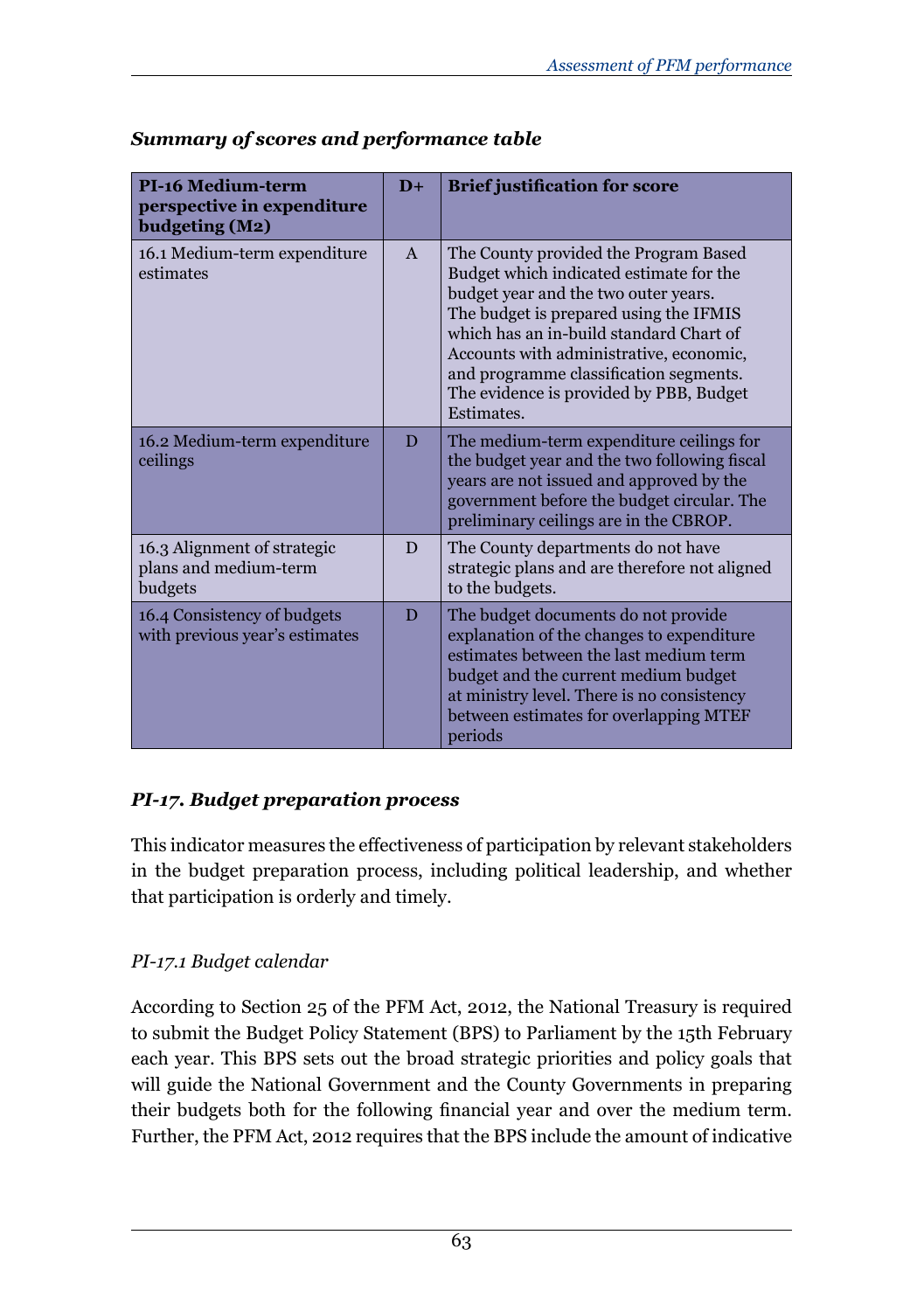transfers of funds from the National to the County Governments. The BPS must be published not later than 15 days after its submission to Parliament.

The County prepares the CFSP guided by the BPS which sets expenditure limits for counties. The CFSP is tabled in the County Assembly in February2 . It is then submitted to the Committee of County Budget and Appropriations to deliberate upon it according to their respective mandate. The County follows the budget calendar of the National Government. It is attached as annex in the CBROP. The budget ceilings are approved in the CFSP by the County Assembly in February every financial year as per PFM guidelines. Not all line ministries/departments have been reported to adhere to the calendar and it is not clear how much time is provided to budgetary units to complete their estimates. Information allowing calculation of materiality was not provided. The score is D.

|                         | <b>Activity</b>                                                          | <b>Responsibility</b>          | <b>Deadline</b>        |
|-------------------------|--------------------------------------------------------------------------|--------------------------------|------------------------|
| $\mathbf{1}$            | Develop and issue MTEF guidelines                                        | Treasury                       | $15$ -Aug- $16$        |
| $\overline{2}$          | <b>Launch Sector Working Groups</b>                                      | The County Treasury            | 22-Aug-16              |
| 3                       | Performance Review and Strategic Planning                                | <b>MDAs</b>                    | $23 - Aug-16$          |
|                         | Review and update of strategic plans                                     |                                | $23 - Aug-16$          |
|                         | Review of programme outputs and outcome                                  |                                | $23 - Aug-16$          |
|                         | <b>Expenditure review</b>                                                |                                | 23-Aug-16              |
|                         | Progress report on MTP implementation                                    |                                | 23-Aug-16              |
|                         | Preparation of annual plans                                              |                                | 23-Aug-16              |
| $\overline{\mathbf{4}}$ | Determination of Fiscal Framework                                        | <b>Macro Working</b><br>Group  | $9-Sep-16$             |
|                         | <b>Estimation of Resource Envelope</b>                                   |                                | 26-Aug-16              |
|                         | Determination of policy priorities                                       |                                | 26-Aug-16              |
|                         | Preliminary resource allocation to sectors and<br><b>County Assembly</b> |                                | $26$ -Aug-16           |
|                         | Draft County Budget Review and Outlook<br>Paper (C-BROP)                 |                                | $26$ -Aug-16           |
|                         | Submission and approval C-BROP by County<br>Cabinet                      |                                | $2-Sep-16$             |
|                         | Submit approved C-BROP to County Assembly                                |                                | $9-$ Sep $-16$         |
| $\overline{5}$          | Preparation of MTEF budget proposals                                     | Line ministries                | $18-Oct-16$            |
|                         | Draft Sector Report                                                      | <b>Sector Working</b><br>Group | $4 - 23 - Sep -$<br>16 |
|                         | <b>Public Sector Hearing</b>                                             | <b>County Treasury</b>         | $3 - 7 - Oct - 16$     |

**Table 3.7: Budget calendar for Kakamega County**

<sup>2</sup> The CFSP was laid in the Assembly on 26th February 2015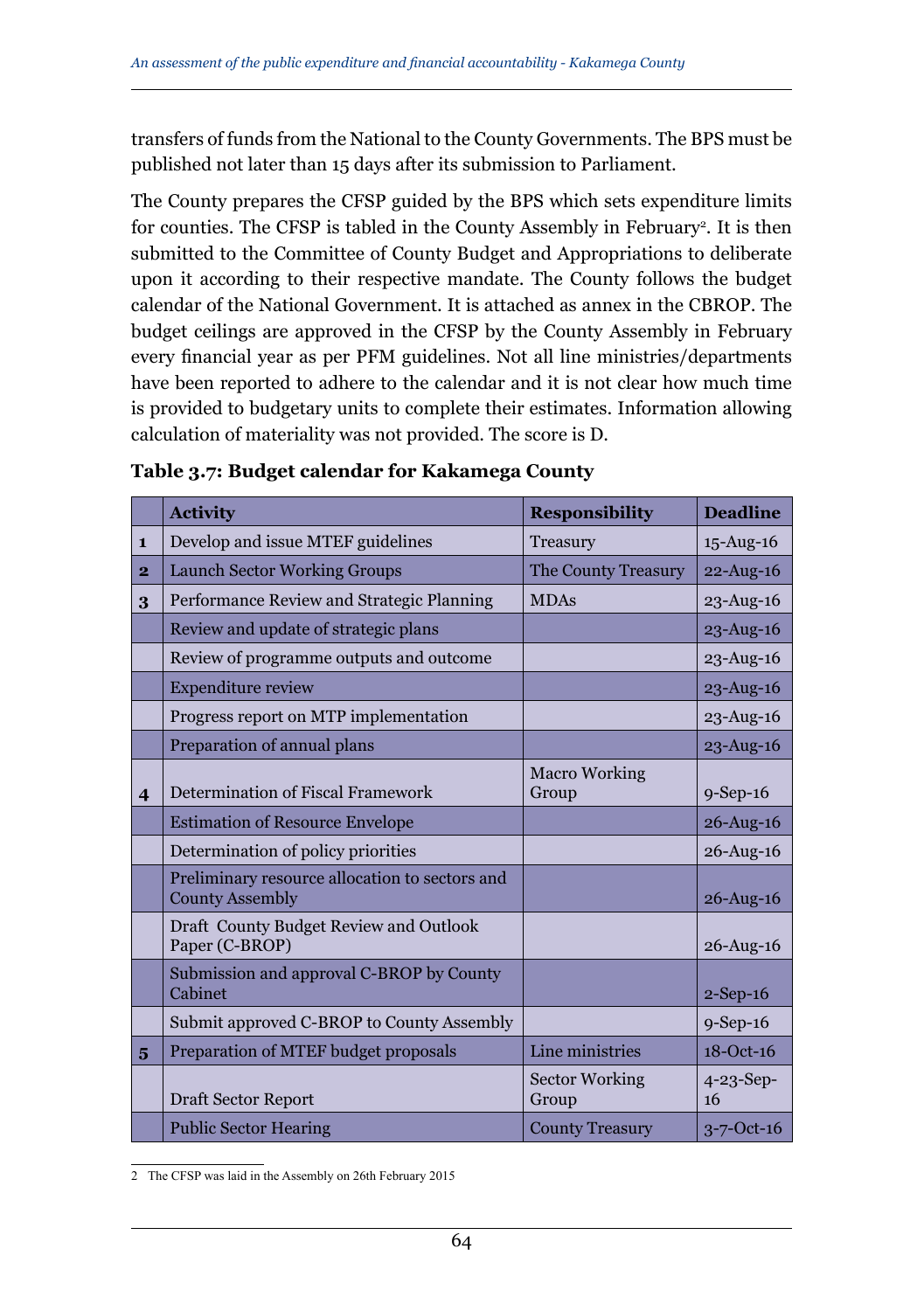|   | Review of the Proposal                                                      | Treasury                       | $12 - Oct-16$ |
|---|-----------------------------------------------------------------------------|--------------------------------|---------------|
|   | Submission of Sector Report to Treasury                                     | <b>Sector Working</b><br>Group | $14 - Oct-16$ |
| 6 | Draft County Fiscal Strategy Paper (CFSP)                                   | <b>County Treasury</b>         | $17-Nov-16$   |
|   | <b>Draft CFSP</b>                                                           | <b>County Treasury</b>         | $24 - Oct-16$ |
|   | Division of Revenue Bill (DORB)                                             | National Treasury              | 24-Oct-16     |
|   | County Allocation of Revenue Bill (CARB)                                    | <b>National Treasury</b>       | 24-Oct-16     |
|   | Submission of CFSP to the County Executive<br>Committee                     | <b>County Treasury</b>         | $17-Nov-16$   |
|   | Submission of CFSP to County Assembly                                       | <b>County Treasury</b>         | 28-Nov-16     |
|   | Publishing and publicising the CFSP                                         | Treasury                       | 12-Dec-16     |
| 7 | The 2015/16 Supplementary Budget                                            | <b>Treasury</b>                | 10-Nov-16     |
|   | Develop and issue guidelines on the 2015/16<br>revised budget               | Treasury                       | $10-Nov-16$   |
|   | <b>Submission of Supplementary Budget</b><br>Proposals                      | <b>MDAs</b>                    | 20-Nov-16     |
|   | Review of Supplementary Budget Proposals                                    | Treasury                       | $3$ -Dec-16   |
|   | <b>Submission of Supplementary Budget</b><br>Proposals to County Cabinet    | Treasury                       | $5$ -Dec-16   |
|   | Submission of Supplementary Budget<br>Proposals to County Assembly          | Treasury                       | $15$ -Dec-16  |
| 8 | Preparation and approval of Final MDAs<br><b>Programme Budgets</b>          | Treasury                       | 28-Feb-16     |
|   | Develop and issue final guidelines on<br>preparation of 2015-16 MTEF Budget | Treasury                       | $2-Dec-16$    |
|   | Submission of Budget Proposals to Treasury                                  | Line ministries                | $22 - Dec-16$ |
|   | <b>Consolidation of Draft Budget Estimates</b>                              | Treasury                       | 26-Dec-16     |
|   | Submission of Draft Budget Estimates to the<br><b>County Assembly</b>       | <b>Treasury</b>                | $27 - Jan-17$ |
|   | Review of Draft Budget Estimates by County<br>Assembly                      | <b>County Assembly</b>         | 22-Feb-17     |
|   | <b>Report on Draft Budget Estimates from</b><br><b>County Assembly</b>      | <b>County Assembly</b>         | 24-Feb-17     |
|   | Consolidation of Final Budget Estimates and<br>Cash flows                   | Treasury                       | $15$ -Mar-17  |
|   | Submission of Appropriation Bill to County<br>Assembly                      | Treasury                       | 15-Mar-17     |
| 9 | <b>Budget Speech</b>                                                        | Treasury                       | 30-Mar-16     |

*Source: CBROP*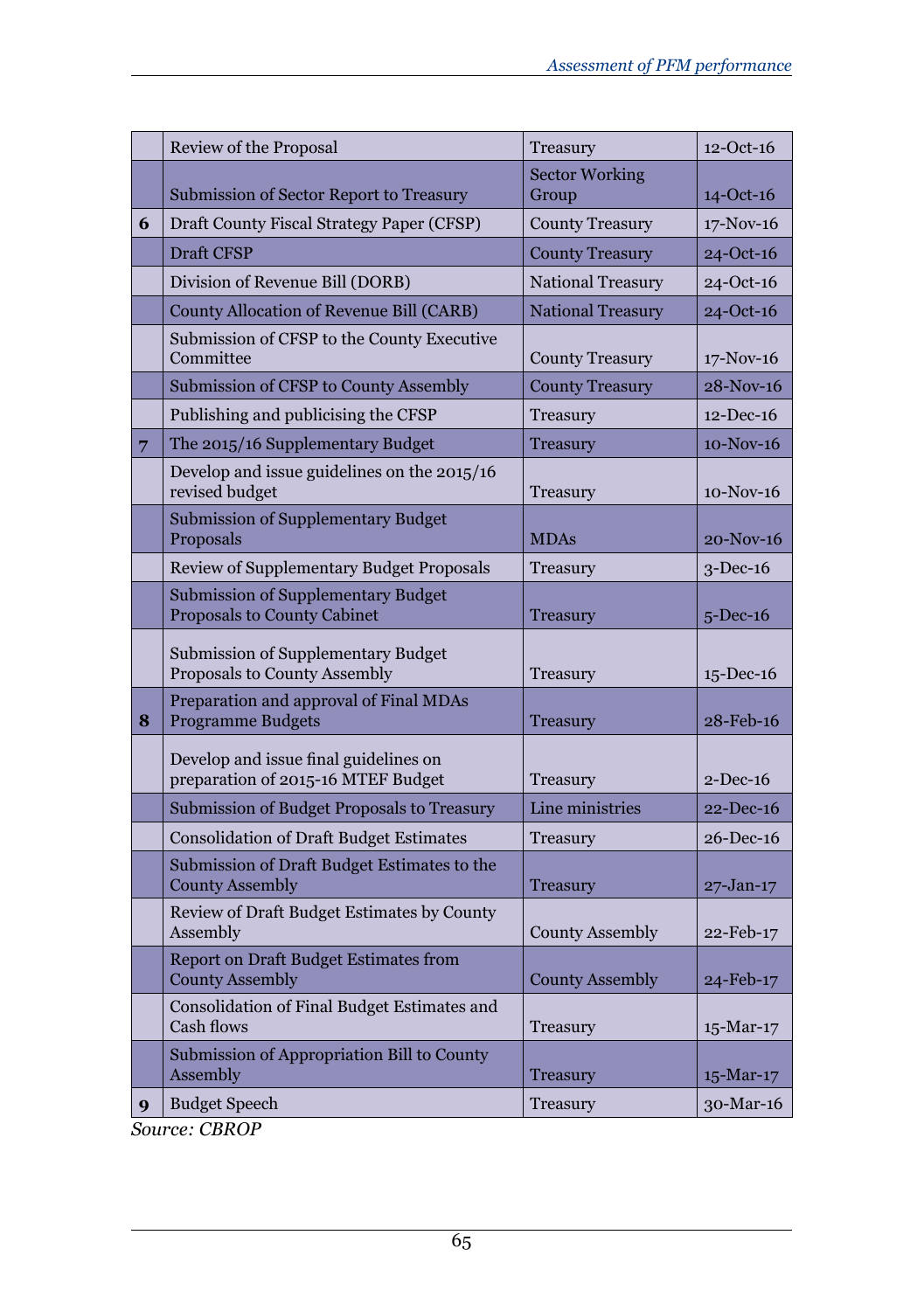### *PI-17.2 Guidance on budget preparation*

The budget circular gives clear guidance on the budget preparation to ministries/ departments in line with the PFM Act, 2012. The ceilings are usually provided later during the sector working group meetings and firmed up at the time of finalising the CFSP. Indicative budget ceilings in the CBROP are issued by 22nd October and finalized by 28thFebruary. Ceilings for the budget year are provided by ministry and are approved by government before sending the budget to the County Assembly. The score is D.

### *PI-17.3 Budget submission to the legislature*

According to the PFM Act, 2012, final estimates submitted to the County Assembly should have taken into account the recommendations from the County Budget and Appropriations Committee (CBAC). The CBAC consists of a Chairperson, and not more than eight other members. The specific dates of submission of the budget to the County Assembly for the three years of assessment are as follows: 2014/15 – 29thApril, 2014; 2015/16 – 27thApril, 2015; 2016/17 – 29thApril, and 2016. Hence, the County budgets were submitted as stipulated in the PFM Act, 2012. The score is A.

The County plans to train staff on policy and budget formulation process to ensure timely submission and adherence to the budget calendar.

| <b>PI-17 Budget preparation</b><br>process(M2) | C            | <b>Brief justification for score</b>                                                                                                                                    |
|------------------------------------------------|--------------|-------------------------------------------------------------------------------------------------------------------------------------------------------------------------|
| 17.1 Budget calendar                           | D            | The budget circular is provided; however, there is<br>no information which line ministries adhered to<br>deadline for completing their estimates.                       |
| 17.2 Guidance on budget<br>preparation         | D            | The budget circular gives clear guidance on the<br>budget preparation to line ministries. The budget<br>ceilings are not provided together with the budget<br>circular. |
| 17.3 Budget submission to the<br>legislature   | $\mathsf{A}$ | The budget was submitted by end of April in all<br>three-last completed fiscal years, which is two<br>months before the start of the next fiscal year in<br>July.       |

#### *Summary of scores and performance table*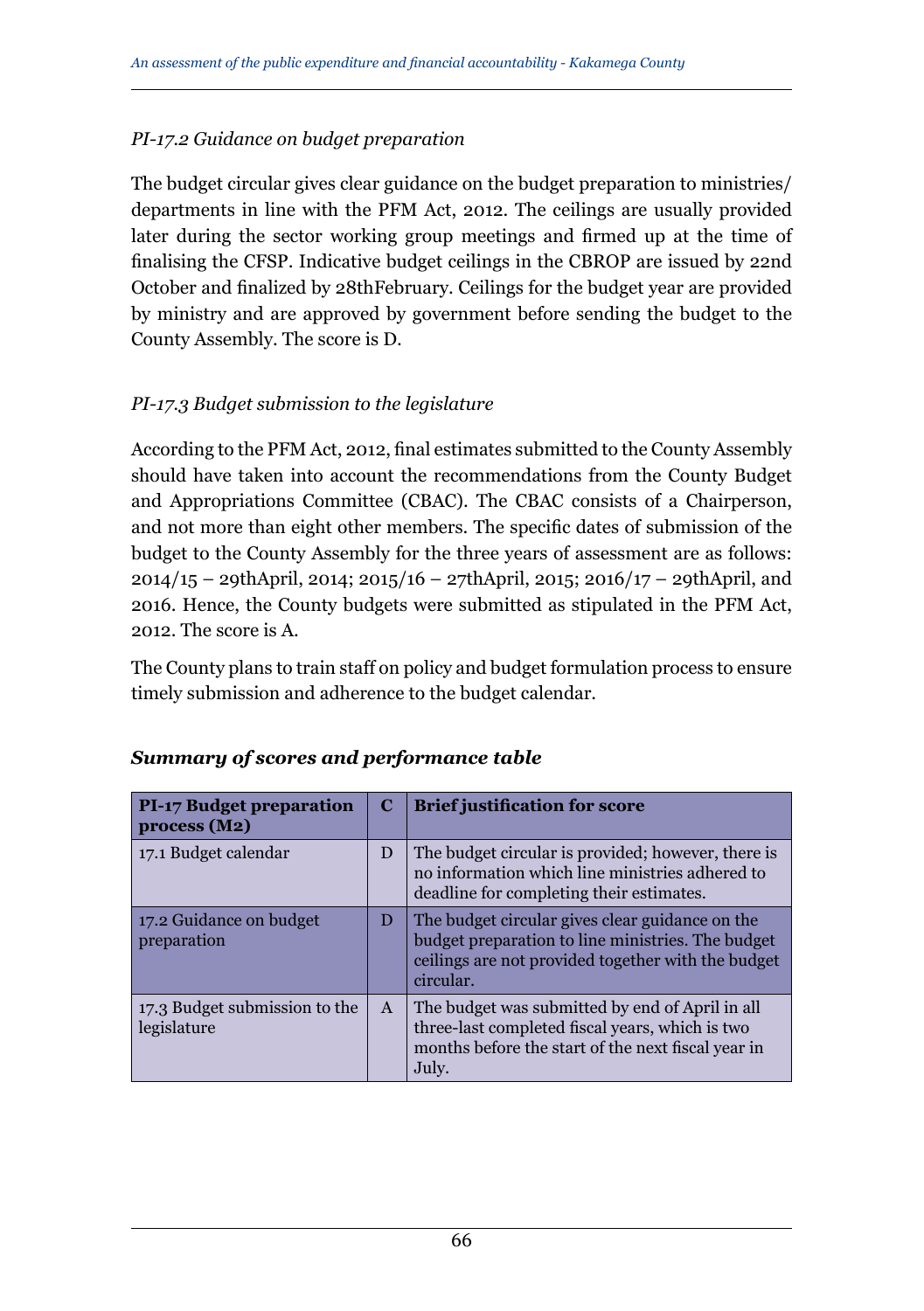# *PI-18. Legislative scrutiny of budgets*

This indicator assesses the nature and extent of legislative scrutiny of the annual budget. It considers the extent to which the legislature scrutinises, debates, and approves the annual budget, including the extent to which the legislature's procedures for scrutiny are well established and adhered to. The indicator also assesses the existence of rules for in-year amendments to the budget without exante approval by the legislature.

## *PI-18.1. Scope of budget scrutiny*

The County Assembly Budget Committee scrutinises the budget documents guided by the following procedures: (i) Standing Order Paper No. 209 establishing the procedure for scrutinising the CFSP; (ii) Standing Order Paper No. 210 providing for the presentation of budget estimates to the County Assembly; (iii) Standing Order Paper No. 216 providing for the pronouncement of the budget highlights and revenue raising measures before County Budget and Appropriation Committee. The scope of the budget scrutiny covers review of fiscal policies, medium-term fiscal forecasts, and medium-term priorities as well as expenditure and revenue estimates. These elements are included in the following documents: (i) ADP, (ii) CFSP, (iii) CBROP and (iv) detailed budget estimates which are debated, commented and voted. These documents are submitted to the County Assembly for consideration and approval. The score is A.

# *PI-18.2. Legislative procedures for budget scrutiny*

Standing Order Paper No 186, establishes the Budget and Appropriation Committee. The County Assembly has standing orders which guide the operations of the Budget and Appropriation Committee. The Committee applies the PFM Act, 2012 and PFM Regulations of 2015 to guide the Supplementary Budget review process. Article 35 of the Constitution, section 87 of the County Government Act, 2012 and the PFM Act, 2012 section 125 (2) provides that the public should be involved in the budget making process through public participation. Budget scrutiny is also carried out through consultation and public participation forums. Details of public consultation and specialised sectoral committees are contained in the report of the Budget Committee which is discussed and approved by the County Assembly. This was evidenced in the minutes of the Budget Committee Report of the County Assembly and the Hansard. However, it was not clear how long it took to scrutinize the budget and whether the County Executive is allowed to incorporate the review comments. The score is C.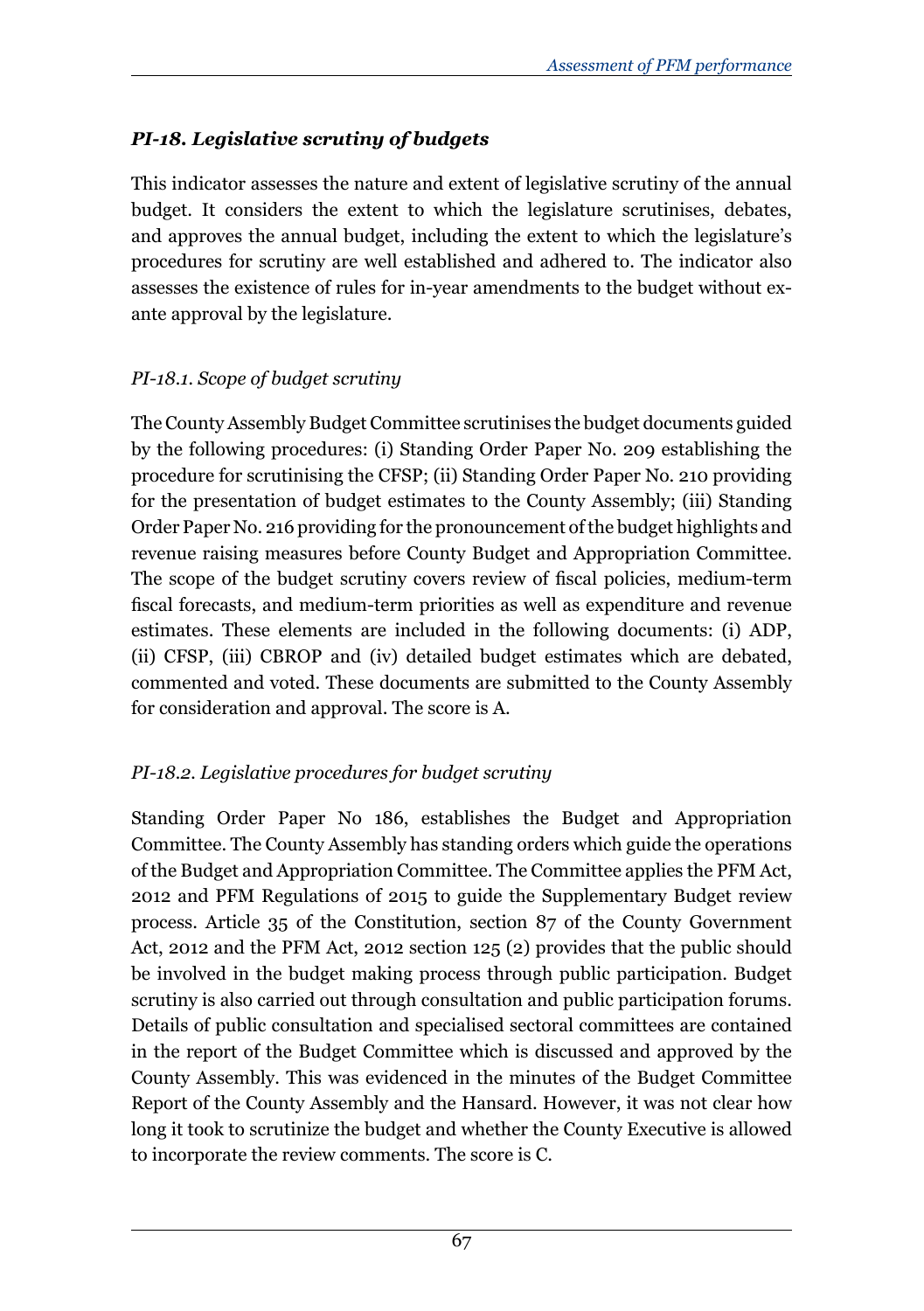## *PI-18.3. Timing of budget approval*

It has been reported that there has been no delay in the timing of the budget approval for the last three fiscal years. The budgets for 2014/15, 2015/16 and 2016/17 were approved by the 30th day of June of the respective years. All the budgets were approved before the commencement of the new financial year, For 2017/18 the budget was approved on April 20th, 2017, however the actual dates of submission of the budget have not been provided. The score is D.

## *PI-18.4. Rules for budget adjustments by the executive*

The rules for budget adjustments are defined in the PFM Act, 2012 Sections 135 and 154. These rules are adhered to in most cases. PFM Act section 135 allows the counties to spend or adjust expenditures and seek for approval within two months. Currently the counties cannot spend before approval by the respective County Assemblies. Section 154 of the PFM Act, 2012 states that an accounting officer may reallocate funds but the total reallocation shall not exceed 10 per cent of the total approved expenditure vote for that particular programme. Thus, the rules are allowing extensive administrative reallocations and expansion of total expenditure up to 10%. Materiality is provided by the supervision of the Controller of Budget. Standing Order Paper No. 218 provides for the procedure of passing the Supplementary Budget. However, the Budget Committee follows the PFM Act, 2012 and the standing order regulations when making adjustments to the budget. The PFM Regulations No. 37(1), 2015 provides that the County Assembly can approve any changes in the budget estimates but shall not exceed 1 per cent of the vote ceiling. The budget adjustments are done through preparation of supplementary budgets and reallocation across activities. This is checked by the Controller of Budget on national level and the rules are adhered to in all instances. The rules allow for administrative reallocation of total expenditure up to 10% and this is controlled through the IFMIS system. This is the case of all Kenya counties and it is controlled on national level, therefore the score is C.

The County Assembly plans to strengthen the capacity of the committees that scrutinize the ministry budgets through recruitment of fiscal analysts.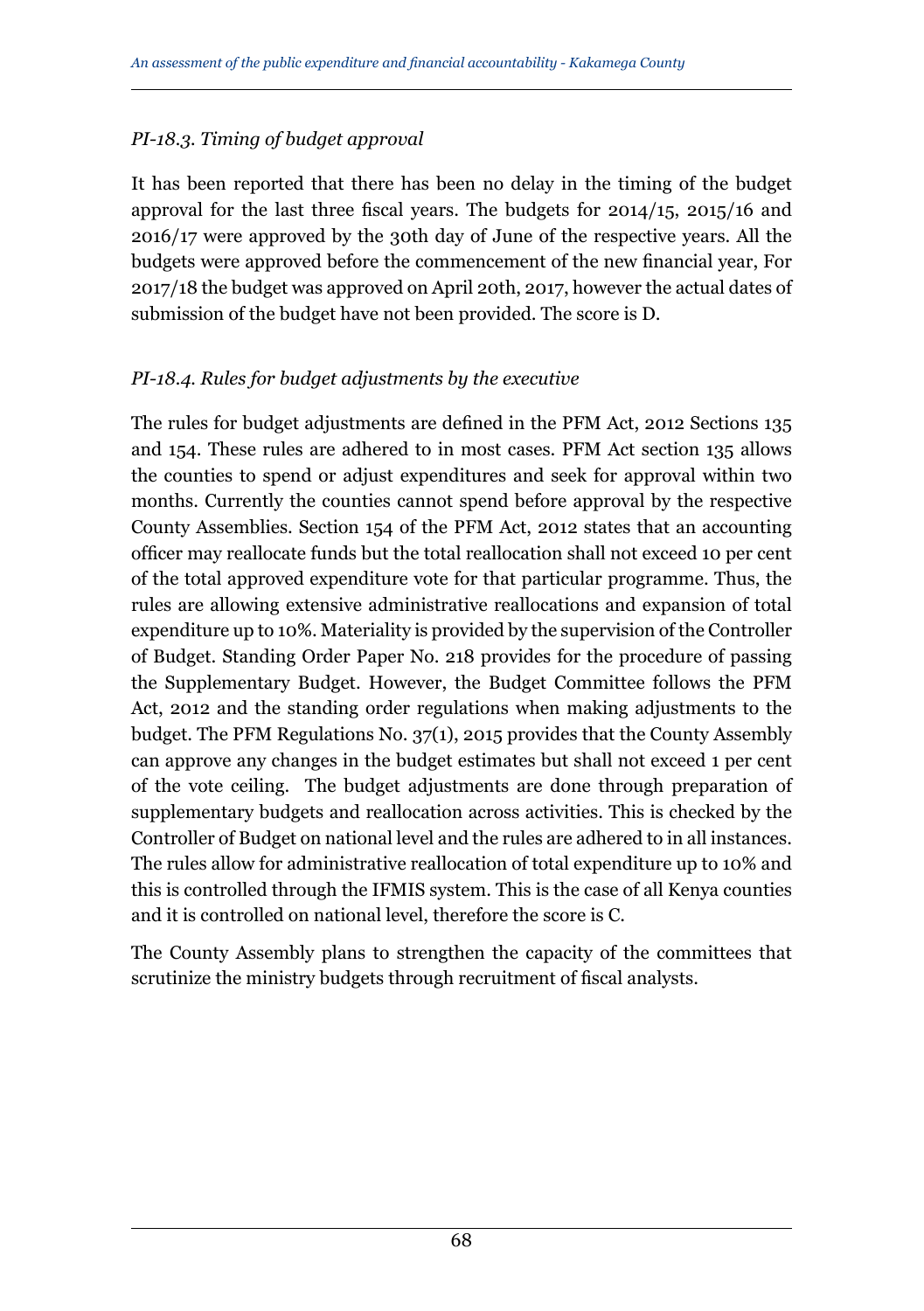| <b>PI-18 Legislative scrutiny of</b><br>budgets (M1)  | $D+$          | <b>Brief justification for score</b>                                                                                                                                                                                                                                                                                                                                                  |
|-------------------------------------------------------|---------------|---------------------------------------------------------------------------------------------------------------------------------------------------------------------------------------------------------------------------------------------------------------------------------------------------------------------------------------------------------------------------------------|
| 18.1 Scope of budget scrutiny                         | $\mathsf{A}$  | The County Assembly scrutinizes the ADP,<br>CBROP and the CFSP which covers review<br>of fiscal policies, medium-term fiscal<br>forecasts, and medium-term priorities as<br>well as expenditure and revenue estimates.                                                                                                                                                                |
| 18.2 Legislative procedures for<br>budget scrutiny    | $\mathcal{C}$ | The legislative procedures for budget<br>scrutiny are adhered to, the Budget<br>Committee Report of the County Assembly<br>shows that consultation and public<br>participation forums have been organised.<br>However, there is no evidence of technical<br>support and negotiation procedures.                                                                                       |
| 18.3 Timing of budget approval                        | D             | The budgets for the three fiscal years under<br>review have been approved before the start<br>of the new fiscal year but the actual dated of<br>budget submission to the legislature have<br>not been provided.                                                                                                                                                                       |
| 18.4 Rules for budget adjustments<br>by the executive | $\mathcal{C}$ | The budget adjustments are done through<br>preparation of supplementary budgets<br>and reallocation across activities. This<br>is checked by the Controller of Budget<br>on national level and the rules are<br>adhered to in all instances. The rules<br>allow for administrative reallocation of<br>total expenditure up to 10% and this is<br>controlled through the IFMIS system. |

## *Summary of scores and performance table*

# **3.5 Pillar V. Predictability and Control in Budget Execution**

Indicators of this pillar measures whether the budget is implemented within a system of effective standards, processes, and internal controls, ensuring that resources are obtained and used as intended. There are eight indicators under this pillar: revenue administration, accounting for revenue, predictability of in-year resource allocation, expenditure arrears, payroll controls, procurement, internal control on non-salary expenditure and internal audit.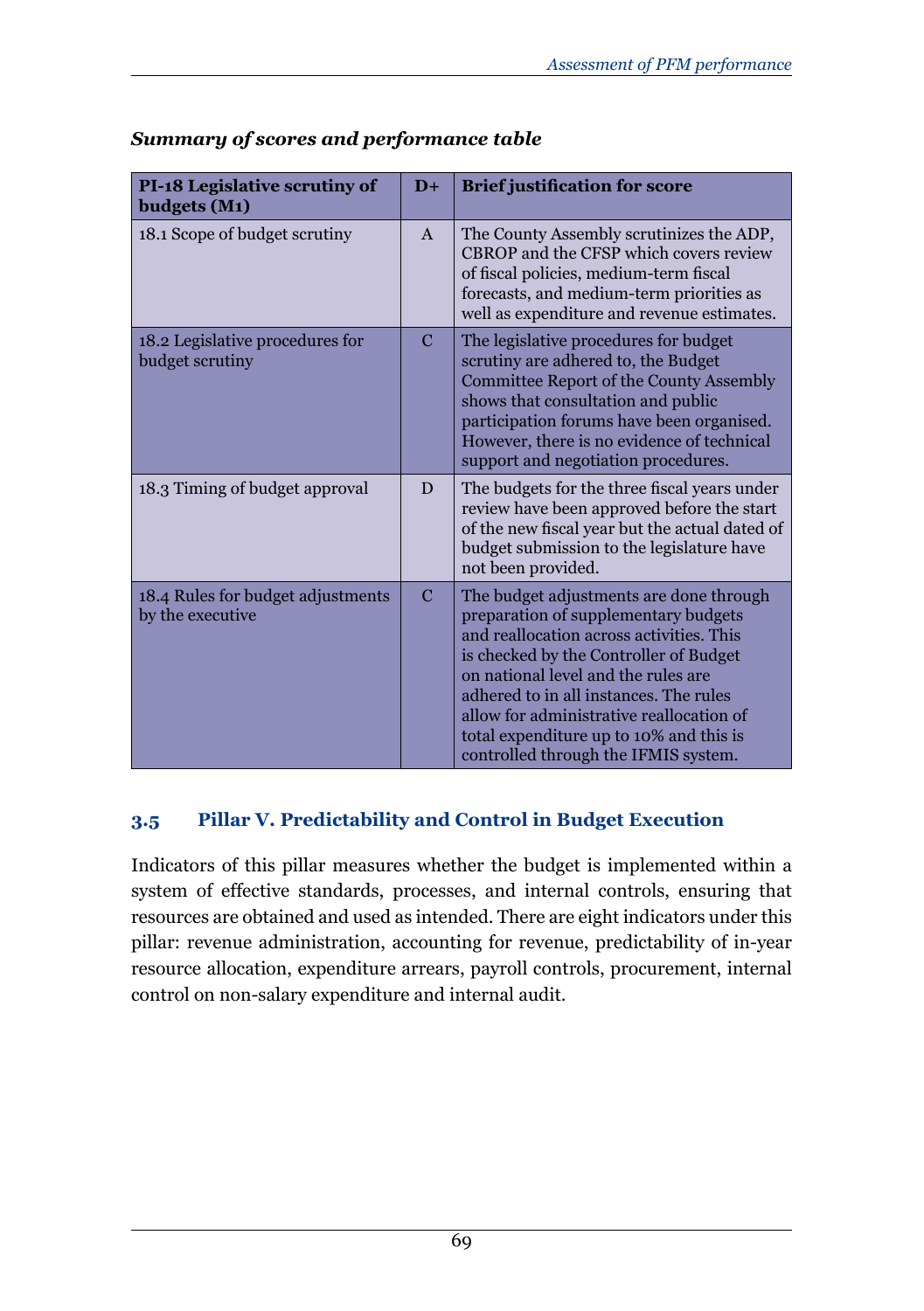### *PI-19. Revenue administration*

This indicator relates to the entities that administer county government revenues, which may include tax administration, customs administration, and social security contribution administration. It also covers agencies administering revenues from other significant sources such as natural resources extraction. These may include public enterprises that operate as regulators and holding companies for government interests. In such cases, the assessment will require information to be collected from entities outside the government sector. The indicator assesses the procedures used to collect and monitor county government revenues.

#### *PI-19.1. Rights and obligations for revenue measures*

The County Revenue Unit is the sole entity charged with the responsibility of administering all revenues. The Finance Acts are not published hence members of public can only get copies from the County headquarters. Although the Acts are prepared through public participatory process, there was no verifiable evidence that the contents contained therein have been disseminated or communicated to payers.

The County has not put in place redress system to deal with complaints, compliments and appeals. Complaints and other issues raised by payers are handled by ad hoc committees. There was no documentary evidence on the deliberations of these committees. The score is D.

The revenue of the County is collected mostly at the cash points of the County administration. The following table shows the own source revenue streams for  $2015/16.$ 

|                | <b>Revenue Stream</b>                        | <b>Amount</b> |
|----------------|----------------------------------------------|---------------|
| $\mathbf{1}$   | <b>Property Rates</b>                        | 71,420,051    |
| $\overline{2}$ | <b>Single Business Permit</b>                | 32,389,482    |
| 3              | <b>Barter Market</b>                         | 43,186,774    |
| $\overline{4}$ | <b>CESS</b>                                  | 11,958,910    |
| 5              | Housing/Stall                                | 3,887,700     |
| 6              | <b>Kiosk Fee</b>                             | 1,431,130     |
| 7              | Slaughter                                    | 48,381,260    |
| 8              | <b>Bus Park</b>                              | 8,925,394     |
| 9              | Parking Fee                                  | 7,832,156     |
| 10             | <b>Hire of Machinery</b>                     | 66,821,659    |
| 11             | Other Revenues/devolved government functions | $\Omega$      |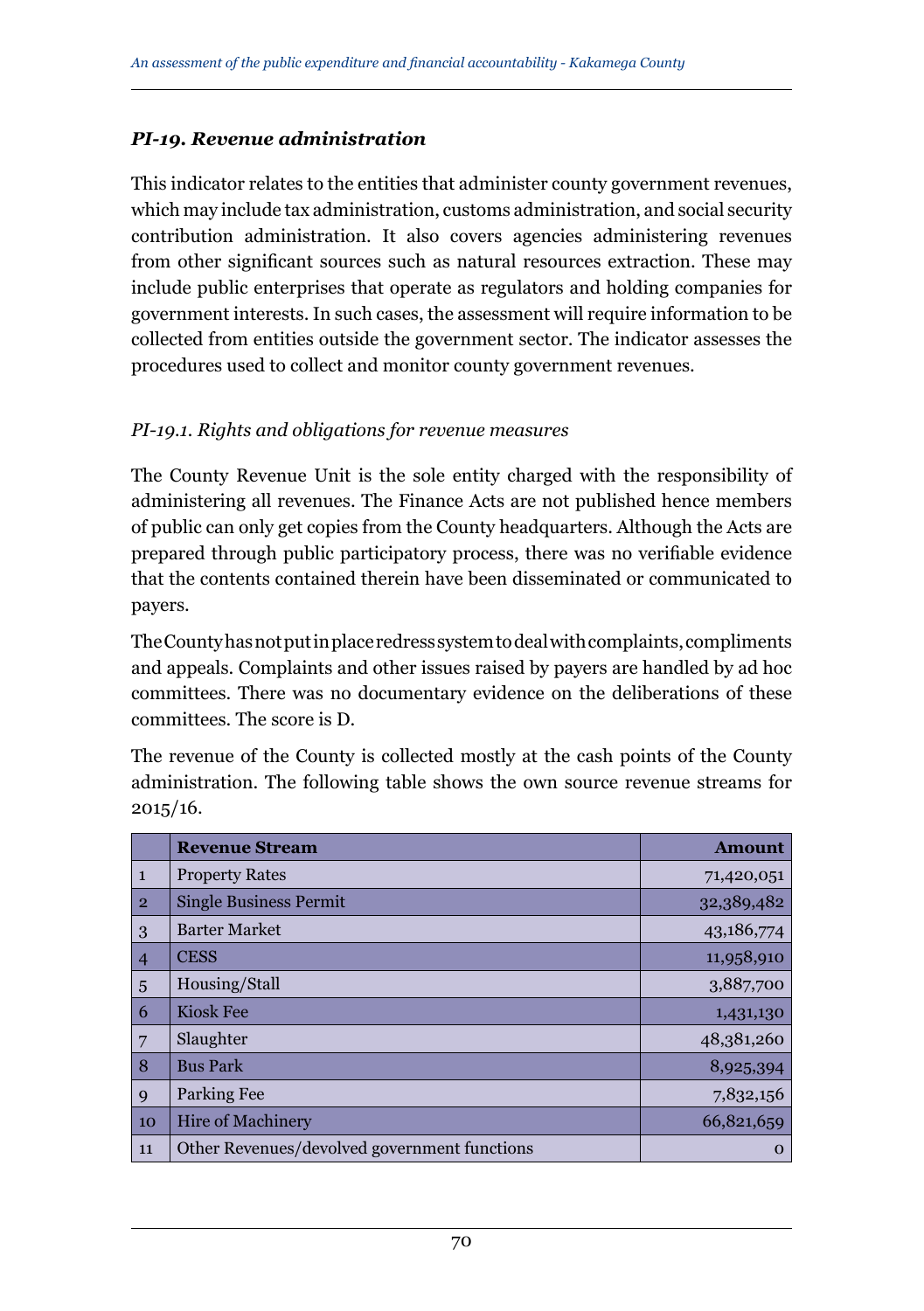| 12 | Contribution in lieu of rate | 13,139,200  |
|----|------------------------------|-------------|
| 13 | Liquor license               | O           |
| 14 | <b>Court Fines</b>           | 175,786,142 |
| 15 | Health facilities & Others   | 71,420,051  |
|    | <b>Total</b>                 | 504,238,292 |

*Source: CBROP*

### *PI-19.2. Revenue risk management*

The Revenue Unit has not put in place a comprehensive, structured and systematic approach for assessing and prioritizing compliance risks. Classification of taxpayers into various categories of small, medium and large payers has not been undertaken to effectively facilitate prioritization of compliance risks and mitigation measures. Further, the County has not automated revenue collection which is instrumental in minimizing revenue pilferage. It was also noted that there is no integrated revenue management system to detect and arrest potential revenue risks. The score is D.

## *PI-19.3. Revenue audit and investigation*

The County Revenue Unit has not put in place audit and fraud investigation systems. It is therefore not easy to identify risks and make follow up to minimise revenue leakages. The Internal Audit function is new to the immature subnational governments. It is in process of being established and staffed. The score is D.

## *PI-19.4. Revenue arrears monitoring*

Stock of revenue arrears as at end of 2015/16 financial year were estimated at Ksh 2.6 billion but were not disclosed in the financial statement. According to this information provided to the assessment team, the estimated revenue arrears to total own revenue collected was about 516 per cent. This is mostly due to the aged debts being inherited from the former local authorities and suggests that there is no procedure for writing off bad debts. The Revenue Unit does not carry out ageing analysis of the arrears and hence it is not possible to determine the arrears which are over 12 months. These arrears date from the time the subnational structure came to existence and also include inherited arrears from the defunct local authorities. The score is D.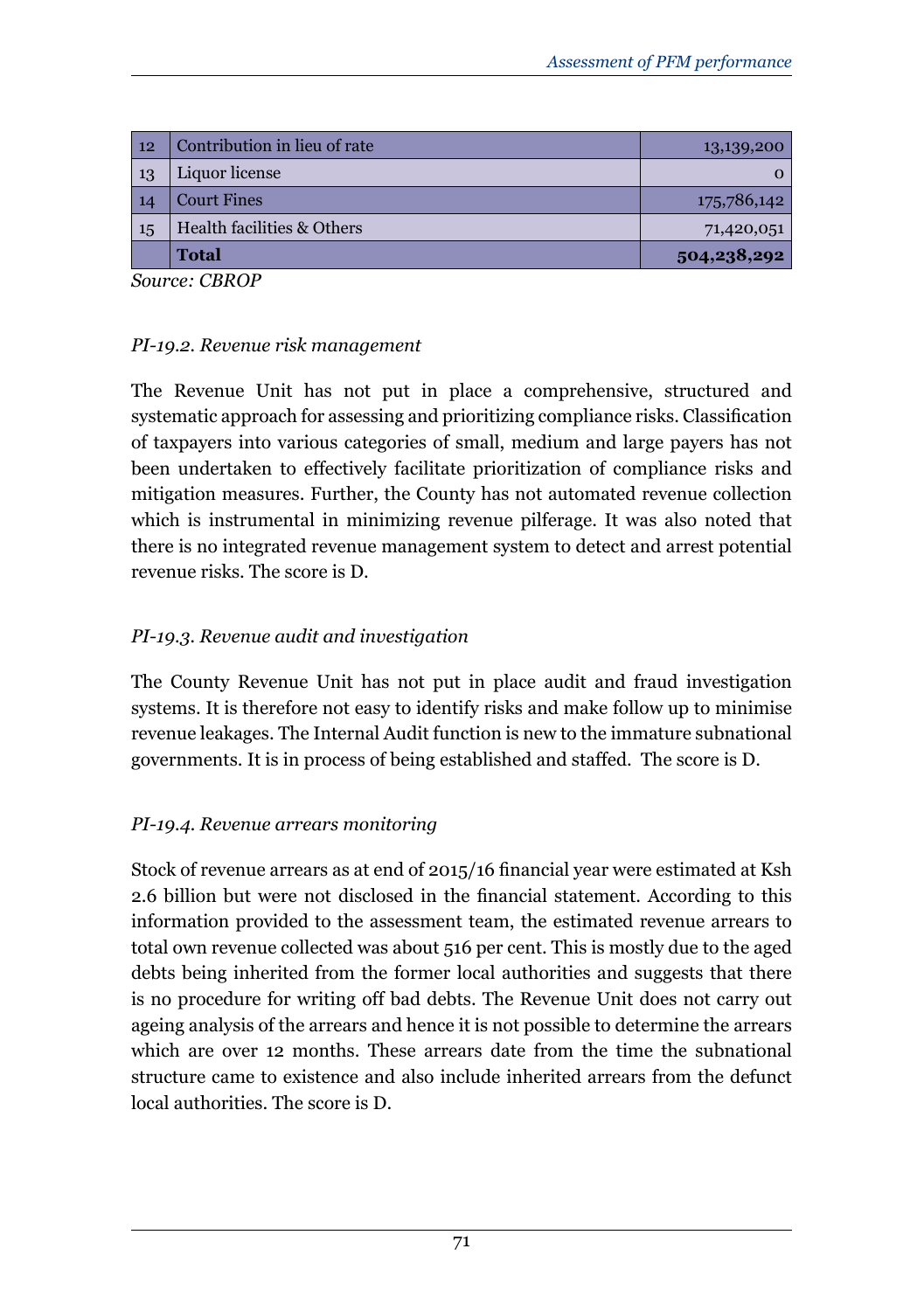| <b>PI-19 Revenue</b><br>administration (M2)            | D | <b>Brief justification for score</b>                                                                                                                                                                                                                                                                                                                                                                                    |
|--------------------------------------------------------|---|-------------------------------------------------------------------------------------------------------------------------------------------------------------------------------------------------------------------------------------------------------------------------------------------------------------------------------------------------------------------------------------------------------------------------|
| 19.1 Rights and<br>obligations for revenue<br>measures | D | All County revenue is collected and accounted for<br>by the Revenue Unit under Finance and Economic<br>Planning Sector. The Revenue Unit has not put in<br>place a mechanism for communicating to payers of<br>their obligations, rights and redress. Complaints and<br>other issues raised by payers are handled by ad hoc<br>committees. There was no documentary evidence on<br>the deliberations of the committees. |
| 19.2 Revenue risk<br>management                        | D | The County Government of Kakamega has not put<br>in place a comprehensive, structured and systematic<br>approach for assessing and prioritizing compliance<br>risks.                                                                                                                                                                                                                                                    |
| 19.3 Revenue audit and<br>investigation                | D | The Revenue Unit of the County Government has not<br>put in place audit and fraud investigation systems. It<br>is therefore not easy to identify risks and make follow<br>ups to minimise revenue leakages.                                                                                                                                                                                                             |
| 19.4 Revenue arrears<br>monitoring                     | D | Evidence provided indicated stock of revenue arrears<br>as at end of 2015/16 financial year which was not in<br>the AFS. The percentage of revenue arrears to total<br>revenue was about 516%.                                                                                                                                                                                                                          |

### *Summary of scores and performance table*

### *PI-20. Accounting for revenue*

This indicator assesses procedures for recording and reporting revenue collections, consolidating revenues collected, and reconciling tax revenue accounts. It covers both tax and non-tax revenues collected by the county government.

#### *PI-20.1. Information on revenue collections*

Revenue from various sources is paid directly to the County bank accounts, the cash office at the headquarters or various pay points in the County. Additionally, revenue collectors visit various collection points at headquarters and the subcounties. Revenue officers submit revenue collection reports on daily basis to the Revenue Unit at the headquarters. These reports capture all information on revenue and are consolidated reflecting revenue types and period of collection.

The County of Kakamega has filed a Bill (Kakamega County Revenue, Administration and Collection Bill) with the County Assembly in 2014 for the establishment of a Tax Collection Agency. The Agency is described to administer and enforce revenue law, assess, collect and account for all rates, taxes and fees.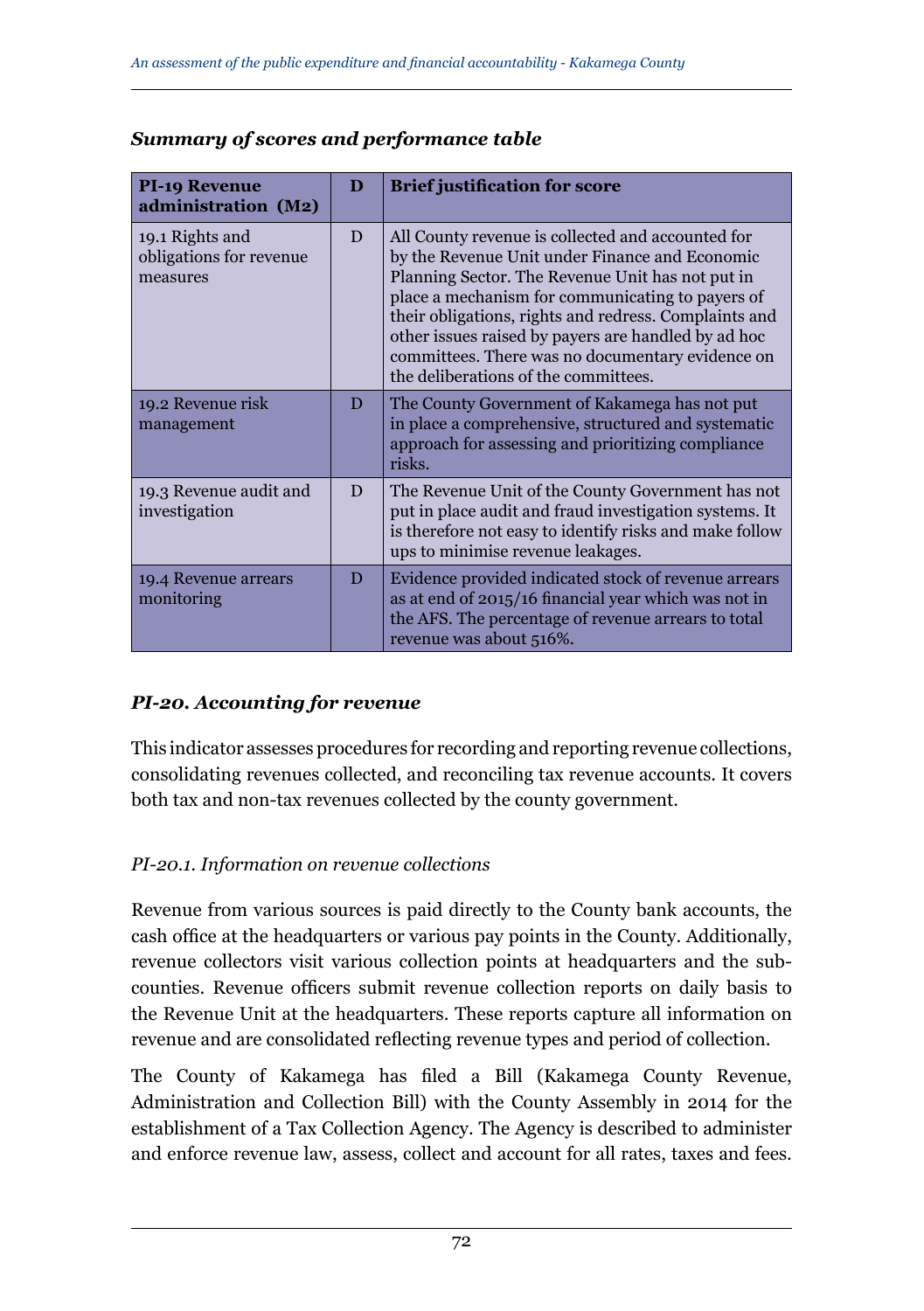The Bill is still with the County Assembly for approval. The taxpayers currently pay their revenue obligations directly at the County administration cash points as well as to the County bank accounts. The score is A.

### *PI-20.2. Transfer of revenue collections*

Revenue collected from various sources is banked daily into the County revenue collection bank accounts by the individual revenue collectors or their supervisors. There are, however, few instances where daily banking of revenue collected may not be adhered to but the delay usually does not exceed more than one day. The score is A.

### *PI-20.3. Revenue accounts reconciliation*

No evidence was provided to indicate the frequency of complete reconciliation of assessments, collections, arrears, and transfers to County Treasury revenue collection accounts. It was indicated that the reconciliations were not consistent with PFM Regulation No. 90 of 2015. The score is D.

| <b>PI-20 Accounting for</b><br>revenue (M1) | $D+$         | <b>Brief justification for score</b>                                                                                                                                                                                                                                                                         |
|---------------------------------------------|--------------|--------------------------------------------------------------------------------------------------------------------------------------------------------------------------------------------------------------------------------------------------------------------------------------------------------------|
| 20.1 Information on<br>revenue collections  | $\mathsf{A}$ | Revenue collection reports are prepared on monthly<br>basis from daily reports. This information is broken<br>down by revenue type and is consolidated into a<br>report. Monthly revenue reports consolidated from<br>the sub-counties for January 2017 and February 2017<br>have been provided as evidence. |
| 20.2 Transfer of revenue<br>collections     | $\mathbf{A}$ | All revenue collected in cash and cheques is banked<br>into the County bank accounts on a daily basis as<br>evidenced by the daily banking slips.                                                                                                                                                            |
| 20.3 Revenue accounts<br>reconciliation     | $D^*$        | There was no evidence that reconciliation of<br>assessments, collections, arrears, and transfers to<br>Treasury controlled accounts are carried out.                                                                                                                                                         |

### *Summary of scores and performance table*

### *PI-21. Predictability of in-year resource allocation*

This indicator assesses the extent to which the central department of finance is able to forecast cash commitments and requirements and to provide reliable information on the availability of funds to budgetary units for service delivery.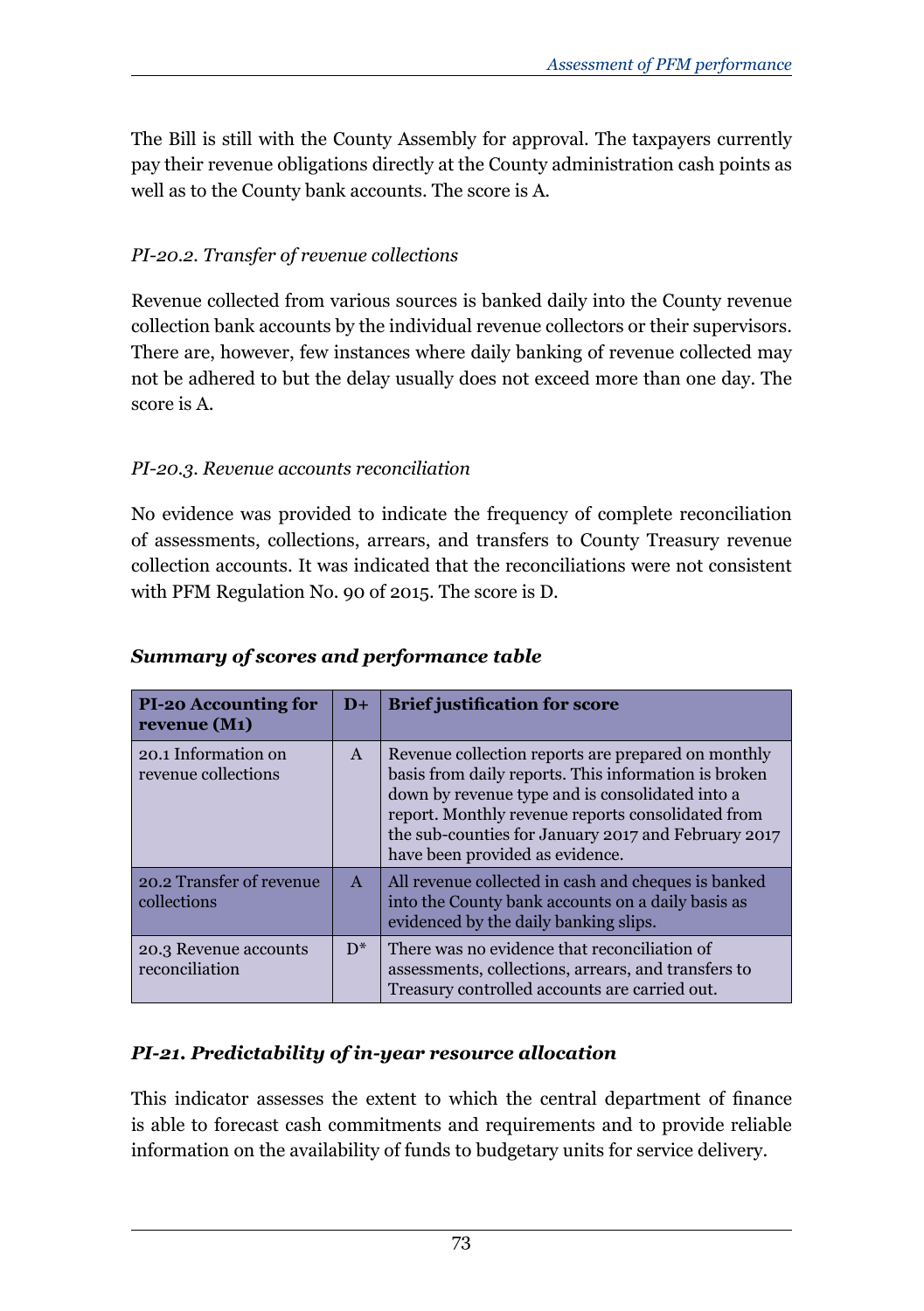### *PI-21.1. Consolidation of cash balances*

Section 109 (2) of the PFM Act 2012 provides that each County Government shall ensure that all monies raised or received by or on behalf of the County Government shall be paid into the County Revenue Fund (CRF). Not all bank accounts of the County are in the Central Bank of Kenya. The County operates seven accounts at the Central Bank of Kenya and their cash balances are consolidated daily. The commercial bank accounts are numerous. At the time of assessment it was reported that there are 48 bank account in commercials banks and their cash balances are consolidated on a monthly basis. A list of all bank accounts and respective bank balances was provided. However, it was observed that the OAG reported the existence of 185 bank account in 2015/16 operated by the County Government (see PI-27.1). The score is C.

### *PI-21.2. Cash forecasting and monitoring*

Section 120 of the PFM Act, 2012 provides for the management of cash at the County level. A County Treasury shall manage its cash within a framework established by the County Assembly. Every County Government entity is required to prepare and submit an Annual Cash Flow Plan under the direction of the County Treasury with a copy to the Controller of Budget. The cash forecast is provided annually based on the approved budget and updated on a monthly basis. A copy of the cash flow forecast and requisition has been provided. The score is A.

### *PI-21.3. Information on commitment ceilings*

The County Treasury prepares cash flow projections at the beginning of the fiscal year and updates it monthly based on cash requirements from all departments. The reliability of the commitment ceilings has not been ascertained. The spending units are given a month time to plan their commitment. There was no evidence to show that all budgetary units are given enough information on actual resources available for their budgetary commitments. The score is D.

### *PI-21.4. Significance of in-year budget adjustments*

The County makes only one Supplementary Budget in a fiscal year as provided in Section 135 of PFM Act, 2012 while Standing Order Paper No. 218 of the County Assembly provides for the procedure of passing the Supplementary Budget. In addition, adjustments to the original budget appropriations are guided by PFM Act, 2012 and PFM Regulations of 2015. Generally all in-year adjustments are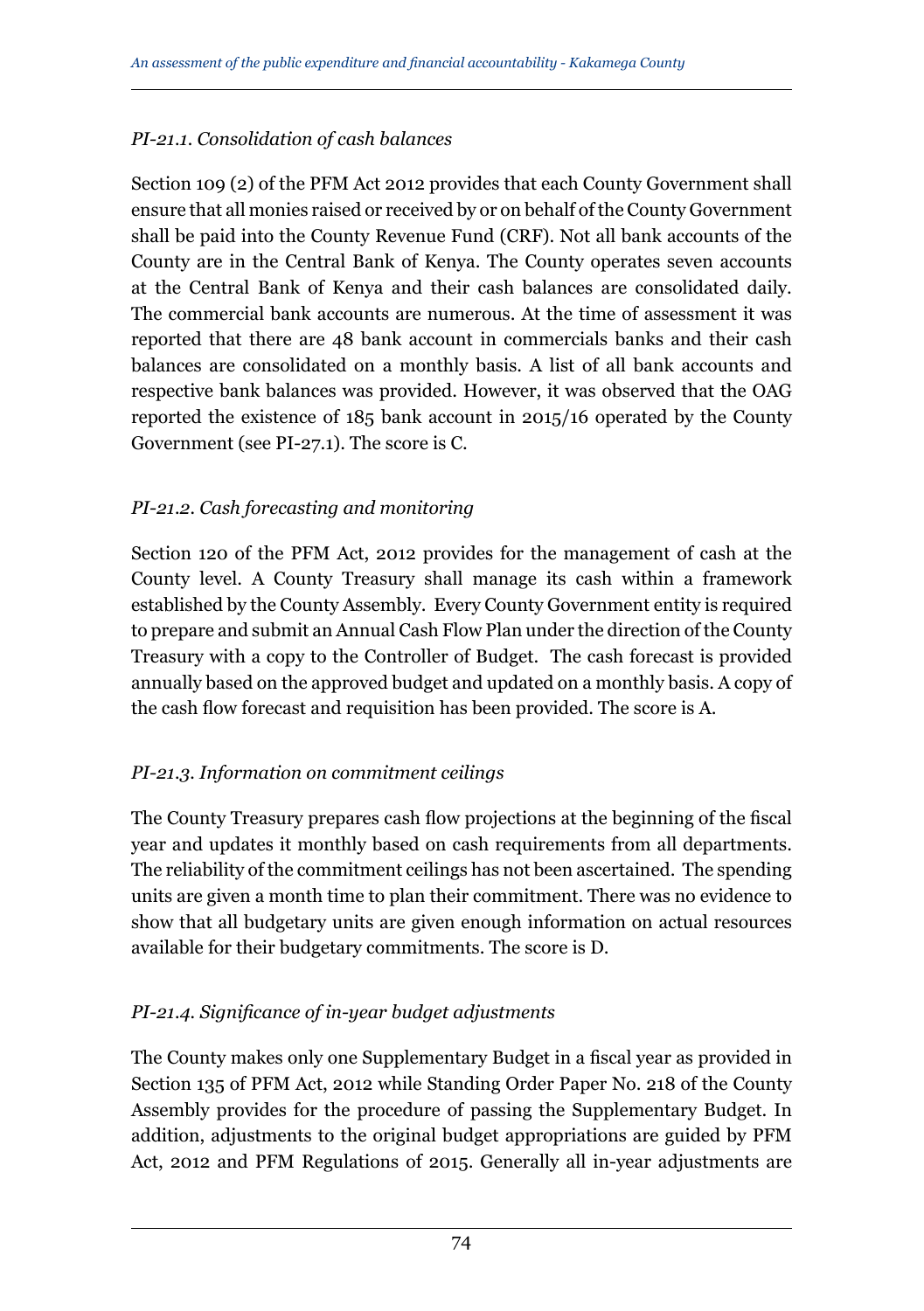gathered in the County Supplementary Budget submitted to the Assembly for approbation. The Supplementary Budget is a request for approval of anticipated reallocations. Usually the Supplementary Budgets are approved. Only one Supplementary Budget was issued in 2015/16. The score is B.

| <b>PI-21 Predictability of in-year</b><br>resource allocation (M2) | $C+$         | <b>Brief justification for score</b>                                                                                                                                                                                                                                  |
|--------------------------------------------------------------------|--------------|-----------------------------------------------------------------------------------------------------------------------------------------------------------------------------------------------------------------------------------------------------------------------|
| 21.1 Consolidation of cash<br>balances                             | $\mathbf C$  | The County operates seven accounts at CBK<br>and their cash balances are consolidated<br>daily. The commercial bank accounts cash<br>balances are consolidated on a monthly<br>basis. List of all bank accounts has been<br>provided and a copy of the bank balances. |
| 21.2 Cash forecasting and<br>monitoring                            | $\mathbf{A}$ | The cash forecast is provided annually and<br>updated on a monthly basis on the basis of<br>actual cash inflows and outflows                                                                                                                                          |
| 21.3 Information on commitment<br>ceilings                         | D            | It was not ascertained that plans and<br>expenditure commitments were in<br>accordance with budget appropriations and<br>that all budgetary units are given enough<br>information on actual resources available.                                                      |
| 21.4 Significance of in-year budget<br>adjustments                 | B            | There was only once in-year budget<br>adjustment in any of the three financial<br>years assessed. Supplementary Budget was<br>made once in the last fiscal year which<br>was done fairly transparent and have been<br>subjected to approval by the County             |

#### *Summary of scores and performance table*

#### *PI-22. Expenditure arrears*

This indicator measures the extent to which there is a stock of arrears, and the extent to which a systemic problem in this regard is being addressed and brought under control. It contains two dimensions namely stock of expenditure arrears and expenditure arrears monitoring.

### *PI-22.1. Stock of expenditure arrears*

Expenditure arrears in the context of the County government are referred to as pending bills. These are financial obligations due to employees, statutory organisations, service providers, suppliers and contractors. They arise as a result of services provided, goods delivered as per orders and contracts executed but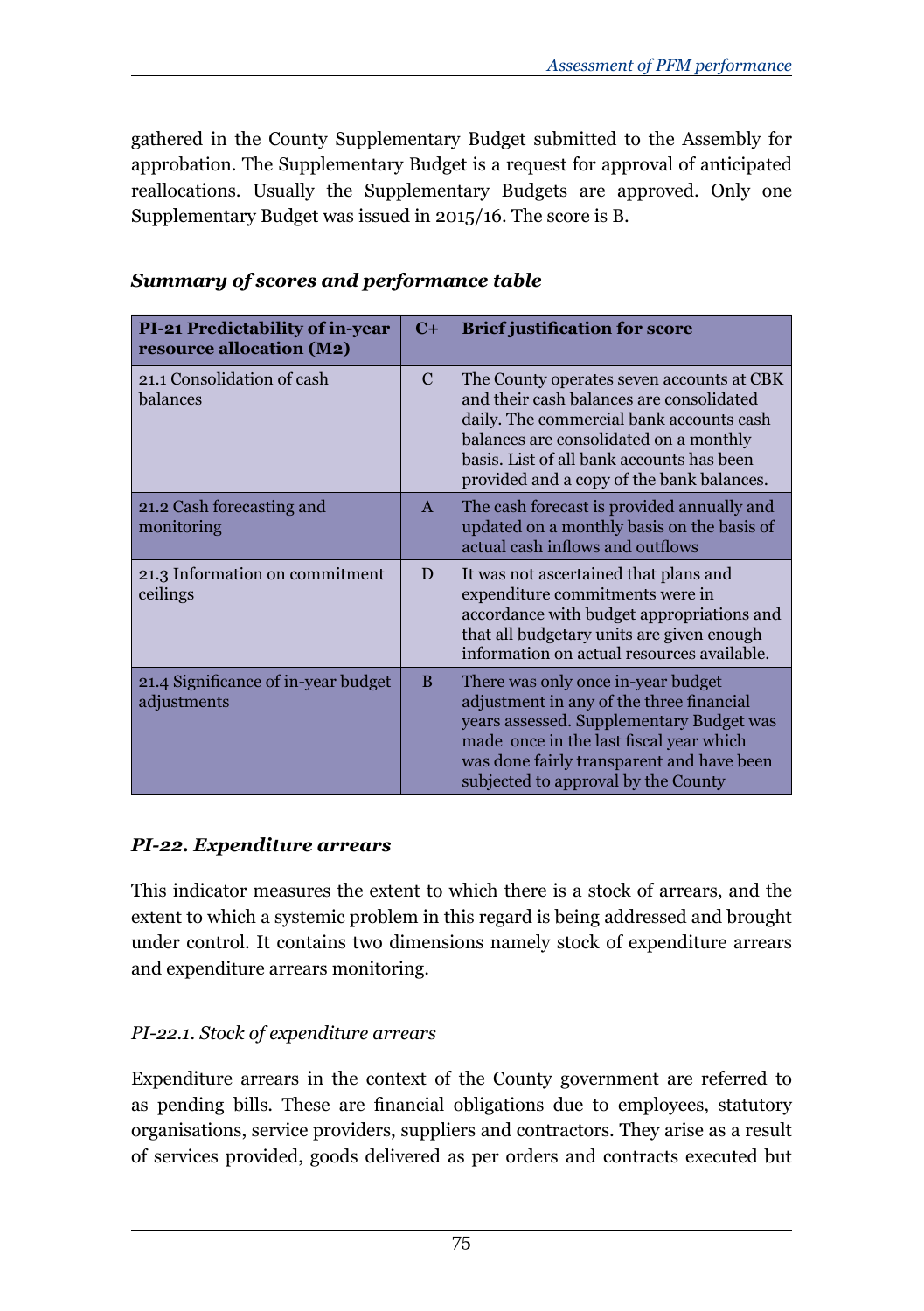payments not made by due dates. Reports on expenditure arrears are generated manually from other underlying accounting records.

As at close of 2014/15 and 2015/16, the County had expenditure arrears amounting to Ksh 735 million and Ksh 626 million respectively, but there were no arrears in 2013/14. The percentage of stock of expenditure arrears to total expenditure for 2014/15 and 2015/16 were 9.7 per cent and 6.3 per cent, respectively. The stock of expenditure arrears is more than 6% in two years and less than 10 per cent in the three years. The score is C.

### *PI-22.2. Expenditure arrears monitoring*

The County prepares expenditure arrears schedules at the end of each financial year for incorporation in the AFS. In this regard, quarterly expenditure arrears reports are not prepared. Further, the annual expenditure arrears do not indicate their age. A report on expenditure arrears was provided indicating stock and composition. The generation of data on the stock and composition of expenditure arrears is performed at the end of each financial year during the preparation of the annual financial statements. The score is C.

The County has commenced preparation of expenditure arrears reports on a quarterly basis using the template prescribed by the National Treasury. The first of such report will cover the third quarter of 2016/17 financial year (January to March 2017).

| <b>PI-22 Expenditure arrears (M1)</b> | $\bf C$ | <b>Brief justification for score</b>                                                                                                                                              |
|---------------------------------------|---------|-----------------------------------------------------------------------------------------------------------------------------------------------------------------------------------|
| 22.1 Stock of expenditure arrears     | C       | The stock of expenditure arrears is more<br>than 6% in two years and less than 10%<br>in the three years.                                                                         |
| 22.2 Expenditure arrears monitoring   | C       | Even though the County Government<br>prepares a report on expenditure arrears<br>as at end of each financial year, the<br>report does not include age analysis of<br>the arrears. |

# *Summary of scores and performance table*

### *PI-23.Payroll Controls*

This indicator is about the payroll for public servants: how it is managed, how changes are handled, and how consistency with personnel records management is achieved. Wages for casual labour and discretionary allowances that do not form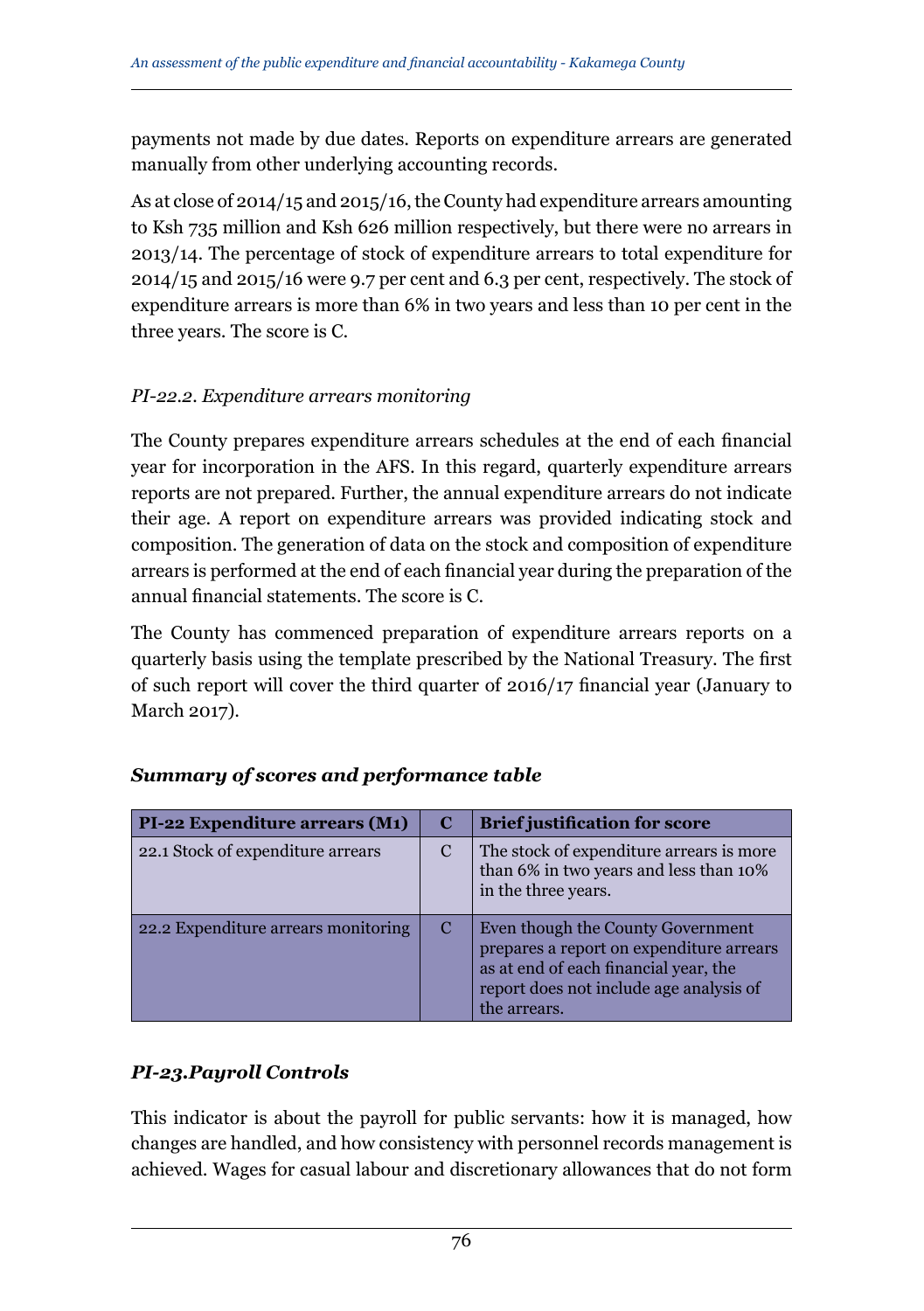part of the payroll system are included in the assessment of non-salary internal controls, PI-25.

## *PI-23.1. Integration of payroll and personnel records*

The County Government uses the Integrated Personnel Payment Database (IPPD) management system to generate monthly payroll and staff payslip. The system is used for human resource management including appointments/recruitment, personnel records management, career development and pension. In addition, it administers the records of benefits enjoyed by the officers such as loans, medical benefit, claims and personal advances, and allowances. The payslip data base is uploaded to Government Human Resource Information system (GHRIS), which is an online platform that enables staffs to access their pay information. The County does not have an approved staff establishment but uses existing staff and projected hires as a basis for the annual budget. In addition, staff hiring is done on need basis. Reconciliation of the payroll with personnel records takes place on an annual basis through payroll audit. The score is D.

# *PI-23.2. Management of payroll changes*

Any amendment to the personnel database on IPPD is processed through the Authorised Data Sheet (ADS). Such changes are effected in time to allow adjustments in the following month's pay. Only authorized officers are allowed to effect changes. There were retroactive adjustments but the number and size varied from month to month and in February 2017, the percentage of adjustments to total payroll expenditure was less than 3 per cent.

As at the time assessment, payroll data for February 2017 indicated total payments of Ksh 256,880,011 which included arrears of Ksh 1,789,016. Consequently the percentage of arrears to total payroll expenditure was 1 per cent which is less than 3 per cent. Adjustments to payroll are accessioned by promotions, deletion of staff records due to retirement or natural attribution, reasons which are considered normal. The score is A.

# *PI-23.3. Internal control of payroll*

The Head of Human Resource Management allocates IPPD access rights to ensure efficiency, effectiveness and accountability. Different access rights ensure that no one person can initiate and complete any payroll amendment without involving another party.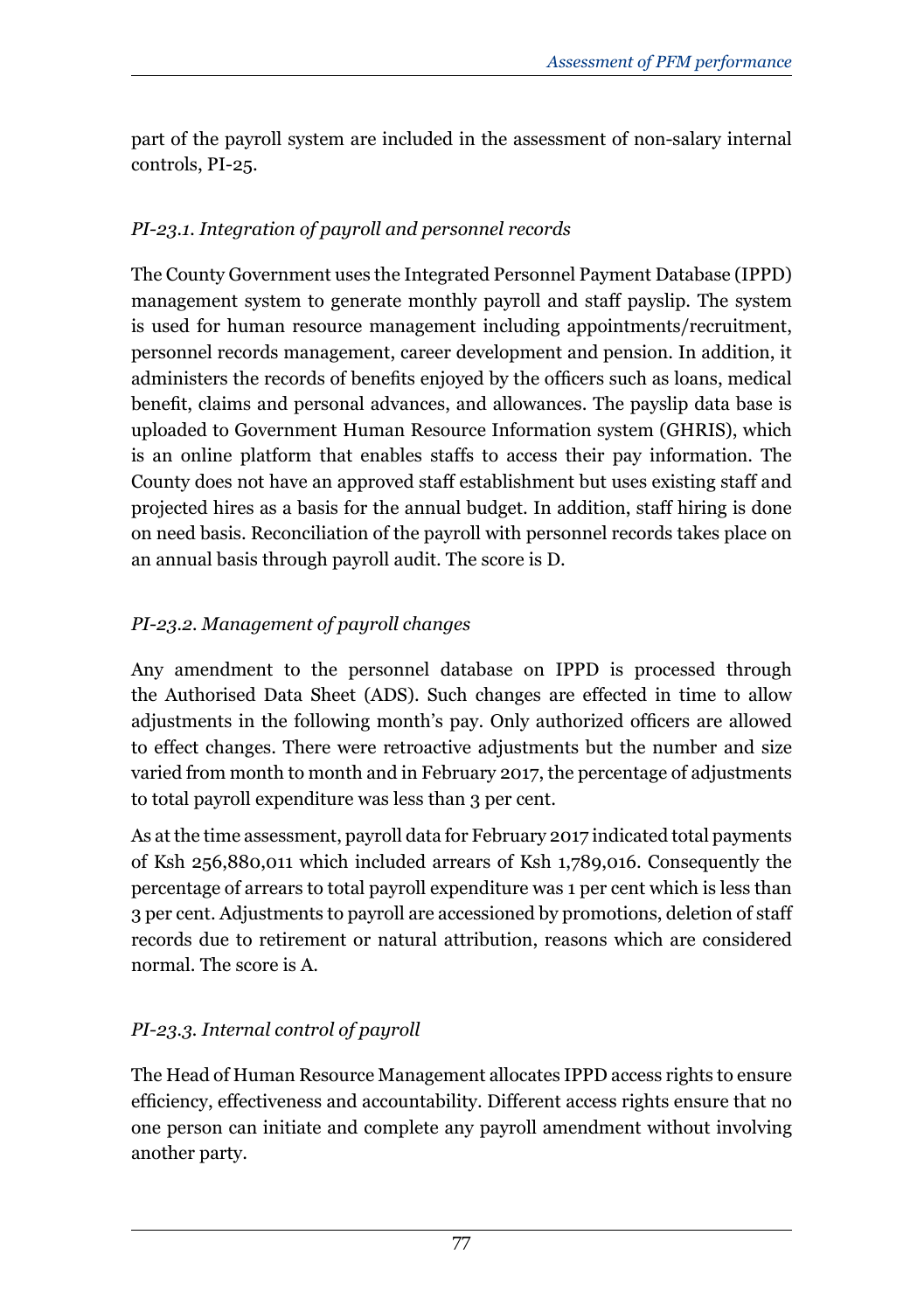The system requires several persons with different or same user rights to complete an action or amend a record. A formal, documented access control policy that addresses purpose, scope, roles, and responsibilities of IPPD system users is well outlined in that any IPPD password is issued solely for the holder's use, in execution of the official duties assigned to him or her.

The access control policy addresses the purpose, scope, roles, and responsibilities of IPPD system users in execution of the official duties. Every change of records in the IPPD system must be supported by duly filled and signed ADS. In summary, authority to change records and payroll for employees in the IPPD is restricted, results in an audit trail, and is adequate to ensure full integrity of data. However, the procedures are not documented and the roles and responsibilities are contained in the job description.

The procedures establishing roles and responsibilities for internal control were adopted from the National Government. There is a County Public Service Human Resource Manual developed by Public Service Commission of Kenya that provides standard operating procedures on all HR matters for all the Counties in Kenya (*www.psc.co.ke*). The score is A.

#### *PI-23.4. Payroll audit*

During the last three years, the Internal Audit Department carried out a human resource audit and submitted the report to the audit committee. However, no documentary evidence was provided to support the information given during the meetings. The score is D\*.

| <b>PI-23 Payroll</b><br>controls (M1)                   | $D+$         | <b>Brief justification for score</b>                                                                                                                                                                                                                                                                                                                                              |
|---------------------------------------------------------|--------------|-----------------------------------------------------------------------------------------------------------------------------------------------------------------------------------------------------------------------------------------------------------------------------------------------------------------------------------------------------------------------------------|
| 23.1 Integration of<br>payroll and personnel<br>records | D            | Reconciliation of the payroll with personnel records<br>takes place on an annual basis through payroll audit.<br>The IPPD system is not integrated to the IFMIS which<br>has the budget module. Staff hiring is controlled by a<br>list of approved staff positions but it is not sure if it is<br>checked against the approved budget                                            |
| 23.2 Management of<br>payroll changes                   | $\mathsf{A}$ | Changes to personnel records and payroll are updated<br>on monthly basis and in time for the following month's<br>payments. Percentage of arrears to total payroll<br>expenditure for the recent two months was less than<br>3%. There are no delays in recording a change in<br>personnel status to personnel records and to payroll<br>data. All is completed within one month. |

#### *Summary of scores and performance table*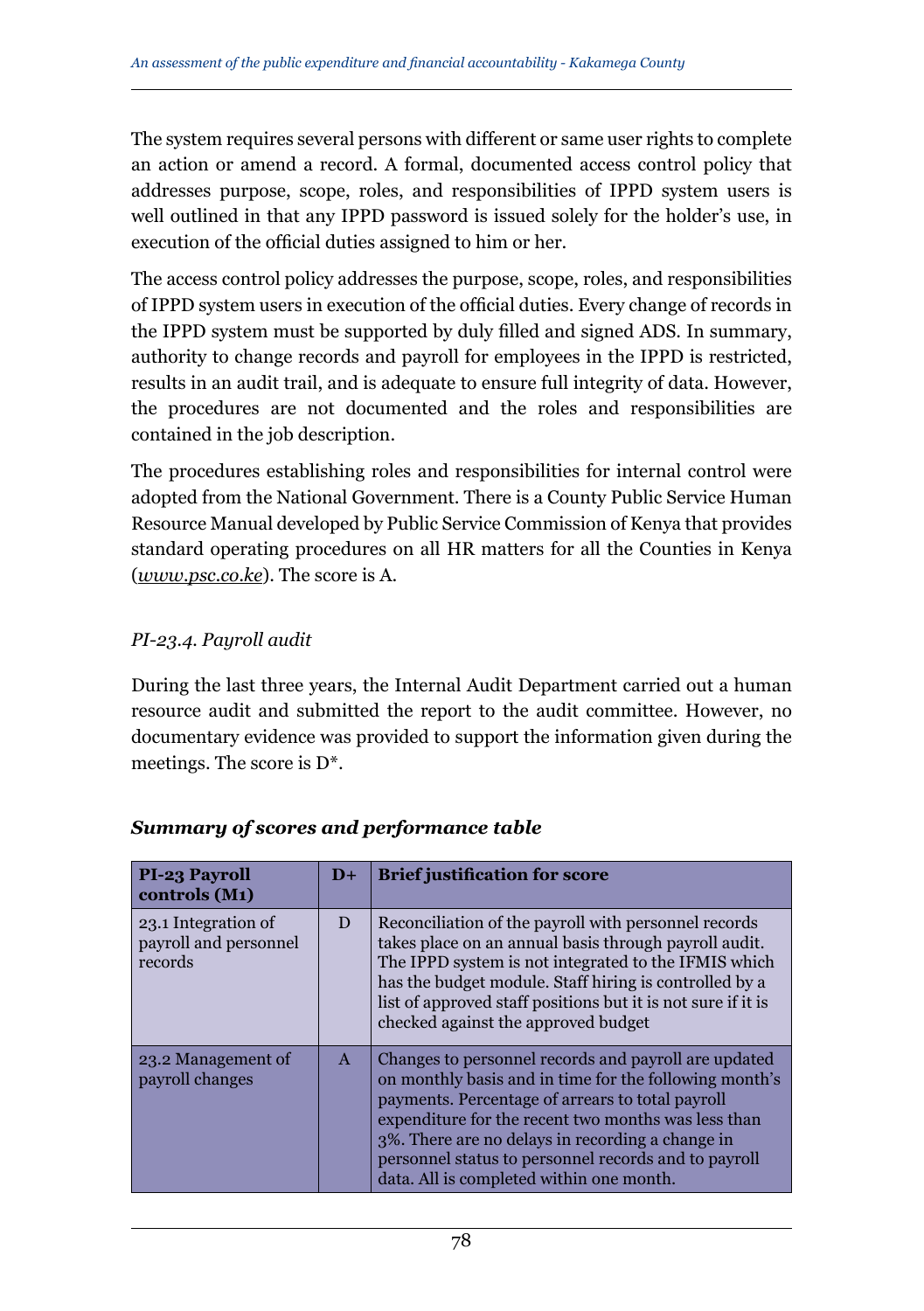| 23.3 Internal control of<br>payroll | A     | Authorisation of records and payroll changes is<br>restricted to payroll manger based on approved<br>authority from Head of Human Resource. Audit trail in<br>the form manual documents was available and verified<br>during assessment.                 |
|-------------------------------------|-------|----------------------------------------------------------------------------------------------------------------------------------------------------------------------------------------------------------------------------------------------------------|
| 23.4 Payroll audit                  | $D^*$ | It was indicated that payroll audits covering all<br>County departments are carried by the Internal Audit<br>Department. Payroll audit reports and response to the<br>reports were not provided to support the information<br>given during the meetings. |

### *PI-24. Procurement*

This indicator examines key aspects of procurement management. It focuses on transparency of arrangements, emphasis on open and competitive procedures, monitoring of procurement results, and access to appeal and redress arrangements.

### *PI-24.1. Procurement monitoring*

The procurement process is regulated by the Public Procurement and Asset Disposal Act, 2015 (PPADA). Section 68 requires that there is an accounting officer of the procuring entity to keep records for each procurement. The Procurement Directorate of the County Executive is in charge of the entire supply chain management. The County has developed a Framework Contract for low-value procurement of good and services. In addition, the annual Project Implementation Status Report provides information on value of procurement and the awarded contracts. However, the accuracy and completeness of the information could not be ascertained. The score is D.

#### *PI-24.2. Procurement methods*

The Public Procurement and Asset Disposal Act, 2015 provides for different procurement methods. The County Executive applies two procurement methods (i) open tender and (ii) request for quotation both of which are competitive processes. This can be seen in the annual Project Implementation Status Report. The annual Project Implementation Status Report provides information on data and information on contracts awarded through competitive and non-competitive methods and value. However, no information on the percentage of the total value of contracts carried out has been provided. The score is D\*.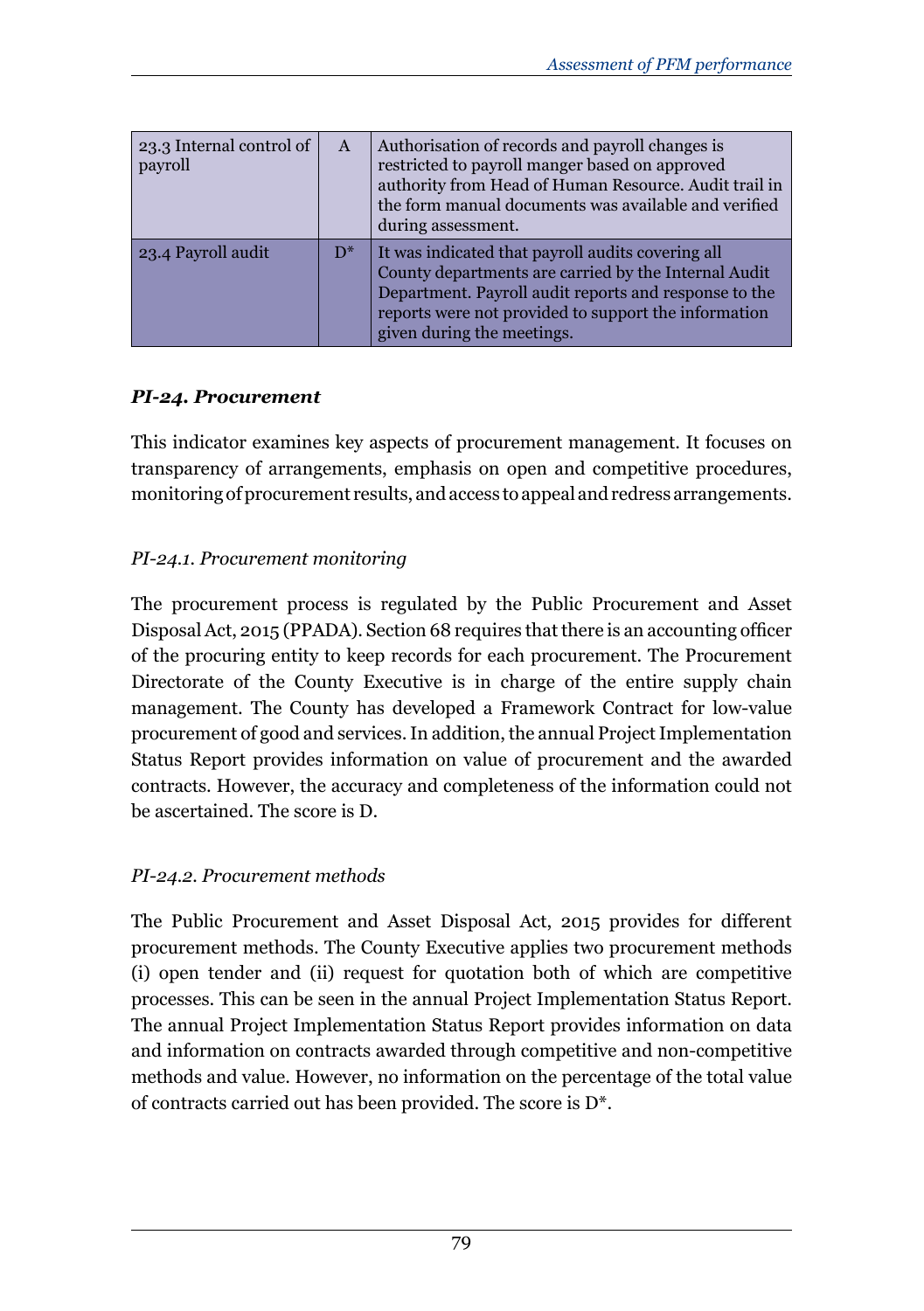### *PI-24.3. Public access to procurement information*

The public can access the legal and regulatory framework (Public Procurement and Assets Disposal Act, 2015) for procurement freely from the Public Procurement and Regulatory Authority (PPRA) website. Data on resolution of procurement complaints is available online as published by the Public Procurement and Administrative Review Board (PPARB). The tendering opportunities are available on the County website. However, information on the County procurement plans, annual procurement statistics and details of contracts awarded are not posted on the website. Any procurement complaints are addressed through the Public Procurement and Administrative Review Board. Data on resolution of procurement complaints are available on the PPOA (independent board under the Public Procurement Oversight Authority) website. Clear guidelines on the process followed for any conflict are published and available online on the web site www. ppoa.go.ke. The decisions of the Board are binding to all parties involved. The table below summarises the compliance with key procurement information that should be made available to the public. There is no information on materiality. The score is  $D^*$ .

|     | Key procurement information to be made available to the<br>public: | <b>Compliance</b><br>(Y/N) |
|-----|--------------------------------------------------------------------|----------------------------|
|     | legal and regulatory framework for procurement                     |                            |
| 2.  | government procurement plans                                       | N                          |
| 3.  | bidding opportunities                                              |                            |
| 4.  | contract awards (purpose, contractor and value)                    | N                          |
| .5. | data on resolution of procurement complaints                       |                            |
| 6.  | annual procurement statistics                                      |                            |

#### *Public access to procurement information*

#### *PI-24.4. Procurement complaints management*

Procurement complaints are addressed by the PPARB under the PPRA. This is an external higher authority which is not involved in the procurement process - ref to component (1). Section 27 of PPADA establishes an independent Public Administrative Review Board to ensure the proper and effective performance of the functions of the PPRA. There are clear guidelines on the process followed in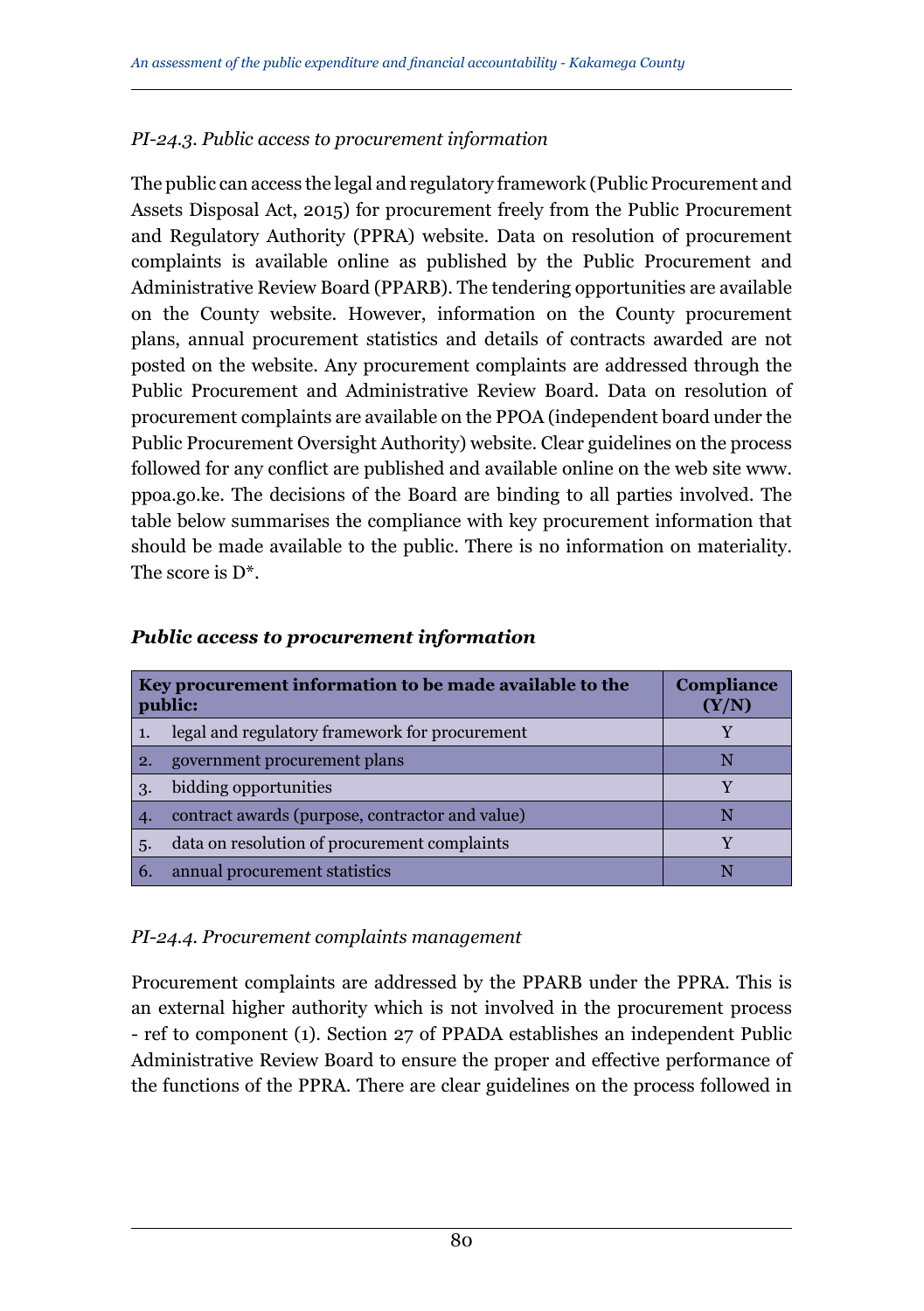case of complaints. The decisions of the PPARB are binding to all parties involved – ref. to (6). The Procurement Regulations state that "a decision by the Review Board is binding on all parties concerned subject to judicial review where the parties so appeal". There is a fee payable by the party filing complaints – ref to (2). The schedule of fees can be extracted from the Public Procurement and Disposal Regulations, 2013. However, it was observed that the complaints filed with the Board are getting more and more each year which may imply that the fee is not so material to prohibit access.

The PPARB follows processes for submission and resolution of complaints that are clearly defined and publicly available. The process for submission and resolution of complaints is clearly provided for in the PPADA (Section 27) which is publicly available. The PPARB exercises the authority to suspend the procurement process – ref to (4). The PPADA provides grounds for debarment of a person from participating in procurement or asset disposal proceedings.

The decisions are issued within the timeframe specified in rules – ref to  $(5)$ : the PPADA requires the PPARB to make a decision within thirty days of the date of submission of an application for review. The PPARB report for 2015/16 states that all cases filed were heard and determined within an average of 22.5 days. The score is A.

Compliance of complaints reviewed by an independent body in accordance with the PEFA criteria is summarized in table below.

|                | Complaints are reviewed by a body which:                                                                                   | <b>Compliance</b><br>(Y/N) |
|----------------|----------------------------------------------------------------------------------------------------------------------------|----------------------------|
| $\mathbf{1}$ . | is not involved in any capacity in procurement transactions or in<br>the process leading to contract award decisions       |                            |
| 2.             | does not charge fees that prohibit access by concerned parties                                                             | v                          |
| 3.             | follows processes for submission and resolution of complaints<br>that are clearly defined and publicly available           | v                          |
| 4.             | exercises the authority to suspend the procurement process                                                                 | v                          |
| .5.            | issues decisions within the timeframe specified in the rules/<br>regulations, and                                          |                            |
| 6.             | issues decisions that are binding on every party (without<br>precluding subsequent access to an external higher authority) |                            |

### *Procurement complaints management*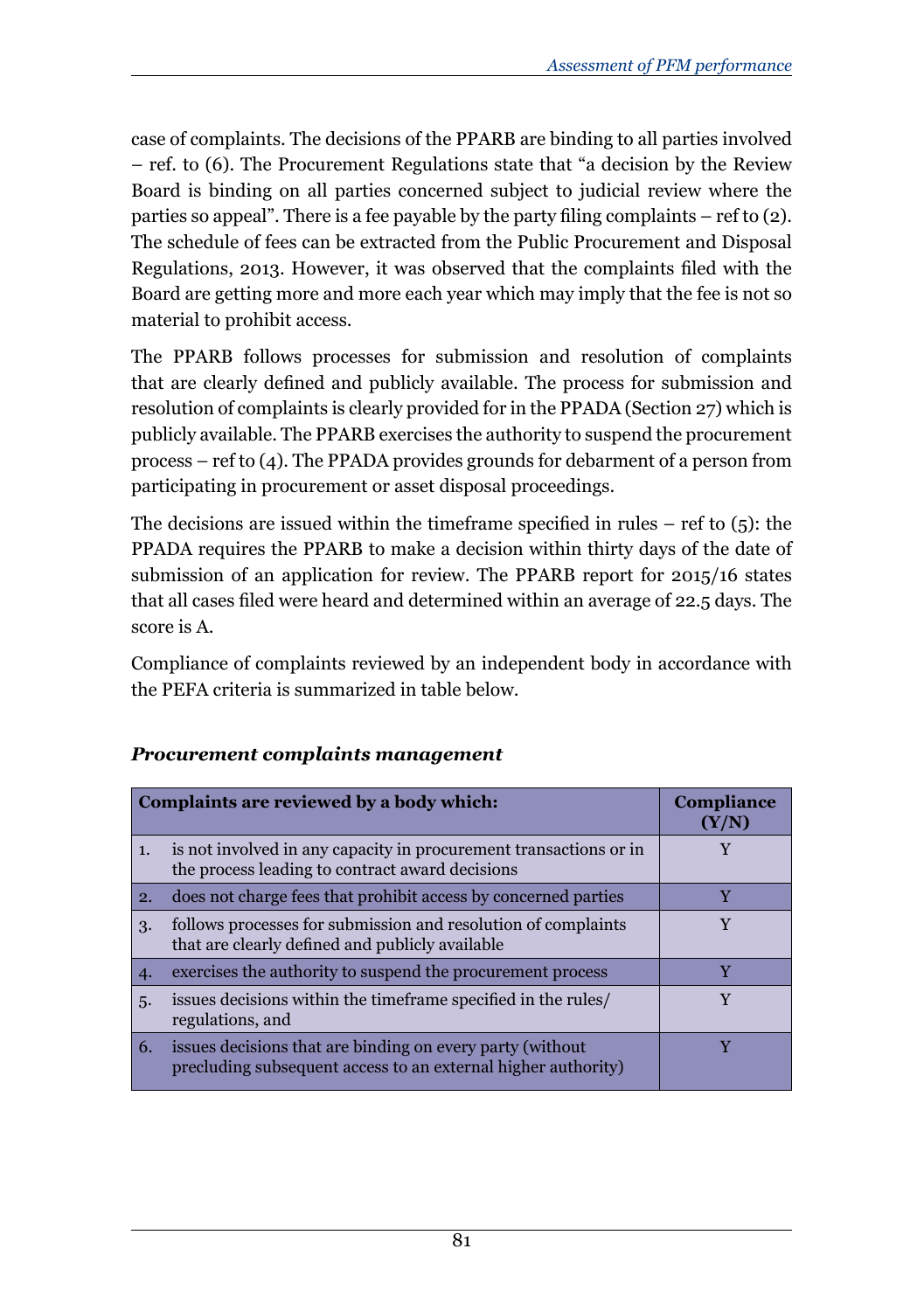| <b>PI-24 Procurement</b><br>(M <sub>2</sub> )       | $D+$         | <b>Brief justification for score</b>                                                                                                                                                                                                     |
|-----------------------------------------------------|--------------|------------------------------------------------------------------------------------------------------------------------------------------------------------------------------------------------------------------------------------------|
| 24.1 Procurement<br>monitoring                      | D            | The County Executive has an annual Project<br>Implementation Status Report where all major projects<br>are recorded. The data in the Report is not complete for<br>all procurement methods for goods, services and works.                |
| 24.2 Procurement<br>methods                         | $D^*$        | The County Executive applies two procurements<br>methods-open and request for quotation both of<br>which are competitive processes. There is no data on<br>percentage of competitive vs non-competitive tenders<br>procured.             |
| 24.3 Public access<br>to procurement<br>information | $D^*$        | The procurement met three of the six elements for this<br>dimension. The key procurement information elements<br>are complete, reliable and are made available to the<br>public. However, no information was provided on<br>materiality. |
| 24.4 Procurement<br>complaints<br>management        | $\mathsf{A}$ | The procurement complaint system meets all criteria                                                                                                                                                                                      |

### *Summary of scores and performance table*

### *PI-25. Internal controls on non-salary expenditure*

This indicator measures the effectiveness of general internal controls for nonsalary expenditures. Specific expenditure controls on public service salaries are considered in PI-23.

### *PI-25.1. Segregation of duties*

The legislations about segregation of duties are respectively: (i) the Constitution of Kenya of 2010, (ii) the PFM Act, 2012, (iii) Circulars from National Treasury and (iv) Public Procurement and Asset Disposal Act, 2015. The different responsibilities about internal controls are (i) Planning, (ii) Budgeting, (iii) Procurement, (iv) Accounting (v) Monitoring and Evaluation and (vi) Internal Audit.

The County Government uses the Integrated Financial management information system (IFMIS) which has various modules and different levels of access rights to ensure adequate segregation of duties in the expenditure process. Each stage is assigned to an officers with specific log-in credentials. No one can initiate a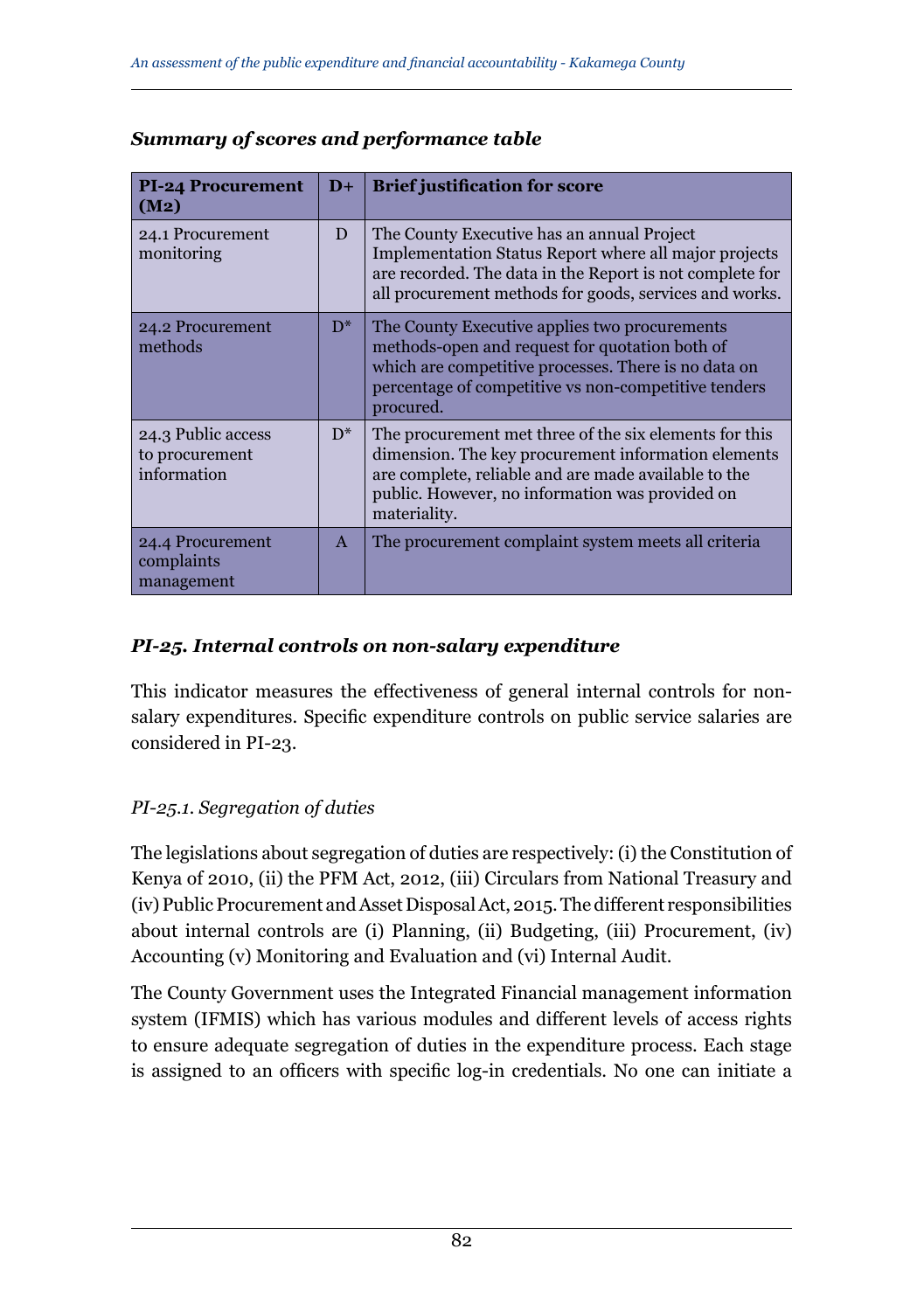transaction and process it to completion without the approval of the other user. Further, the County uses its own Standard Operating Procedures when making all their transactions in the IFMIS. The score is A.

# *PI-25.2. Effectiveness of expenditure commitment controls*

Payments are made through IFMIS system and the system has the approved budget which serves as vote control mechanism. Any payment is supported by a payment voucher which is prepared by the user department. The payment voucher has various sections for authorization and approval. The AIE holder signs and certifies that the expenditure was incurred for the authorized purpose, the departmental accountant signs to confirm the accuracy and the Chief Officer in the department of finance authorize the payment. The payment voucher has a vote book control section (Vote Book Certificate) which is used to ensure that payments are made within the approved vote.

The County Government makes its payment commitments based on monthly cash flows which are derived from Annual Budgets and Quarterly Plans. The cash flows are both for recurrent and development expenditures and are based on projected and actual expenditures of all departments. The County Government has always provided for a reservation of Ksh 150 Million in their Revenue Account, for payment of staff salaries in case of delay of fiscal transfers. Further, the cash flow provides an annexed list of contractors of goods and services and development projects due for payment in any particular month of the cash flow projections. This implies that there exists a comprehensive expenditure commitment controls at the County. The score is A.

# *PI-25.3. Compliance with payment rules and procedures*

All payments of the County were compliant with regular payment procedures as evidenced by payment vouchers from the different departments and approved at various levels. However, two accounts, Operations and Ward Projects payments were made outside the IFMIS system although the posting of vouchers is captured in the system. The calculated amounts for these payments were only about 4.6% of the total. The volume of payments made outside IFMIS for which there is no certainty that comply with payment rules and procedures are less than 10%, therefore the score is B.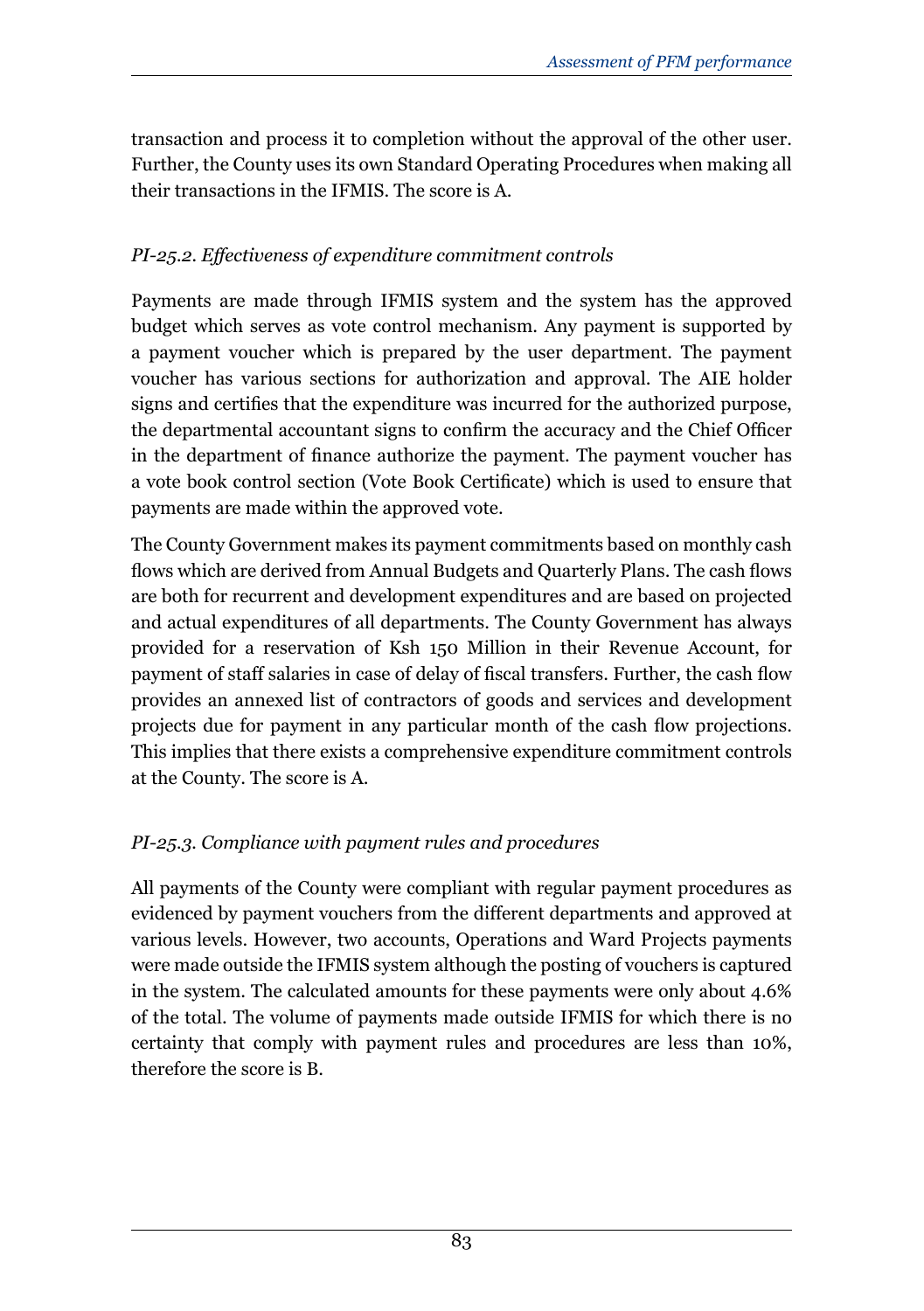| PI-25 Internal controls on<br>non-salary expenditure (M2) | $\mathbf{A}$ | <b>Brief justification for score</b>                                                                                                                                                                                                                                                                                              |
|-----------------------------------------------------------|--------------|-----------------------------------------------------------------------------------------------------------------------------------------------------------------------------------------------------------------------------------------------------------------------------------------------------------------------------------|
| 25.1 Segregation of duties                                | $\mathsf{A}$ | There is clear segregation of duties among<br>PFM functions. Officers have access rights<br>to PFM system with clear and distinct<br>mandates. The County Government also uses<br>the standard operating procedures defining<br>the roles and duties of each officer and their<br>powers.                                         |
| 25.2 Effectiveness of expenditure<br>commitment controls  | $\mathsf{A}$ | The IFMIS system does not allow commitment<br>of funds where a vote does not provide funds.<br>Internet Banking (IB) gives actual balance for<br>utilization. Payment cannot be made if there<br>are no funds.                                                                                                                    |
| 25.3 Compliance with payment<br>rules and procedures      | B            | Most payments by the County Government<br>are made in line with payment rules and<br>procedures in IFMIS. Calculated figure for<br>payments outside IFMIS is about 4.6%.<br>The authorization and justification are not<br>evidenced for the payments outside IFMIS<br>which constitute less than 10% of all payments<br>executed |

#### *Summary of scores and performance table*

### *PI-26. Internal audit*

This indicator assesses the standards and procedures applied in internal audit.

#### *PI-26.1. Coverage of internal audit*

The legal framework defining the background for internal audit consists of Section 155 of the PFM Act, 2012 and PFM Regulation No. 153, 2015 for the County Governments. In addition, the PFM Regulation No. 154 specifies that internal auditors shall comply with the International Professional Practices Framework (IPPF) as issued by the Institute of Internal Auditors and shall conduct audits in accordance with policies and guidelines issued by the Public-Sector Accounting Standards Board.

The County Internal Audit Services Department covers all the departments in the County Executive. However, the internal audit reports showed that audit work was not executed per department/function but was done according to an audit area e.g. expenditure management audit, audit on revenue collection, etc. The practice maintained by the Internal Audit Department is to group the entities to be audited by risk exposure as follows: (i) to audit and to have a follow-up of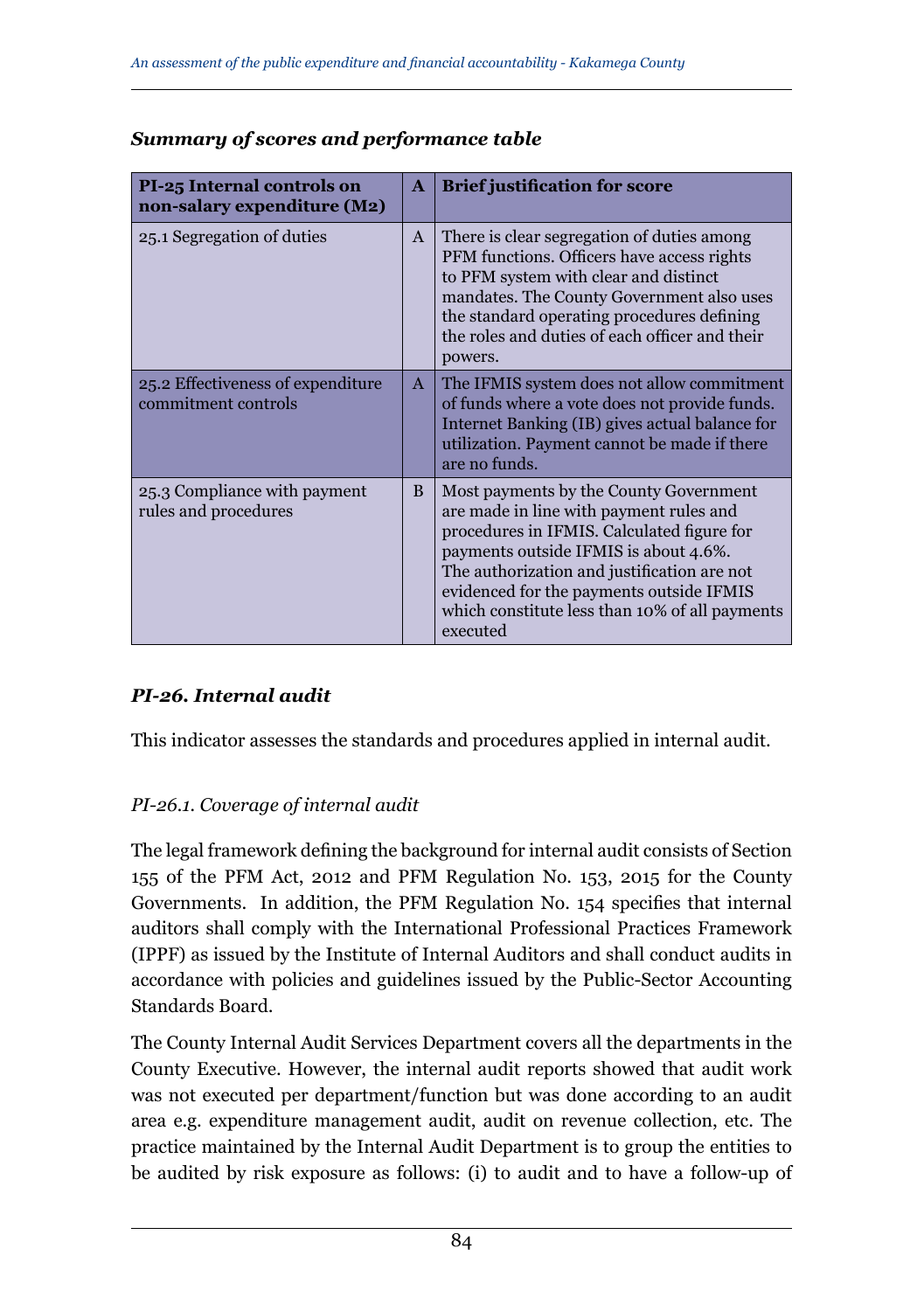the high risk entities every year; (ii) to have at least one full audit in a year and a follow-up visit in two years for the medium risk entities and (iii) for the low risk entities to perform at least one audit every three years. The percentage of the County entities which were subject to internal audit over the last three financial years has been reported to be 75%. However, no evidence has been provided to justify this calculation. Therefore the score is D\*.

### *PI-26.2. Nature of audits and standards applied*

The Internal Audit Services Department applies International Professional Practice Framework (IPPF) of the Institute of Internal Audit as stipulated in the laws of Kenya. The focus of the internal audit practice is to evaluate the adequacy and effectiveness of internal control system guided by a risk-based approach. The types of audits performed in all County departments over the last three years are internal control, regularity audit and financial control.

The Internal Audit Services Department conducted a number of internal audits in the County. This notwithstanding, there was no evidence of IPPF standards followed in the audit exercise and no properly documented audit working paper files were provided. In addition, the proportion of internal control audits versus compliance audits carried out over the last three years is not clear. The score is C.

### *PI-26.3. Implementation of internal audits and reporting*

The Annual Audit Plan sets out the areas of coverage. Audits carried out over the last three financial years have covered all the areas specified in the approved audit plan for the respective financial year. However, there was no evidence that more than 50% of the planned audits in 2015/16 were completed. The internal audit reports were not provided. Furthermore, internal audits for 2013/14 and 2014/15 were conducted on an ad hoc basis mainly because of limited staff capacity. No evidence was provided on the percentage of completed planned audits, therefore the score is D\*.

### *PI-26.4. Response to internal audits*

Responses to the Internal Audit reports are provided within one month of the report being issued. Management of the audited entity makes comments to the audit report and should respond to queries raised within two weeks. Partial evidence was provided documenting actual response to audit recommendations, but it could not be confirmed if audit recommendations were acted upon. Management letters were not obtained, therefore the score is D\*.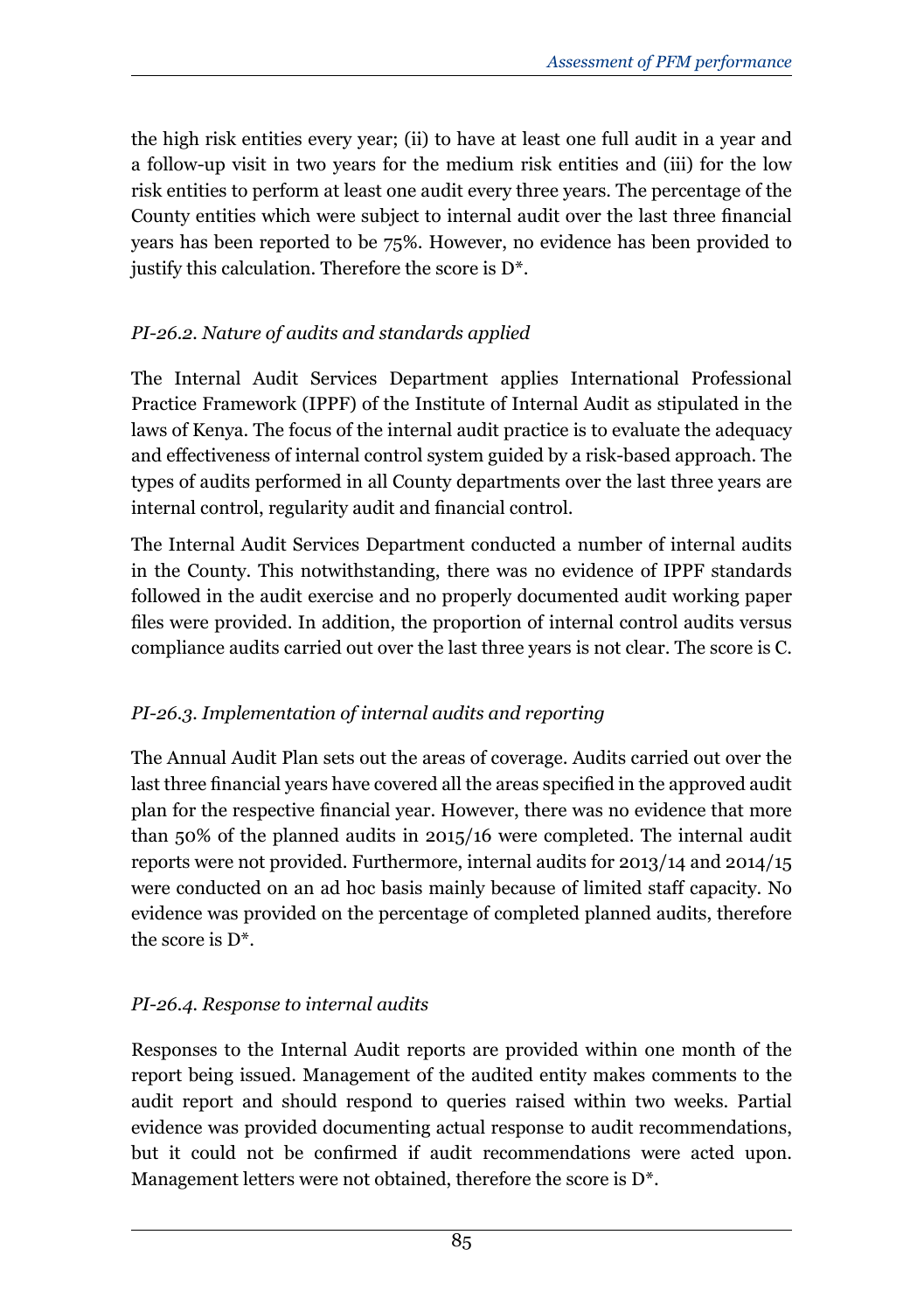| <b>PI-26 Internal audit</b><br>$(M_1)$                     | $D+$          | <b>Brief justification for score</b>                                                                                                                                                                                                                                                                                                                                                                                                                                   |
|------------------------------------------------------------|---------------|------------------------------------------------------------------------------------------------------------------------------------------------------------------------------------------------------------------------------------------------------------------------------------------------------------------------------------------------------------------------------------------------------------------------------------------------------------------------|
| 26.1 Coverage of<br>internal audit                         | $D^*$         | No evidence was provided to justify the percentage of<br>audited county entities.                                                                                                                                                                                                                                                                                                                                                                                      |
| 26.2 Nature of audits<br>and standards applied             | $\mathcal{C}$ | The Internal Audit Services Department applies<br><b>International Professional Practice Framework</b><br>(IPPF) as stipulated in the law in Kenya. However,<br>the review of the working papers showed that quality<br>assurance is not diligently applied. The internal<br>audit is focused on effectiveness of internal controls.<br>The e proportion of internal control audits versus<br>compliance audits carried out over the last three<br>years is not known. |
| 26.3 Implementation<br>of internal audits and<br>reporting | $D^*$         | In 2013/14 and 2014/15 audits were only ad hoc.<br>Planned audits have been completed only from<br>2016 onwards but no evidence was provided on the<br>percentage of completed planned audits.                                                                                                                                                                                                                                                                         |
| 26.4 Response to<br>internal audits                        | $D^*$         | Responses to the Internal Audit reports are provided<br>within one month of the report being issued. Partial<br>evidence has been provided on response to audit<br>recommendations. It was not confirmed if all audit<br>recommendations were acted upon. No management<br>letters were viewed or obtained.                                                                                                                                                            |

### *Summary of scores and performance table*

### **3.6 Pillar VI. Accounting and Reporting**

Indicators under this pillar measure whether accurate and reliable records are maintained, and information is produced and disseminated at appropriate times to meet decision-making, management, and reporting needs. There are three indicators under this pill are: financial data integrity, in-year budget reports and annual financial reports.

# *PI-27. Financial data integrity*

This indicator assesses the extent to which treasury bank accounts, suspense accounts, and advance accounts are regularly reconciled and how the processes in place support the integrity of financial data.

### *PI-27.1. Bank account reconciliation*

PFM Act, Section 90 (1), requires bank reconciliations to all active accounts to be prepared every month and submitted to the County Treasury with a copy to the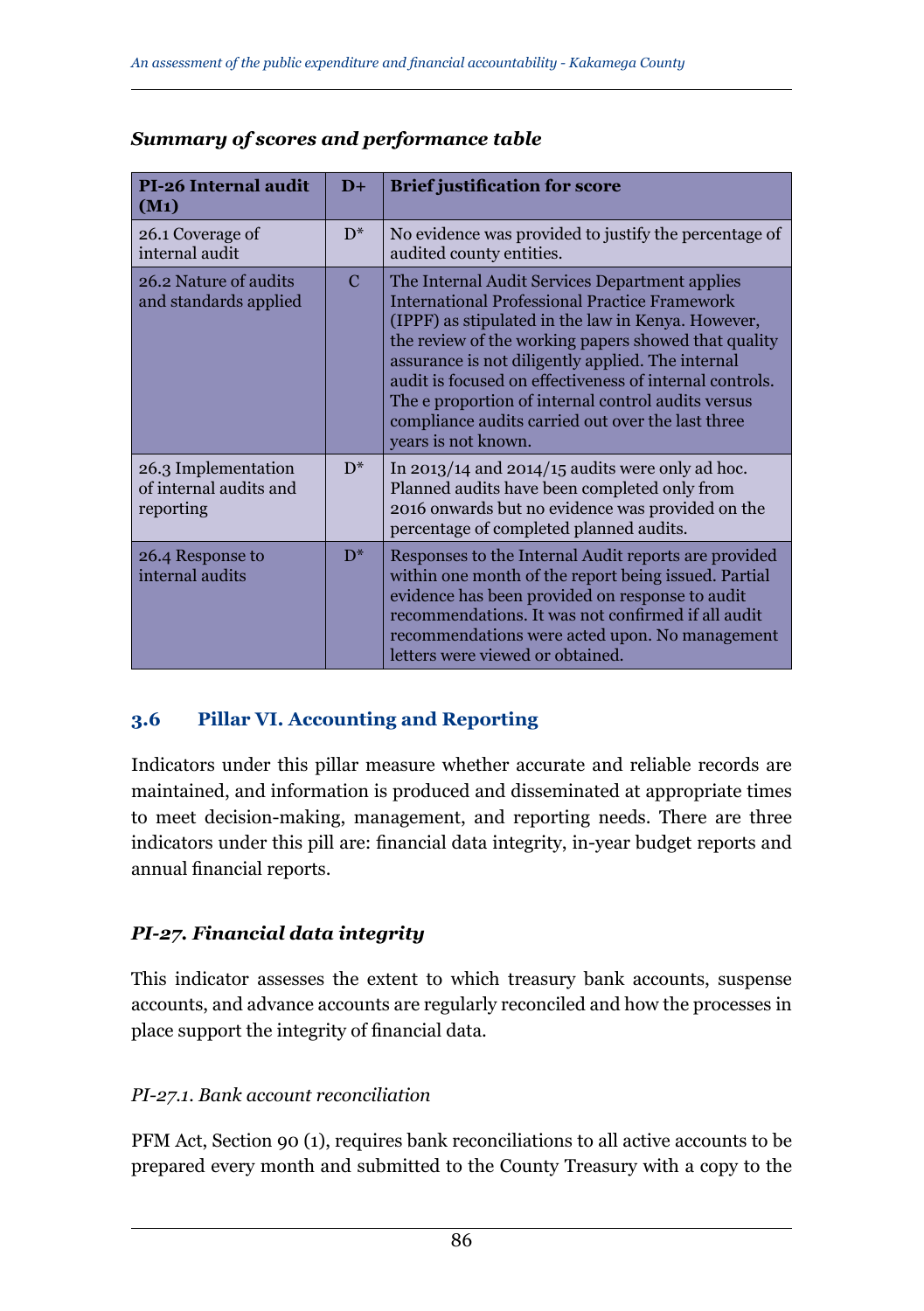OAG not later than 10th of the subsequent month. Any discrepancy noted during reconciliation should be investigated immediately.

Reconciliations to all active bank accounts are done monthly. However, it was not confirmed whether the aggregate cash position of the County Government across all its accounts is reconciled with the CBK's corresponding records. Further, not all County Government accounts are at the CBK. The bank accounts show the own source revenue of the County. An important note to make – the County Government operated 185 bank account in 2015/16, it was not possible during the external audit of OAG to verify the reconciliation of so many accounts. The number of bank accounts with verified cash positions is 34, however in terms of weight (value) this constitute 81 per cent. The bank balances of these 34 accounts is Ksh 1,722,627,416 and statement of financial assets in the AFS 2015/16 is Ksh 2,128,306,539. In any event, the operation of such a large number of bank accounts is inefficient and poses serious risks of loss of funds. The County keeps bank accounts in commercial banks contrary to the guidelines of the National Treasury. It was not possible for the OAG to verify the bank reconciliations in the previous two financial years of assessment. Although the assessment team was provided with copies of monthly bank reconciliations of all active bank accounts, it was not confirmed if they were submitted to the OAG within the required deadline. The score is D

### *PI-27.2. Suspense accounts*

According to PFM Regulation No. 107(2b), 2015, the accounting officer must ensure that monthly reconciliations are performed to confirm the balance of each account. The County did not have any suspense account at time of assessment, therefore this dimension is considered not applicable.

### *PI-27.3. Advance accounts*

The PFM Regulation No. 93(1&5), 2015 classifies imprests into 2 (i) temporary (safari) imprests which should be accounted for within seven days after returning to duty station. The County has imprest account as the only advance account (ii) Standing Imprests are given to AIE holders up to a fixed level. The imprest surrender is done within 7 days after an officer return to the duty station. Imprest reconciliations are prepared monthly and accounted for at the end of the financial year and presented as a note to the financial statements, however they are cleared more than two months after the year end. The score is D.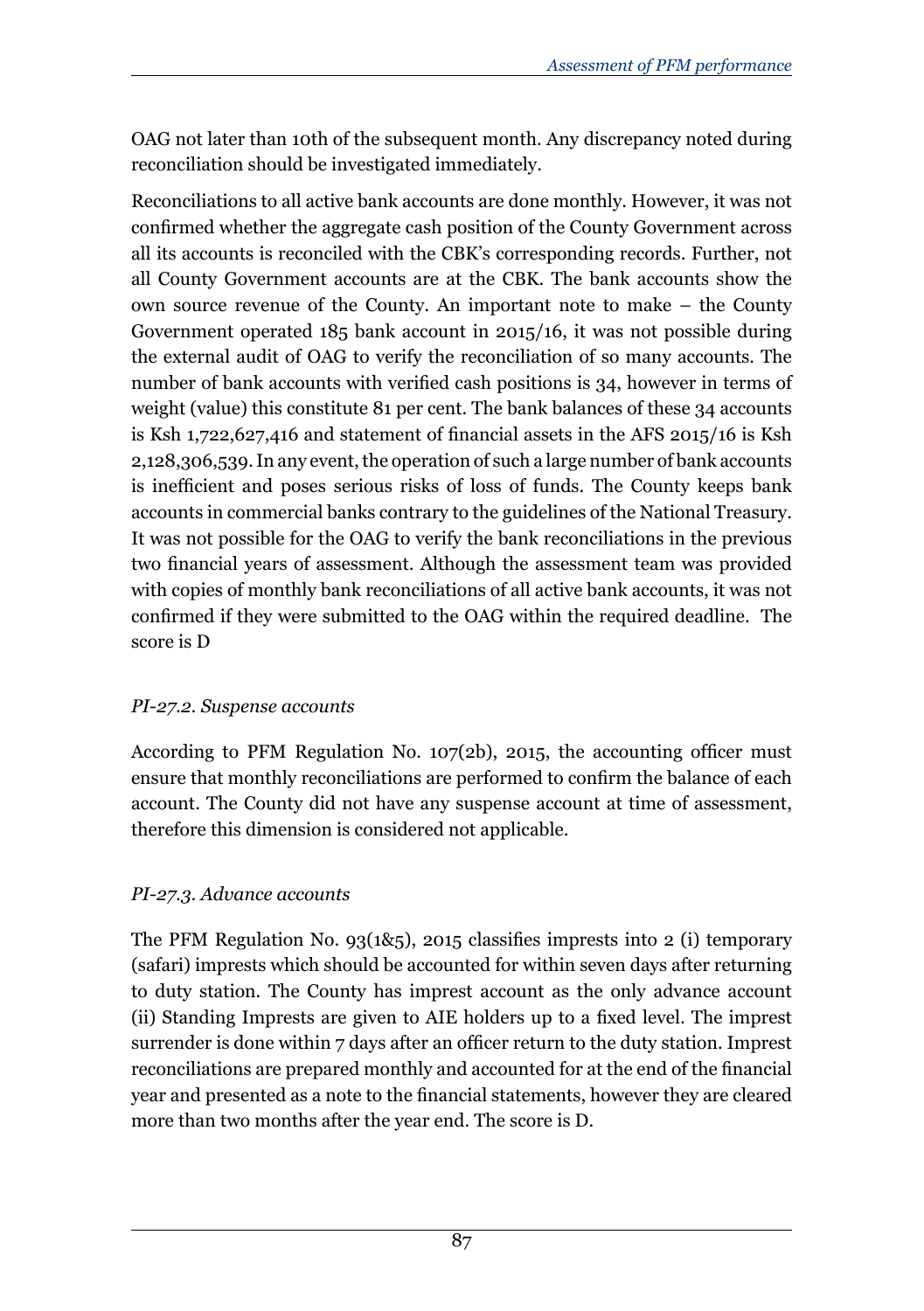#### *PI-27.4. Financial data integrity processes*

The PFM Regulation No. 109 (1) and 110, 2015 requires for the establishment of an IFMIS, with appropriate access controls put in place in the system to minimize breach of information confidentiality and data integrity. The County Treasury uses IFMIS for recording and processing budget data. This system has various modules ranging from budgeting, payments and reporting. All users are assigned passwords and the Chief Officer finance authorizes assignment of responsibilities in the various rights to the system. The IFMIS has an audit trail and any record change is electronically recorded in the system. The IFMIS department in the National Treasury is responsible for introduction of new users in the system with the approval of the accounting officer. Finally, the County has an examination unit that ensures data integrity by pre-audit of payments before they are passed into the system. The score is A.

| PI-27 Financial data<br>integrity (M2)     | C            | <b>Brief justification for score</b>                                                                                                                                                                                                                                                                                                       |
|--------------------------------------------|--------------|--------------------------------------------------------------------------------------------------------------------------------------------------------------------------------------------------------------------------------------------------------------------------------------------------------------------------------------------|
| 27.1 Bank account<br>reconciliation        | D            | Reconciliation of 81% of the County bank accounts<br>takes place monthly.                                                                                                                                                                                                                                                                  |
| 27.2 Suspense accounts                     | N/A          |                                                                                                                                                                                                                                                                                                                                            |
| 27.3 Advance accounts                      | D            | Advance accounts are presented as accounts<br>receivables (outstanding imprests) in the Annual<br>Financial Statements. Advance/imprest accounts are<br>reconciled annually as a note to the AFS but they are<br>cleared more than two months after the year end                                                                           |
| 27.4 Financial data<br>integrity processes | $\mathsf{A}$ | IFMIS has a system administrator who ensures<br>compliance of assigned responsibilities and ensures<br>approval are sought to make changes in the system.<br>General Ledger reconciliations are done at the<br>County Treasury to ensure items are correctly<br>posted. The County has an examination unit that<br>ensures data integrity. |

#### *Summary of scores and performance table*

#### *PI-28. In-year budget reports*

This indicator assesses the comprehensiveness, accuracy and timeliness of information on budget execution. In-year budget reports must be consistent with budget coverage and classifications to allow monitoring of budget performance and, if necessary, timely use of corrective measures.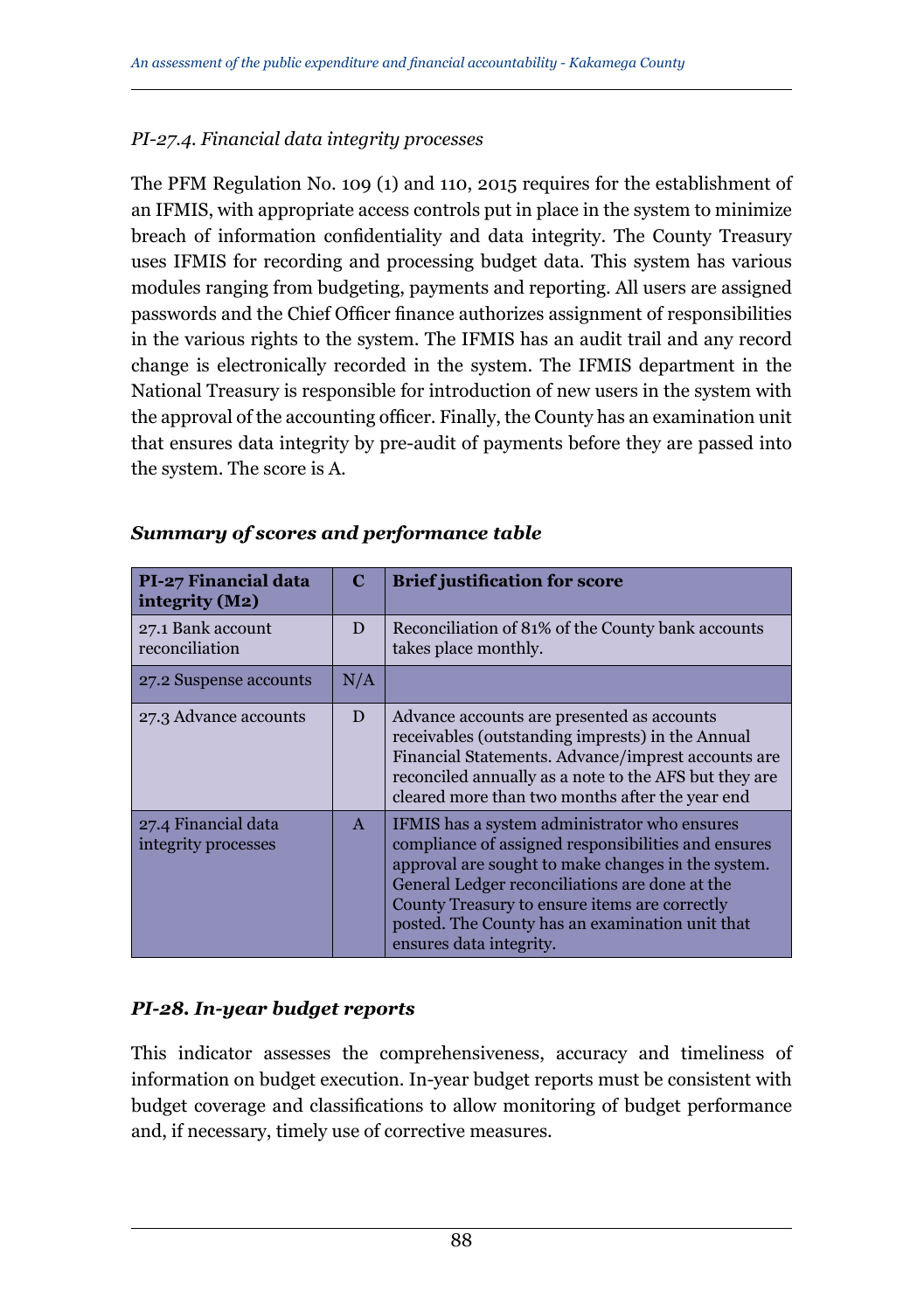# *PI-28.1. Coverage and comparability of reports*

The PFM Act, 2012 requires budget execution monthly financial statement and non-financial budgetary reports to be submitted to the County Treasury. The CBROP is prepared in accordance with Section 118 of the PFM Act, 2012. According to this Act, the County should prepare quarterly implementation reports to give an over view of budget execution. They give comparisons between budget estimates and actual expenditures among departments and County Assembly.

Budget reports are prepared quarterly allowing for comparison with the original budgets but not for all items.

The reports show budgeted expenditure against actual expenditure. Coverage and classification of data allows direct comparison to the original budget with presentation of the main administrative headings. The score is C.

# *PI-28.2. Timing of in-year budget reports*

PFM Act 166, 2012 requires Counties to prepare quarterly reports and deliver copies to the National Treasury, COB and CRA while County Treasury Circular requires preparation of reports of performance of the entire budget during the implementation phase.

Annual Expenditure Appropriation Accounts are prepared annually and submitted by 30th September. Budget execution reports are prepared quarterly and submitted within one month from the end of each quarter. Copies of cover letters were obtained for:(i) CBROP 2015/16 - 30th September 2016, (ii) County Fiscal Strategy Paper 2017/18 (27thFebruary 2015), (iii)Budget Estimates 2015/16 (30th April 2015 and 22nd June 2015). Copies of quarterly in-year budget reports have been obtained for only two quarters as detailed in Table 3.8. The score is D.

#### **Table 3.8: Timing of in-year budget reports**

| Type of report                    | <b>End of quarter</b> | Date of report   |
|-----------------------------------|-----------------------|------------------|
| Quarter Budget Expenditure Report | July-September 2015   | 13 November 2015 |
| Quarter Budget Expenditure Report | July-September 2016   | 7 March 2017     |
|                                   |                       |                  |

*Source: County Executive*

### *PI-28.3. Accuracy of in-year budget reports*

The County uses IFMIS to record budget reports. Changes to these reports must be sought from the National Treasury IFMIS Department to allow changes. There are Guidelines on implementation of budget for the Financial Year 2015/16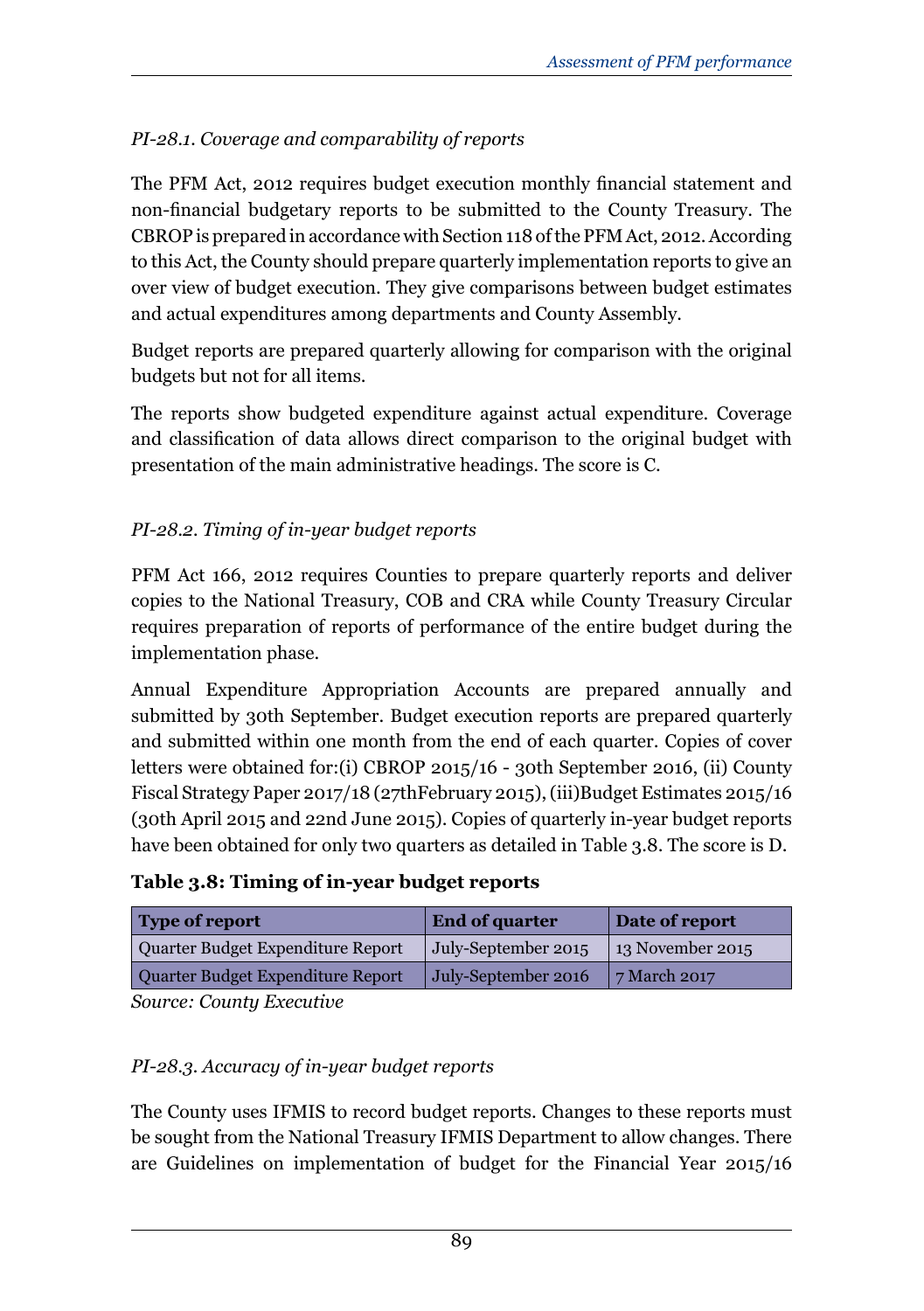which guides on how to report performance and accounting for expenditures in the County Treasury and line ministries. It has not been reported if information on expenditure is covered at commitment stage. The reports are prepared by the County Treasury, reviewed and sent to various bodies including County Executive, National Treasury and the Controller of Budget. The level of review ensures that these reports are accurate. However, no analysis of the budget execution is provided for at least a half-yearly basis. The score is C.

| <b>PI-28 In-year budget</b><br>reports $(M2)$ | $D+$ | <b>Brief justification for score</b>                                                                                                                                                |
|-----------------------------------------------|------|-------------------------------------------------------------------------------------------------------------------------------------------------------------------------------------|
| 28.1 Coverage and<br>comparability of reports | C    | Budget reports are prepared quarterly allowing for<br>comparison with the original budgets for the main<br>administrative headings.                                                 |
| 28.2 Timing of in-year<br>budget reports      | D    | Quarterly reports are prepared but submitted more<br>than two months after the end of each quarter                                                                                  |
| 28.3 Accuracy of in-year<br>budget reports    | C    | It was not reported whether information on<br>expenditure is covered at commitment stage. Annual<br>Financial Statements show that they are reflected at<br>least at payment stage. |

#### *Summary of scores and performance table*

### *PI-29. Annual financial reports*

This indicator assesses the extent to which annual financial statements are complete, timely, and consistent with generally accepted accounting principles and standards. This is crucial for accountability and transparency in the PFM system.

### *PI-29.1. Completeness of annual financial reports*

The Annual Financial Statement are prepared based on a template issued by the Public Sector Accounting Standards Board. They contain disclosure of revenue, expenditure and cash balances. AFS are also accompanied by a balanced cash flow. Actual revenue and expenditure can be compared with the budget. The AFS compares the actuals with those of previous year but not with approved budgeted amounts. The score is C.

### *PI-29.2. Submission of reports for external audit*

Section 68, of the PFM Act, 2012 requires that all entities prepare Annual Financial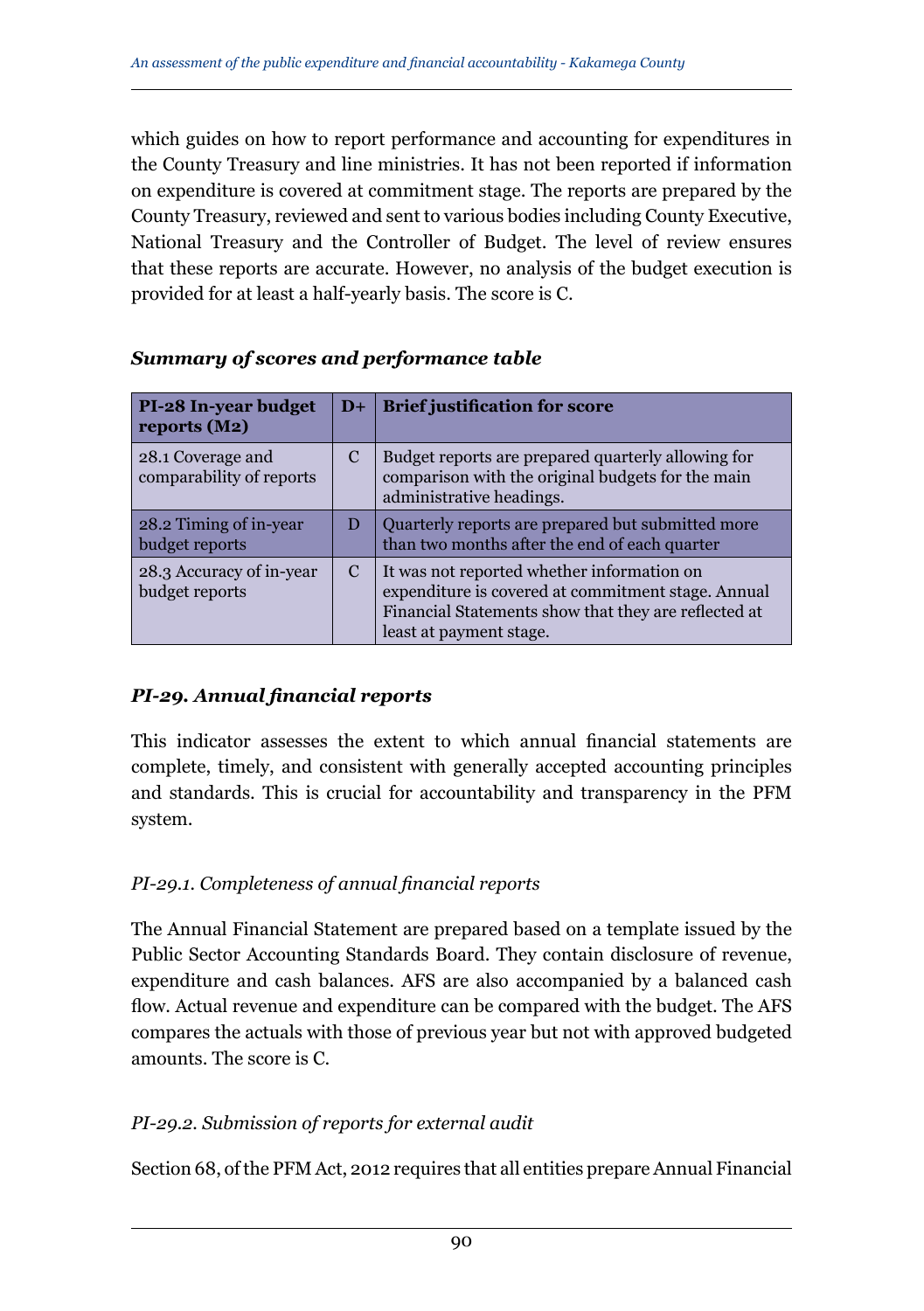Statements for each financial year within three months after the end of the financial year and submit them to the CoB and the OAG for audit. The consolidated set should be submitted within 4 months after the end of the financial year, i.e. by end of October.

The Annual Financial Statements were submitted within 3 months after 30 June i.e. by 30 September in line with the PFM Act, 2012. The consolidated Financial Statements of the last completed fiscal year were submitted to the Auditor General on 30/10/2016 which is the deadline specified in the relevant legislation, i.e. within four months after the end of the fiscal year as per the PFM Act, 2012. This information was verified with the stamps of actual submission of financial reports for external audit by the OAG. The score is A.

### *PI-29.3. Accounting standards*

The Public-Sector Accounting Standards Board (PSASB) adopted International Public Sector Accounting Standards (IPSAS) and International Financial Reporting Standards (IFRS) for use by public sector entities in July 2014. Retrospective application for the year ended June 2014 was encouraged by PSASB. The use of IFRS and IPSAS was, therefore, formally adopted and applied for the first year in the year ending 30th June 2014. Financial year 2015/16 is the third year of implementation of the standards as prescribed by the PSASB in 2014. The county governments and their respective entities apply IPSAS Cash based standard.

The County prepares AFS as per the IPSAS Cash based standards according to the requirements of the Public-Sector Accounting Standards Board. The Cash-basis IPSAS enhances comprehensive and transparent financial reporting of the cash receipts, cash payments, and cash balances of the County Government. Application of IPSAS Cash based standards imply comparability of the government's financial statements.

The OAG states in the Annual Audit Report 'the financial statements are prepared in accordance with and comply with International Public Sector Accounting Standards (IPSAS) with particular emphasis on Cash Basis Financial Reporting under the Cash Basis of Accounting and applicable government legislations and regulations. The financial statements comply with and conform to the form of presentation prescribed by the Public Sector Accounting Standards Board of Kenya.'

In summary, because the standards used in the preparation of the statements are not disclosed and do not appear as notes in the AFS and the variations between international and national standards are not disclosed, the score is D.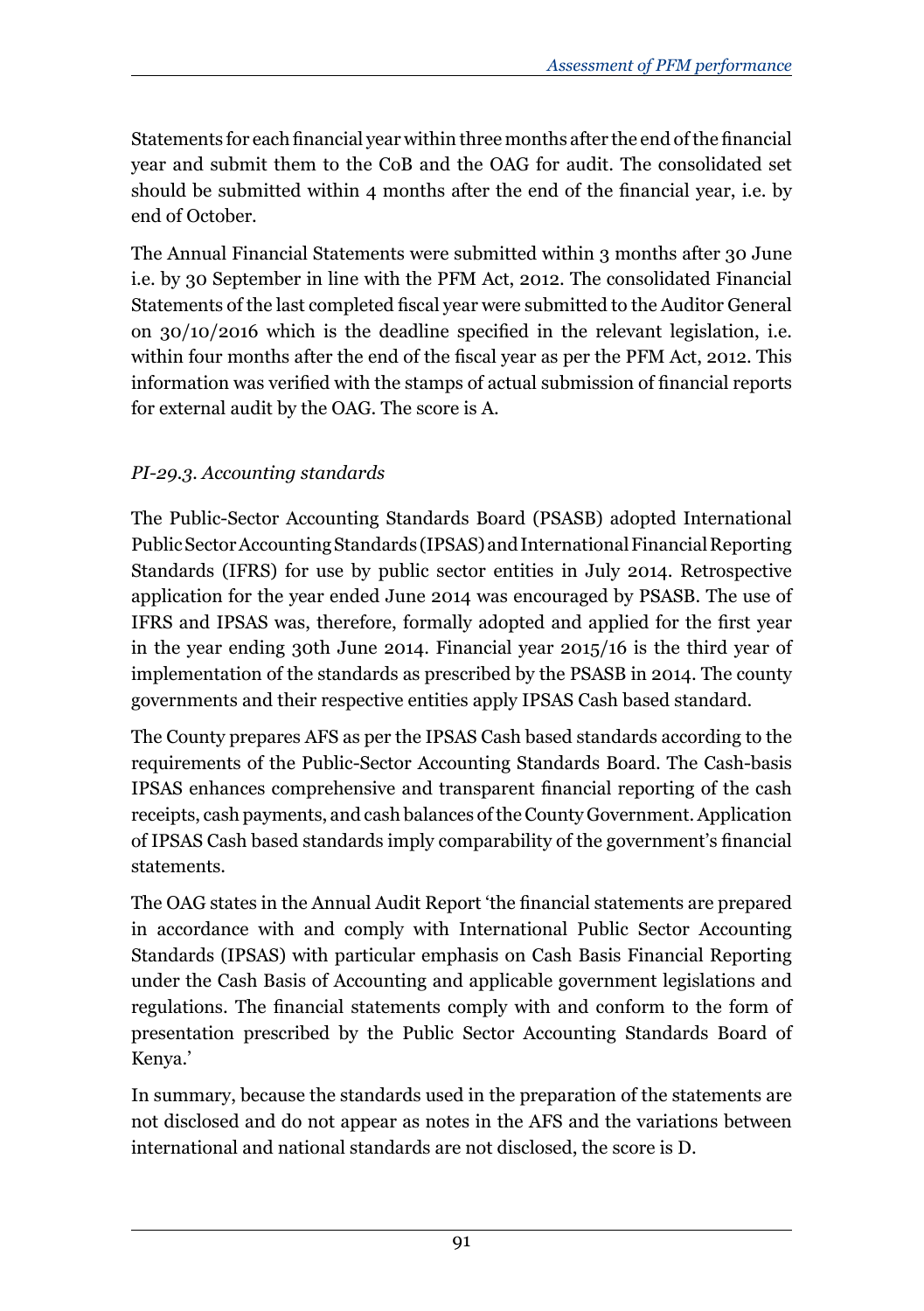As regards reforms, Public Accounting Standards Board in Kenya is designing a framework for all County Governments to move to accrual-basis IPSAS.

| <b>PI-29 Annual financial</b><br>reports (M1)    | $D+$          | <b>Brief justification for score</b>                                                                                                                                                                                                                                                                                                                                                                                  |
|--------------------------------------------------|---------------|-----------------------------------------------------------------------------------------------------------------------------------------------------------------------------------------------------------------------------------------------------------------------------------------------------------------------------------------------------------------------------------------------------------------------|
| 29.1 Completeness of<br>annual financial reports | $\mathcal{C}$ | The County is applying IPSAS Cash, there is only<br>information on revenue, expenditure, and cash<br>balances, but no assets and liabilities and the<br>actuals are comparable to the approved budget.                                                                                                                                                                                                                |
| 29.2 Submission of reports<br>for external audit | $\mathbf{A}$  | The Annual Financial Statements were submitted<br>for external audit within three months after end<br>of the financial year i.e. by 30 September of each<br>year. This is in line with the PFM Act, 2012.                                                                                                                                                                                                             |
| 29.3 Accounting standards                        | D             | The County prepares AFS as per the IPSAS Cash<br>based standards according to the requirements<br>of the Public-Sector Accounting Standards<br>Board. The standards used in the preparation<br>of the statements are not disclosed and do not<br>appear as notes in the AFS. Variations between<br>international and national standards are not<br>disclosed and gaps are not explained in the<br>reports of the OAG. |

### *Summary of scores and performance table*

### **3.7 Pillar VII. External Scrutiny and Audit**

There two indicators under this pillar, namely, external audit and legislative scrutiny of audit reports. These indicators assess the arrangements for scrutiny of public finances and follow-up on the implementation of recommendations by the executive.

### *PI-30. External audit*

This indicator examines the characteristics of external audit.

### *PI-30.1. Audit coverage and standards*

The OAG, headed by the Auditor General, has the primary oversight role of ensuring accountability in the use of public resources. The OAG may audit the accounts of any entity that is funded from public funds (including SAGAs, as discussed under PI-10). The Constitution and Public Audit Act, 2015 specify that OAG must, within 6 months of the end of the financial year, audit and report on the accounts of all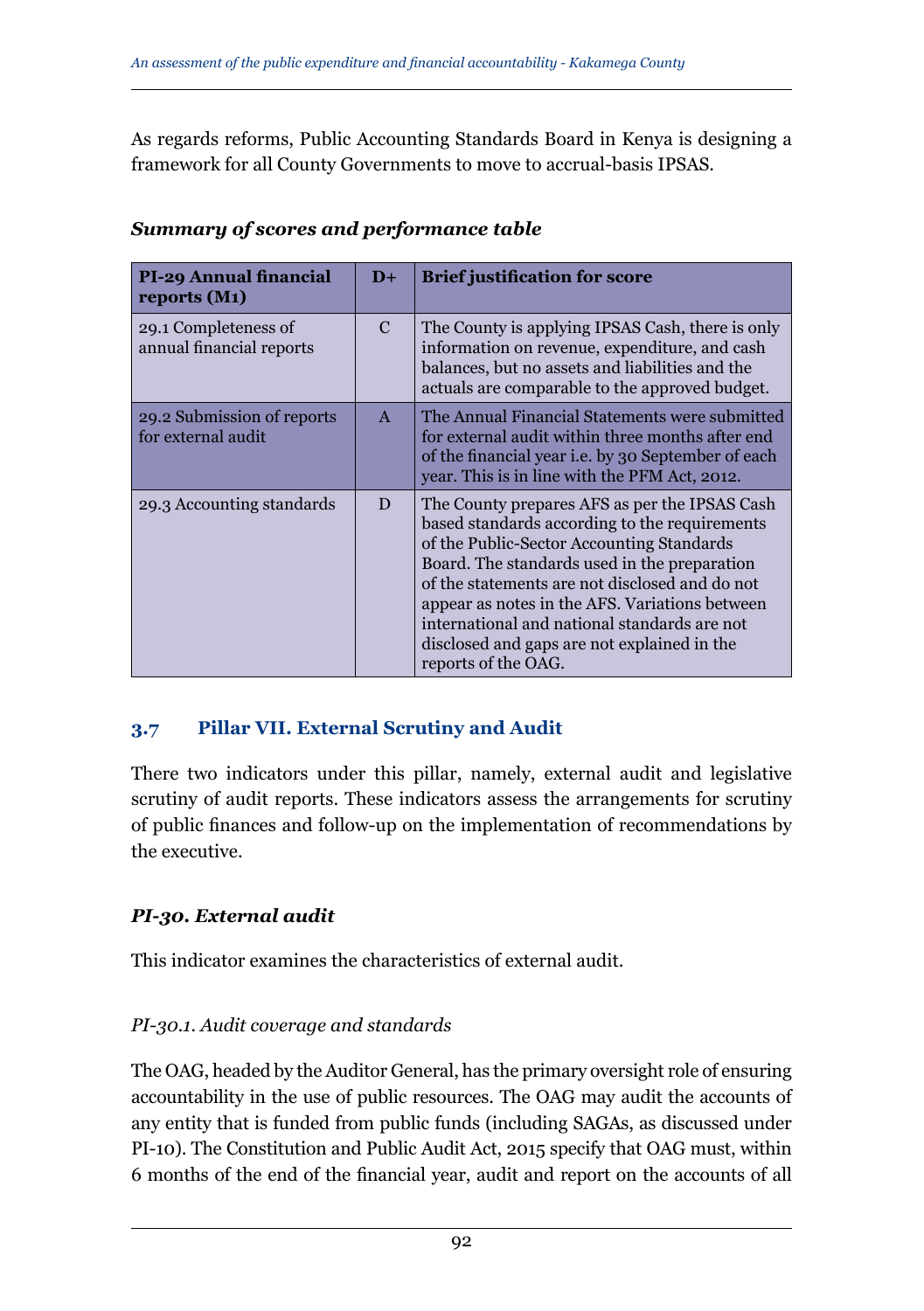County Government entities, covering revenue, expenditure, assets, and liabilities, using International Standards on Supreme Audit Institutions (ISSAIs) or consistent national auditing standards. The audit reports highlight relevant material issues, systemic and control risks. In depth audits should be carried out on the basis of risk analysis methods. More emphasis is given to performance audits (value for money) forensic audits and procurement/asset disposal than under the previous law (sections 34-38 of the Public Audit Act, 2015). For the case of Kakamega, the OAG audits receipts and payables, statement of assets and cash flow. The OAG annually audits all county government MDAs that are linked to IFMIS. All County budget entities have been audited the last three completed financial years with the exception of the extra-budgetary units as discussed in PI-6.3 and PI-12.1 which do not appear in the AFS. The financial statements of the extra-budgetary units are not audited and it is not possible to ascertain the magnitude of expenditure. It is assumed that they do not constitute a volume of more than 50% of the total expenditure of the central government budget units. Therefore, the score is C.

The Office of the Auditor General employs quality assurance system to assess whether its audits adhere to the adopted audit standards. These assessments are performed by independent peer reviewers or via the professional organisation of the African Organisation of English-speaking Supreme Audit Institutions (AFROSAI-E) which assisted in the development of a Quality Assurance Manual, whereas the Quality Control Manual was developed by the OAG. The AFROSAI-E made its first peer review in 2003, then in 2009, 2012, 2014, and 2016. Independent quality assurance reports are prepared by the reviewers.

# *PI-30.2. Submission of audit reports to the legislature*

According to the PFM Act, 2012, the OAG directly submits audit reports to the legislature. Table 3.9 presents the dates for the submission of audit reports to the legislature (Senate and the County Assembly). The audit reports with the audited Annual Financial Statements of the County are submitted after 12months. This is attributed to low staff levels at the OAG. In addition, the deadline is quite often missed because submitted financial statements are often returned to the County to correct errors. The score is D.

| Financial<br>year | Date annual financial<br>statement received by SAI | Date audited annual financial<br>statement submitted to legislature |
|-------------------|----------------------------------------------------|---------------------------------------------------------------------|
| 2013/14           | 30 September 2014                                  | 07 July 2015                                                        |
| 2014/15           | 30 September 2015                                  | 26 September 2016                                                   |
| 2015/16           | 30 September 2016                                  | Not yet submitted                                                   |

|  |  | Table 3.9: Submission of audit reports to the legislature |  |
|--|--|-----------------------------------------------------------|--|
|  |  |                                                           |  |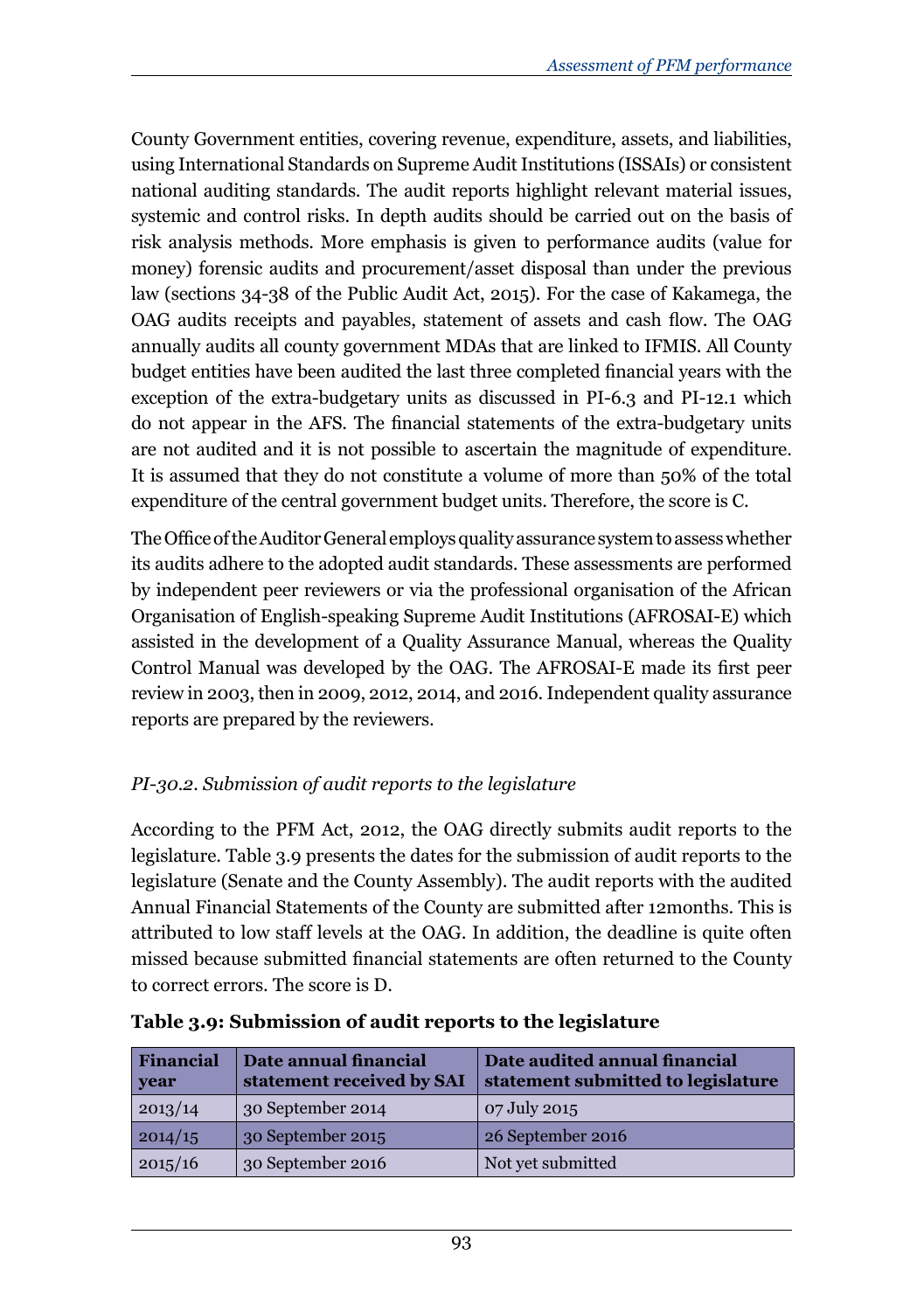### *PI-30.3. External audit follow-up*

The Public Audit Act, 2015 explicitly covers the audit process, including response and follow-up. The Public-Sector Accounting Standards Board has prepared a template to this purpose. It is too early to assess its effectiveness. The audit process is prescribed in Section 31 of Part IV of the Public Audit Act 2015 on the 'Audit Process and Types of Audit'. The audit opinion and summary findings of the external audits of both year 2013/14 and 2014/15 have been received. According to the County Assembly, there is a systematic follow-up of audit findings but no evidence of the responses was provided. The score is D\*.

### *PI-30.4. Supreme Audit Institution (SAI) independence*

The OAG is established as an independent office under Articles 229, 248 and 253 of the Constitution. In accordance with the Constitution, the Auditor-General is nominated and appointed by the President with the approval of the National Assembly. The statutory duties and responsibilities of the position are provided in Article 229 of the Constitution and in the Public Audit Act, 2015. The OAG operates independently from the executive with respect to procedures for appointment and removal of the head of the OAG, the planning of audit engagements, arrangements for publicising reports, and the approval and execution of the OAG's budget. This independence assures unrestricted and timely access to records, documentation and information. The Public Audit Act, 2015 confirms OAG's independence from the executive branch of the national government. Thus, OAG independence is assured by the Constitution and law.

Since the Public Audit Act, 2015 came into force in January 2016, the follow-up process has become more formalised. The Public-Sector Accounting Standards Board (established in sections 192-195 of the PFM Act, 2012) and elaborated on under Financial Regulation 111 of 2015. The Board is located in the National Treasury prepared a template in 2015/16 for preparing annual financial statements. Section 27 of the template (available on National Treasury's website) provides for monitoring the actions taken by an MDA in response to the recommendations of audit reports. A matrix contains the following in column form: list of issues raised by OAG in its Management Letter to the respective MDA; Management comments; name of MDA staff person in charge of resolving the issue; status of resolving the issue; and expected date for resolving the issue. The template came into effect for 2016/17. The audit process is still on-going, so it is not possible to assess how well this new process has worked.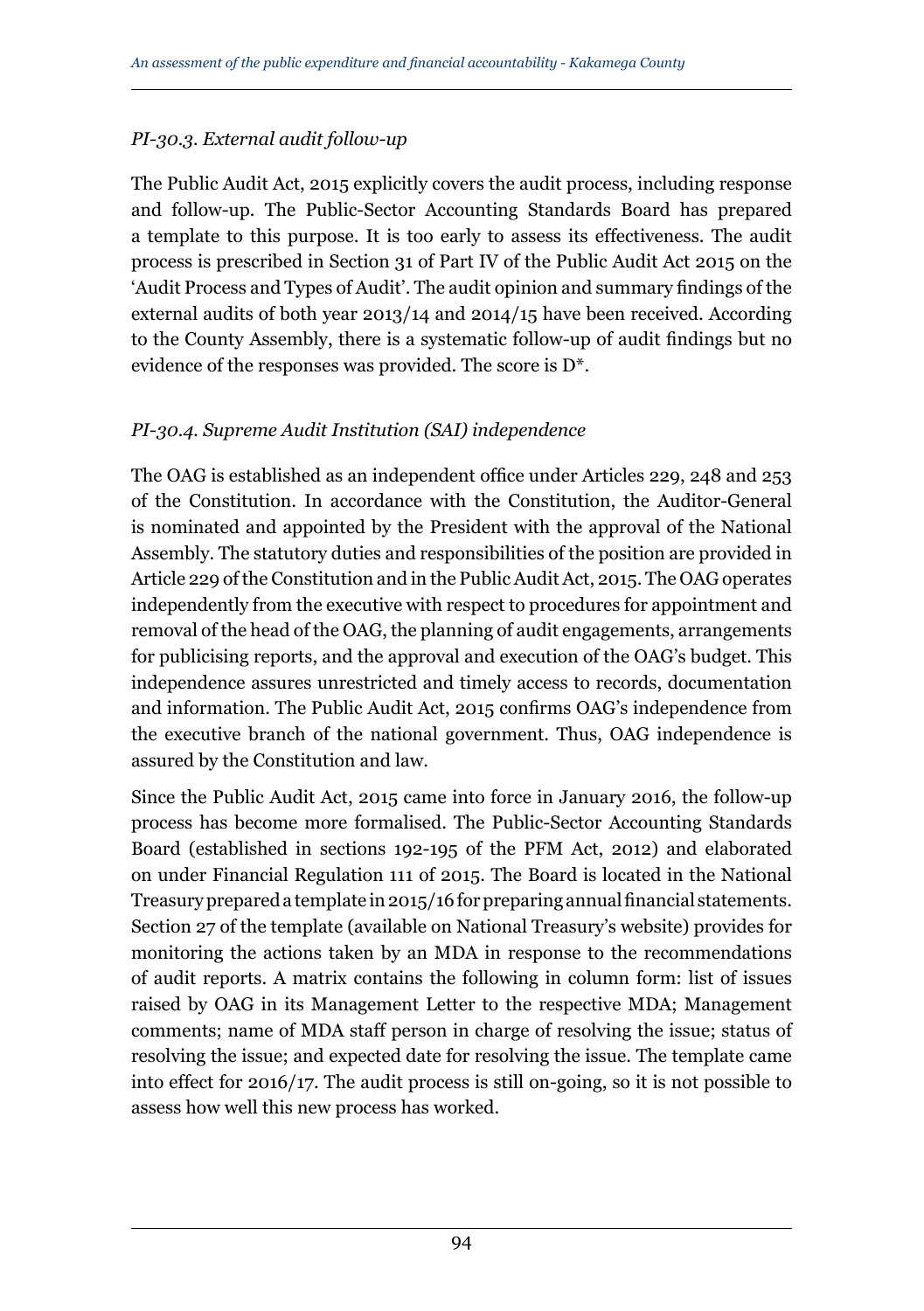The nature of the Auditor General's functions requires guaranteed independence. This aspect has been recognized by the International Organization of Supreme Audit Institutions (INTOSAI), in the so called Mexico Declaration on SAI Independence, recognizing eight core principles. The essential requirements for proper public sector auditing have been adopted in Kenya. It is worth noting that OAG's budget is negotiated with officials of the National Treasury. This has not resulted in pressure of making changes or withholding funds.

The OAG has unrestricted and timely access to records and documentation but the fact that its budget is submitted first to the MoF may endanger its financial autonomy. Anyway, the score A for its other attributes and for consistency with the National PEFA assessment.

| PI-30 External audit<br>$(M_1)$                           | $D+$          | <b>Brief justification for score</b>                                                                                                                                                                                                                                                                                                               |
|-----------------------------------------------------------|---------------|----------------------------------------------------------------------------------------------------------------------------------------------------------------------------------------------------------------------------------------------------------------------------------------------------------------------------------------------------|
| 30.1 Audit coverage and<br>standards                      | $\mathcal{C}$ | All audits of public entities in Kenya are carried out<br>by Office of Auditor General. The Office applies ISSAI<br>and highlight material weaknesses and controls risks.<br>A County budget units have been audited over the last<br>three financial years with the exception of the extra-<br>budgetary units and the private equity (see 12.1). |
| 30.2 Submission of<br>audit reports to the<br>legislature | D             | The audit reports were submitted to the CA after 12<br>months.                                                                                                                                                                                                                                                                                     |
| 30.3 External audit<br>follow-up                          | $D^*$         | The Executive follows up on issues raised by the<br>external auditor. The Public Accounts Committee<br>(PAC), at the County Assembly follows up with the<br>Executive to ensure implementation. No evidence has<br>been provided on follow-up activities and decisions.                                                                            |
| 30.4 Supreme Audit<br>Institution (SAI)<br>independence   | $\mathsf{A}$  | All audits of public entities in Kenya are carried out<br>by Office of Auditor General. This is an independent<br>office set up by the Constitution of Kenya The financial<br>independence has not been assured, yet.                                                                                                                              |

### *Summary of scores and performance table*

# *PI-31. Legislative scrutiny of audit reports*

This indicator focuses on legislative scrutiny of the audited financial reports of County government, including institutional units, to the extent that either (a) they are required by law to submit audit reports to the legislature or (b) their parent or controlling unit must answer questions and take action on their behalf.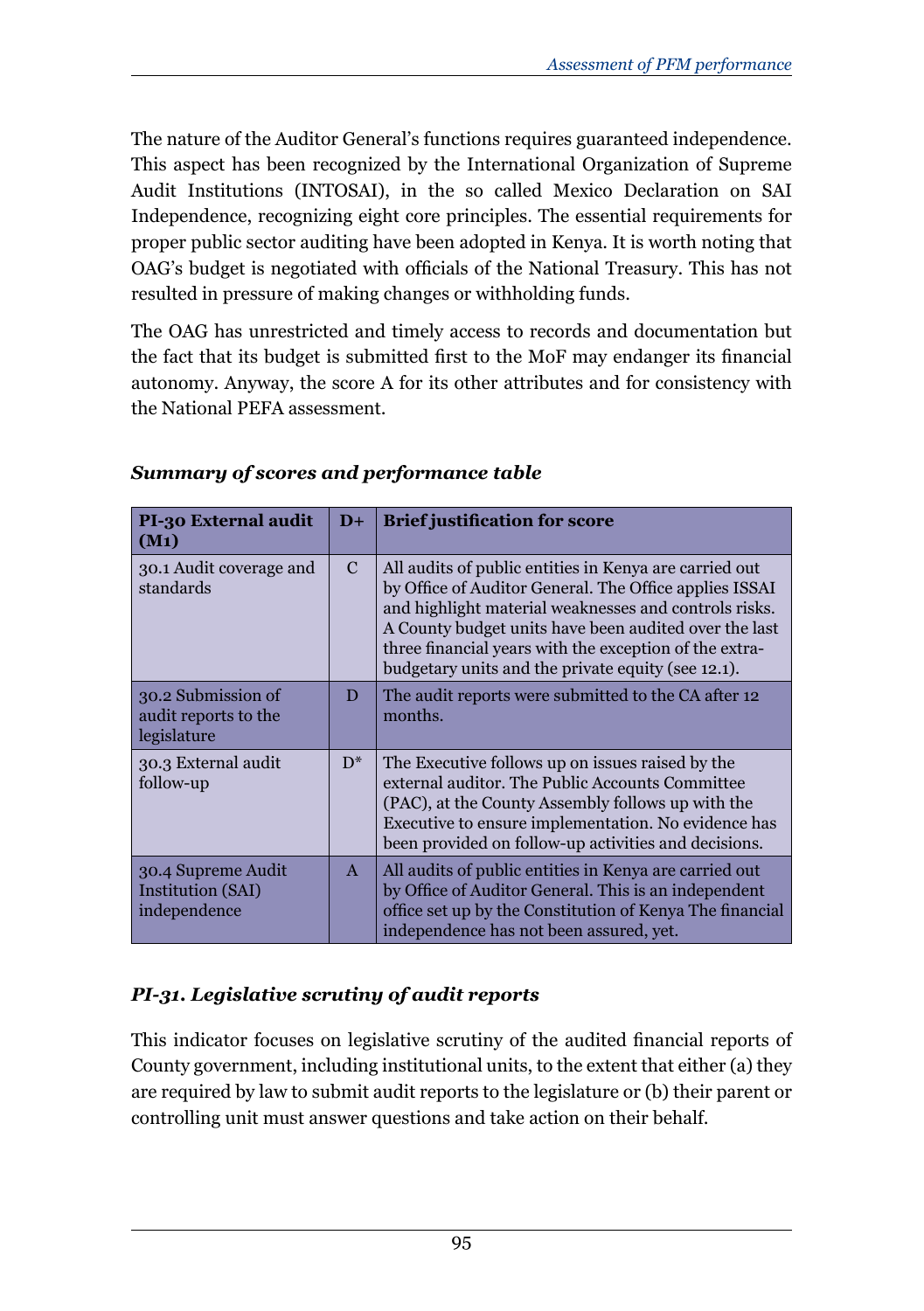### *PI-31.1. Timing of audit report scrutiny*

The scrutiny of the Audit Reports is completed over a period of six months. However, no evidence has been provided to corroborate this practice. The score is D\*.

### *PI-31.2. Hearings on audit findings*

Article 96 (3) of the Constitution states that "the Senate determines the allocation of national revenue among counties, as provided in Article 217, and exercises oversight over national revenue allocated to the county governments". In addition Article 185 (3) gives the County Assembly oversight role over the County Executive.

The County confirmed that in-depth hearings on key findings of the Audit Reports take place regularly with the responsible officers from all audited entities which received a qualified or adverse audit opinion or a disclaimer. It was reported that once the Audit Report is received from the Auditor General, it is tabled in the County Assembly and submitted to the relevant committees. The Committee summons relevant parties and finalizes the reports within 2-4 weeks for submission to the County Assembly. Staff from the OAG attends the hearings to explain the observations and findings. It was confirmed that discussions are held with the audited budget entities which are expected to provide action plans for remedy. However, records of attendance at hearings of audit reports for the last three completed fiscal years were not provided. The score is D\*.

### *PI-31.3. Recommendations on audit by the legislature*

The audit reports are submitted to the Public Accounts Committee (PAC) of the County Assembly which in turn seeks guidance from the OAG on the findings. The County Assembly then writes to the County Secretary requesting for information and setting a date for interrogation. The interrogation is held and a report including observations, findings and recommendations is prepared and tabled in the floor of the County Assembly. Once the report is adopted, it is forwarded to the Governor for implementation and a copy to the OAG. The implementation of the recommendations is monitored by the implementation committee or the PAC. However, no record of recommendations made by the legislatures for actions to be taken up by the County Executive was provided, nor has any record of procedures for following up on recommendations. The score is D\*.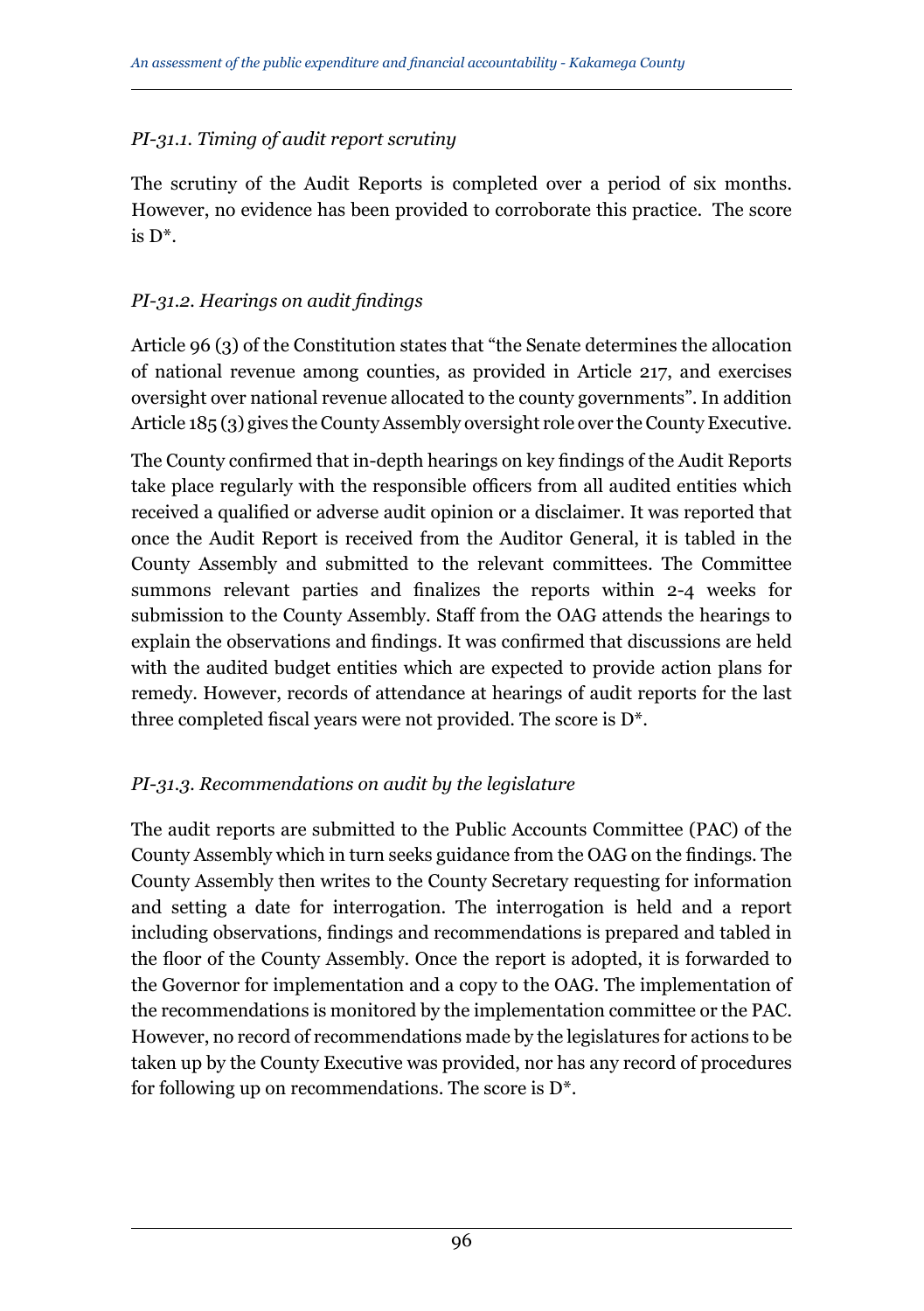# *PI-31.4. Transparency of legislative scrutiny of audit reports*

Articles 196 and 201 of the Constitution and Section 115 of the County Government Act, 2012 state that there shall be openness and accountability, including public participation in financial matters. In addition, the County Assembly shall conduct its business in an open manner, and facilitate public participation in the deliberations. The PAC proceedings are open to the public except under special circumstances that the County Assembly determines. Further, audit reports are discussed in the full chamber of the house. The committee reports are however not published on the County Assembly website.

In addition, no evidence was provided for civil societies' participation in Committee hearings. Further, it was not clear whether other means of public scrutiny are employed in the transmission of the proceedings. The score is D\*.

| <b>PI-31 Legislative scrutiny</b><br>of audit reports (M2)       | D     | <b>Brief justification for score</b>                                                                                                                                                                                                                                                                                                                      |
|------------------------------------------------------------------|-------|-----------------------------------------------------------------------------------------------------------------------------------------------------------------------------------------------------------------------------------------------------------------------------------------------------------------------------------------------------------|
| 31.1 Timing of audit report<br>scrutiny                          | $D^*$ | Reportedly, the scrutiny is completed over a<br>period of six months. There is no evidence to<br>ascertain how much time it takes to complete<br>scrutiny of the external audit report by the<br>legislature after receipt of the reports from the<br>OAG.                                                                                                |
| 31.2 Hearings on audit<br>findings                               | $D^*$ | Records of attendance at hearings of the Audit<br>Reports for the last three completed fiscal years<br>have not been provided                                                                                                                                                                                                                             |
| 31.3 Recommendations on<br>audit by the legislature              | $D^*$ | The audit reports usually contain<br>recommendation to the Executive for<br>implementation. The County Assembly use these<br>for follow up. No record of recommendations<br>made by the legislatures for actions to be taken up<br>by the County Executive has been provided, nor<br>has any record of procedures for following up on<br>recommendations. |
| 31.4 Transparency of<br>legislative scrutiny of audit<br>reports | $D^*$ | No evidence has been provided on the number<br>of hearings on the Audit Reports or the number<br>of hearings conducted in public or full chamber<br>debates occurrences.                                                                                                                                                                                  |

### *Summary of scores and performance table*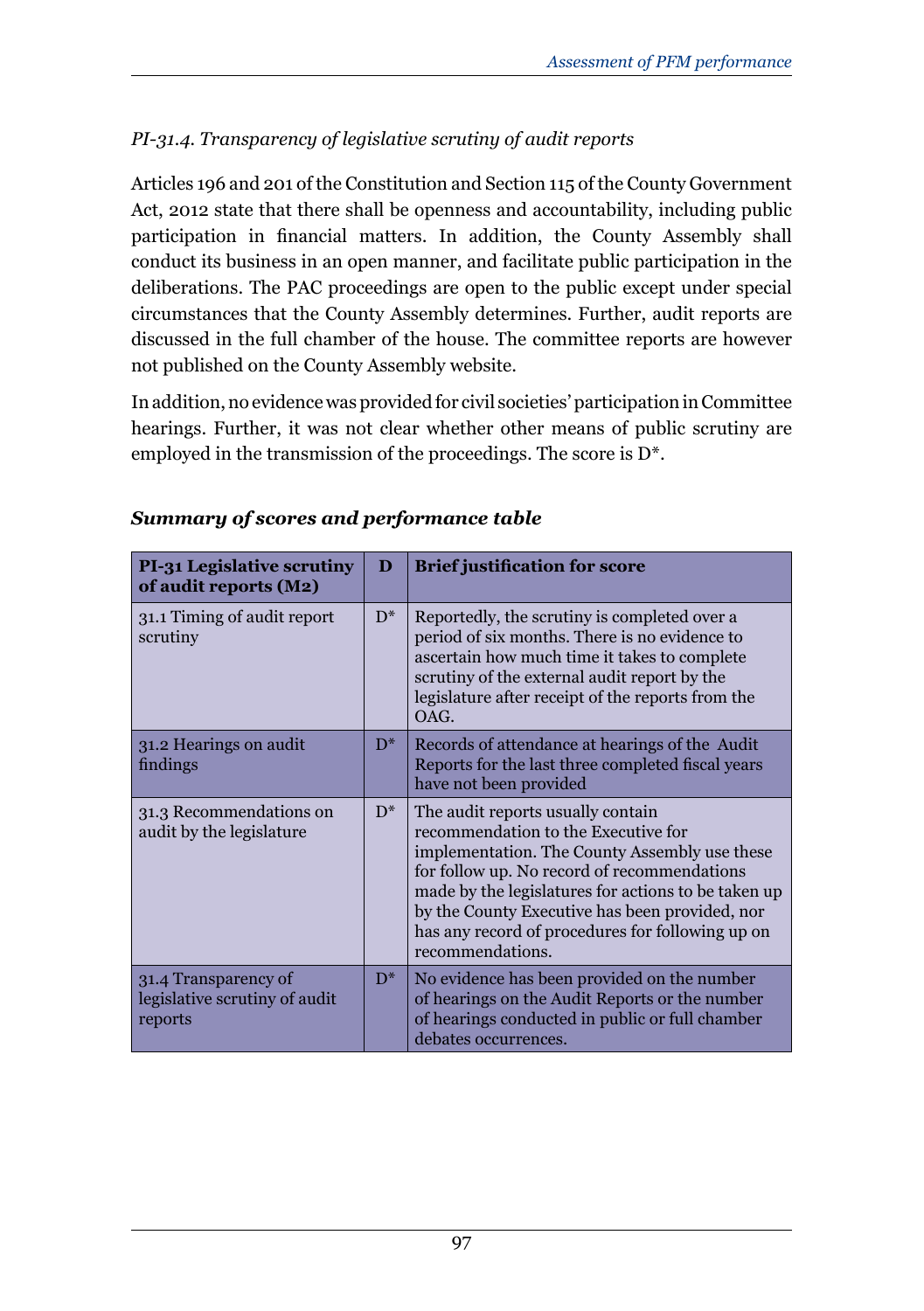# **4. CONCLUSIONS OF THE ANALYSIS OF PFM SYSTEMS**

#### **4.1 Integrated Assessment of PFM Performance**

#### *Pillar I: Budget reliability*

The aggregate budget outturn (PI-1) shows significant deviation of the actual aggregate expenditure from the originally approved budget with 43%, 73% and 81% for 2013/14, 2014/15 and 2015/16, respectively. There was over budgeting especially in the first year after the Devolution but with improvements in budget estimation in subsequent years. The main reasons for budget deviation include lengthy procurement procedures and low collection of own source revenue. Existing challenges undermine fiscal discipline and the ability of the County to control expenditures and manage fiscal risks. This also affects the ability to effectively plan and allocate resources to strategic policy priorities. The huge variance (PI-2) in expenditure composition by functional and economic classification for the last three financial years is indicative of the early stage of County development and shows that budget forecasting is not accurate.

The revenue outturn (PI-3) shows that the change in revenue between the original approved budget and end-of-year outturn was significant due to low collection of own source revenue and over projections. This necessitates immediate reforms geared towards improving and strengthening enforcement in the revenue collection. Accurate revenue forecasts are a prerequisite for preparation of a credible budget. The County Government budget does not provide a reliable basis for policy implementation.

#### *Pillar II: Transparency of public finances*

The transparency of public finances is not comprehensive, consistent, and accessible to the public. The budget classification (PI-4) of government budget and accounts is consistent with international standards but is not sufficient (level 2). This does not facilitate budget tracking in formulation, execution and reporting. The transparency of government revenue and expenditure is low because there are no financial reports for extra-budgetary operations.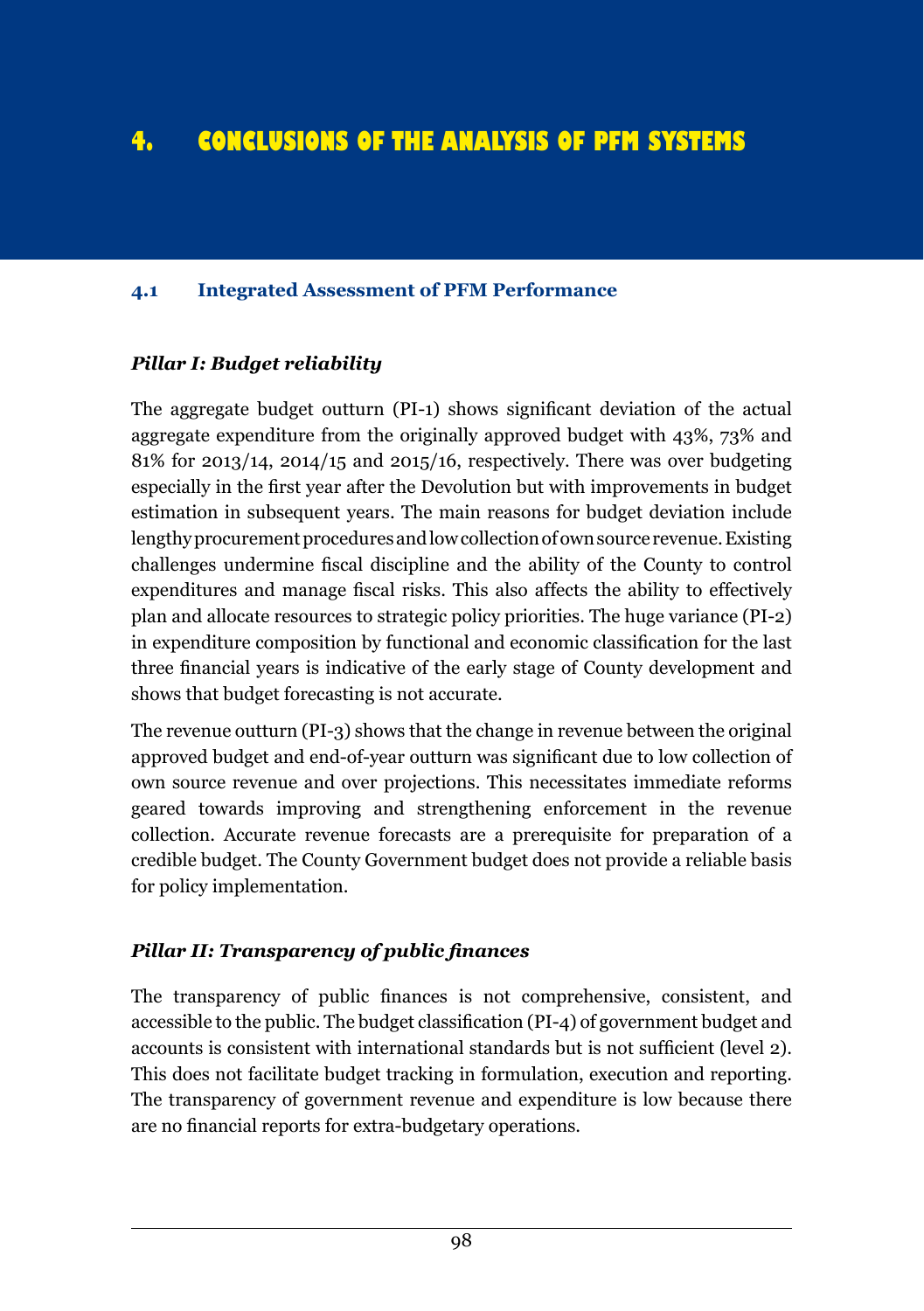The budget documentation (PI-5) is fairly elaborate but not sufficient to provide a complete picture of the County Government fiscal forecasts, budget proposals, and outturn of the current and previous fiscal years. There are no records of expenditures outside financial reports (PI-6) because extra-budgetary units do not prepare any kind of financial reports. This contributes to lower transparency of government operations but is also a gap in the analysis of the County's policies and objectives.

Performance results for outputs and outcomes are presented in the MTEF but this is not done in a format that is comparable to the plans previously adopted within the annual or medium-term budget and do not meet the SMART criteria. Thus, information, on whether the budget resources reach service delivery units as planned, is not availed. Operational efficiency in public service delivery is a core objective of the PFM system. The inclusion of performance information within budgetary documentation strengthens the accountability of the Executive for the planned and achieved outputs and outcomes of government programmes and services.

Public access to fiscal information is available (PI-9) i.e. budget documents such as CIDP, ADP, CFSP and CBROPs are available in the County website. However, audit reports are published with delays after the lapse of a financial year.

# *Pillar III: Management of assets and liabilities:*

There is no effective management of assets and liabilities due to lack of a comprehensive fixed asset register, formalised investment appraisal practice and fiscal debt risks are not adequately monitored. Thus, fiscal risks are not identified and monitored. The public investment (PI-11) activities are not based on in-depth cost-benefit analysis for lack of procedures to assess the economic impact and viability of projects. There are no formalised project selection criteria, hence it cannot be ascertained if the projects undertaken by the County are of type and nature that would support social and economic development objectives. The assets of the County (PI-12) are not properly recorded and therefore not adequately managed. Existing shareholding of assets are not included in the AFSs, there is no asset register of non-financial assets and no transparency of assets disposal in the AFS.

The County has not yet borrowed any money but has inherited debt from the defunct local authorities (PI-13). There is no debt management unit at the County Executive and a debt management strategy is also lacking. This puts the County's ability to maintain fiscal discipline at risk.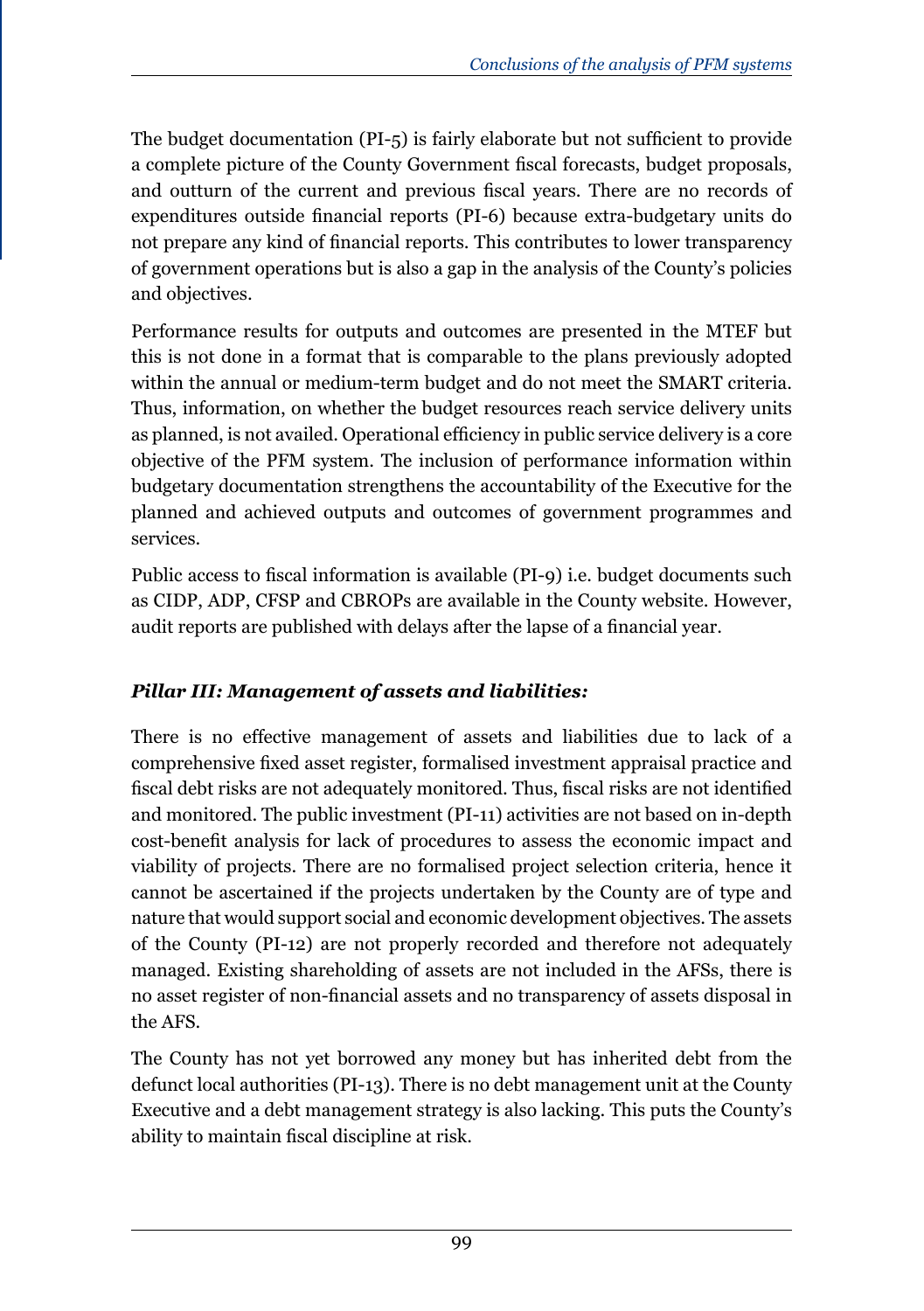### *Pillar IV: Policy-based fiscal strategy and budgeting*

The County prepares fiscal strategy, budget review outlook papers and mediumterm budget estimates, which are submitted to the legislature on a timely basis. The County also prepares forecasts of main fiscal indicators (revenue and expenditure). The legislative scrutiny of budgets covers fiscal policies, medium term fiscal forecasts and medium-term priorities, in addition to a detailed review of expenditure and revenue. There are clear legislative procedures (Standing Orders) for budget scrutiny and budgets are approved by County Assembly on a timely basis. Budget adjustments by the Executive are mainly governed by the PFM Act, 2012 and are included in the Supplementary Budget. Besides, a comprehensive and clear budget calendar also exists and is generally adhered to.

However, fiscal policies and development strategic plans are not prepared based on County relevant macroeconomic and fiscal projections. The County relies on the economic data provided by the National Government and the Kenya National Bureau of Statistics on key Macro-economic indicators such as the Gross Domestic Product, inflation, interest rates, and exchange rates. Sensitivity analysis, which is in essence a modelling on uncertainly and looking for options in case of unpredicted circumstance, is not prepared by the County. This has an impact on prioritising on expenditure and certainly puts limits and fiscal constraints on deployment of activities of strategic importance to the Government.

The ability to develop and assess the fiscal impact of revenue and expenditure policy proposals to support the achievement of the County Government's fiscal goals is non-existent. The County had not assessed the fiscal impact of revenue and expenditure policy proposals developed during budget preparation process for the last three fiscal years (PI-15). The good practice is that the County prepares a County Budget Review and Outlook paper annually providing a review of fiscal performance on quarterly basis, as well as a County Fiscal Strategy Paper elaborating on fiscal goals and targets for the medium term.

Expenditure budgets are developed for the medium term within budget expenditure ceilings (PI-16), however they are not submitted together with the budget circular. The County prepares Programme-Based Budgets with estimate for the budget year and the two outer years. The budget is prepared using the Hyperion and uploaded into IFMIS. Only 25% of the line ministries policies and programmes in the ADPs are not in line with the approved budgets. There is no clear alignment of strategic plans and medium-term budgets, as well as no consistency of the budgets with previous year's estimates. Forward year estimates need to be linked to strategic planning in order to provide a medium-term perspective allowing for the effects on future years to be more apparent, predicted and eventually provided for in the budget planning.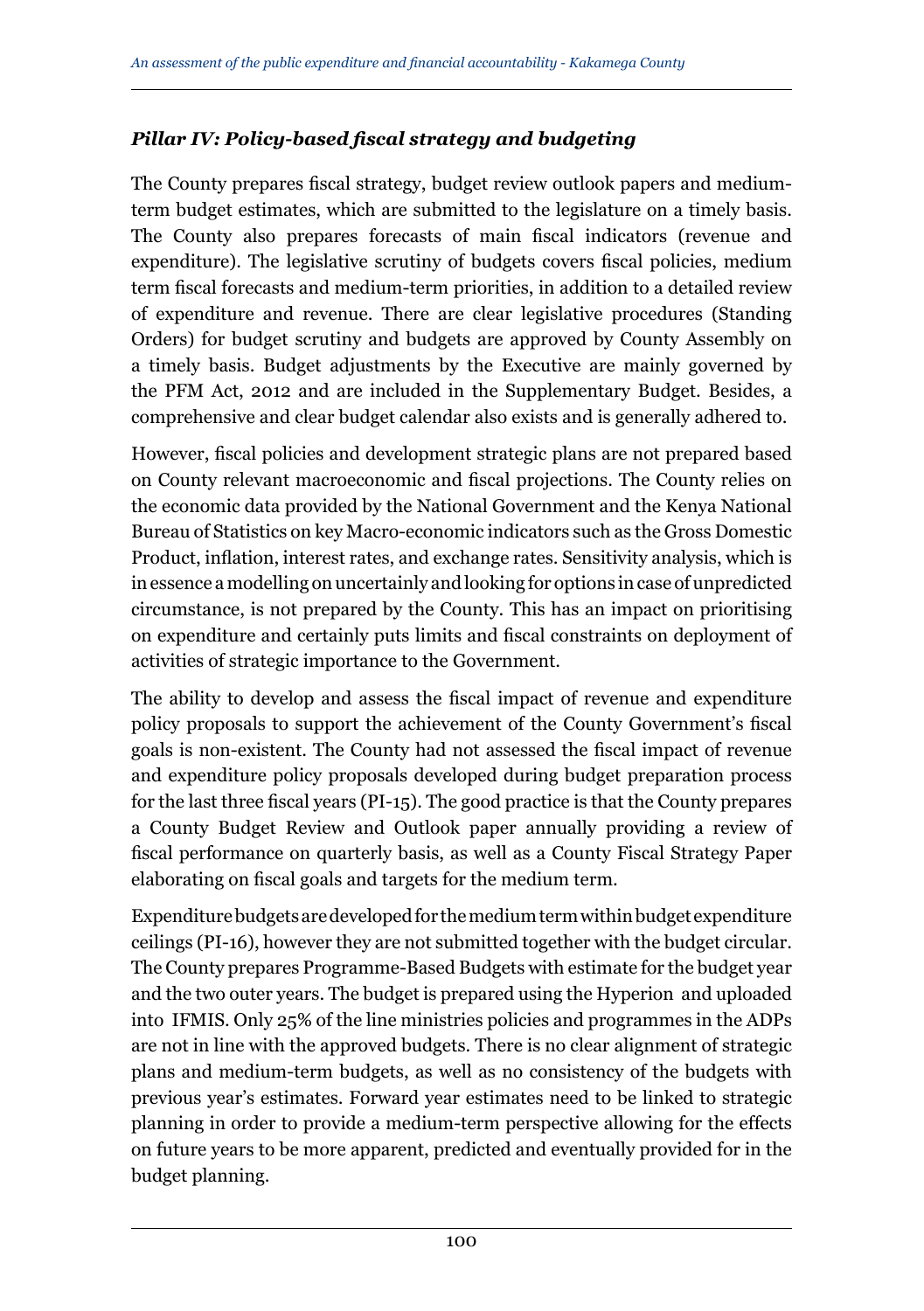The budget preparation process (PI-17) is good and relatively sound with participation by relevant stakeholders. It is generally orderly and timely with clear annual budget calendar and timely submission to the legislature. The key weakness being the fact that guidance on budget preparation does not include budget ceiling. This makes the information provided in advance of preparing budget proposals insufficient. It may lead to chances of weak and ill-considered budget proposals that later may need to be revised.

# *Pillar V: Predictability and control in budget execution*

Budget execution is not very well implemented and lacks effective control and predictability. This results in revenue shortfalls and poor allocation of resources as envisaged in the County budget. Effective management of policy and program implementation requires predictability in the availability of resources when they are needed.

The County does not have a well organised system for revenue collection (PI-19). There is no integrated revenue management system in place to detect and prevent potential revenue risks. Information on the stock of revenue arrears is not disclosed in the Annual Financial Statement. Revenue collection monitoring is well functioning with monthly reports based on daily consolidation. However, there was no evidence provided to indicate the frequency of assessment, collections, arrears and transfers to County Treasury revenue collection accounts. In addition, not all accounts of the County are held in the CBK thereby making it difficult to ensure that the collection and transfer system function well as intended.

With regards to revenue accounting (PI-20), there exist clear procedures for recording and reporting revenue collections, consolidation of revenues collected and reconciliation of revenue accounts. This indicates compliance with tax laws and strengthens the fiscal discipline and the administrative capacity to allocate budget resources to strategic priorities. However, there is no reconciliation of arrears and monitoring the difference between outstanding revenues and payments. Accumulation of arrears may disrupt revenue administration system and affect the reliability of the revenue planning process.

There is no Treasury Single Account, therefore cash balances cannot be identified and consolidated for the purpose of informing the release of funds (PI-21). This creates difficulties in making management decisions in predicting cash resources availability. Consolidation of cash balances exists when the government has information on the total of its cash and bank balances and can switch unused balances to meet overdrawn balances and minimize its borrowing costs. For this purpose it is required that all balances are held in the Central Bank of Kenya.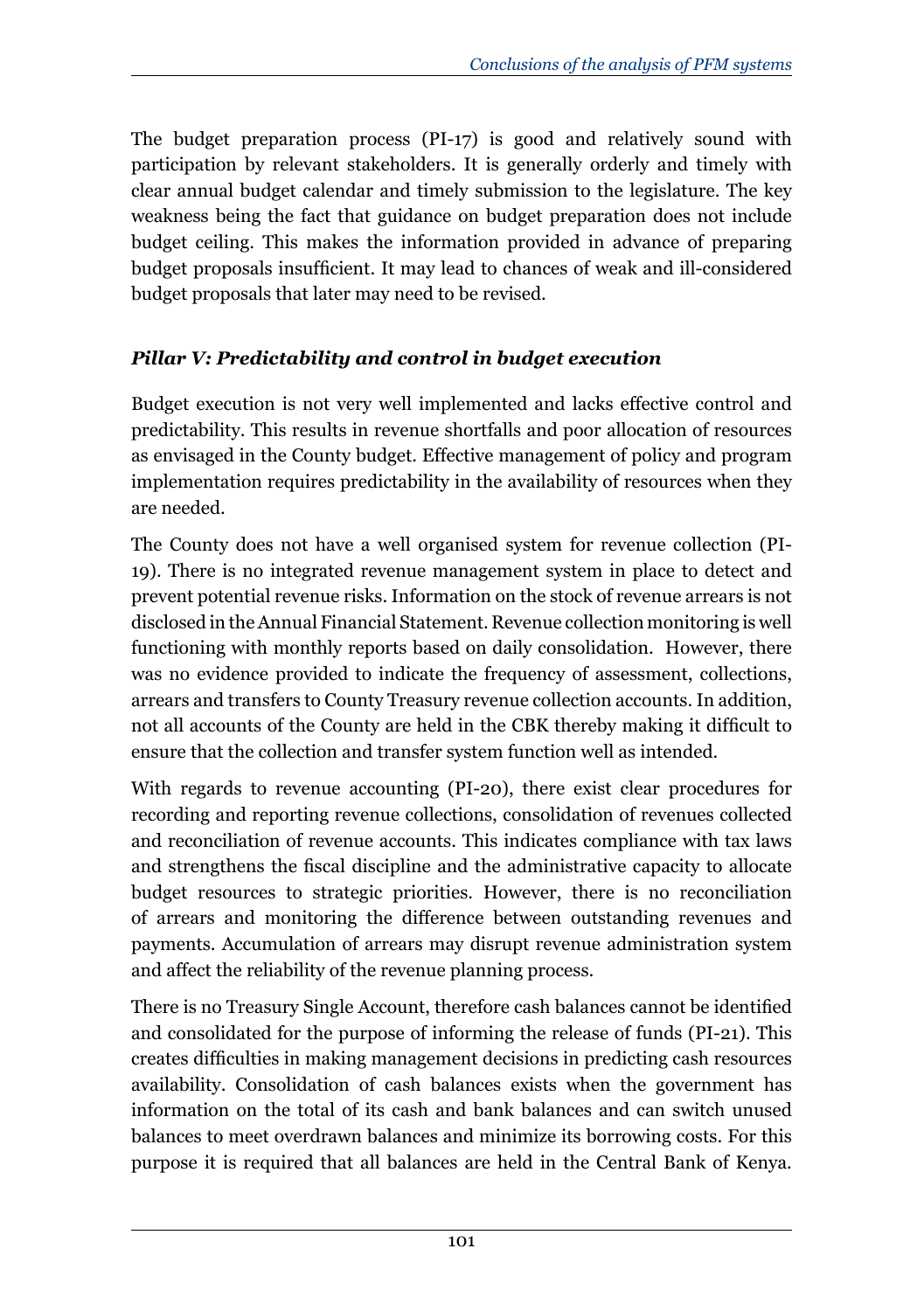Planning of commitment expenditures is in accordance with budget appropriations but it is carried out only on a monthly basis. No cash flow problems were reported while the cash forecast is provided annually and updated on a monthly basis.

The expenditure arrears (PI-22) are accumulated within 10% of the total expenditure. The monitoring of stock is done on annual basis, but lacks age analysis hence does not facilitate effective monitoring. Payroll controls (PI-23) are fairly good. There are no delays in recording a change in personnel status to personnel records and to payroll data. These are manually reconciled on a monthly basis. Adjustment to payroll is occasioned by promotions, deletion of staff records due to retirement or natural attribution.

There is lack of transparency of the public procurement (PI-24) in the County i.e. information on the County procurement plans and the contracts awarded are not made public. There is no data in percentage of competitive versus non-competitive tenders procured. Besides, procurement method of selecting contractors cannot be ascertained. The problem is further compounded by the fact that appeals made by complainants are charged. The effectiveness of general internal controls for non-salary expenditures is good and reliable (PI-25). The segregation of duties exists to a good extent. Majority of payments are compliant with regular payment procedures. Expenditure commitment controls are generally in place and mostly limit commitments to projected cash availability, nonetheless expenditures arrears do occur even with the current controls. There is no sufficient and comprehensive commitment controls, the County budget entities are not prevented from incurring unauthorized commitments through system controls, regulations and procedures.

There are regular feedbacks to management about the performance of the internal control systems (PI-26) through an Internal Audit function. Although the Audit Committee is not yet established, the Internal Audit function applies risk based approach in selection of audit object and audit subject and prepares Annual Audit Work Plans. The IA function is primarily focused on compliance audit assuring the adequacy and effectiveness of internal controls.

# *Pillar VI: Accounting and reporting*

The financial data integrity (PI-27) is relatively sound. There is no operational Treasury Single Account and key treasury accounts are reconciled at different times, thus creating backlogs and making the data unreliable for management decisions. The accounting processes in place support integrity of financial data through the IFMIS where data is processed and verified against documents. The financial data is reviewed by internal audit but the audit process is not developed yet to ensure that areas vulnerable to risk are covered by annual scrutiny.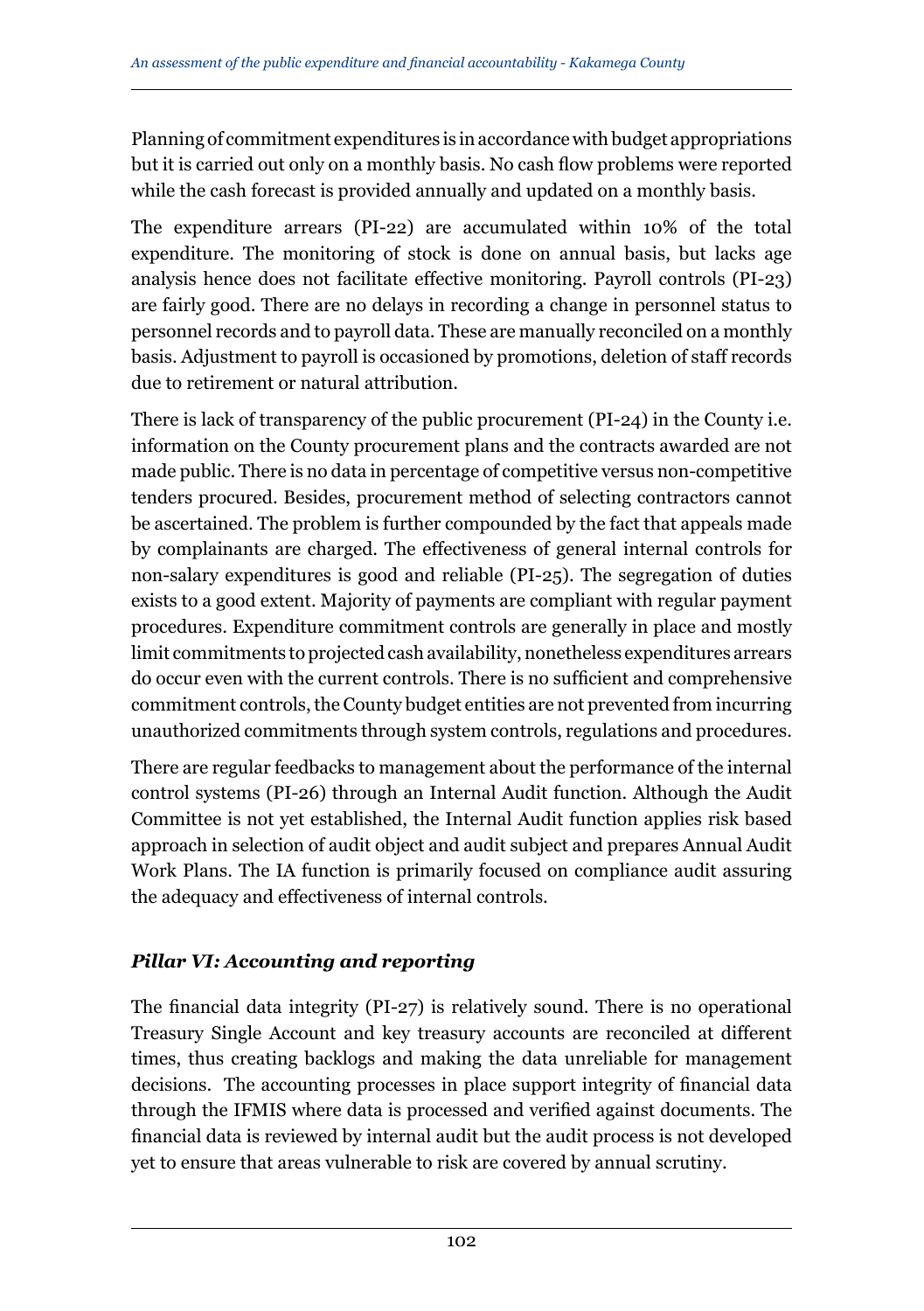The budget execution reports (PI-28) are generally comprehensive and accurate. Information on budget execution is prepared on quarterly basis. Regular reporting is part of an effective monitoring and control system to ensure that budgets are executed as intended, and that deviations from planned budgets are considered by decision makers. Deviations from budgets go through an adjustment process after the approval of the decision makers adjusting budget execution to better meet objectives and achieve desired outcomes.

The Annual Financial Statements (PI-29) are generally complete, timely, and consistent with generally accepted accounting principles and standards. The AFS provide a record of how resources were obtained and used. They generally allow comparison with plans but do not contain a reconciled cash flow statement. The timeliness of submission of reconciled year-end financial reports for external audit is a key indicator of the effectiveness of the accounting function. This area needs improvement especially concerning the quality of the financial statements submitted for external audit that are often returned because of incomplete and erroneous data. The accounting principles and national standards (consistent with international cash-basis IPSAS) used are transparent and understandable. This contributes to accountability and transparency throughout the entire PFM system.

### *Pillar VII: External scrutiny and audit*

The external audit and scrutiny by the legislature are not strong and effective in holding the County Government accountable for its fiscal and expenditure policies and their implementation.

The public finances are independently reviewed but the external follow-up on the implementation of recommendations for improvement by the executive is poor. The Audit Reports are issued with delay, hence scrutinized late and no effective hearings are carried out. There is no evidence that the executive takes actions on recommendations from the County Assembly.

### **4.2 Effectiveness of the Internal Control Framework**

### *Control environment*

Based on the available information provided by the County, the internal control practice in place is not sufficient to contribute to the achievement of the four control objectives. (i) the execution of operations in an orderly, ethical, economical,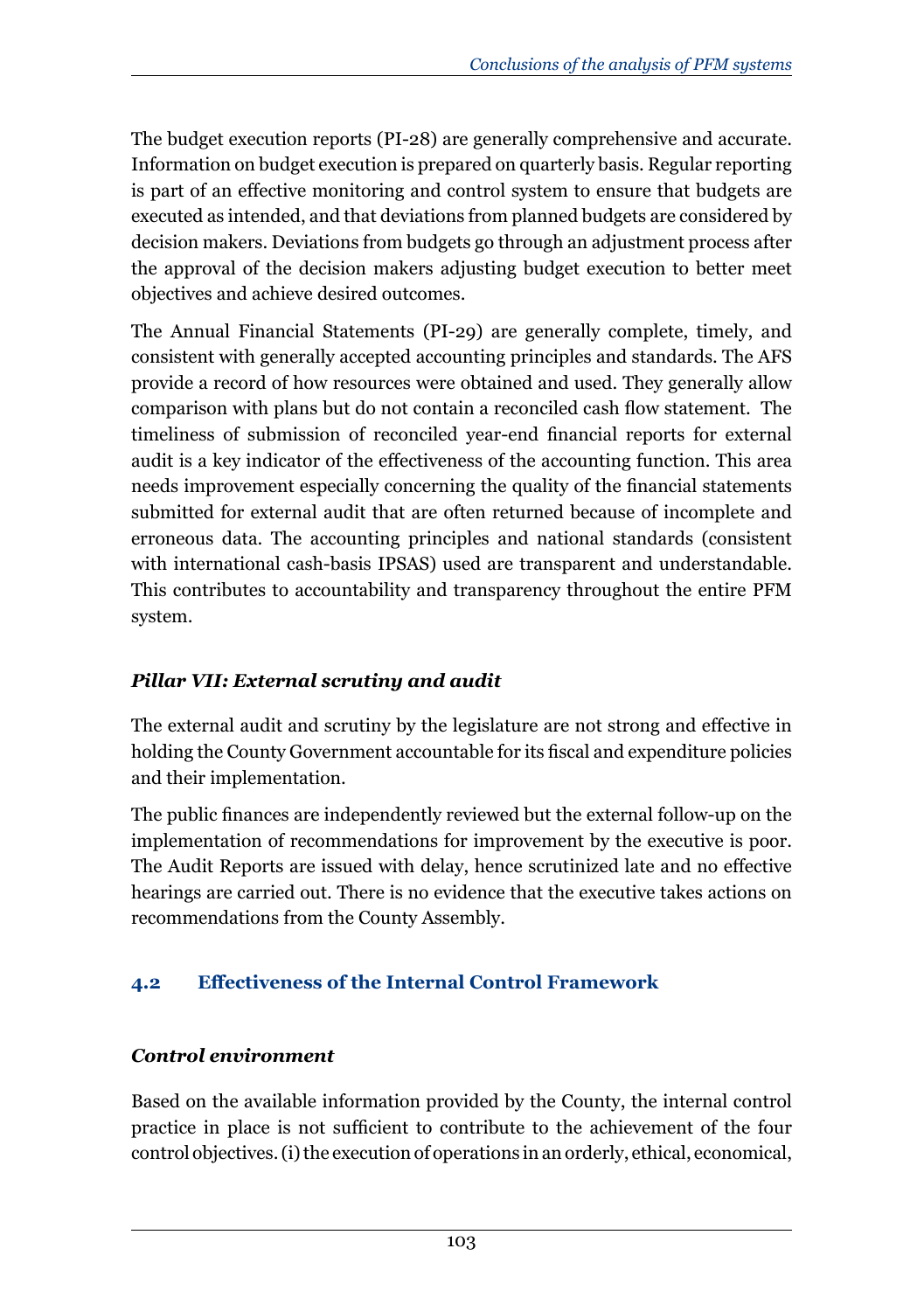efficient and effective manner; (ii) fulfilment of accountability obligations; (iii) compliance with applicable laws and regulations; and (iv) safeguarding resources against loss, misuse and damage. National level Internal Control framework is to a large extent indicative for the County operation due to the fact that the subnational functions and operations mirror in regulation and practice the establishment on the National level. The following is an overview of the internal control activities collected from the preceding sections of the report. It builds on the description of the design of internal controls and the individual assessment of specific control activities as covered by the performance indicators (Chapter 3).

#### *Risk assessment*

The County decisions do not appear to be driven by risk assessment and management activities. This is because; risks are not evaluated by their significance or the degree of likelihood of occurring almost at all budget processes. Having no risk profile of the County functions, no risk responses are to be made to reduce the likelihood or downside outcomes for key operations. Thus, potential future events that create uncertainty are not covered for. Risk which are not provided for exist in all stages of PFM:

Pillar 2: Transparency of public finances, the County Executive is not able to capture expenditure and revenue outside financial reports (PI-6), this creates the risk of having incomplete budget environment, potential misuse of funds and poor service to the public.

Pillar 3: Management of assets and liabilities: with no economic analysis of investment proposals (PI-11), no costing of investment and no written procedures for monitoring of the investment performance. This creates risk of abuse and loss of funds in investment projects. The County does not have a debt management strategy as well as a framework of debt reconciliation with creditors (PI-13).

Pillar 4: Policy based fiscal strategy and budgeting: the County generally lack linkages between policy formulation and programmed activities in the budget estimates. This creates a risk of having inadequate and prone to amendments budget. The County lacks a framework to provide for uncertain economic events and does not also undertake sensitivity analysis for macroeconomic policies.

Pillar 5: Predictability and control in budget execution: revenue administration does not have an integrated revenue management system to detect, arrest potential revenue risks and manage arrears (PI-19). The approved staff establishment is not linked to the Integrated Payroll and Personnel Database (IPPD), which is also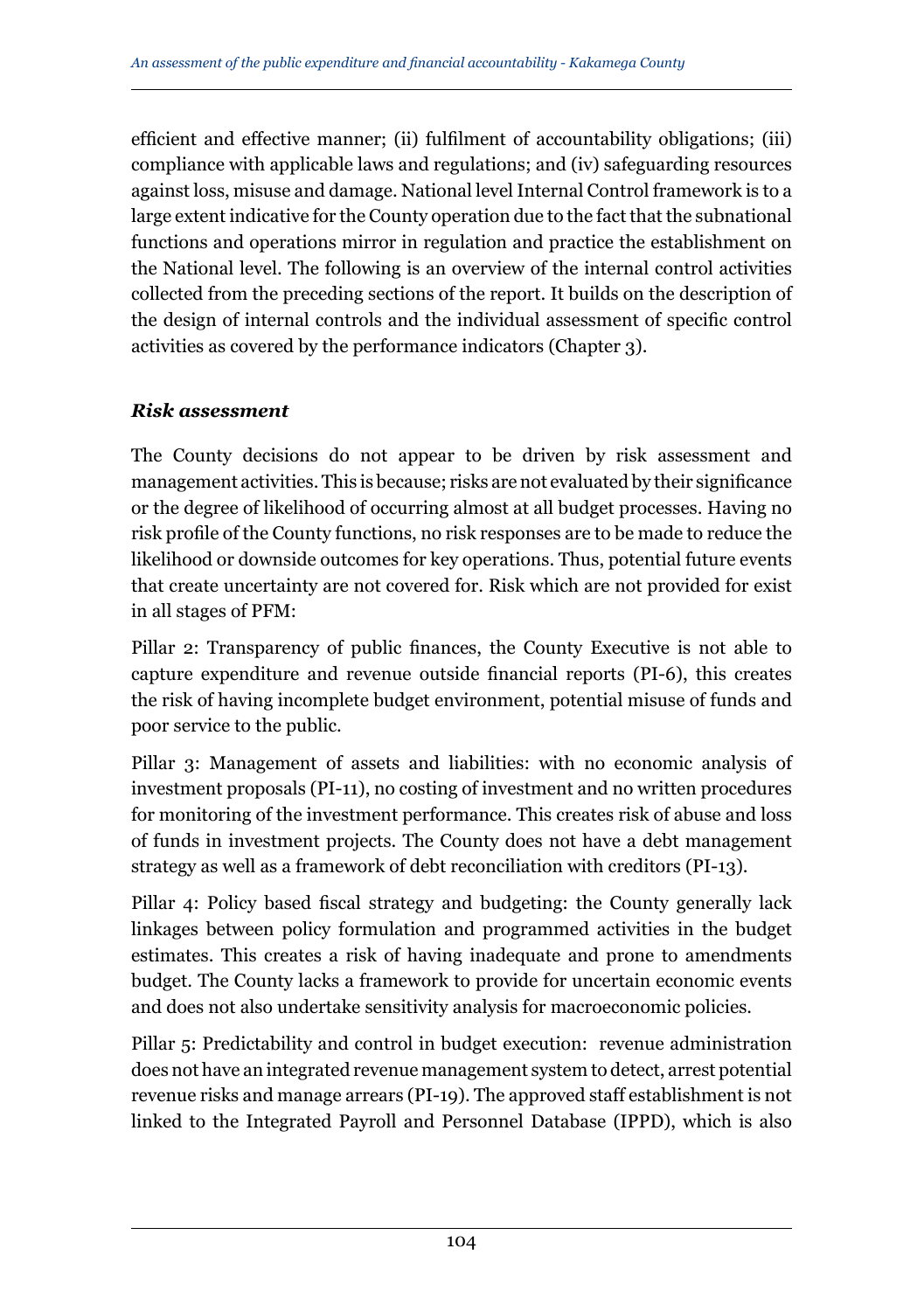not linked to IFMIS (PI-23). This creates a risk of ghost workers. Nonetheless, payment control system is well formalised and applied. Reports on procurement contracts with method of selection (competitive versus non-competitive) are not readily available to the public. This creates the risk of favouritism, reduced control on the quality of procured services or works, misuse of funds and hence poor public service delivery (PI-24). There is clear segregation of duties on non-salary expenditures which are electronically set up in IFMIS. The IFMIS has different authorization levels, roles assigned to different functions and operational staff. This arrangement provides for all phases of budget implementation to be executed in IFMIS (PI-25).

# *Control activities*

The County does not have a risk profile to define risk responses and this may lead to inadequate and insufficient control activities to treat, share, avoid or intercept the risk. There are risks related to the budget process, implementation and execution which is undertaken through IFMIS. However, the use of IFMIS is not sufficient to have a sound internal control system. There are risks which cannot be addressed by IFMIS e.g. expenditures and revenue outside financial reports (PI-6). With regards to public investment management, the County does not have an objective criterion for selection of investment projects (PI-11). Under management of assets and liabilities, there is no ageing analysis of non-financial asset (PI-12). Payroll control framework is incomplete because actual staff establishment is not linked to the IPPD which is in turn is not linked to IFMIS.

Weak internal control system leads to unreliable financial records as well as loss of organizational integrity. This can impact not only on the execution of the budget but also the implementation of projects and County priorities be they of development or recurrent in nature.

### *Information and communication*

This internal control element deals with the methods and records used to register, maintain, and report facts, events of the entity, as well as maintain accountability for the related assets, liabilities, and initiatives of the county. It is a legal requirement that all budget related documents are made available to the public. The County is in the process of adopting legislation on public participation which will formalise the rules for interaction with the public at all stages of budget formulation and service delivery.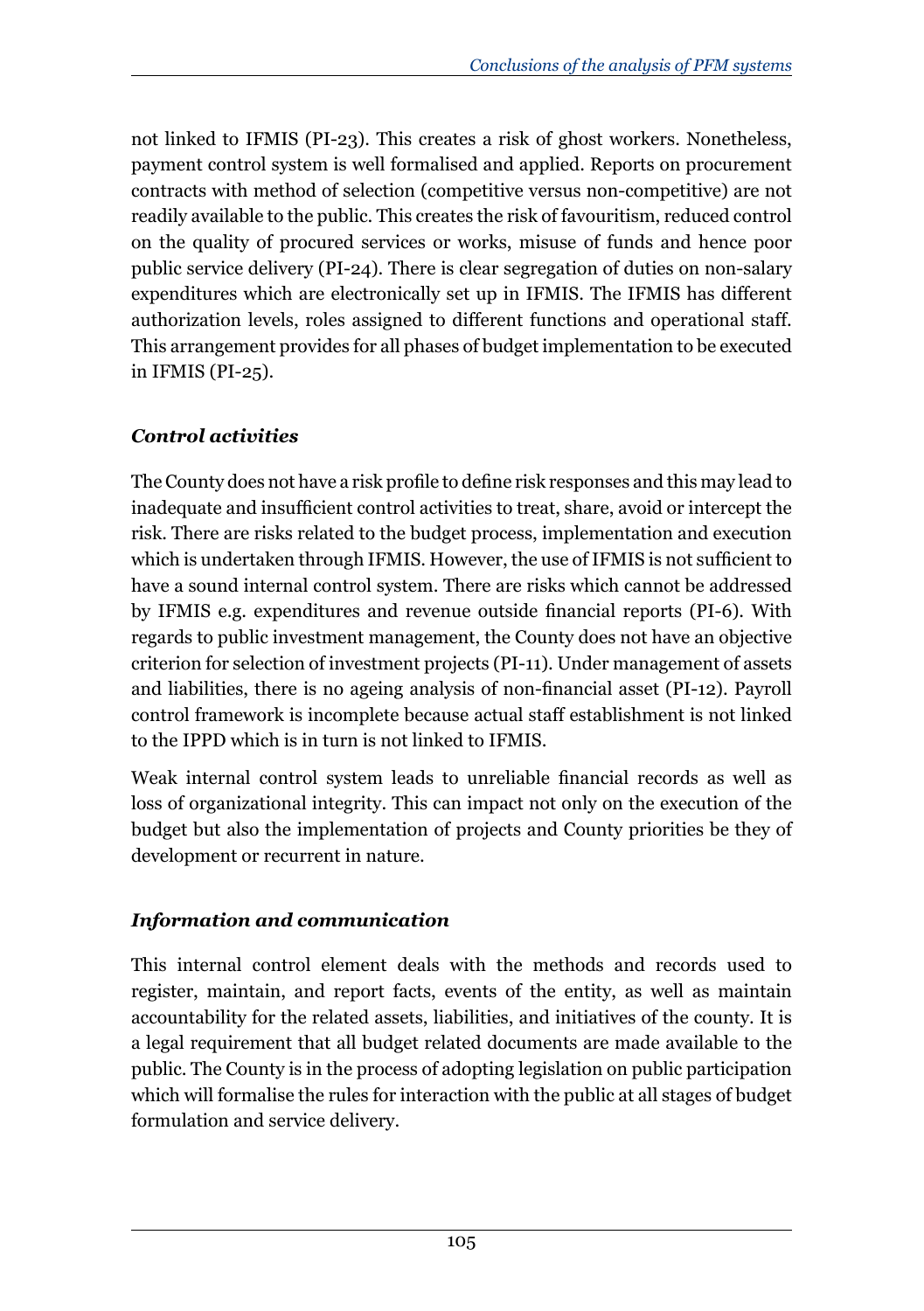### *Monitoring*

Monitoring in COSO terms means the process of assessing the quality of internal control performance over time. In the context of the County, this aspect can be expanded to encompass also the monitoring framework of PFM process in general. Performance monitoring at the County is not sufficient because the main tools of monitoring the budget utilization are the quarterly reports and budget execution reports. The CBROP is a kind of economic assessment paper as well.

There are no specific reports elaborating on consistency of planned performance, outputs and achieved outcomes with explanations of any deviation(s). The internal control framework of the County as described is not sufficient to safeguard against irregularities and errors. It highlights areas that require improvements such as (i) performance information for service delivery; (ii) public access to fiscal information; (iii) monitoring of fiscal risk; (iv) monitoring on public investment; and (v) public asset management.

In terms of assessment of the quality of the internal control system, the County has established Internal Audit Department and it is still in process of firming its operational procedures. The focus of the internal audit is mainly on compliance and regulatory issues and it is still nascent to provide full oversight of all budget users. External audit is more advanced and focuses on financial audit with elements of internal control. Apart from their usual financial report mandate, the external auditors check the processes related to the accounting function, salary and payroll, and procurement. There is no evidence of interaction between external and internal audit as far as the oversight of the internal control system is concerned.

Apart from the OAG, external oversight mechanisms which is supposed to contribute to monitoring and effectiveness of the internal control system is the review of audits by the County Assembly, the follow-up systems for the Executive's implementation of remedial measures, and providing public access to relevant reports and debates (PI-31). The control practice in oversight of the County Executive is not quite effective. This is due to the failure to convene hearings of OAG reports finding, lack of evidence of recommendations and limited transparency of audit reports scrutiny by the County Assembly. Therefore, the legislative scrutiny does not reinforce mechanisms to make the internal control system of the County Government more effective.

Detailed findings concerning the main elements of the five internal control components are summarized in Annex 2. As far as the national legislative framework is concerned the internal control system of the County is largely sound. The County does not have internal control mechanism for external factors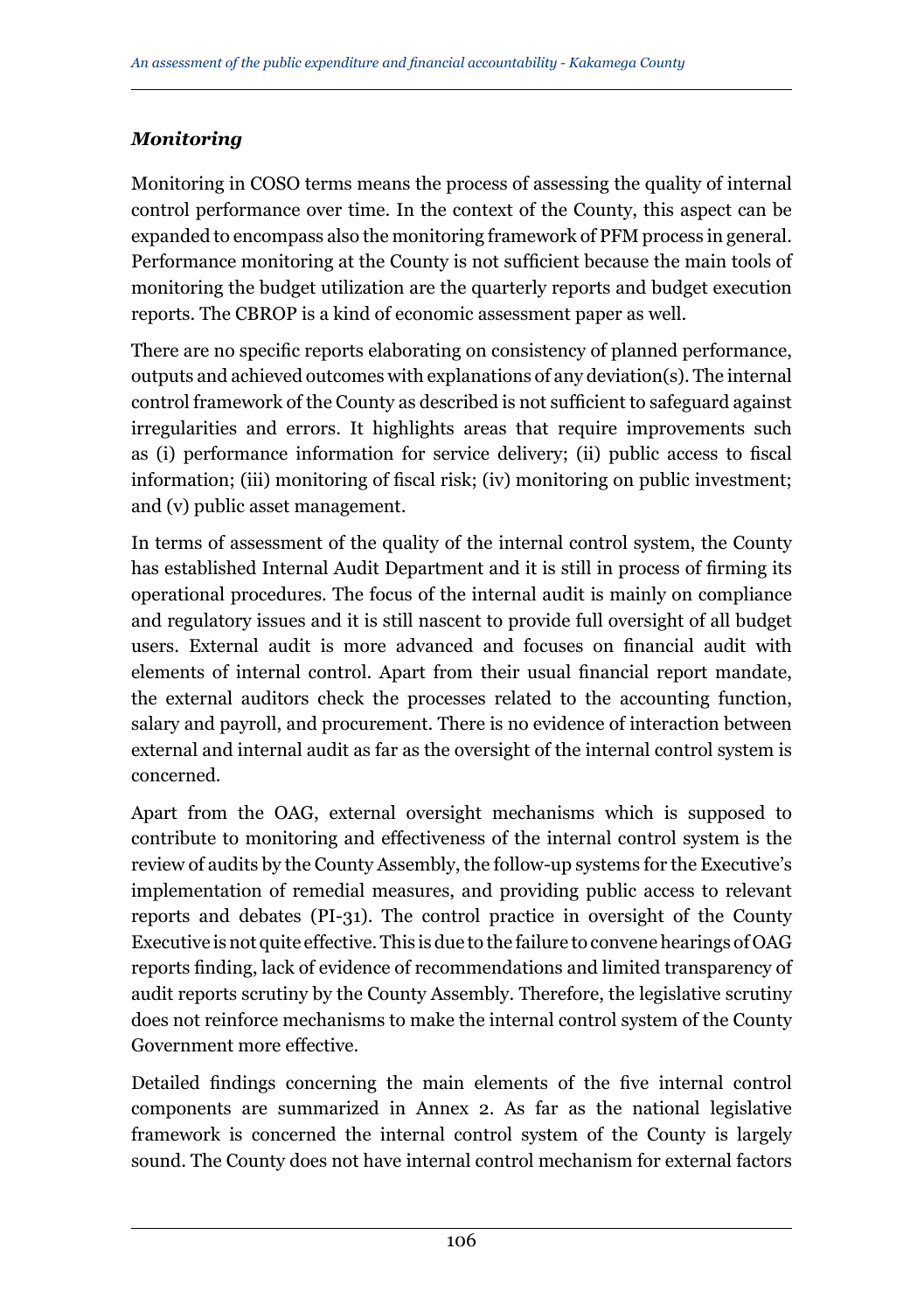such as unexpected economic, social and natural disasters. In addition, specific control environment does not effectively determine fiscal and budgetary outcomes despite the inherent risk assessment, control and monitoring mechanisms. A wellestablished internal control system will ensure that resources are safeguarded and directed in an optimal manner to the priority activities and projects as planned

# **4.3 PFM Strengths and Weaknesses**

# *1. Aggregate fiscal discipline*

The annual budget presents estimate of expenditure for the budget year and the two following fiscal years allocated by administrative, economic and programme classification. The budget estimates and medium-term priorities are reviewed by the County Assembly. Budget credibility is compromised by large deviations in expenditure composition outturn by functional and economic classification as well as the variance in revenue outturn composition. This is aggravated by inability of the County to capture expenditure and revenue outside financial reports.

The County does not prepare macroeconomic forecast. The medium-term perspective in expenditure budgeting is undermined by the lack of fiscal impact analysis, weak policy formulation and programme based budgeting that are linked to the budget estimates. In addition, the County does not keep proper records of expenditure arrears with ageing analysis to facilitate effective monitoring.

Data on revenue are collected and consolidated monthly. Personnel records and payroll are controlled and updated on monthly basis. The advance accounts reconciliation is done monthly but it is not cleared before the end of the financial year. The AFSs are submitted within 3 months after the end of the year. The feedback received from the OAG is that these AFSs are often returned to the counties for revision because of errors and incomplete data.

The practice of accounting and reporting is well developed and functioning. The budget reporting and standards applied are in line with PFM Act, 2012 (IPSAS cash basis) and the Public-Sector Accounting Standards Board. The AFSs are audited each year by the OAG. Weak legislative scrutiny of audited AFSs undermines the effectiveness of external audit required to ensure accountability of the County Executive with respect to fiscal policies and their implementation.

Another weakness is the absence of TSA and the fact that various departments maintain bank accounts in different commercial banks. There is a need for the County to operate a TSA in line with Section 119 (2) of PFM Act, 2012.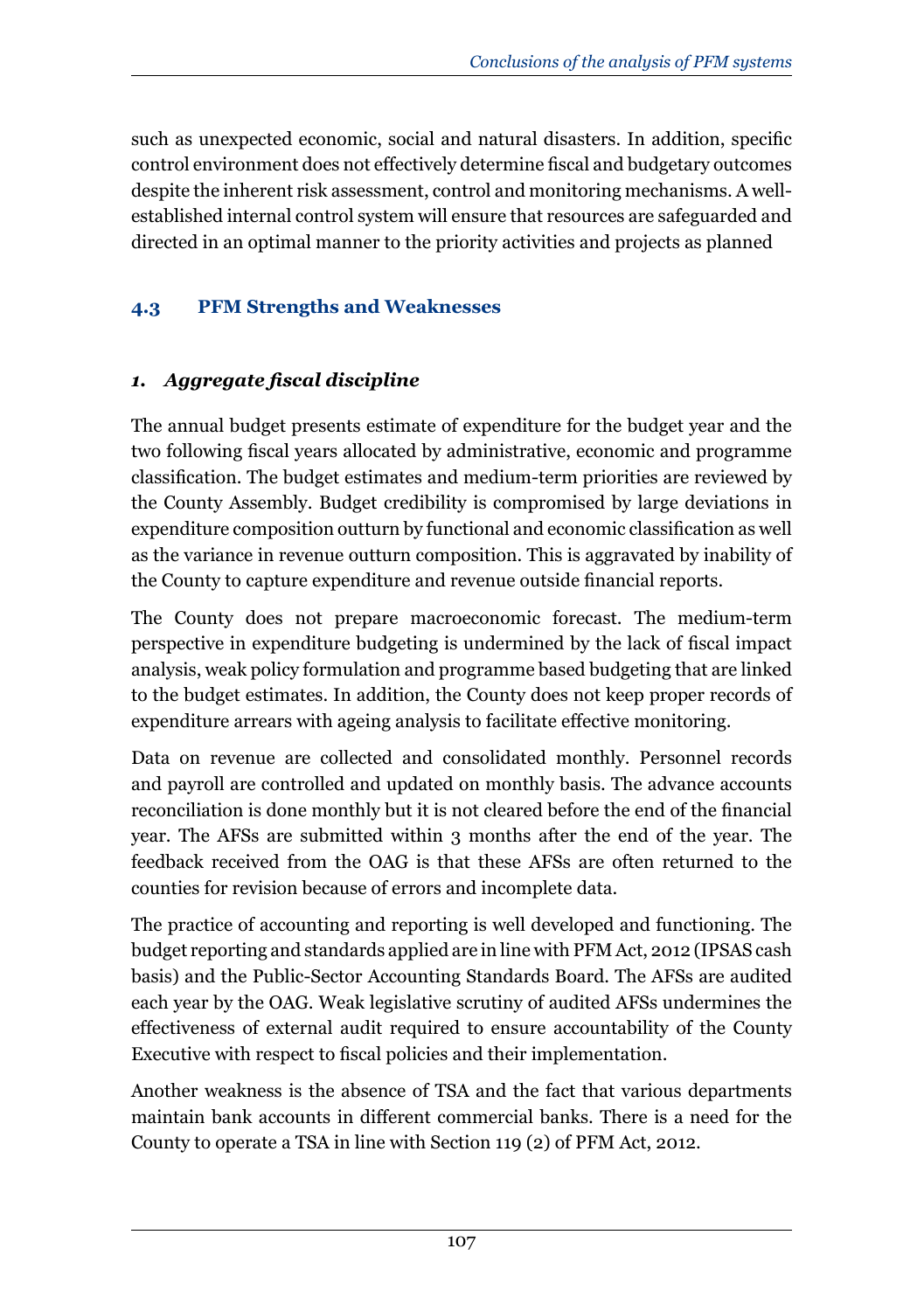The approved staff establishment, personnel database and payroll are directly linked. Further, the payroll is supported by full documentation for all changes made to personnel records. Staff hiring and promotion is controlled by a list of approved staff establishment and payroll audits are conducted periodically. However, the approved staff establishment, IPPD and IFMIS are not linked.

The segregation of duties deriving from national level regulations is well formalised and executed throughout the expenditure process and the county has developed its own SoPs for finance. The County Treasury uses IFMIS to facilitate transaction processes and reporting. There are separate levels of approval of different stages of payment in IFMIS. The system users have passwords and the system maintains an audit trail.

The OAG operates independently from the County Executive through its regional hub offices and provides external overview of the execution of the budget. The AFS of the County Executive representing most total expenditures and revenues have been audited using national auditing standards based in ISSAI during the last three completed financial years. The audits highlight relevant material issues and systemic and control risks.

#### *2. Strategic allocation of resources*

Revenue collection is automated and the collections are banked daily and swept into CRF account on a timely basis. However, the Revenue Unit does not have an integrated revenue management system to detect and arrest potential revenue risks and to manage arrears.

Revenues and expenditures are allocated within a medium-term framework and budget ceilings are established. However, the forecasts of revenue and expenditure are not based on county specific but rather on national projections and no underlying assumptions are used for the forecasts.

There is no framework of managing public investments through proper selection of viable projects and performance reporting with key indicators which are recognised by development strategy and incorporated in the budget documentation. Thus, when priorities change in course of the year, the County Executive looks for available funds within other functions in order to keep a sustainable budget on track. This has a negative impact on strategic allocation of resources and ultimately hampers budget credibility.

There is clear presentation of recurrent and development expenditure in the budget execution which contributes to the reporting and visibility of resources allocation. Even though the County has not accumulated any new debt, it has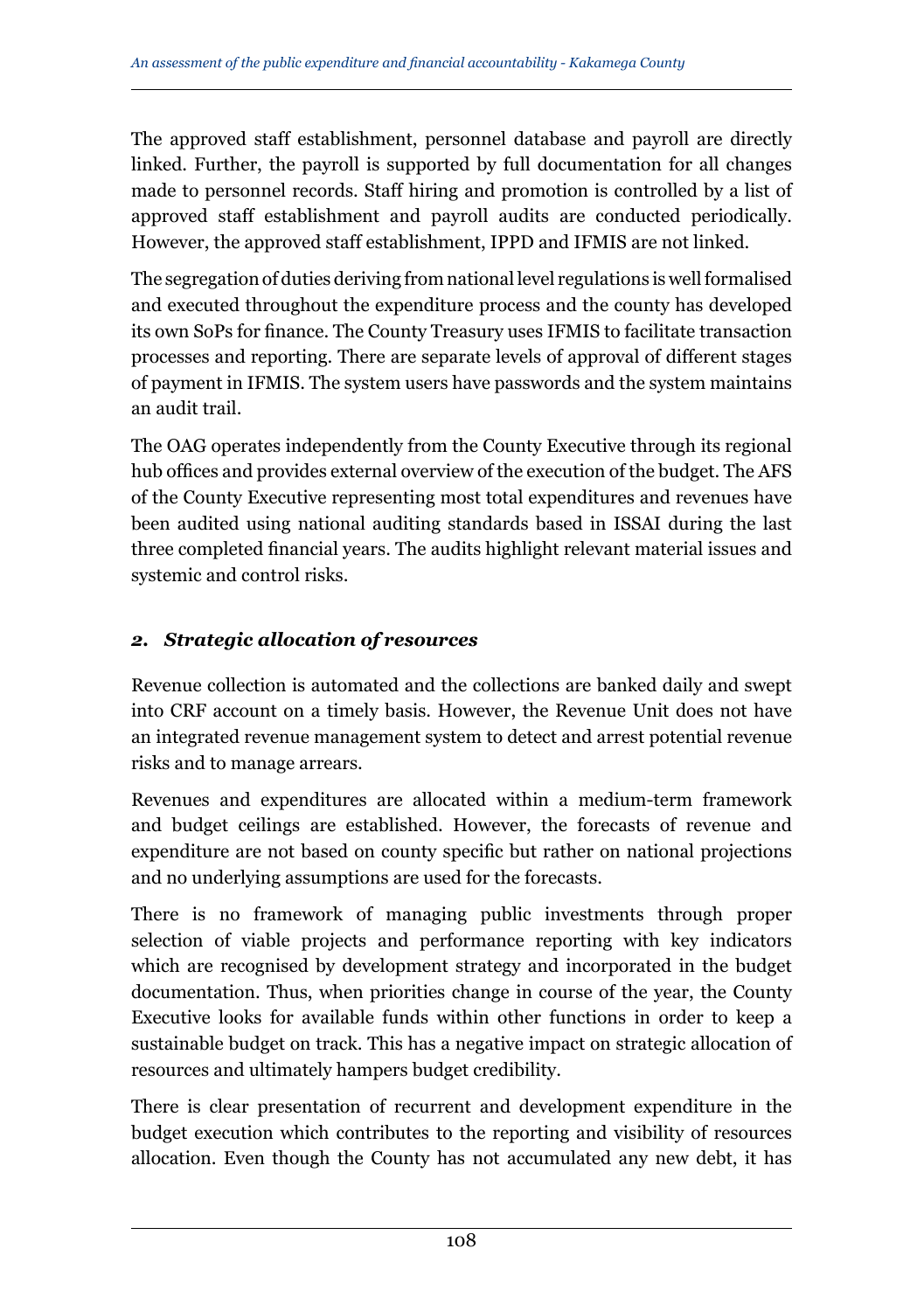inherited debt from the former local authorities but this debt is not reported in the AFSs. The County does not have a debt management unit and strategy.

There is an Internal Audit Department which applies international internal audit standards. However, its practice is still not well developed. The weaknesses have been found in the lack of comprehensive work plans, insufficient coverage and review of internal control system, lack of clarity in disclosing follow up comments of previous audit findings. The practice remains closer to regularity and financial control, than to a systemic approach.

There is weak legislative scrutiny of the OAG reports with no formalised procedures on timing; lack of procedures on documenting the hearing sessions and making recommendations to the Executive and; no transparency of the legislative scrutiny process.

#### *3. Efficient use of resources for service delivery*

The efficient and effective use of public services is not subject to systematic review by the County Government. The County has not developed the necessary tools and capacity to develop programme based budgets focused on service delivery. The ADP and CIDP objectives and targets are not traced into specific budget priorities.

There is a database of procured contracts indicating all contract details including the tender method selection but the public has limited access. Only tender bids are announced in the website, whereas information on the county procurement plans, annual procurement statistics and details of contracts awarded are not made public.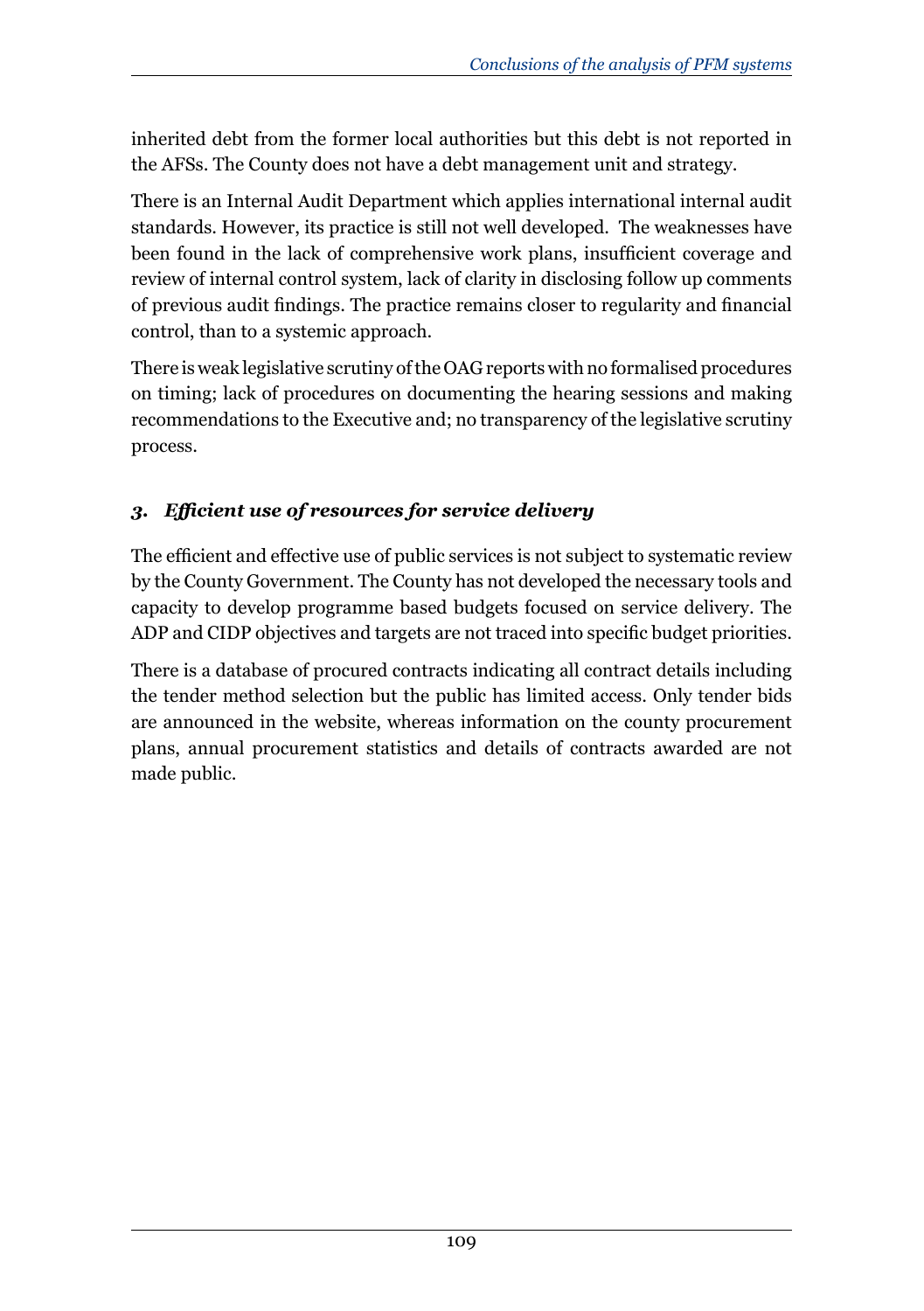## **5. GOVERNMENT PFM REFORM PROCESS**

#### **5.1 Approach to PFM Reforms**

In Kenya, the National Government through the National Treasury takes the lead in initiating and implementing PFM reforms. The government of Kenya has undertaken PFM reforms since 2006 and has been elaborated in Vision 2030. The current PFM reform strategy is elaborated in the Strategy for Public Finance Management Reforms in Kenya 2013-2018. The overall goal of this Reform Strategy is to ensure "A public finance management system that promotes transparency, accountability, equity, fiscal discipline and efficiency in the management and use of public resources for improved service delivery and economic development". The main areas of emphasis in the strategy include: (i) Macro-economic management and resource mobilization, (ii) Strategic planning and resource allocation, (iii) Budget execution, accounting and reporting and review, (iv) Independent audit and oversight, (v) Fiscal decentralization and intergovernmental fiscal relations, (vi) Legal and institutional framework and (vii) IFMIS and other PFM Systems.

IFMIS has been implemented at the national and the county levels in order to reinforce accountability, but still has room for improvement in terms of offering solutions to procurement-related challenges. At the county level, there is need for a better appropriation and reinforced controls. More operations are bypass IFMIS at the county level than at the national level. The implementation of a single treasury account should ensure the national and county governments perform better monitoring the movement of funds. The PFM Act allows for the establishment of a committee to check on the use of funds and disciplinary measures that can be taken in the event of misappropriation. However, proper monitoring of public resources would be possible if IFMIS is fully used at the county level a Business Intelligence layers is implemented to facilitate data analysis and visualisation.

#### **5.2 Recent and on-going reform actions**

The key reforms which are still outstanding and are relevant to this PEFA assessment are:

i) The adoption of the TSA at county government level;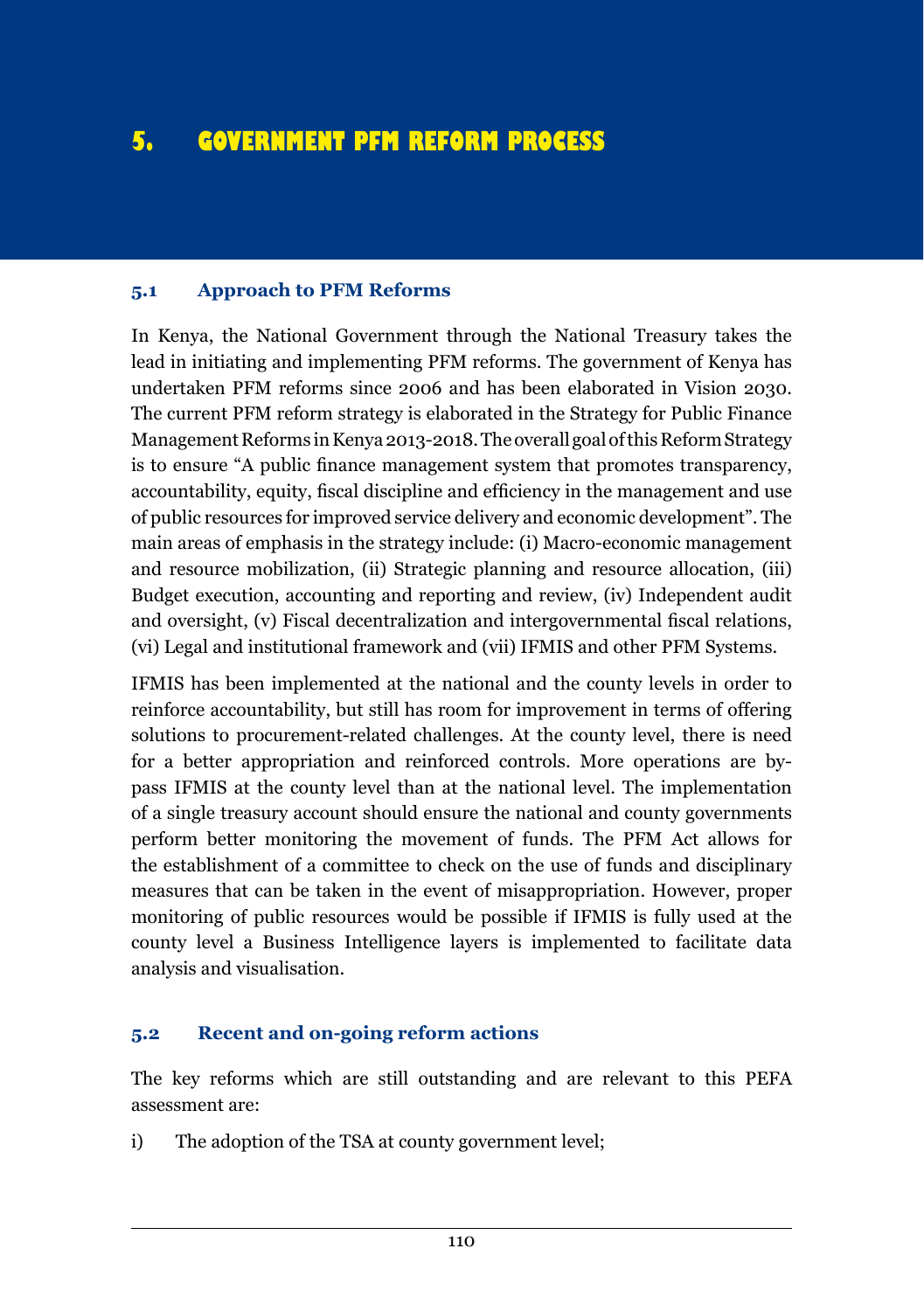- ii) Strengthening strategic planning and budget formulation by providing strong integrated results framework and costing of planning documents (MTPs, Sector and County Strategies);
- iii) Improvement of investment programme management by strengthening the control and enhancing appraisal, selection and monitoring procedures of projects;
- iv) Implementing comprehensive cash management reforms by strengthening commitment control and reporting and enhancing in-year budget monitoring and reporting;
- v) Integration of IPPD with IFMIS module at national level and then cascaded to county governments; and
- vi) The Public Accounts Standards Board in Kenya is designing a framework for all county governments to move to accrual-basis IPSAS.

#### **5.3 Institutional Considerations**

The Kenyan Devolution process is still young and the county still needs to improve the efficiency of public expenditures, while improving domestic resource mobilization. The county heavily relies on equitable transfers and grants. Focus, however, is to be on improving expenditure efficiency. The preceding analysis of Kakamega County PFM system indicates that to improve its performance, enhancement of own source revenues is necessary. Further, establishing predictable flow of central government grants (conditional and unconditional) is also necessary to enable preparation of realistic medium-term fiscal plans.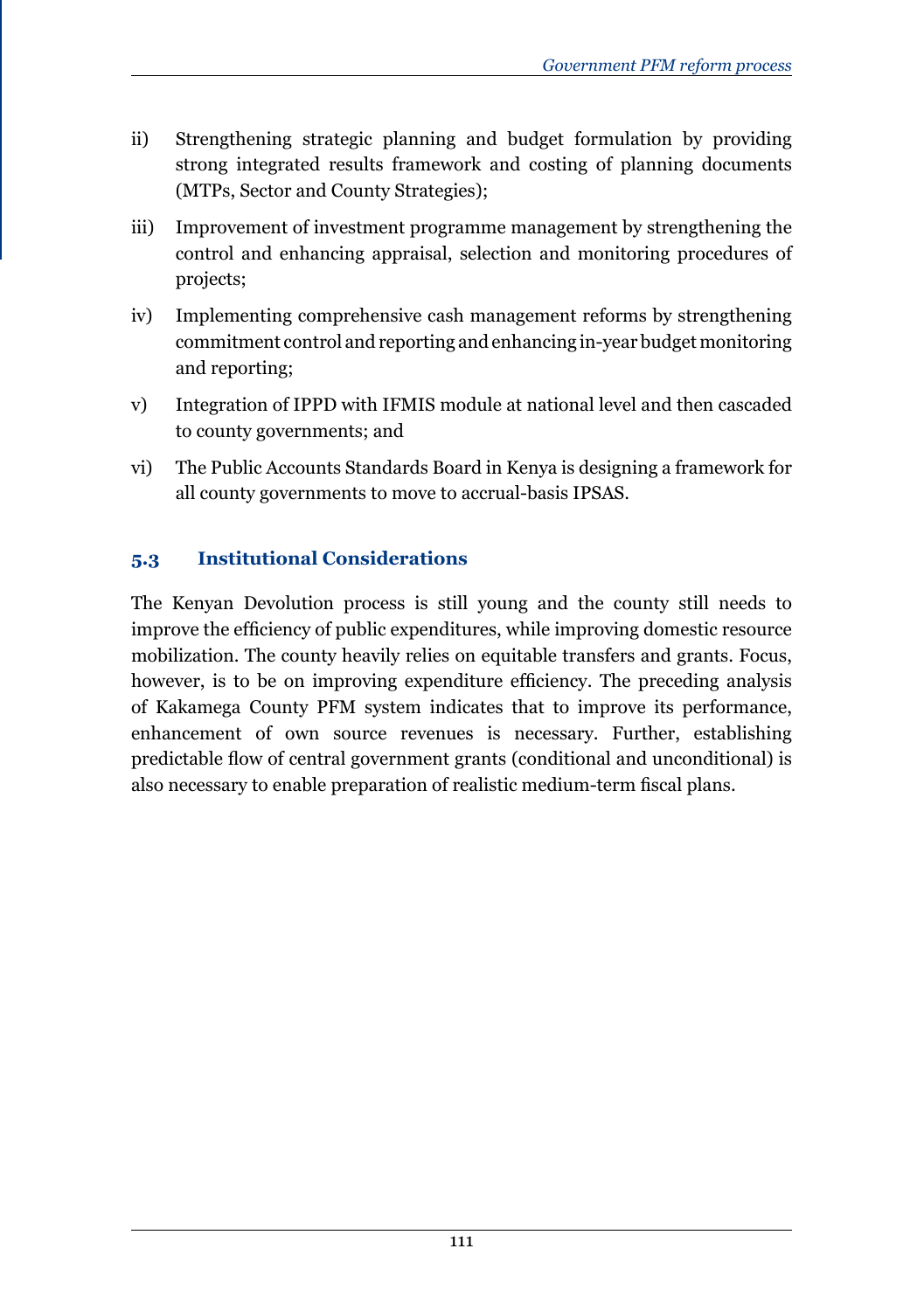| <b>COUNTY NAME: KAKAMEGA</b>                             |                                                                  |                                                               |                |                                                                                                                                                                                                                                                                                    |
|----------------------------------------------------------|------------------------------------------------------------------|---------------------------------------------------------------|----------------|------------------------------------------------------------------------------------------------------------------------------------------------------------------------------------------------------------------------------------------------------------------------------------|
|                                                          |                                                                  |                                                               |                | <b>Current assessment</b>                                                                                                                                                                                                                                                          |
| <b>Pillar</b>                                            | <b>Indicator/Dimension</b>                                       |                                                               | <b>Score</b>   | <b>Description of requirements met</b>                                                                                                                                                                                                                                             |
|                                                          | <b>Subnational PEFA indicator</b>                                |                                                               | $D+$           |                                                                                                                                                                                                                                                                                    |
|                                                          |                                                                  | HLG-1.1. Outturn of transfers from<br>higher-level government |                | The transfers have been at least 95% of the<br>original budget estimate in two of the last three<br>years.                                                                                                                                                                         |
| from a higher level of<br>HLG-1: Transfers<br>government |                                                                  | HLG-1.2. Earmarked grants outturn                             |                | The average difference between original budget<br>and actual is less than 5% in two of the last three<br>years.                                                                                                                                                                    |
|                                                          | HLG-1.3. Timeliness of transfers<br>from higher-level government |                                                               | $D^*$          | Actual dates of transfers have not been provided.                                                                                                                                                                                                                                  |
|                                                          | $PI-1$                                                           | Aggregate expenditure<br>out-turn                             | D              | Actual expenditure outturn for 2013/14,<br>2014/15 and 2015/16 was 43%, 73% and 81% of<br>the budgeted expenditure                                                                                                                                                                 |
|                                                          | $PI-2$                                                           | <b>Expenditure</b><br>composition outturn                     | $D+$           |                                                                                                                                                                                                                                                                                    |
| <b>Budget Reliability</b>                                |                                                                  | (i) Expenditure<br>composition outturn by<br>function         | D              | Variance in expenditure composition by<br>program, administrative or functional<br>classification was more than 15% for the last 3<br>financial years.                                                                                                                             |
|                                                          |                                                                  | (ii) Expenditure<br>composition outturn by<br>economic type   | $\overline{D}$ | Variance in expenditure composition by<br>economic classification for the last three years<br>was more than 15% for the last three financial<br>years                                                                                                                              |
|                                                          |                                                                  | (iii) Expenditure from<br>contingency reserves.               | $\mathbf{A}$   | The County has not charged any expenditure to<br>contingency vote during the assessment period.                                                                                                                                                                                    |
|                                                          | $PI-3$                                                           | <b>Revenue outturn</b>                                        | $\overline{D}$ |                                                                                                                                                                                                                                                                                    |
|                                                          |                                                                  | (i) Aggregate revenue<br>outturn                              | D              | The total revenue deviation of aggregate<br>revenue outturn for 2013/14, 2014/15, 2015/16<br>was 65.8%, 80.7%, and 92.9% respectively.                                                                                                                                             |
|                                                          |                                                                  | (ii) Revenue composition<br>outturn                           | D              | The composition variance for $2013/14$ , $2014/15$ ,<br>2015/16 was 170%, 60% and 61% respectively.<br>The variance is a lot above 15%                                                                                                                                             |
| Transparency of<br><b>Public Finances</b>                | $PI-4$                                                           | <b>Budget Classification</b>                                  | $\mathbf C$    | The Budget Estimates are presented in economic<br>and administrative classification. The Chart of<br>Accounts adopted mimics the national method<br>of classification based on IFMIS System. It is at<br>2 level classification and revenue is not classified<br>according to GFS. |
|                                                          | $PI-5$                                                           | <b>Budget Documentation</b>                                   | D              | 5 elements: 2 basic and 3 additional elements                                                                                                                                                                                                                                      |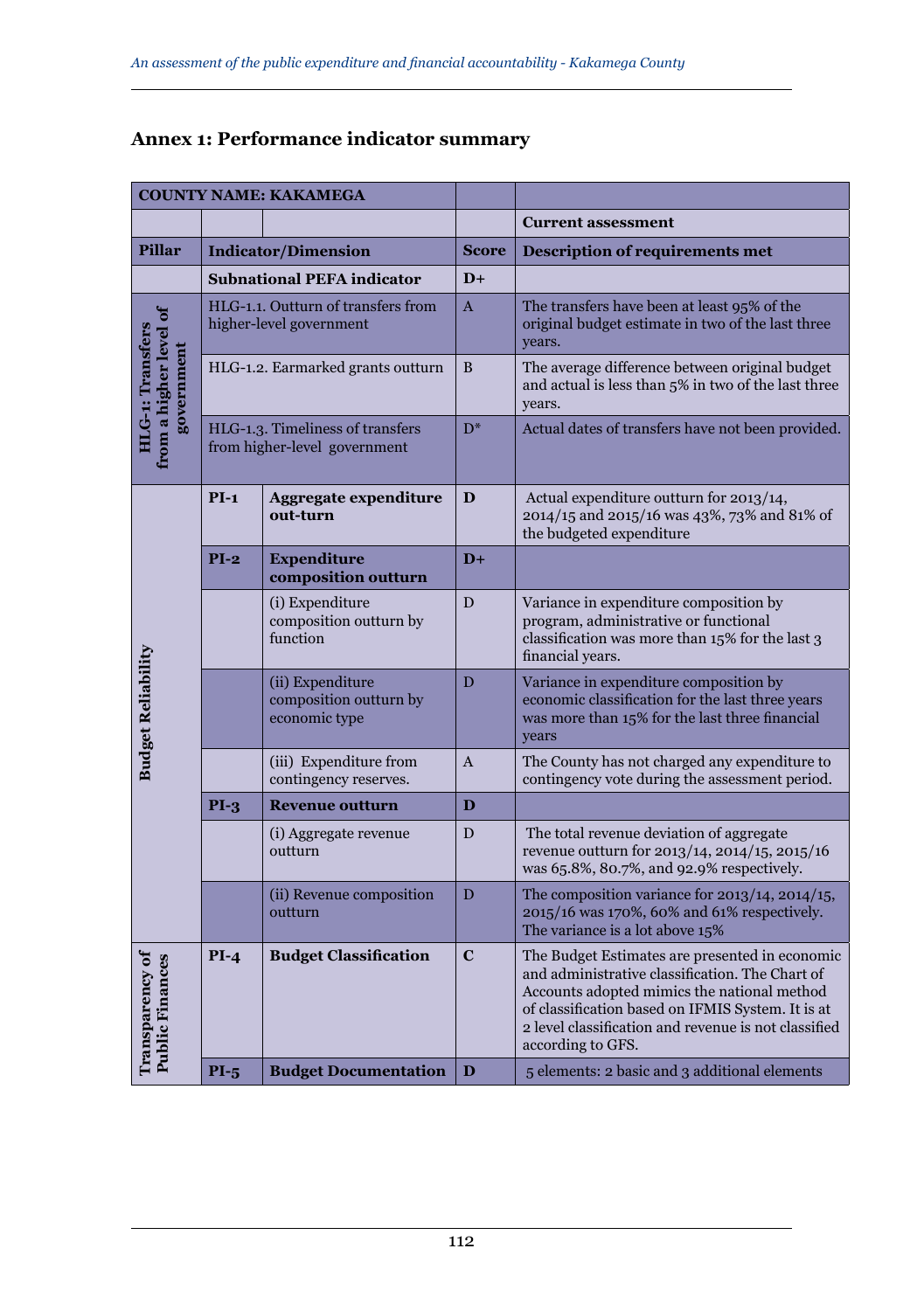|                                 | <b>PI-6</b> | <b>Central government</b><br>operations outside<br>financial reports | D              |                                                                                                                                                                             |
|---------------------------------|-------------|----------------------------------------------------------------------|----------------|-----------------------------------------------------------------------------------------------------------------------------------------------------------------------------|
|                                 |             | (i) Expenditure outside<br>financial reports                         | $D^*$          | There is no record of expenditure outside<br>financial reports.                                                                                                             |
|                                 |             | (ii) Revenue outside<br>financial reports                            | $D^*$          | There is no record of calculating volume of such<br>revenue.                                                                                                                |
|                                 |             | (iii) Financial reports of<br>extra-budgetary units                  | D              | There are no financial reports for the extra-<br>budgetary units.                                                                                                           |
|                                 | $PI-7$      | <b>Transfers to</b><br>subnational<br>governments                    | N/A            | There are no sub governments under the county<br>level.                                                                                                                     |
|                                 |             | (i) System for allocating<br>transfers                               | ÷              |                                                                                                                                                                             |
|                                 |             | (ii) Timeliness of<br>information on transfers                       | $\overline{a}$ |                                                                                                                                                                             |
| Transparency of Public Finances | $PI-8$      | <b>Performance</b><br>information for service<br>delivery            | D              |                                                                                                                                                                             |
|                                 |             | (i) Performance plans for<br>service delivery                        | D              | There is no performance information related to<br>outputs and outcomes                                                                                                      |
|                                 |             | (ii) Performance achieved<br>for service delivery                    | D              | Performance results are not in format and at a<br>level (program or unit) that is comparable to the<br>plans previously adopted within the annual or<br>medium-term budget. |
|                                 |             | (iii) Resources received by<br>service delivery units                | $\mathbf C$    | There is no report with this information<br>prepared annually.                                                                                                              |
|                                 |             | (iv)Performance evaluation<br>for service delivery                   | D              | Efficiency ratios are availed in the CBROPs but<br>independent evaluations of the efficiency and<br>effectiveness of service delivery have not been<br>carried out.         |
|                                 | $PI-9$      | <b>Public access to</b><br>information                               | D              | The County makes available to the public two<br>basic elements and two additional elements.                                                                                 |
|                                 | $PI-10$     | Fiscal risk reporting                                                | D              |                                                                                                                                                                             |
| <b>nd</b> liabilities           |             | (i) Monitoring of public<br>corporations                             | N/A            | The public corporations are still in process of<br>being transferred for direct ownership by the<br>County of Kakamega.                                                     |
|                                 |             | (ii) Monitoring of sub-<br>national government<br>(SNG)              | N/A            | There are no devolved units under the county<br>government e                                                                                                                |
|                                 |             | (iii) Contingent liabilities<br>and other fiscal risks               | D              | Contingent liabilities are not quantified in the<br>financial reports                                                                                                       |
|                                 | $PI-11$     | <b>Public investment</b><br>management                               | $\mathbf{D}$   |                                                                                                                                                                             |
| <b>Management of assets a</b>   |             | (i) Economic analysis of<br>investment proposals                     | D              | Needs-based analysis is usually done by the<br>County Government but no in-depth economic<br>analysis is undertaken                                                         |
|                                 |             | (ii) Investment project<br>selection                                 | D              | The County has an economic planning but there<br>is no standard project selection criteria.                                                                                 |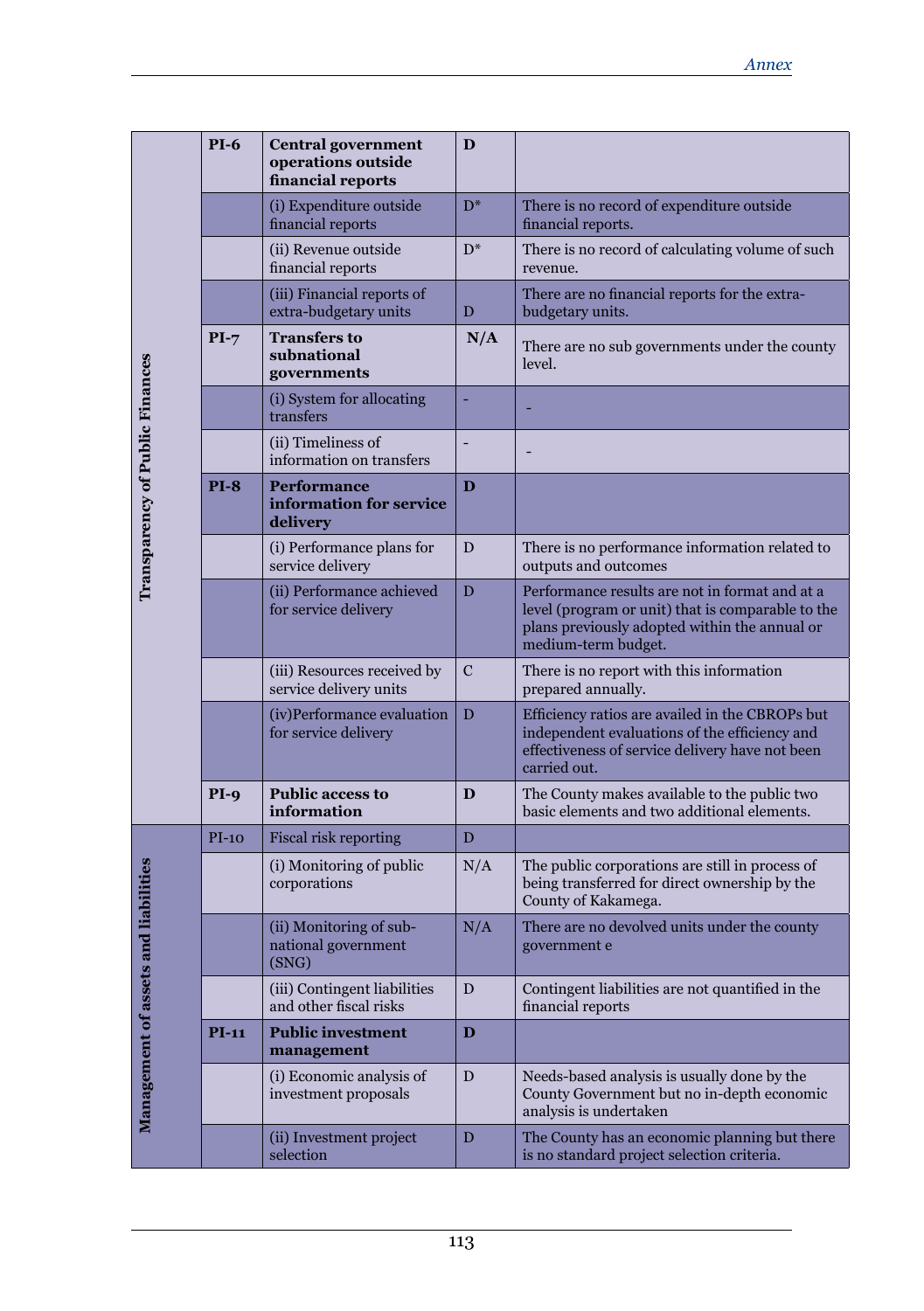|                                      |              | (iii) Investment project<br>costing                           | D              | Mostly capital costs of investment projects are<br>indicated in the budget.                                                                                         |
|--------------------------------------|--------------|---------------------------------------------------------------|----------------|---------------------------------------------------------------------------------------------------------------------------------------------------------------------|
|                                      |              | (iv) Investment project<br>monitoring                         | D              | There is no independent monitoring agency to<br>conduct objective monitoring and evaluation of<br>projects.                                                         |
|                                      | $PI-12$      | <b>Public asset</b><br>management                             | $D+$           |                                                                                                                                                                     |
| Management of assets and liabilities |              | (i) Financial asset<br>monitoring                             | $\overline{C}$ | The financial assets include cash in the bank and<br>its equivalent.                                                                                                |
|                                      |              | (ii) Nonfinancial asset<br>monitoring                         | D              | The County Government has not developed a<br>non-financial asset register.                                                                                          |
|                                      |              | (iii) Transparency of asset<br>disposal                       | D              | Rules for transfer or disposal of financial assets<br>do exist. The County has not disposed of any<br>asset and this does not appear in any budget<br>documentation |
|                                      | $PI-13$      | Debt management                                               | D              |                                                                                                                                                                     |
|                                      |              | (i) Recording and<br>reporting of debt and<br>guarantees      | D              | The County does not have a debt management<br>strategy.                                                                                                             |
|                                      |              | (ii) Approval of debt and<br>guarantees                       | N/A            | The County does not have legislation or<br>procedures for borrowing or loan guaranteeing.                                                                           |
|                                      |              | (iii) Debt management<br>strategy                             | D              | The County Government has neither debt<br>management strategy nor debt management<br>function.                                                                      |
|                                      | $PI-14$      | <b>Macroeconomic and</b><br>fiscal forecasting                | $D+$           |                                                                                                                                                                     |
|                                      |              |                                                               |                |                                                                                                                                                                     |
|                                      |              | (i) Macroeconomic<br>forecasts                                | $\mathbf C$    | The County Treasury adopts the macroeconomic<br>indicators from the National Government for its<br>budget estimates in CBROP.                                       |
|                                      |              | (ii) Fiscal forecasts                                         | $\mathbf C$    | CBROP, CFSP and budget estimates forecasts<br>are not accompanied by the underlying<br>assumptions                                                                  |
|                                      |              | (iii) Macro-fiscal sensitivity<br>analysis                    | D              | The County does not perform sensitivity analysis<br>in relation to own source revenue.                                                                              |
|                                      | $PI-15$      | <b>Fiscal strategy</b>                                        | D              |                                                                                                                                                                     |
|                                      |              | (i) Fiscal impact of policy<br>proposals                      | D              | CFSP, CBROP does not provide explanations<br>required.                                                                                                              |
| iscal strategy and budgeting         |              | (ii) Fiscal strategy adoption                                 | D              | The fiscal strategy of the CFSP does not include<br>explicit time-based quantitative fiscal goals and<br>targets together with qualitative objectives.              |
|                                      |              | (iii) Reporting on fiscal<br>outcomes                         | D              | The CBROP does not provide specific action<br>plan to address the deviations but generic<br>recommendations.                                                        |
| Policy-based                         | <b>PI-16</b> | <b>Medium term</b><br>perspective in<br>expenditure budgeting | $D+$           |                                                                                                                                                                     |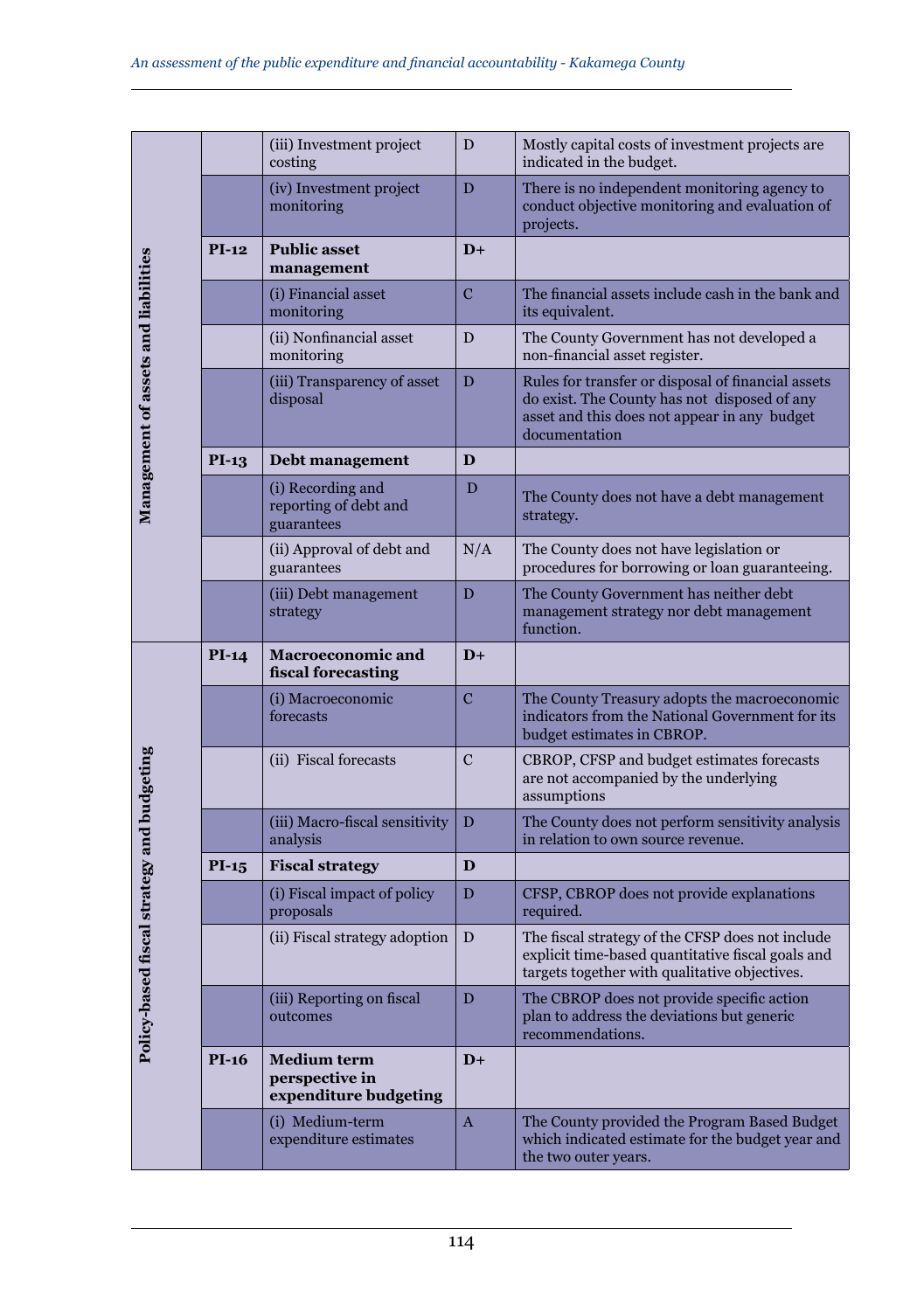|                                            |              | (ii) Medium-term<br>expenditure ceilings                         | D            | The medium-term expenditure ceilings are not<br>issued before the budget circular                                                                                                                               |
|--------------------------------------------|--------------|------------------------------------------------------------------|--------------|-----------------------------------------------------------------------------------------------------------------------------------------------------------------------------------------------------------------|
|                                            |              | (iii) Alignment of strategic<br>plans and medium-term<br>budgets | D            | Only 25% of the line ministries policies and<br>programmes in the ADPs are not in line with the<br>approved budgets.                                                                                            |
|                                            |              | (iv) Consistency of<br>budgets with previous year<br>estimates   | D            | The budget documents do not provide<br>explanation of the changes to expenditure<br>estimates between the last medium-term budget<br>and the current medium budget at ministry<br>level.                        |
|                                            | $PI-17$      | <b>Budget preparation</b><br>process                             | $\mathbf C$  |                                                                                                                                                                                                                 |
|                                            |              | (i) Budget calendar                                              | D            | The budget circular is provided; however, it is<br>not adhered to by all line ministries.                                                                                                                       |
| Policy-based fiscal strategy and budgeting |              | (ii) Guidance on budget<br>preparation                           | D            | The budget circular gives clear guidance on<br>the budget preparation to line ministries. The<br>budget ceilings are not provided together with<br>the budget circular.                                         |
|                                            |              | (iii) Budget submission to<br>the legislature                    | A            | The budget was submitted two months before<br>the start of the next fiscal year in July.                                                                                                                        |
|                                            | <b>PI-18</b> | Legislative scrutiny of<br>budgets                               | $D+$         |                                                                                                                                                                                                                 |
|                                            |              | (i) Scope of budget<br>scrutiny                                  | $\mathbf{A}$ | The County Assembly scrutinizes the ADP,<br><b>CBROP</b> and the CFSP                                                                                                                                           |
|                                            |              | (ii) Legislative procedures<br>for budget scrutiny               | $\mathbf C$  | The legislative procedures for budget scrutiny<br>are adhered to and public participation forums<br>have been organised. No evidence of technical<br>support and negotiation procedures.                        |
|                                            |              | (iii) Timing of budget<br>approval                               | D            | The budgets for the three fiscal years under<br>review have been approved before the start of<br>the new fiscal year but the actual dated of budget<br>submission to the legislature have not been<br>provided. |
|                                            |              | (iv) Rules for budget<br>adjustments by the<br>executive         | $\mathbf C$  | Clear rules exist as per PFM Act 2012 and they<br>allow administrative reallocation and expansion<br>of expenditures.                                                                                           |
|                                            | <b>PI-19</b> | <b>Revenue</b><br>administration                                 | D            |                                                                                                                                                                                                                 |
| Predictability and control in              |              | (i) Rights and obligations<br>for revenue measures               | D            | All County revenue is collected and accounted<br>for by the Revenue Unit under Finance and<br>Economic Planning Sector. There was however<br>no documentary evidence on the deliberations of<br>the committees. |
| budget executio                            |              | (ii) Revenue risk<br>management                                  | D            | The County Government of Kakamega has<br>not put in place a comprehensive, structured<br>and systematic approach for assessing and<br>prioritizing compliance risks.                                            |
|                                            |              | (iii) Revenue audit and<br>investigation                         | D            | The Revenue Unit of the County Government<br>has not put in place audit and fraud<br>investigation systems                                                                                                      |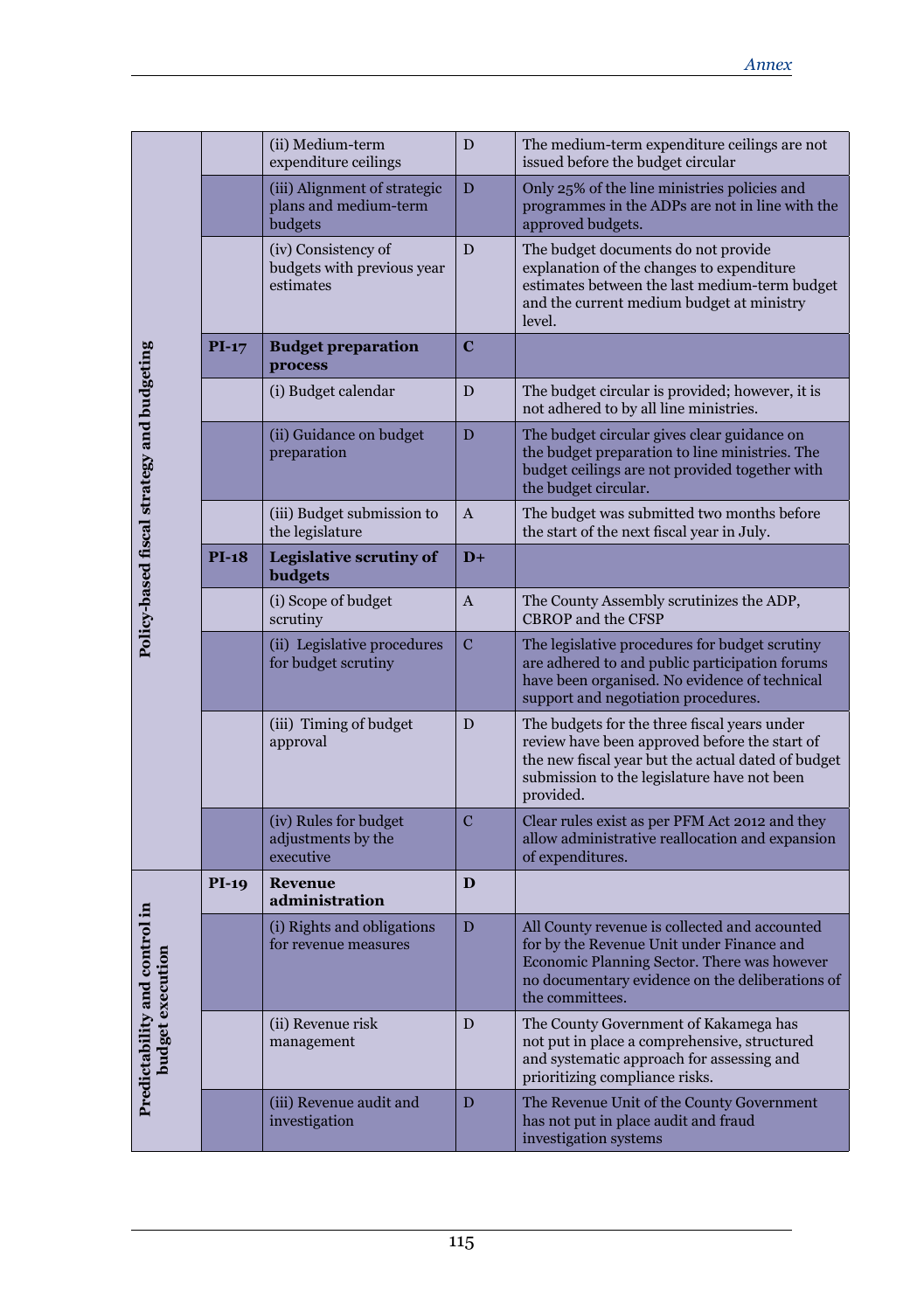|                                              |              | (iv) Revenue arrears<br>monitoring                         | D            | The percentage of revenue arrears to total<br>revenue was about 513%.                                                                                                              |
|----------------------------------------------|--------------|------------------------------------------------------------|--------------|------------------------------------------------------------------------------------------------------------------------------------------------------------------------------------|
|                                              | <b>PI-20</b> | <b>Accounting for</b><br>revenues                          | $D+$         |                                                                                                                                                                                    |
|                                              |              | (i) Information on revenue<br>collections                  | $\mathbf{A}$ | Revenue collection reports are prepared on<br>monthly basis from daily reports.                                                                                                    |
|                                              |              | (ii) Transfer of revenue<br>collections                    | $\mathbf{A}$ | All revenue collected in cash and cheques is<br>banked into the County bank accounts on a daily<br>basis as evidenced by the daily banking slips.                                  |
|                                              |              | (iii) Revenue accounts<br>reconciliation                   | D            | There was no evidence that reconciliation of<br>assessments, collections, arrears, and transfers<br>to Treasury controlled accounts are carried out.                               |
|                                              | $PI-21$      | <b>Predictability of</b><br>in-year resource<br>allocation | $C+$         |                                                                                                                                                                                    |
|                                              |              | (i) Consolidation of cash<br>balances                      | C            | The County operates seven accounts at CBK and<br>their cash balances are consolidated daily.                                                                                       |
|                                              |              | (ii) Cash forecasting and<br>monitoring                    | $\mathbf{A}$ | The cash forecast is provided annually and<br>updated on a monthly basis on the basis of<br>actual cash inflows and outflows                                                       |
| LLeancement, sura common municipal execution |              | (iii) Information on<br>commitment ceilings                | D            | It was not ascertained that plans and<br>expenditure commitments were in accordance<br>with budget appropriations.                                                                 |
|                                              |              | (iv) Significance of in-year<br>budget adjustments         | B            | There was only once in-year budget adjustment<br>in any of the three financial years assessed.                                                                                     |
|                                              | $PI-22$      | <b>Expenditure arrears</b>                                 | $\mathbf c$  |                                                                                                                                                                                    |
|                                              |              | (i) Stock of expenditure<br>arrears                        | $\mathbf C$  | The stock of expenditure arrears is more than<br>6% in two years and less than 10% in the three<br>years.                                                                          |
|                                              |              | (ii) Expenditure arrears<br>monitoring                     | $\mathbf C$  | The report does not include age analysis of the<br>arrears.                                                                                                                        |
|                                              | $PI-23$      | <b>Payroll controls</b>                                    | $D+$         |                                                                                                                                                                                    |
|                                              |              | (i) Integration of payroll<br>and personnel records        | D            | Reconciliation of the payroll with personnel<br>records takes place on an annual basis through<br>payroll audit but it is not sure if it is checked<br>against the approved budget |
|                                              |              | (ii) Management of payroll<br>changes                      | $\mathbf{A}$ | Changes to personnel records and payroll are<br>updated on monthly basis and in time for the<br>following month's payments.                                                        |
|                                              |              | (iii) Internal control of<br>payroll                       | A            | Authorisation of records and payroll changes is<br>restricted to payroll manger based on approved<br>authority.                                                                    |
|                                              |              | (iv) Payroll audit                                         | $D^*$        | Payroll audit reports and response to the reports<br>were not provided as evidence.                                                                                                |
|                                              | $PI-24$      | <b>Procurement</b>                                         | $D+$         |                                                                                                                                                                                    |
|                                              |              | (i) Procurement<br>monitoring                              | D            | The data in the Report is not complete for all<br>procurement methods for goods, services and<br>works.                                                                            |

**Predictability and control in budget execution**  $\ddot{\phantom{a}}$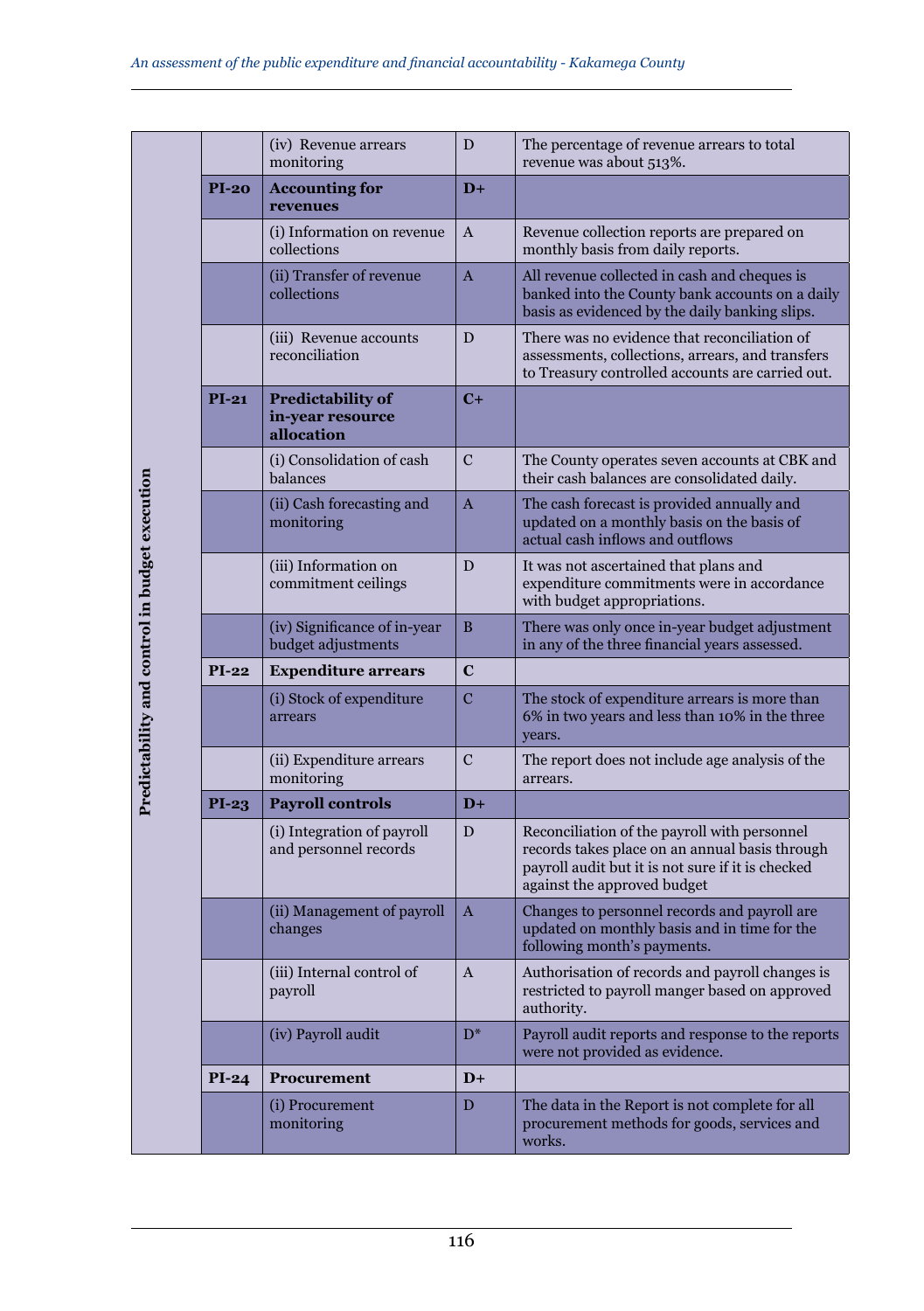|                                                |              | (ii) Procurement methods                                    | $D^*$        | There is no data on percentage of competitive vs<br>non-competitive tenders procured.                                                                                                                           |
|------------------------------------------------|--------------|-------------------------------------------------------------|--------------|-----------------------------------------------------------------------------------------------------------------------------------------------------------------------------------------------------------------|
|                                                |              | (iii) Public access to<br>procurement information           | $D^*$        | The procurement met three of the six elements<br>for this dimension. However, no information<br>was provided on materiality.                                                                                    |
|                                                |              | (iv) Procurement<br>complaints management                   | $\mathbf{A}$ | The procurement complaint system meets all<br>criteria                                                                                                                                                          |
|                                                | $PI-25$      | <b>Internal controls on</b><br>non-salary expenditure       | $\mathbf{A}$ |                                                                                                                                                                                                                 |
|                                                |              | (i) Segregation of duties                                   | $\mathbf{A}$ | There is clear segregation of duties among PFM<br>functions.                                                                                                                                                    |
|                                                |              | (ii) Effectiveness of<br>expenditure commitment<br>controls | $\mathbf{A}$ | Payment cannot be made if there are no funds.                                                                                                                                                                   |
| Predictability and control in budget execution |              | (iii) Compliance with<br>payment rules and<br>procedures    | B            | Calculated figure for payments outside IFMIS is<br>about 4.6%. The authorization and justification<br>are not evidenced.                                                                                        |
|                                                | $PI-26$      | <b>Internal audit</b><br>effectiveness                      | $D+$         |                                                                                                                                                                                                                 |
|                                                |              | (i) Coverage of internal<br>audit                           | $D^*$        | No evidence was provided to justify the<br>percentage of audited county entities.                                                                                                                               |
|                                                |              | (ii) Nature of audits and<br>standards applied              | $\mathbf C$  | Quality assurance is not diligently applied. The<br>e proportion of internal control audits versus<br>compliance audits carried out over the last three<br>years is not known.                                  |
|                                                |              | (iii) Implementation<br>of internal audits and<br>reporting | $D^*$        | No evidence was provided on the percentage of<br>completed planned audits                                                                                                                                       |
|                                                |              | (iv) Response to internal<br>audits                         | $D^*$        | No evidence provided                                                                                                                                                                                            |
|                                                | $PI-27$      | <b>Financial data integrity</b>                             | $\mathbf C$  |                                                                                                                                                                                                                 |
|                                                |              | (i) Bank account<br>reconciliation                          | D            | Reconciliations of bank accounts take place<br>monthly. Only 81% of bank accounts are<br>reconciled monthly                                                                                                     |
|                                                |              | (ii) Suspense accounts                                      | N/A          |                                                                                                                                                                                                                 |
| Reporting<br>ಕ<br>Accounting an                |              | (iii) Advance accounts                                      | D            | Advance/imprest accounts are reconciled<br>annually as a note to the AFS but they are<br>cleared more than two months after the year<br>end.                                                                    |
|                                                |              | (iv) Financial data integrity<br>processes                  | $\mathbf{A}$ | IFMIS has a system administrator who ensures<br>compliance of assigned responsibilities and<br>ensures approval are sought to make changes in<br>the system. General Ledger reconciliations are<br>carried out. |
|                                                | <b>PI-28</b> | In-year budget reports                                      | $D+$         |                                                                                                                                                                                                                 |
|                                                |              | (i)Coverage and<br>comparability of reports                 | $\mathbf C$  | Budget reports are prepared quarterly allowing<br>for comparison with the original budgets for the<br>main administrative headings.                                                                             |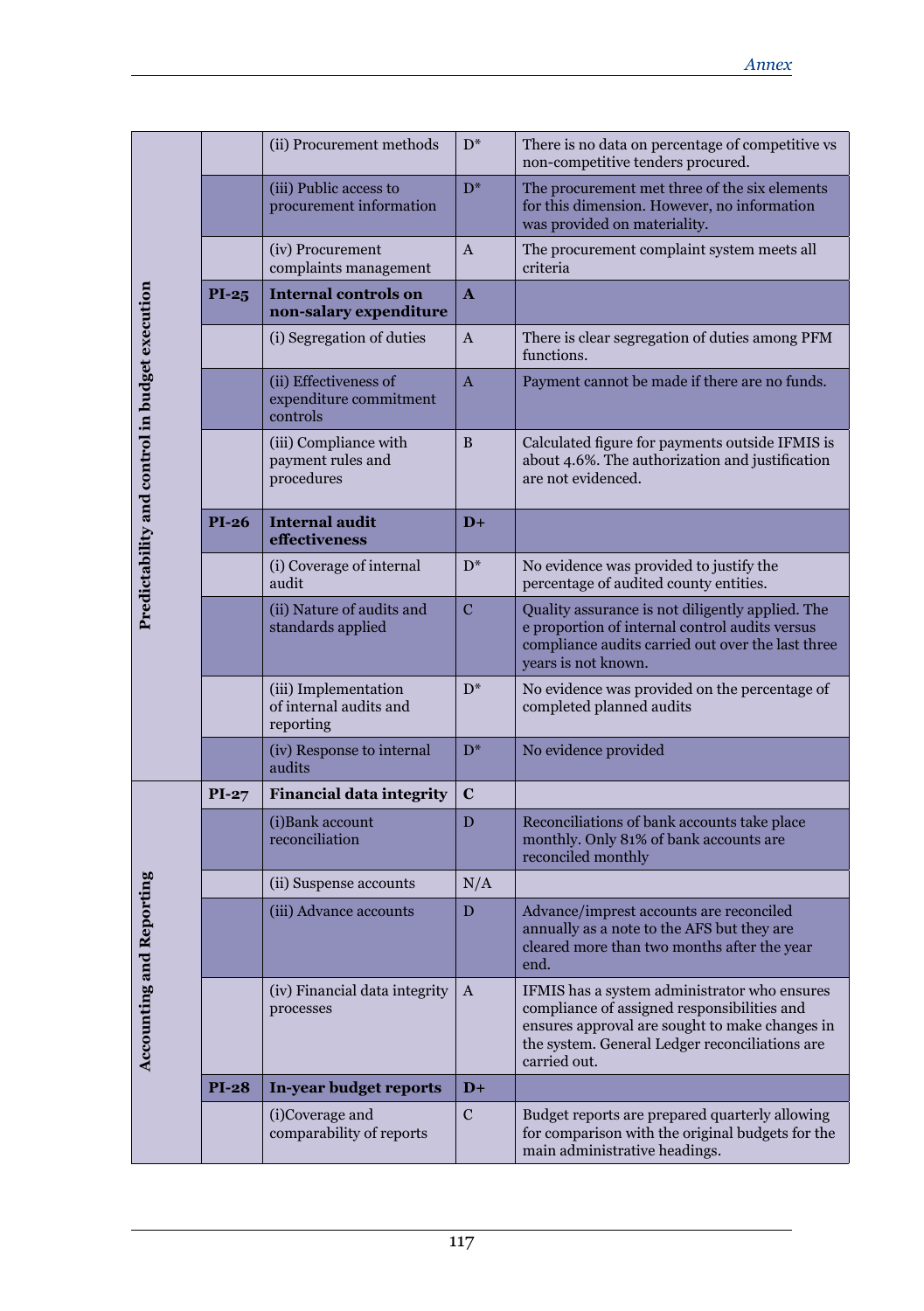|                                 |              | (ii) Timing of in-year<br>budget reports                        | D              | Quarterly reports are prepared but submitted<br>more than two months after the end of each<br>quarter                                                                                                         |
|---------------------------------|--------------|-----------------------------------------------------------------|----------------|---------------------------------------------------------------------------------------------------------------------------------------------------------------------------------------------------------------|
|                                 |              | (iii)Accuracy of in-year<br>budget reports                      | $\mathbf C$    | It was not reported whether information on<br>expenditure is covered at commitment stage.                                                                                                                     |
|                                 | $PI-29$      | <b>Annual financial</b><br>reports                              | $\mathbf{D}+$  |                                                                                                                                                                                                               |
| <b>Accounting and Reporting</b> |              | (i)Completeness of annual<br>financial reports                  | $\mathcal{C}$  | The County is applying IPSAS Cash, there is only<br>information on revenue, expenditure, and cash<br>balances, but no assets and liabilities and the<br>actuals are comparable to the approved budget.        |
|                                 |              | (ii) Submission of reports<br>for external audit                | $\overline{A}$ | The Annual Financial Statements were<br>submitted for external audit within three<br>months after end of financial year i.e. by 30<br>September of each year. This is in line with the<br>PFM Act, 2012.      |
|                                 |              | (iii) Accounting standards                                      | D              | Variations between international and national<br>standards are not disclosed and gaps are not<br>explained in the reports of the OAG.                                                                         |
|                                 | <b>PI-30</b> | <b>External audit</b>                                           | $D+$           |                                                                                                                                                                                                               |
|                                 |              | (i) Audit coverage and<br>standards                             | $\mathbf C$    | Not all County budget value expenditure have<br>been audited over the last three financial year.                                                                                                              |
|                                 |              | (ii) Submission of audit<br>reports to the legislature          | D              | The audit reports are submitted to the CA<br>usually after 12 months.                                                                                                                                         |
|                                 |              | (iii) External audit follow-<br>up                              | $D^*$          | No evidence has been provided on follow-up<br>activities and decisions.                                                                                                                                       |
|                                 |              | (iv)Supreme Audit<br>Institution (SAI)<br>independence          | $\overline{A}$ | The OAG is an independently set up by the<br>Constitution of Kenya.                                                                                                                                           |
|                                 | PI-31        | Legislative scrutiny of<br>audit reports                        | D              |                                                                                                                                                                                                               |
| External scrutiny and audit     |              | (i) Timing of audit report<br>scrutiny                          | $D^*$          | There is no evidence to ascertain how much time<br>it takes for complete scrutiny of the external<br>audit report by the legislature after receipt of the<br>reports from the OAG.                            |
|                                 |              | (ii) Hearings on audit<br>findings                              | $D^*$          | Records of attendance at hearings and Audit<br>Reports for the last three completed fiscal years<br>have not been provided                                                                                    |
|                                 |              | (iii) Recommendations on<br>audit by the legislature            | $D^*$          | No record of recommendations made by the<br>legislatures for actions to be taken up by the<br>County Executive has been provided, nor has<br>any record of procedures for following up on<br>recommendations. |
|                                 |              | (iv)Transparency of<br>legislative scrutiny of audit<br>reports | $D^*$          | No evidence has been provided on the number<br>of hearings on the Audit Reports.                                                                                                                              |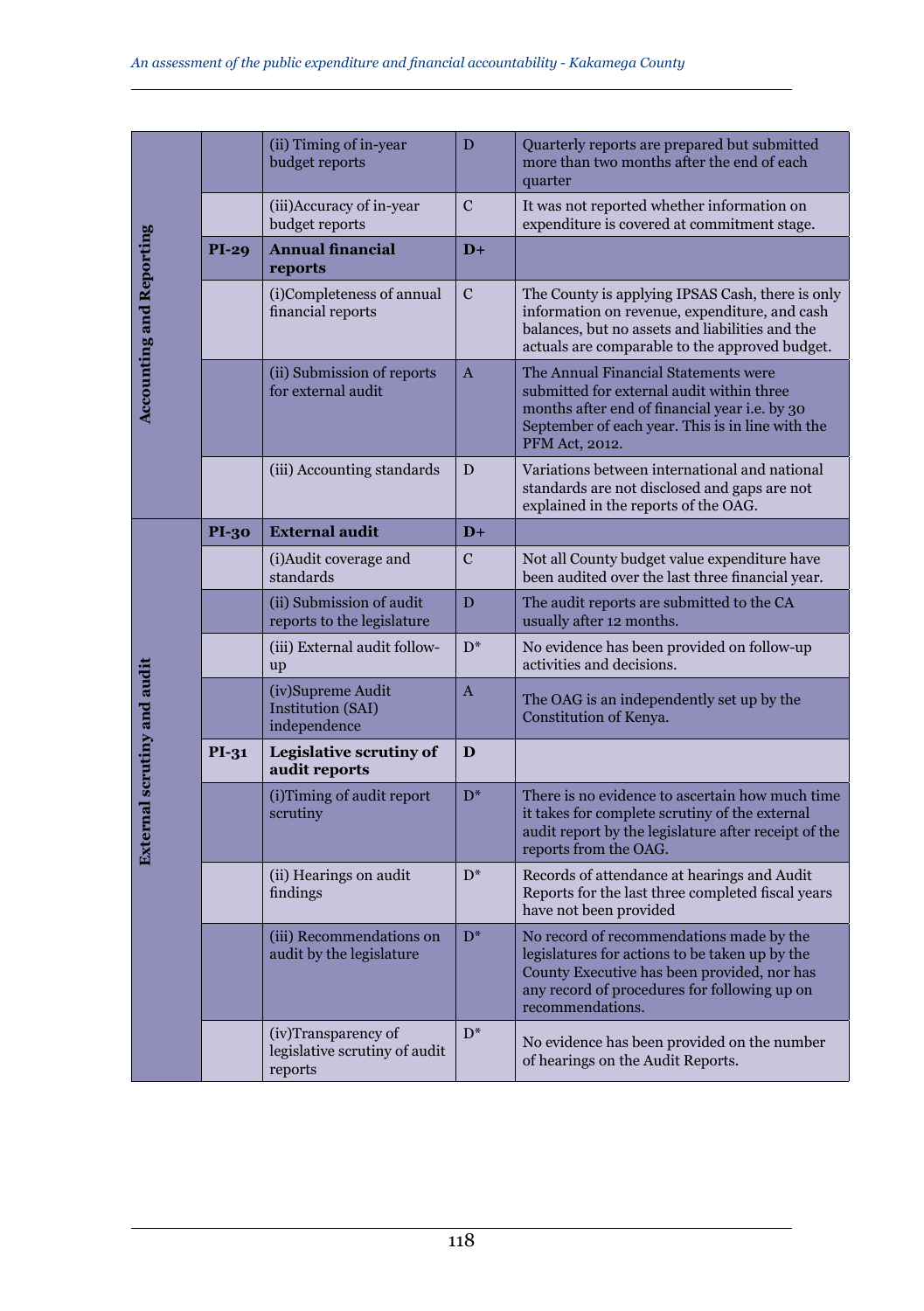### **Annex 2: Summary of observations on the internal control framework**

| <b>Internal control</b><br>components and<br>elements                                                                                                                                                          | <b>Summary of observations</b>                                                                                                                                                                                                                                                                                                                                                                                                                                                                                                                                                                                                                                 |
|----------------------------------------------------------------------------------------------------------------------------------------------------------------------------------------------------------------|----------------------------------------------------------------------------------------------------------------------------------------------------------------------------------------------------------------------------------------------------------------------------------------------------------------------------------------------------------------------------------------------------------------------------------------------------------------------------------------------------------------------------------------------------------------------------------------------------------------------------------------------------------------|
| 1. Control<br>environment                                                                                                                                                                                      | There is a strong regulatory framework in the County<br>which governs both the National and County Government.<br>The Kenya Constitution-2010, The Public Financial<br>Management Act 2012 and The PFM Regulations 2015.<br>Government circulars are issued periodically to ensure<br>compliance with the laws.<br>There is an Internal Audit department set up for all the<br>County Government functions and annual external audits<br>are carried out by an independent Office of the Audit<br>General. The audit reports are submitted to the County<br>Assembly when completed. There is, however, a noted delay<br>in completion of the external audits. |
| 1.1 The personal and<br>professional integrity<br>and ethical values of<br>management and staff,<br>including a supportive<br>attitude toward internal<br>control constantly<br>throughout the<br>organisation | Chapter Six of the Kenya Constitution sets out the<br>responsibilities of leadership of all public officers. This<br>includes (i) oath of office of state officers, (ii) conduct of state<br>officers, (iii) financial probity of state officers, (iv) restriction<br>on activities of state officers, (v) citizenship and leadership,<br>(vi) legislation to establish the ethics and anti-corruption<br>commission and (vii) legislation on leadership. These appear<br>to be understood and internalised by the management and<br>staff.<br>The mission was not aware of any reported ethical and<br>integrity issues.                                      |
| 1.2. Commitment to<br>competence                                                                                                                                                                               | No information available from the PEFA assessment.<br>However, from our general understanding of the County, the<br>senior level staff have necessary academic qualification and<br>experience.                                                                                                                                                                                                                                                                                                                                                                                                                                                                |
| 1.3. The "tone at the<br>top" (i.e. management's<br>philosophy and<br>operating style)                                                                                                                         | The PFM Act, paragraph 104- states that management must<br>ensure proper management and control of, and accounting<br>for the finances of the county government and its entities in<br>order to promote efficient and effective use of the county's<br>budgetary resources.<br>This responsibility rest squarely with the County leadership.<br>The tone at the top may not be adequate judging from the<br>work of external auditors where audit findings are not acted<br>upon. The assembly which is a key institution of control has<br>not also played its oversight role effectively.                                                                    |
| 1.4. Organisational<br>structure                                                                                                                                                                               | It has not been reported if the County has an organisational<br>structure.                                                                                                                                                                                                                                                                                                                                                                                                                                                                                                                                                                                     |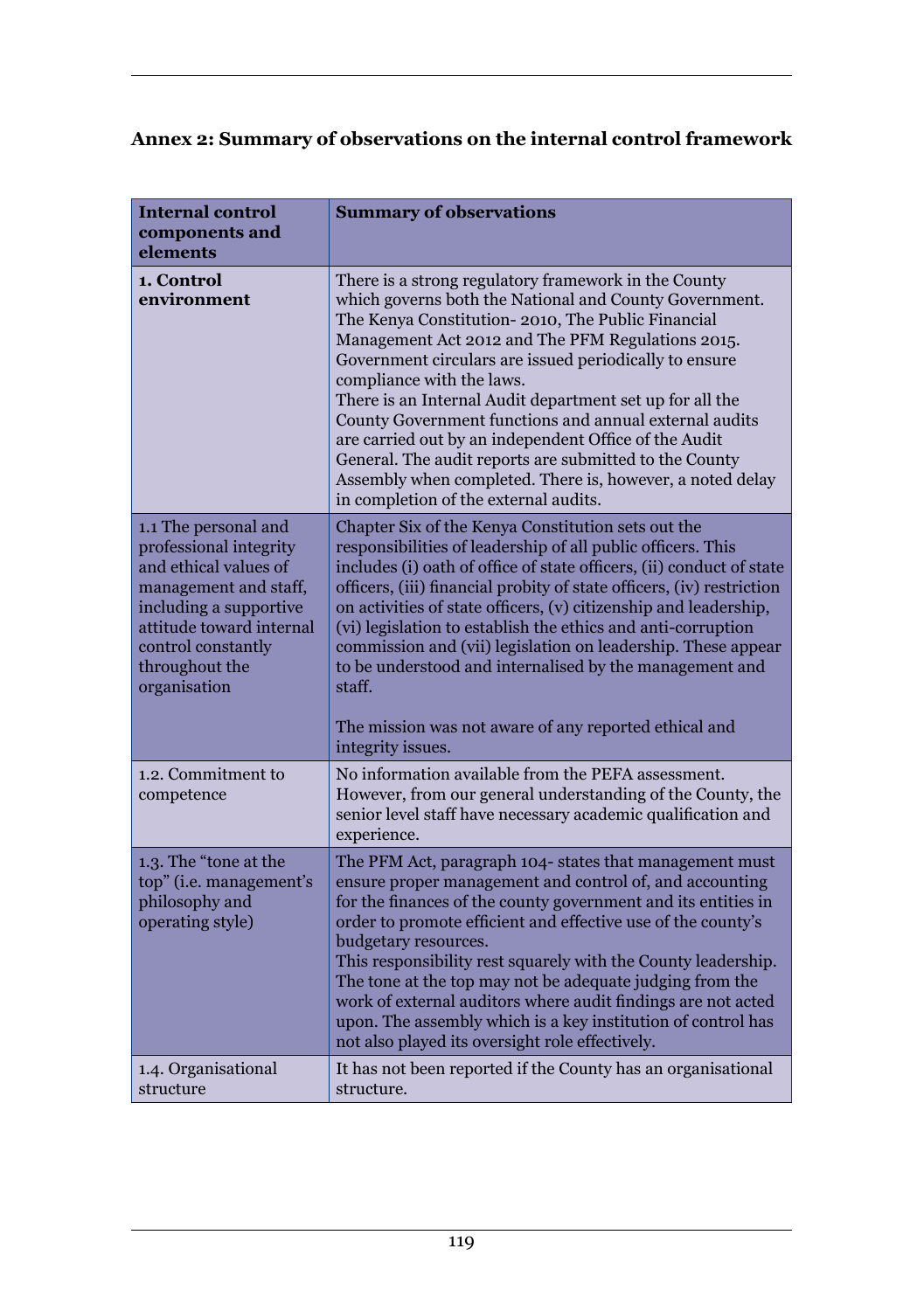| 1.5. Human resource<br>policies and practices                                  | The County organisation policies are management by the<br>County Public Service Board. The Board is responsible for<br>recruitment, staff development and discipline.<br>The Public Service Commission is set up by Article 234 of<br>the Constitution which outlines the functions and powers of<br>the Public Service Commission. One of the key mandate of<br>this Commission is to investigate, monitor and evaluate the<br>organization, administration and personnel practices of the<br>public service including the County government.                                                                                                                                                 |
|--------------------------------------------------------------------------------|------------------------------------------------------------------------------------------------------------------------------------------------------------------------------------------------------------------------------------------------------------------------------------------------------------------------------------------------------------------------------------------------------------------------------------------------------------------------------------------------------------------------------------------------------------------------------------------------------------------------------------------------------------------------------------------------|
| 2. Risk assessment                                                             | The PFM Regulation 165 sets out role of the Accounting<br>Officer in risk management. It requires the Accounting<br>Officer to develop: (a) risk management strategies, which<br>include fraud prevention mechanism; (b) a system of<br>risk management and internal control that builds robust<br>business operations.<br>However, the County does not have a risk management<br>policy and a risk register.                                                                                                                                                                                                                                                                                  |
| 2.1 Risk identification                                                        | Several PIs are related to the extent to which risks are<br>identified, notably:<br>11.1 Economic analysis of investment proposals, - proposed<br>capital investment projects are not submitted to the Public<br>Investment Committee for economic appraisal before<br>approval;<br>13.3 Debt management strategy - neither debt management<br>strategy nor debt management function exist<br>21.2 Cash forecasting and monitoring - the cash forecast is<br>provided annually and updated on a monthly basis<br>19.2 Revenue risk management – risks are not identified,<br>there is no comprehensive, structured and systematic<br>approach for assessing and prioritizing compliance risks. |
| 2.2 Risk assessment<br>(significance and<br>likelihood)                        | This has not been put into consideration. One example of a<br>risk assessment would be the work in preparing a medium-<br>term debt strategy, updated annually and providing clear<br>targets with associated risks.                                                                                                                                                                                                                                                                                                                                                                                                                                                                           |
| 2.3 Risk evaluation                                                            | Risk-based annual audit plans are prepared by the Internal<br>Audit Department and are designed to progressively secure<br>key risks in the control environment in a timely manner.                                                                                                                                                                                                                                                                                                                                                                                                                                                                                                            |
| 2.4 Risk appetite<br>assessment                                                | No information available from the PEFA assessment.                                                                                                                                                                                                                                                                                                                                                                                                                                                                                                                                                                                                                                             |
| 2.5 Responses to risk<br>(transfer, tolerance,<br>treatment or<br>termination) | No information available from the PEFA assessment.                                                                                                                                                                                                                                                                                                                                                                                                                                                                                                                                                                                                                                             |
| 3. Control activities                                                          | The various functions of departments are set out in the<br>PFM Regulations. In PI-25, internal control was examined.<br>All functions are properly segregated but there are no<br>formalised activities in place to control the risks of the<br>County operations.                                                                                                                                                                                                                                                                                                                                                                                                                             |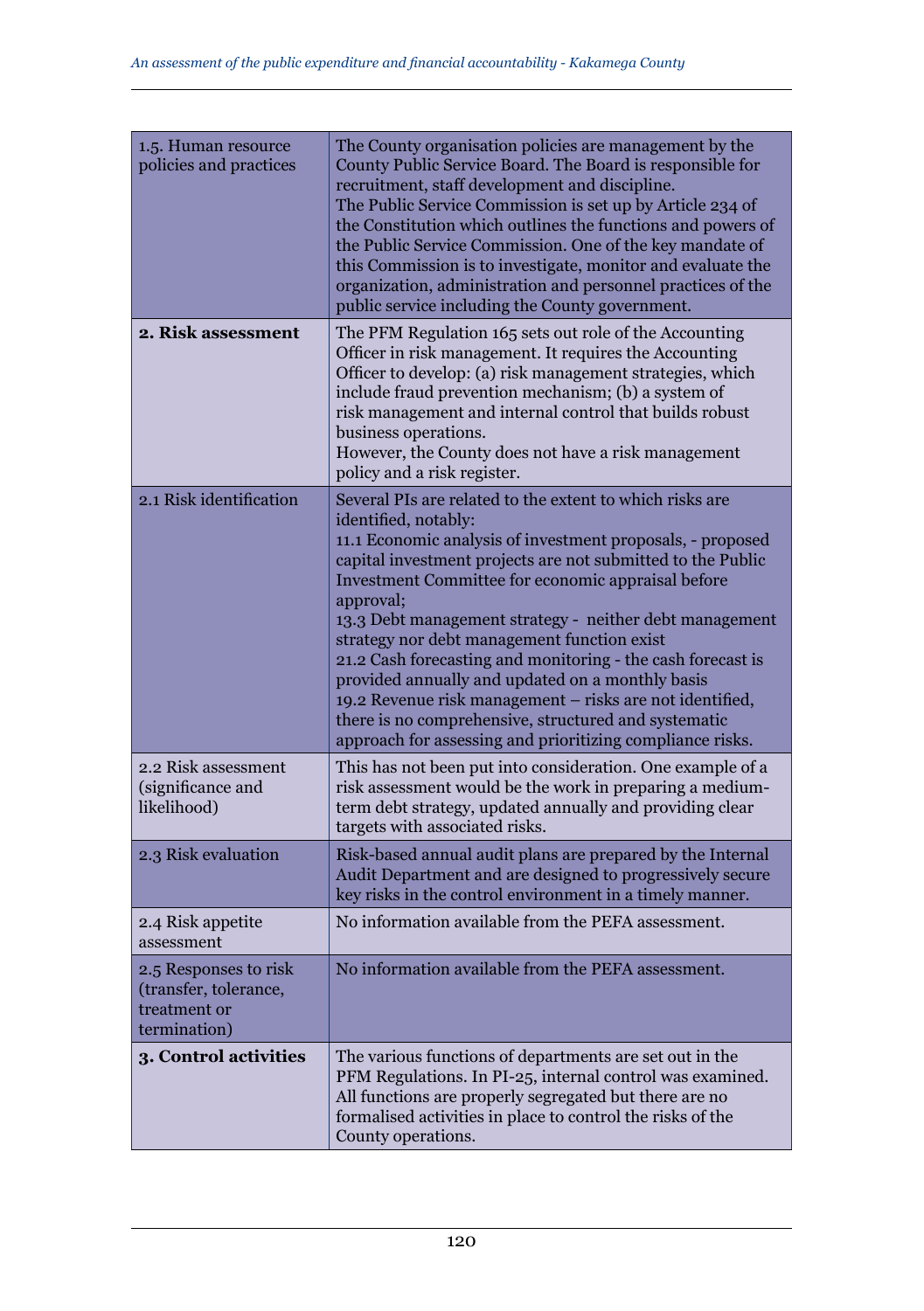| 3.1 Authorization and<br>approval procedures                                         | The Government Accounting Manual sets out the systems<br>of authorization, policies, standards, and accounting<br>procedures and reports used by the agencies to control<br>operations and resources and enable the various units to<br>meet their objectives.<br>These procedures or activities are implemented in order to<br>achieve the control objectives of safeguarding resources,<br>ensuring the accuracy of data and enabling adherence to<br>laws, policies, rules and regulations.<br>There is also a Standard Chart of Accounts used by all<br>County departments. |
|--------------------------------------------------------------------------------------|---------------------------------------------------------------------------------------------------------------------------------------------------------------------------------------------------------------------------------------------------------------------------------------------------------------------------------------------------------------------------------------------------------------------------------------------------------------------------------------------------------------------------------------------------------------------------------|
| 3.2 Segregation of duties<br>(authorizing, processing,<br>recording, reviewing)      | Appropriate segregation of duties exists, in accordance<br>with IFMIS and government circulars, which specifies clear<br>responsibilities.                                                                                                                                                                                                                                                                                                                                                                                                                                      |
| 3.3 Controls over access<br>to resources and records                                 | 25.3 Compliance with payment rules and procedures is good.<br>Actual transfer is carried out through IFMIS.<br>27.4 Financial data integrity processes which is rated A.<br>Access to records are restricted by password and changes<br>are recorded and result in audit trail. Internet banking via<br>IFMIS is used to record and process budget data.                                                                                                                                                                                                                        |
| 3.4 Verifications                                                                    | The PFM regulations and finance manual sets out the<br>usual internal control instructions for verification, review<br>of transactions to check the propriety and reliability of<br>documentation, costing, or mathematical computation. It<br>includes checking the conformity of acquired goods and<br>services with agreed quantity and quality specifications.<br>The verification procedures should be built-in in every<br>transaction. This is an internal checking procedure to avoid<br>errors or fraud.                                                               |
| 3.5 Reconciliations                                                                  | PI-27.1, bank account reconciliation, was rated B. Monthly<br>bank reconciliation statements are prescribed per law and<br>such are prepared by the County.                                                                                                                                                                                                                                                                                                                                                                                                                     |
| 3.6 Reviews of operating<br>performance                                              | No information available from the PEFA assessment.                                                                                                                                                                                                                                                                                                                                                                                                                                                                                                                              |
| 3.7 Reviews of<br>operations, processes<br>and activities                            | 13.3 Debt management strategy which is rated D. There is<br>no debt management review practice. There is a draft debt<br>management strategy that does not include risk indicator<br>such as foreign currency risks.<br>24.1 Procurement monitoring which is rated 'A' this is<br>comprehensive, and is not published annually.                                                                                                                                                                                                                                                 |
| 3.8 Supervision<br>(assigning, reviewing<br>and approving, guidance<br>and training) | No information available from the PEFA assessment.                                                                                                                                                                                                                                                                                                                                                                                                                                                                                                                              |
| 4. Information and<br>communication                                                  | All county governments are required to report quarterly and<br>annually to the Controller of Budget, the Office of Auditor<br>General and the National Treasury through the production<br>of financial reports in a template provided by the PSASB.                                                                                                                                                                                                                                                                                                                             |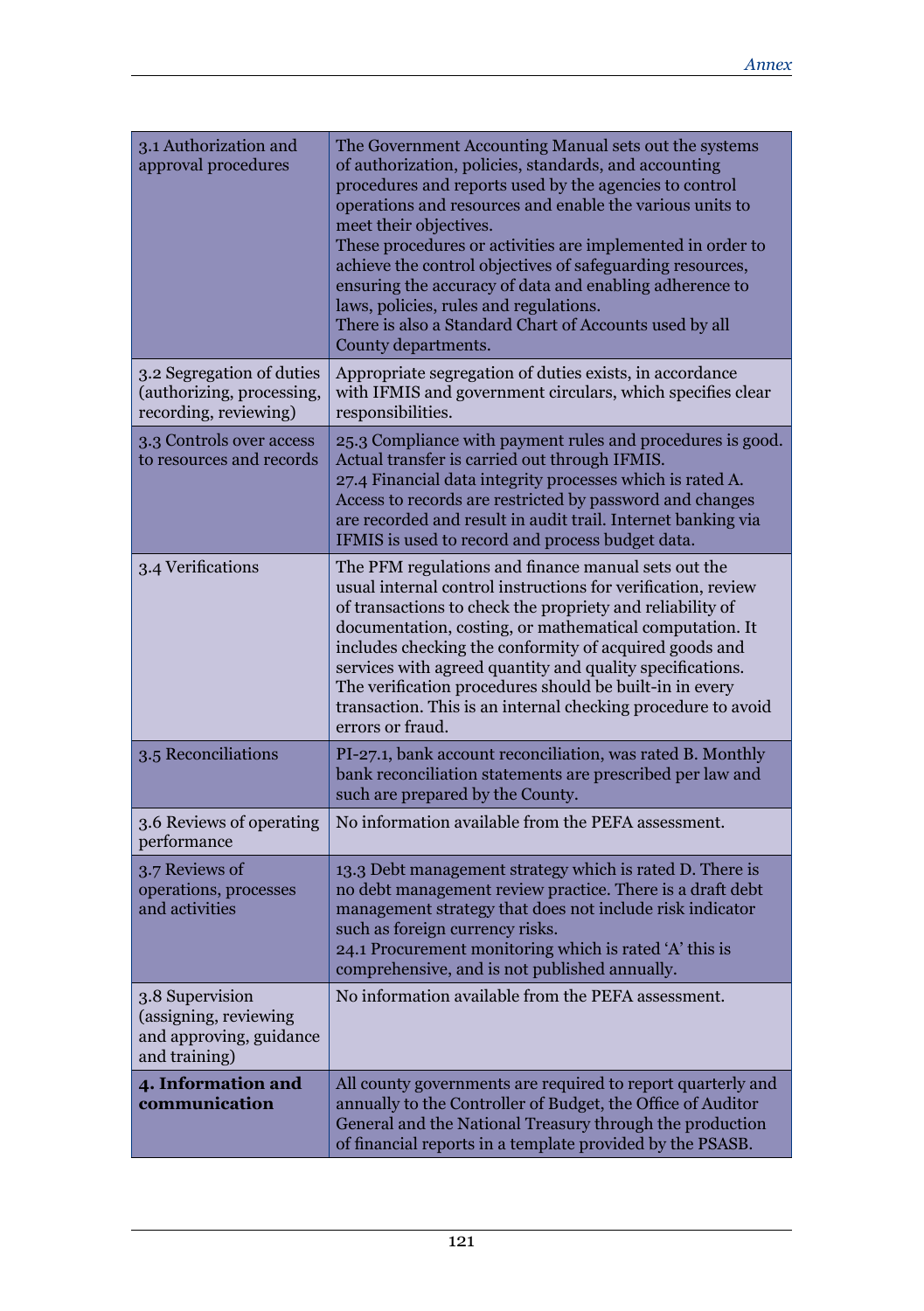| 5. Monitoring               | No reports on performance planned outputs and achieved<br>outcomes. No control activities to cover for: (i) performance<br>information for service delivery; (ii) public access to fiscal<br>information; (iii) monitoring of fiscal risk; (iv) monitoring<br>on public investment; (v) poor public asset management<br>information. PI-26, Internal Audit, found that internal<br>audit has been formally established that audit programs are<br>largely completed, but with delays. |
|-----------------------------|---------------------------------------------------------------------------------------------------------------------------------------------------------------------------------------------------------------------------------------------------------------------------------------------------------------------------------------------------------------------------------------------------------------------------------------------------------------------------------------|
| 5.1 Ongoing monitoring      | On-going monitoring in the County Government involves<br>checking the completeness of transaction documents and<br>reports.<br>Transaction documentation has to be complete in order<br>to substantiate the transaction. Operational and financial<br>reports are tools for monitoring performance, subsequent<br>planning, and decision-making.                                                                                                                                      |
| 5.2 Evaluations             | Example of the evaluations that take place are found in the<br>following PIs:<br>8.4 Performance evaluation for service delivery is rated<br>'D' 11.2 Investment project selection which is rated 'D'.<br>Major investment projects are not evaluated before they are<br>included in the budget                                                                                                                                                                                       |
| 5.3 Management<br>responses | PI-26.4 examined response to internal audits. Internal<br>audit reports provide recommendations that are presented<br>by the head of the audited unit. Documentary evidence of<br>management response to internal audit recommendations<br>has not been provided. Due the lack of an audit committee<br>and inadequate senior management support, there is no<br>clear follow up of the management actions.                                                                           |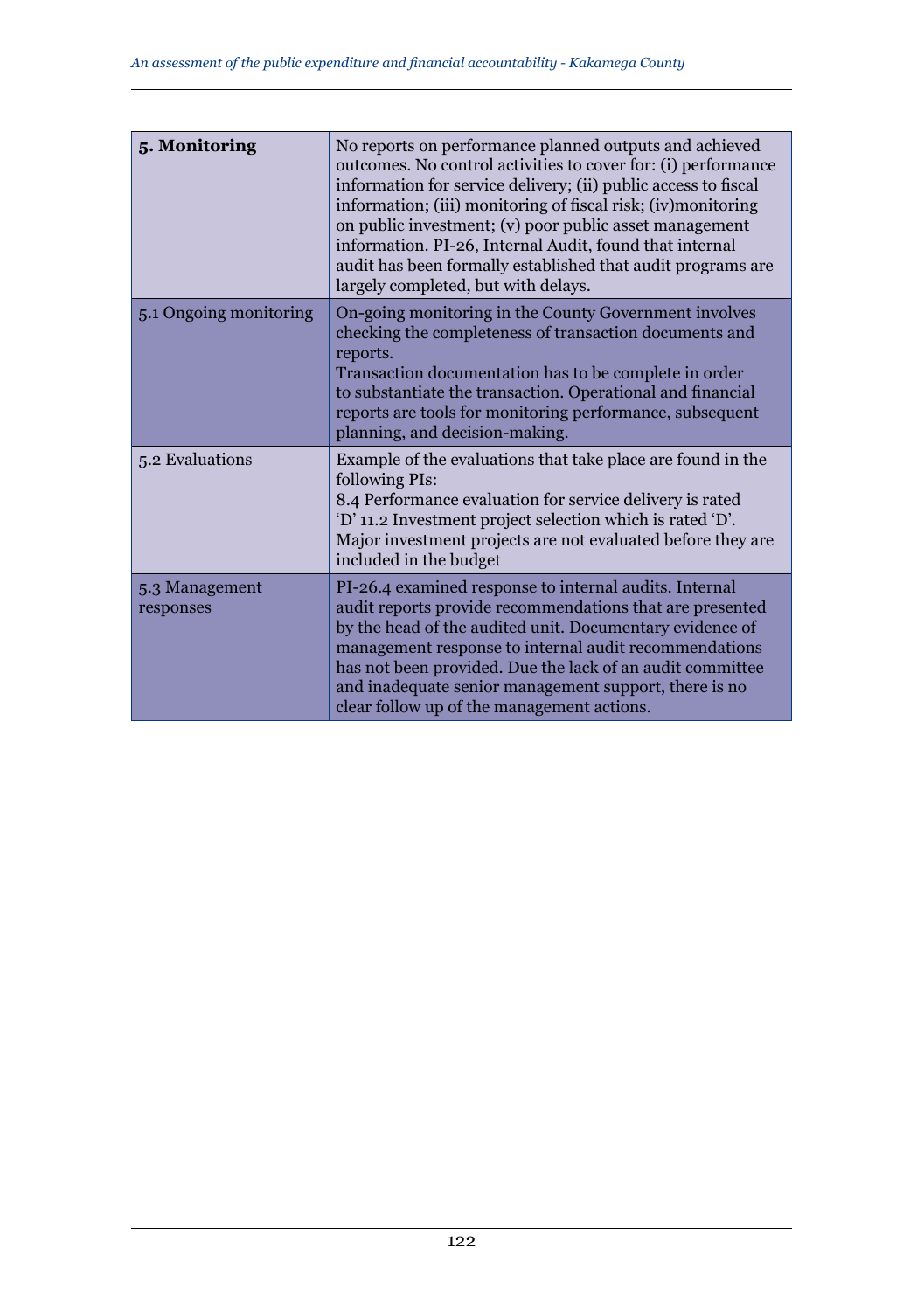#### **Annex 3: Sources of information by indicator**

The data on aggregate budgeted expenditure was obtained from the original budget. To confirm that the budget was approved the estimate was compared against the amounts in the respective Appropriation Act. The information on expenditure has been obtained from the economic classifications in the annual financial statement, more specifically the statement of receipts and payments. The shortcoming of comparing budgeted expenditure to actual expenditure by economic classification is that the classification in the approved budget does not match those reported in the financial statements because the financial statements have been prepared based on IPSAS cash.

| <b>Indicator/dimension</b>                                               | <b>Data Sources</b>                                                                                                           |
|--------------------------------------------------------------------------|-------------------------------------------------------------------------------------------------------------------------------|
| <b>Budget reliability</b><br>Ι.                                          |                                                                                                                               |
| <b>Subnational PEFA indicator</b>                                        |                                                                                                                               |
| HLG-1.1. Outturn of transfers from higher-level<br>government            | Annual budget estimates<br>$\bullet$<br>approved by the legislature;<br>Annual budget execution report<br>$\bullet$           |
| HLG-1.2. Earmarked grants outturn                                        | or annual financial statements.                                                                                               |
| HLG-1.3. Timeliness of transfers from higher-<br>level government        | AFS for the three financial years<br>$\bullet$                                                                                |
| PI-1. Aggregate expenditure outturn<br>1.1 Aggregate expenditure outturn | Annual budget estimates<br>$\bullet$<br>approved by the legislature;<br>Annual budget execution report<br>٠                   |
| PI-2. Expenditure composition outturn                                    | Annual budget estimates<br>$\bullet$<br>approved by the legislature;                                                          |
| 2.1. Expenditure composition outturn by<br>function                      | Annual budget execution report<br>$\bullet$<br>or annual financial statements.                                                |
| 2.2. Expenditure composition outturn by<br>economic type                 | AFS for the three financial years<br>$\bullet$                                                                                |
| 2.3. Expenditure from contingency reserves                               |                                                                                                                               |
| PI-3. Revenue outturn                                                    | Annual budget estimates<br>$\bullet$                                                                                          |
| 3.1 Aggregate revenue outturn                                            | approved by the legislature;<br>Annual budget execution report                                                                |
| 3.2 Revenue composition outturn                                          | $\bullet$<br>or annual financial statements.<br>AFS for the three financial years<br>$\bullet$                                |
| <b>Transparency of public finances</b><br>П.                             |                                                                                                                               |
| PI-4. Budget classification<br>4.1 Budget classification                 | Annual budget document for<br>$\bullet$<br>2015/16<br><b>GFS</b> list<br>$\bullet$<br>Copy of a standard chart of<br>accounts |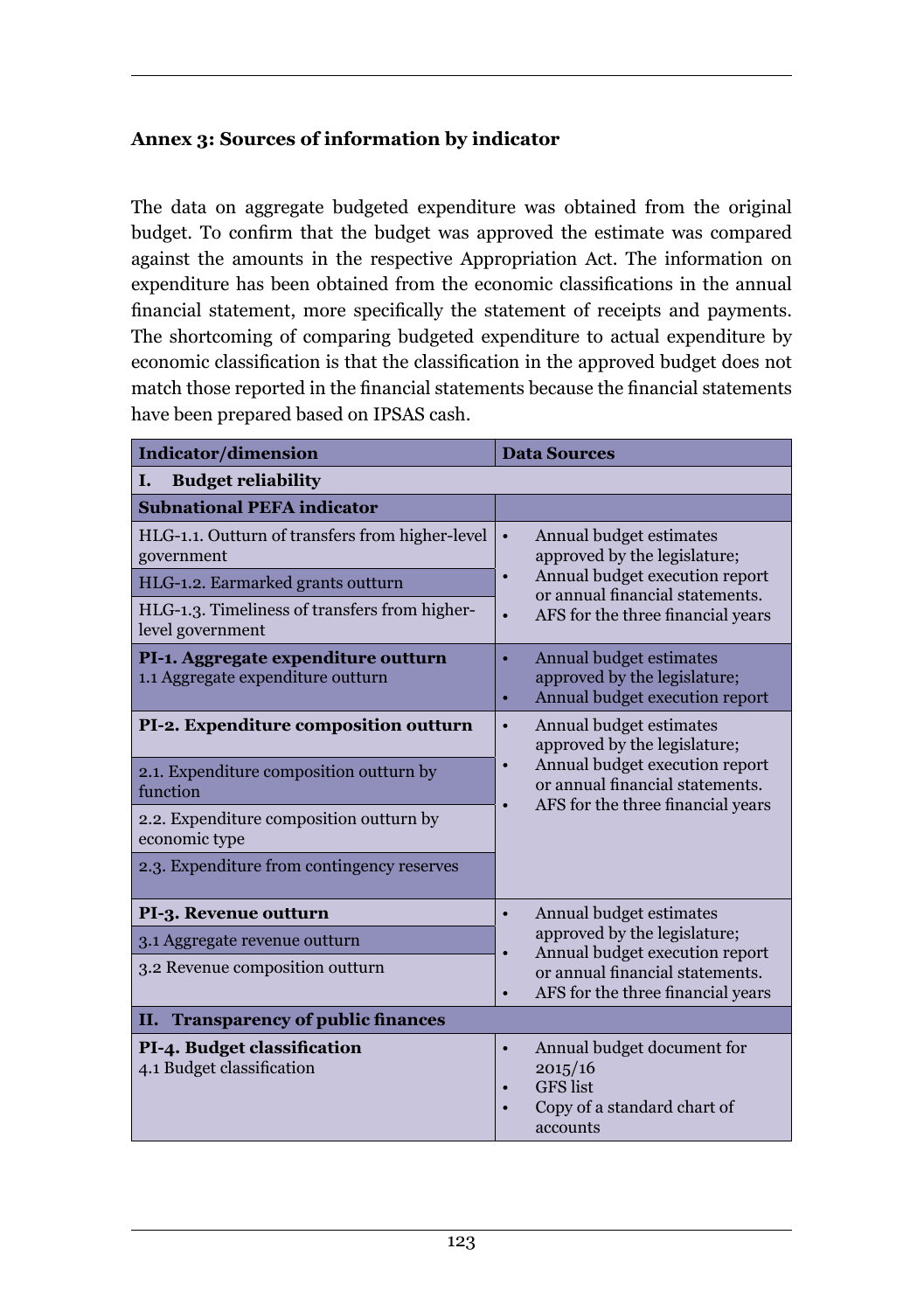| PI-5. Budget documentation<br>5.1 Budget documentation           | Last annual budget estimates and<br>٠<br>approved budget for 2015/16.<br><b>County Fiscal Strategy Paper for</b><br>2015/16<br>Annual Development Plan 2013-<br>$\bullet$<br>14, 2015-15, 2015 -2016, 2016-17 |
|------------------------------------------------------------------|---------------------------------------------------------------------------------------------------------------------------------------------------------------------------------------------------------------|
| PI-6. Central government operations<br>outside financial reports |                                                                                                                                                                                                               |
| 6.1 Expenditure outside financial reports                        | <b>Information from Treasury</b><br>$\bullet$                                                                                                                                                                 |
| 6.2 Revenue outside financial reports                            |                                                                                                                                                                                                               |
| 6.3 Financial reports of extra-budgetary units                   |                                                                                                                                                                                                               |
| PI-7. Transfers to subnational<br>governments                    |                                                                                                                                                                                                               |
| 7.1 System for allocating transfers                              | N/A                                                                                                                                                                                                           |
| 7.2 Timeliness of information on transfers                       |                                                                                                                                                                                                               |
| PI-8. Performance information for<br>service delivery            |                                                                                                                                                                                                               |
| 8.1 Performance plans for service delivery                       | Annual financial statements;<br>In-year budget execution reports                                                                                                                                              |
| 8.2 Performance achieved for service delivery                    | <b>CFSP</b><br>$\bullet$                                                                                                                                                                                      |
| 8.3 Resources received by service delivery units                 | The National Treasury                                                                                                                                                                                         |
| 8.4 Performance evaluation for service delivery                  |                                                                                                                                                                                                               |
| PI- 9 Public access to fiscal information                        | <b>Information from The National</b><br>$\bullet$                                                                                                                                                             |
| 9.1 Public access to fiscal information                          | Treasury corroborated through<br>availability at government<br>websites, governance NGOs<br>Approved budget<br>$\bullet$<br>Budget Calendar 2014/15                                                           |
| III. Management of assets and liabilities                        |                                                                                                                                                                                                               |
| PI-10 Fiscal risk reporting                                      |                                                                                                                                                                                                               |
| 10.1 Monitoring of public corporations                           | The National Treasury<br>$\bullet$                                                                                                                                                                            |
| 10.2 Monitoring of sub-national government<br>(SNG)              | Annual financial statements<br>$\bullet$<br><b>Budget execution reports</b>                                                                                                                                   |
| 10.3 Contingent liabilities and other fiscal risks               |                                                                                                                                                                                                               |
| PI-11: Public investment management                              | $\bullet$<br>Kakamega Annual Development                                                                                                                                                                      |
| 11.1 Economic analysis of investment proposals                   | Plan 2014/15 and 2015/16;<br>Kakamega CFSP 2014/15 and<br>$\bullet$                                                                                                                                           |
| 11.2 Investment project selection                                | 2015/16                                                                                                                                                                                                       |
| 11.3 Investment project costing                                  | County Monitoring and                                                                                                                                                                                         |
| 11.4 Investment project monitoring                               | <b>Evaluation Project Report 2016</b><br>County Projects Status 2015/16                                                                                                                                       |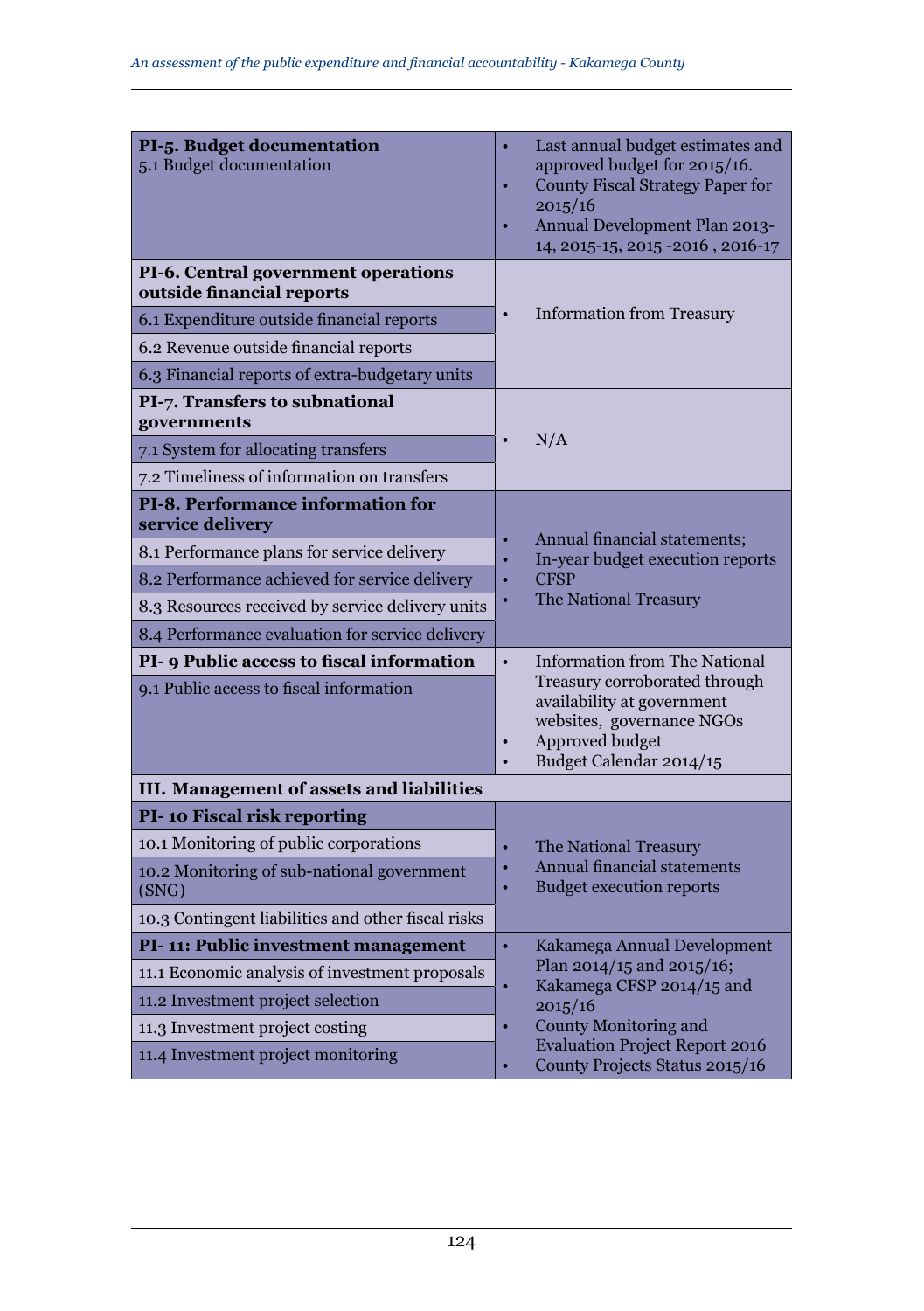| PI-12: Public asset management                                | Consolidated financial statements<br>$\bullet$                                |
|---------------------------------------------------------------|-------------------------------------------------------------------------------|
| 12.1 Financial asset monitoring                               | 2015/16, including notes relating<br>to the holdings of financial assets.     |
| 12.2 Nonfinancial asset monitoring                            | Asset Register of Kakamega<br>$\bullet$                                       |
| 12.3 Transparency of asset disposal.                          | County                                                                        |
| PI-13: Debt management                                        |                                                                               |
| 13.1 Recording and reporting of debt and<br>guarantees        | Treasury<br>Debt Management Unit<br>$\bullet$                                 |
| 13.2 Approval of debt and guarantees                          |                                                                               |
| 13.3 Debt management strategy                                 |                                                                               |
| IV. Policy-based fiscal strategy and budgeting                |                                                                               |
| PI-14: Macroeconomic and fiscal<br>forecasting                |                                                                               |
| 14.1 Macroeconomic forecasts                                  | Annual budget documents<br>CBROP 2014/15 and 2015/16<br>$\bullet$             |
| 14.2 Fiscal forecasts                                         |                                                                               |
| 14.3 Macro-fiscal sensitivity analysis                        |                                                                               |
| <b>PI-15 Fiscal strategy</b>                                  |                                                                               |
| 15.1 Fiscal impact of policy proposals                        | The National Treasury<br>$\bullet$<br><b>County Fiscal Strategy Paper for</b> |
| 15.2 Fiscal strategy adoption                                 | 2014/15, 2015/16 and 2016/17                                                  |
| 15.3 Reporting on fiscal outcomes                             |                                                                               |
| PI-16 Medium-term perspective in<br>expenditure budgeting     |                                                                               |
| 16.1 Medium-term expenditure estimates                        |                                                                               |
| 16.2 Medium-term expenditure ceilings                         | Annual budget estimates<br><b>Budget circular</b><br>$\bullet$                |
| 16.3 Alignment of strategic plans and medium-<br>term budgets | <b>Ministry of Finance</b><br>$\bullet$                                       |
| 16.4 Consistency of budgets with previous<br>year's estimates |                                                                               |
| <b>PI-17: Budget preparation process</b>                      | 2016 budget circular<br>$\bullet$                                             |
| 17.1 Budget calendar.                                         | 2016 CBROP<br>$\bullet$<br>Budget calendar 2016/2017                          |
| 17.2 Guidance on budget preparation                           | Budget submission 2014/15,                                                    |
| 17.3 Budget submission to the legislature                     | 2015/16, 2016/17                                                              |
| PI-18: Legislative scrutiny of budgets                        |                                                                               |
| 18.1 Scope of budget scrutiny.                                | County Assembly budget<br>$\bullet$                                           |
| 18.2 Legislative procedures for budget scrutiny.              | estimates2016                                                                 |
| 18.3 Timing of budget approval.                               | County assembly standing orders<br>$\bullet$                                  |
| 18.4 Rules for budget adjustments by the<br>executive.        |                                                                               |
| Predictability and control in budget execution<br>v.          |                                                                               |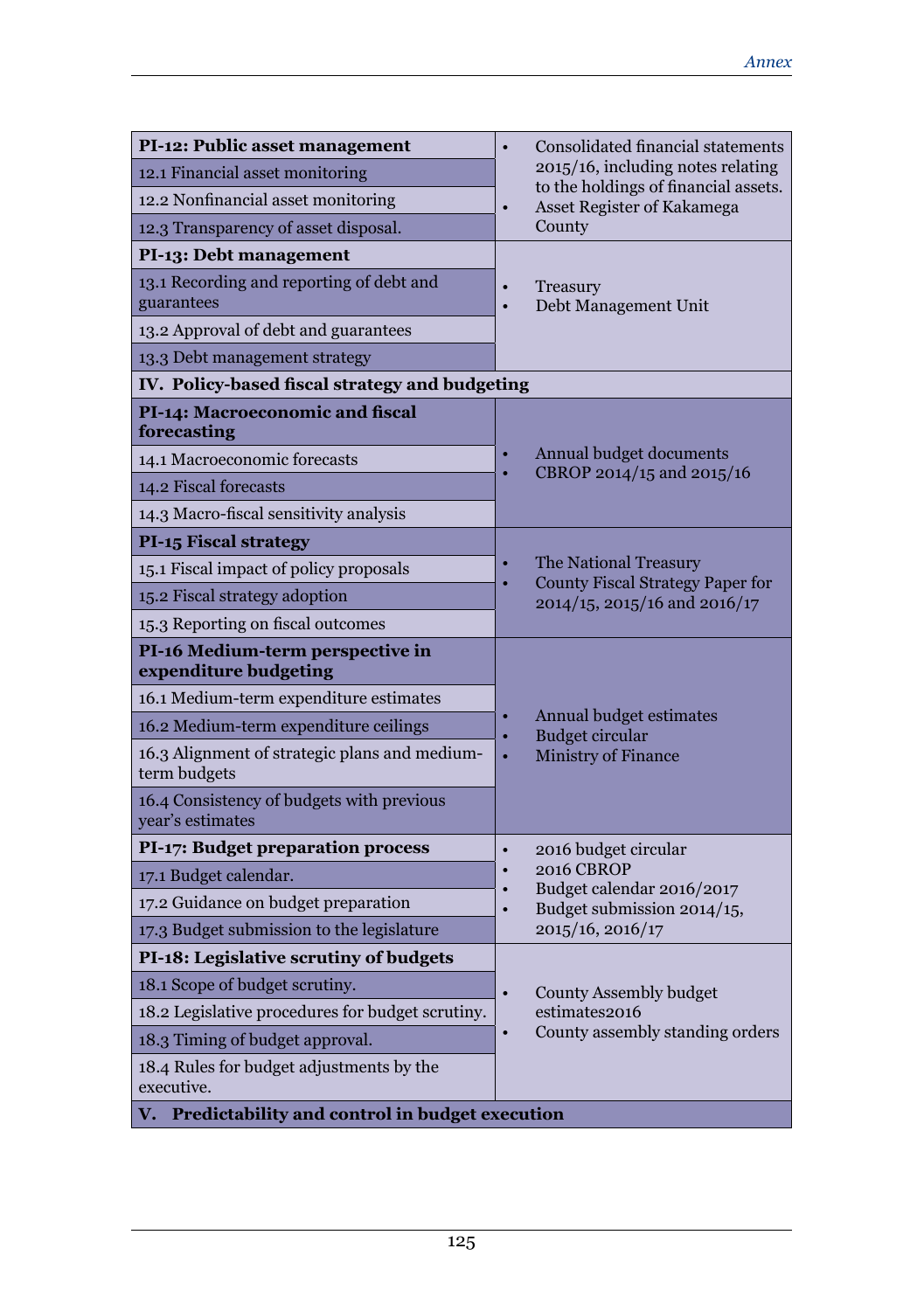| <b>PI-19 Revenue administration</b>                       |                                                                                       |
|-----------------------------------------------------------|---------------------------------------------------------------------------------------|
| 19.1 Rights and obligations for revenue<br>measures       | Revenue report for Feb 2017<br>$\bullet$<br>Revenue collection authority<br>$\bullet$ |
| 19.2 Revenue risk management                              | records such as a documented<br>report on (i) the stock of revenue                    |
| 19.3 Revenue audit and investigation                      | arrears                                                                               |
| 19.4 Revenue arrears monitoring                           |                                                                                       |
| <b>PI-20 Accounting for Revenues</b>                      |                                                                                       |
| 20.1 Information on revenue collections                   | Treasury                                                                              |
| 20.2 Transfer of revenue collections                      | <b>Central Bank</b><br>$\bullet$                                                      |
| 20.3 Revenue accounts reconciliation.                     |                                                                                       |
| PI-21 Predictability of in-year resource<br>allocation    |                                                                                       |
| 21.1 Consolidation of cash balances.                      | Treasury - List of Bank Account;                                                      |
| 21.2 Cash forecasting and monitoring.                     | Bank balances as of 29 March<br>$\bullet$<br>2017                                     |
| 21.3 Information on commitment ceilings.                  | Cash flow requisitions 2016/2017<br>٠                                                 |
| 21.4 Significance of in-year budget<br>adjustments.       |                                                                                       |
| PI-22 Expenditure arrears                                 |                                                                                       |
| 22.1 Stock of expenditure arrears.                        | Expenditure arrears as of end<br>$\bullet$<br>2015 and 2016                           |
| 22.2 Expenditure arrears monitoring                       |                                                                                       |
| <b>PI-23 Payroll controls</b>                             |                                                                                       |
| 23.1 Integration of payroll and personnel<br>records.     | Payroll variance support<br>٠<br>documentation;<br>Salary arrears less than 3%;       |
| 23.2 Management of payroll changes.                       | Payroll change authorization                                                          |
| 23.3 Internal control of payroll.                         | trail;<br>Payroll restriction and audit trail<br>٠                                    |
| 23.4 Payroll audit.                                       |                                                                                       |
| <b>PI-24 Procurement</b>                                  | Consolidated procurement plan<br>$\bullet$                                            |
| 24.1 Procurement monitoring.                              | of Kakamega;<br><b>Project Implementation Status</b><br>$\bullet$                     |
| 24.2 Procurement methods.                                 | Report 2015/16 of Kakamega;                                                           |
| 24.3 Public access to procurement information.            | Website - Public procurement<br>$\bullet$<br>and administrative review board          |
| 24.4 Procurement complaints management.                   | Public procurement and asset<br>disposal act 2015                                     |
| PI-25 Internal controls on non-salary<br>expenditure      | IFMIS modules and segregation<br>٠                                                    |
| 25.1 Segregation of duties.                               | of duties;<br>IFMIS changing rights request;                                          |
| 25.2 Effectiveness of expenditure commitment<br>controls. | <b>Standard Financial Management</b><br>$\bullet$<br><b>Operating Procedures of</b>   |
| 25.3 Compliance with payment rules and<br>procedures.     | Kakamega County, 2014                                                                 |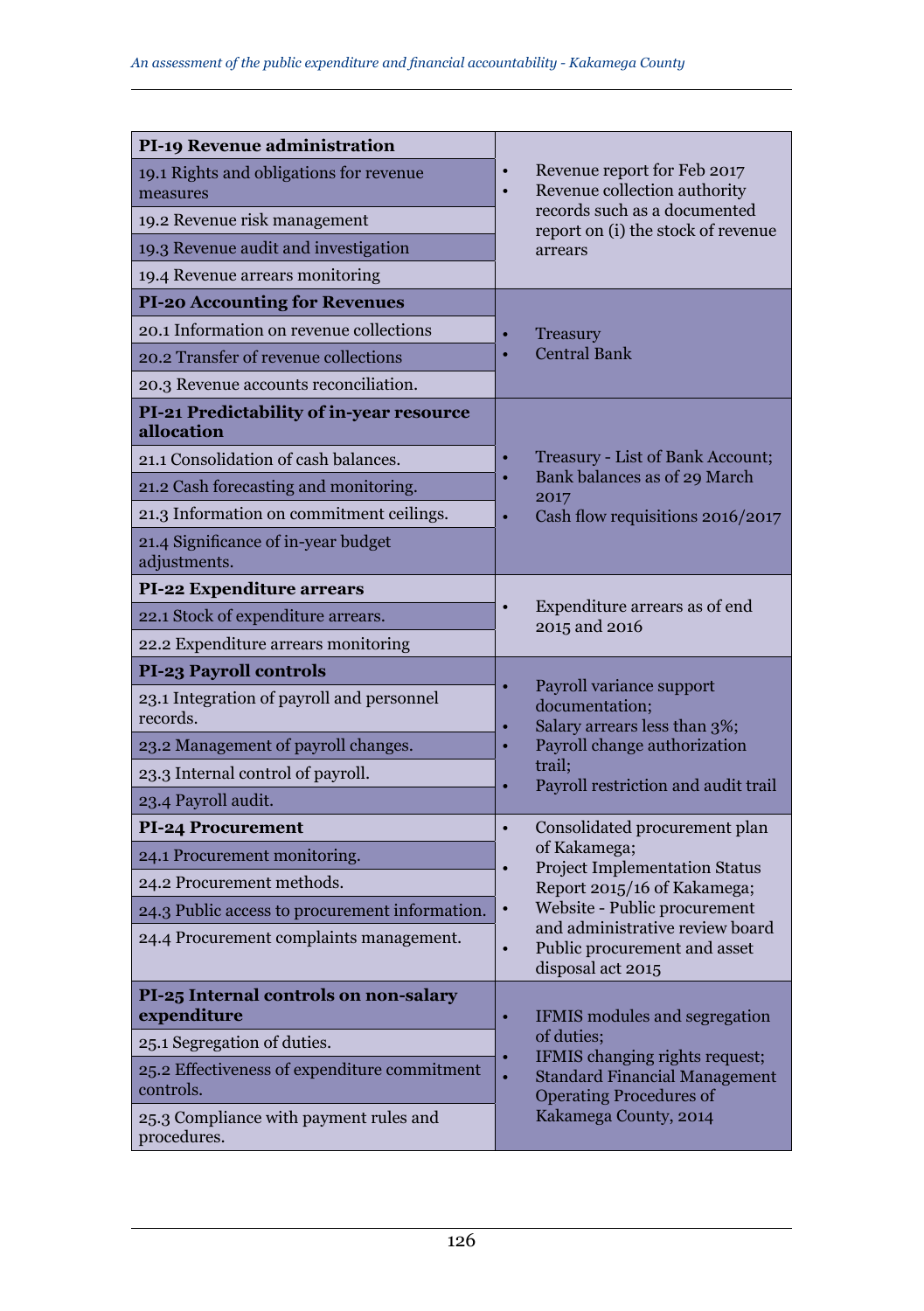| PI-26 Internal audit                                           |                                                                   |
|----------------------------------------------------------------|-------------------------------------------------------------------|
| 26.1 Coverage of internal audit.                               | <b>Internal Audit Work Plan</b><br>٠                              |
| 26.2 Nature of audits and standards applied                    | 2016/2017;                                                        |
| 26.3 Implementation of internal audits and<br>reporting.       | <b>Internal Audit Questionnaire</b><br>٠                          |
| 26.4 Response to internal audits.                              |                                                                   |
| VI. Accounting and reporting                                   |                                                                   |
| PI-27 Financial data integrity                                 | Bank Reconciliations 2015/16                                      |
| 27.1 Bank account reconciliation.                              | Central bank                                                      |
| 27.2 Suspense accounts.                                        | <b>Budget directorate</b>                                         |
| 27.3 Advance accounts.                                         | <b>Accounting directorate</b><br>Oversight body                   |
| 27.4 Financial data integrity processes                        | Internal audit                                                    |
| PI-28 In-year budget reports                                   | Annual expenditure reports<br>$\bullet$                           |
| 28.1 Coverage and comparability of reports.                    | 2015/16;                                                          |
| 28.2 Timing of in-year budget reports.                         | Expenditure reports;<br>$\bullet$<br>Quarterly financial reports; |
| 28.3 Accuracy of in-year budget reports                        | CBROP, CFSP transmittal letters;                                  |
|                                                                | Kakamega County Assembly<br>$\bullet$                             |
|                                                                | <b>Financial Statements</b>                                       |
| PI-29 Annual financial reports                                 |                                                                   |
| 29.1 Completeness of annual financial reports.                 | <b>Annual Financial Reports</b>                                   |
| 29.2 Submission of the reports for external<br>audit.          | 2013/14, 2014/15, 2015/16                                         |
| 29.3 Accounting standards.                                     |                                                                   |
| VII. External scrutiny and audit                               |                                                                   |
| PI-30 External audit                                           | SAI – OAG Audit Reports<br>٠                                      |
| 30.1 Audit coverage and standards.                             | 2013/14, 2014/15, 2015/16                                         |
| 30.2 Submission of audit reports to the<br>legislature         | <b>SAI</b><br>$\bullet$<br>Legislation on SAI<br>$\bullet$        |
| 30.3 External audit follow up.                                 | <b>External reports on SAI</b><br>independence and financial      |
| 30.4 Supreme Audit Institution independence.                   | governance                                                        |
| PI-31 Legislative scrutiny of audit                            |                                                                   |
| reports                                                        |                                                                   |
| 31.1 Timing of audit report scrutiny                           |                                                                   |
| 31.2 Hearings on audit findings.                               | SAI                                                               |
| 31.3 Recommendations on audit by the<br>legislature.           |                                                                   |
| 31.4 Transparency of legislative scrutiny of<br>audit reports. |                                                                   |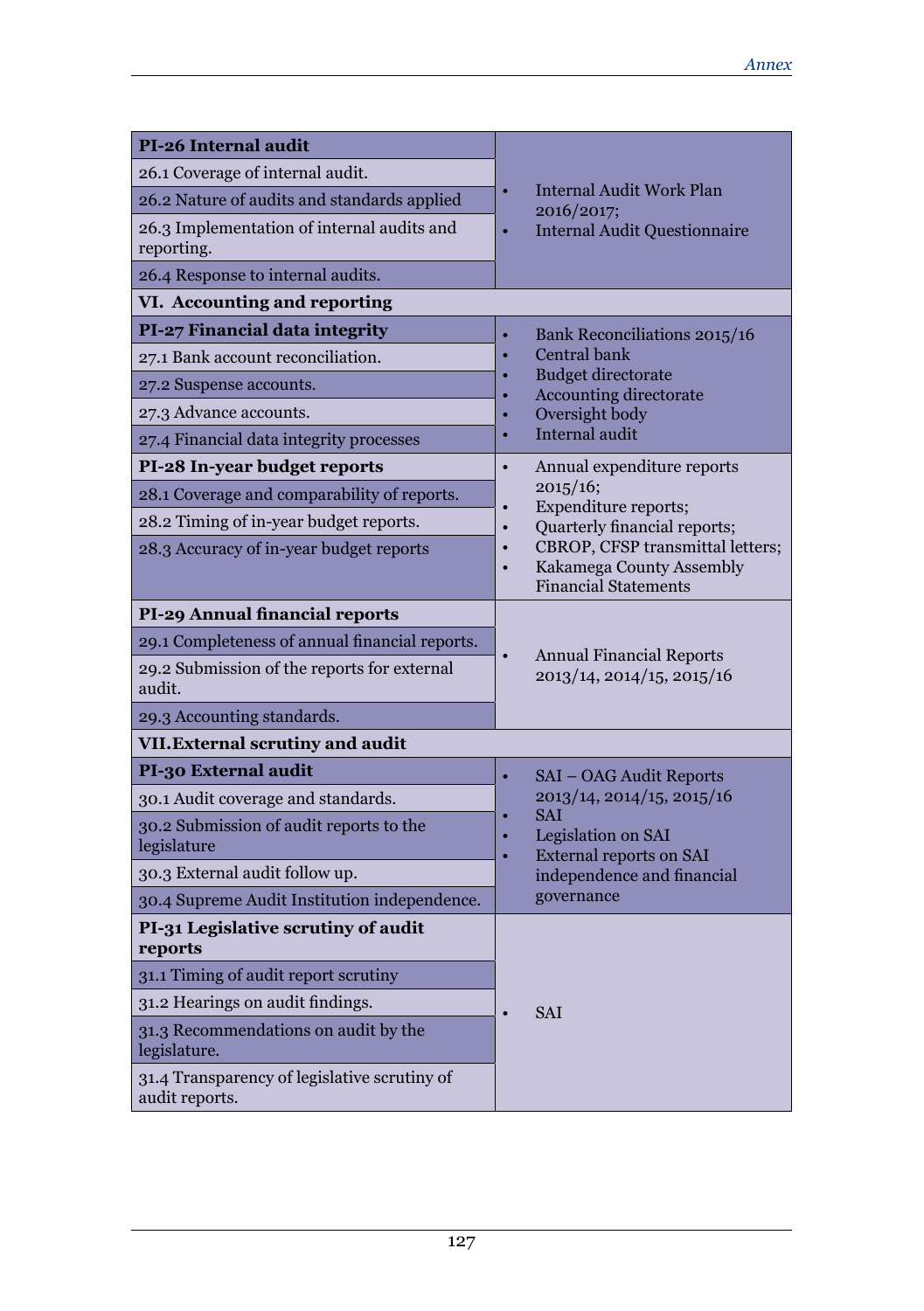Other documents and materials that have been used in the assessment include the following:

- 1. Constitution of Kenya, 2010.
- 2. Government of Kenya Review of the Public Finance Management Reforms (PFMR Strategy) 2013-2018 report (2016).
- 3. World Bank and Government of Kenya In-depth Report Recommendations and Action Plan Following the Analysis of Financial Management, Procurement and Human Resource Management in Kenya County Governments (2015).
- 4. National Treasury 2015 Budget Review and Outlook Paper.
- 5. County Budget Review and Outlook Papers.
- 6. County Fiscal Strategy Papers.
- 7. World Bank Public Expenditure Review of 2015.
- 8. World Bank Kenya Economic Updates of 2015 and 2016.
- 9. World Bank Country Economic Memorandum 2016.
- 10. Government of Kenya National Capacity Building Framework Progress and Implementation Reports.
- 11. Kenya Economic Survey 2016.
- 12. 2016 Budget Policy Statement.
- 13. Budget Summary for the 2016/17 and Supporting Information.
- 14. Division of Revenue and County Allocation of Revenue Acts 2014, 2015 and 2016.
- 15. Revenue Books.
- 16. Quarterly Economic and Budgetary Reviews 2015/16.
- 17. Controller of Budget quarterly, bi-annual and annual reports.
- 18. Auditor General Reports.
- 19. Public Finance Management (PFM) Act, 2012 and related amendments.
- 20. Estimates of Revenues, Grants and Loans Book for 2016/17.
- 22. End of assignment report to the National Treasury by PwC on the provision of technical assistance in the preparation of individual and consolidated financial statements for the County Government entities for 2014/15. (June, 2016).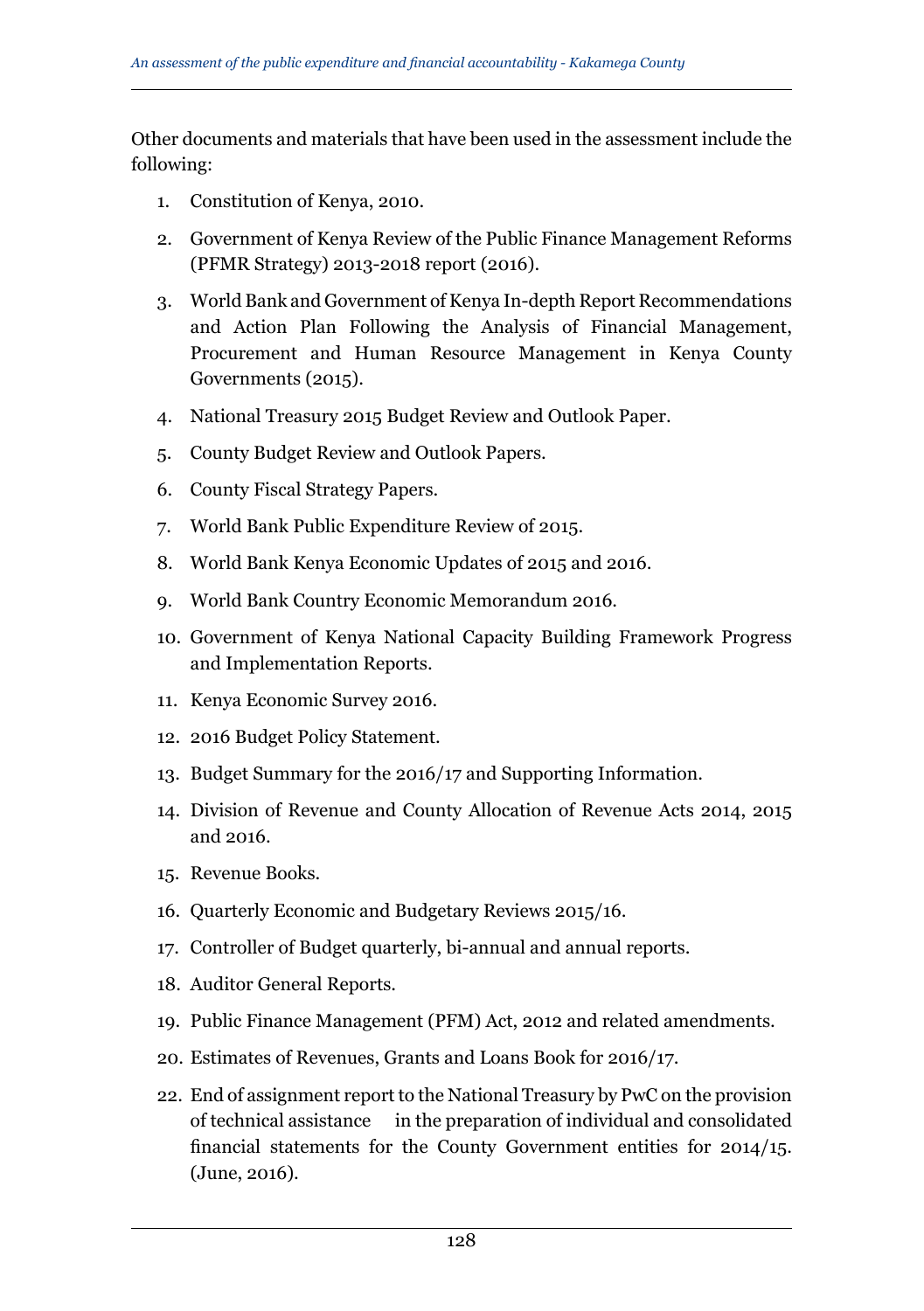- 23. Integrated Fiduciary Assessment Report. Program for Results for the Kenya Devolution Support Operation (KDSP). December 21, 2015.
- 24. PEFA (2016a). Framework for assessing public financial management.
- 25. PEFA (2016b).Supplementary guidance for subnational PEFA assessment.
- 26. KIPPRA Kenya Economic Report 2016.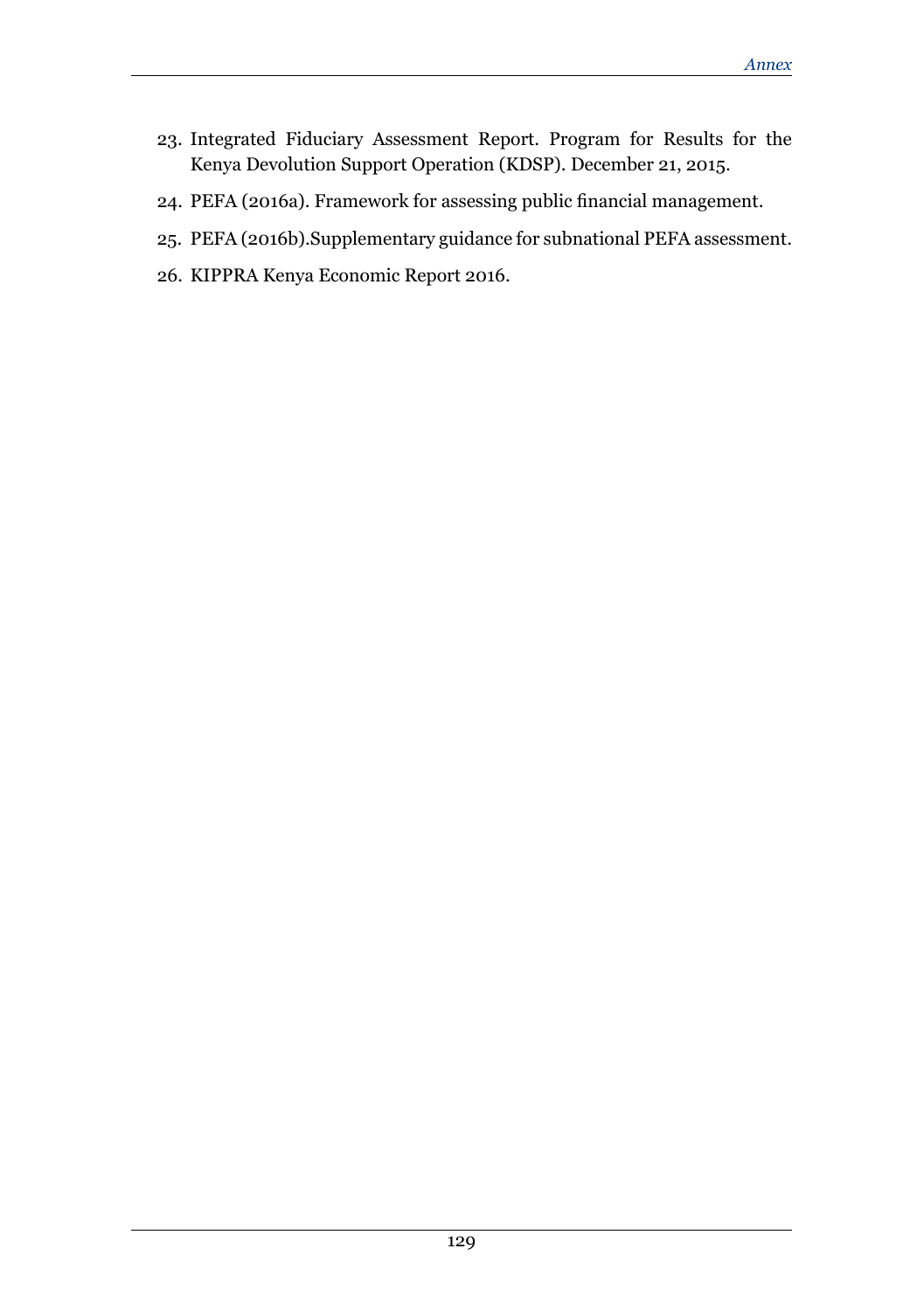#### **Annex 3A: List of persons who have been Interviewed and Provided Information**

| <b>Function</b>                        |
|----------------------------------------|
| Head of Accounting                     |
| <b>Head of County Treasury</b>         |
| Economic planning                      |
| Principal Accountant - County Assembly |
| Head of Internal Audit-                |
| Head of HR                             |
| <b>HR County Assembly</b>              |
| <b>Head of Revenue</b>                 |
| Deputy Head of Revenue                 |
| <b>Clerk Budget Committee</b>          |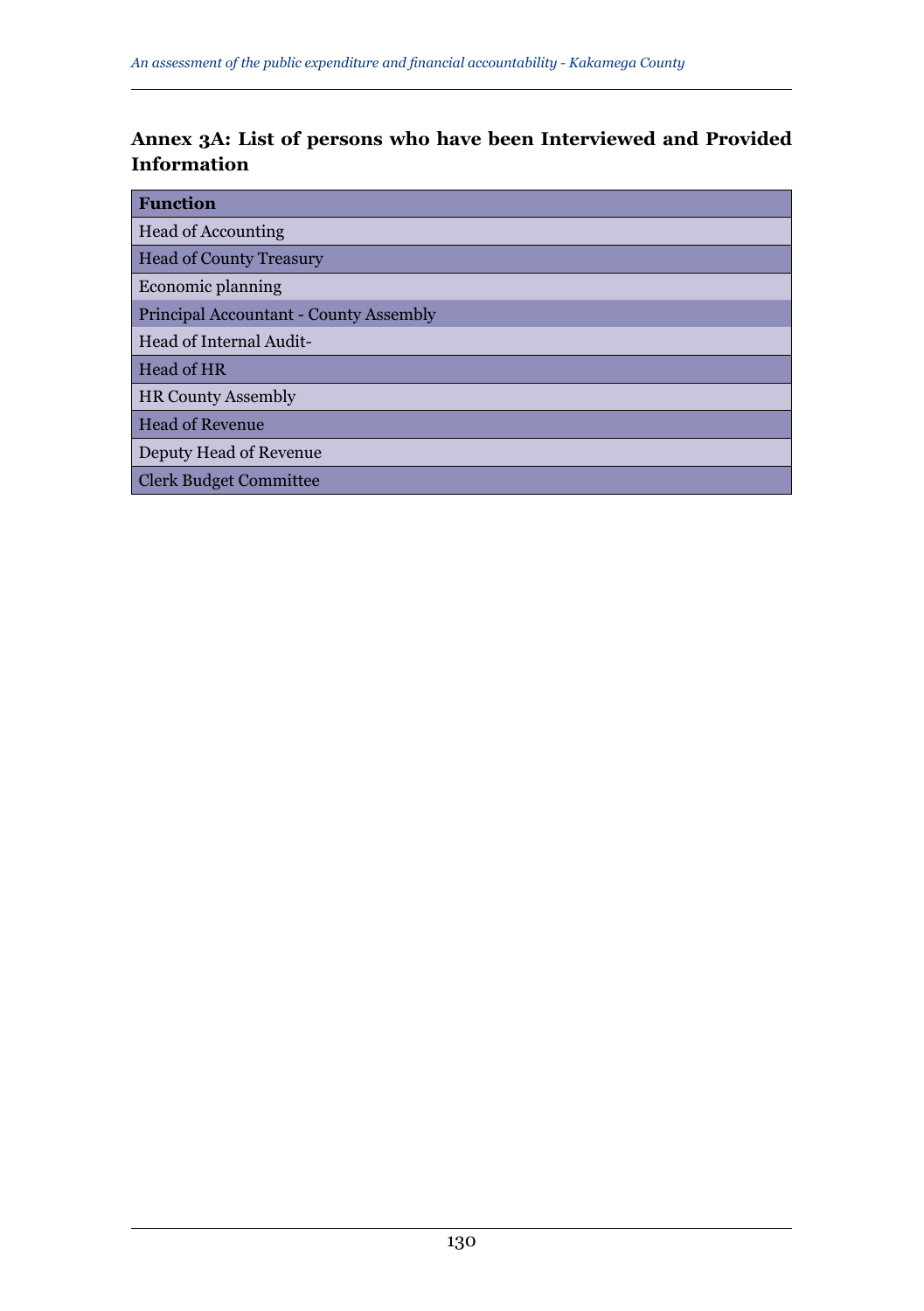#### **Annex 4: Sub-national government profile**

#### **Subnational Government Structure**

The subnational government structure of Kakamega is governed and guided to a large extent by the National Government legislation. The national legal framework relevant for PFM was amended and enforced over the last 3-4 years and was meant to cover all national and subnational structures. Due to the fact that the Devolution in Kenya was deployed only in 2013, the subnational government structures were developed by mirroring the establishment of the higher level national government.

The administrative structures of Kakamega County consist of; (i) Office of the Governor; (ii) County Assembly and (iii) County Government (Executive). The County Assembly is involved in the approval of the budget of the executive by its budget committees, however it has no role in the monitoring process. The budget monitoring is performed by the Budget Controller at the County Executive administration.

The main responsibilities of the County Assembly are to enact laws and oversight over the County Executive. County Assembly receives and approves plans and policies for management of the county's financial resources. Members of the County Assembly (MCAs) are elected by voters at the Wards and some are nominated by political parties. The Governor as well the members of the Assembly are independently elected in county elections. The County Government has not yet developed specific legal framework for its own structures.

The economic activity is mainly farming and fishing. Kakamega serves as the headquarters of Kenya's largest sugar producing firm, Mumias Sugar, located in the town of Mumias. The County of Kakamega serve a population of 1,660,651 spread over 12 constituencies on total 3,050.3 km² with population density of 544 per km2 .

The non-governmental organisations operating in the Country of Kakamega are as follows:

- 1. CES Canada (Community Education Services Canada), established in 2004, is a Canadian non-profit organization based in the greater Toronto area. In July 2013 CES Canada was granted Special Consultative status with the United Nations. Focusing on the four cornerstones of Education, Water, Health and Nutrition,
- 2. The primary mission of KEEF is to provide scholarships for very bright students from Kakamega County in Western Kenya who do not have the financial means to pay the fees for secondary and post-secondary schools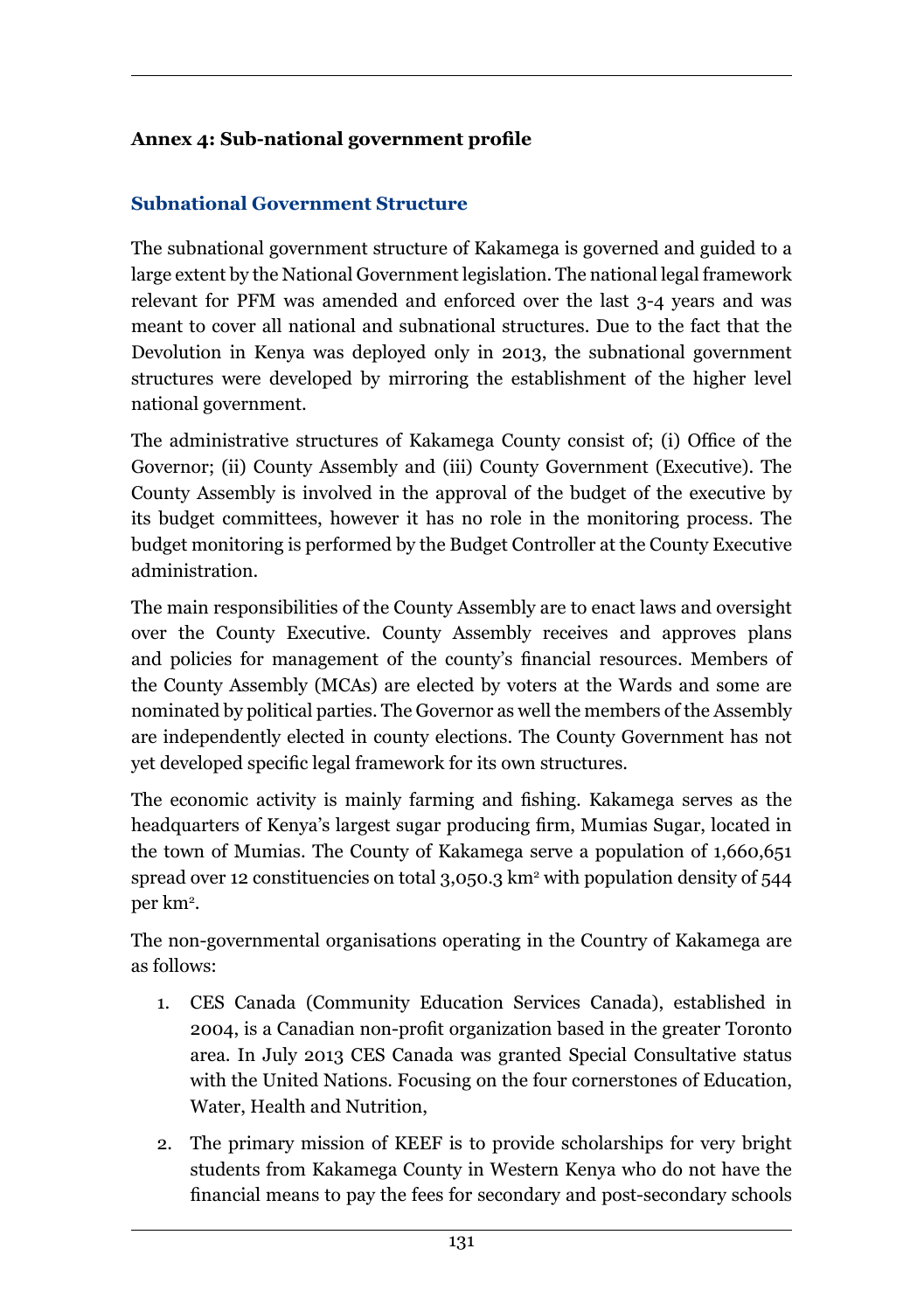in Kenya. KEEF was established in 2004 under the Society Act of British Columbia and was granted charitable status by The Canada Revenue Agency in 2006. KEEF is a non-profit organization, not affiliated with any government or religious organization. KEEF's Board of Directors from British Columbia, Canada, is represented in Kakamega by volunteers who interview and select students meeting the academic criteria and showing a proven need for assistance. KEEF works with local Kenyan communities through personal involvement and close collaboration.

- 3. Kakamega Orphan Project is a Quaker founded initiative that helps support the education and wellbeing of orphans and other vulnerable young people. The organization supports over 150 elementary school and 150 high school students, as well as college students and programs for out of school youth. It is funded primarily by a US partner organization.
- 4. ACCES (African Canadian Continuing Education Society) is a Canadian non-profit that provides a suite of programs to foster social and economic improvements among the poorest of the poor, both in rural areas and the slums of Kibera in Nairobi. The flagship program of ACCES is providing post-secondary scholarships to bright and needy students from poor families.

The Devolution of year 2010 established a lower subnational government level with all national level legislation being mirrored in the county environment. That is, there are no laws developed or reforms undertaken in the County of Kakamega as of the time of this assessment.

The total expenditure as of end 2016 is Ksh 10,799 million, the expenditure per capita is Ksh 6,503 and the own-source revenue Ksh 515,019,231 or only 5% of total revenue in financial year 2016.

**Table A: Overview of subnational governance structure in Kakamega County**

| Government level or administrative tier        | Local      |
|------------------------------------------------|------------|
| Corporate body                                 | Yes        |
| Own political leadership                       | Yes        |
| Approves own budget                            | Yes        |
| Number of jurisdiction s                       | 1          |
| Average population                             | 1,660, 651 |
| Percentage of public expenditure/total revenue | 107        |
| Percentage of public revenues                  | 15         |
| Percentage funded by transfers                 | 92         |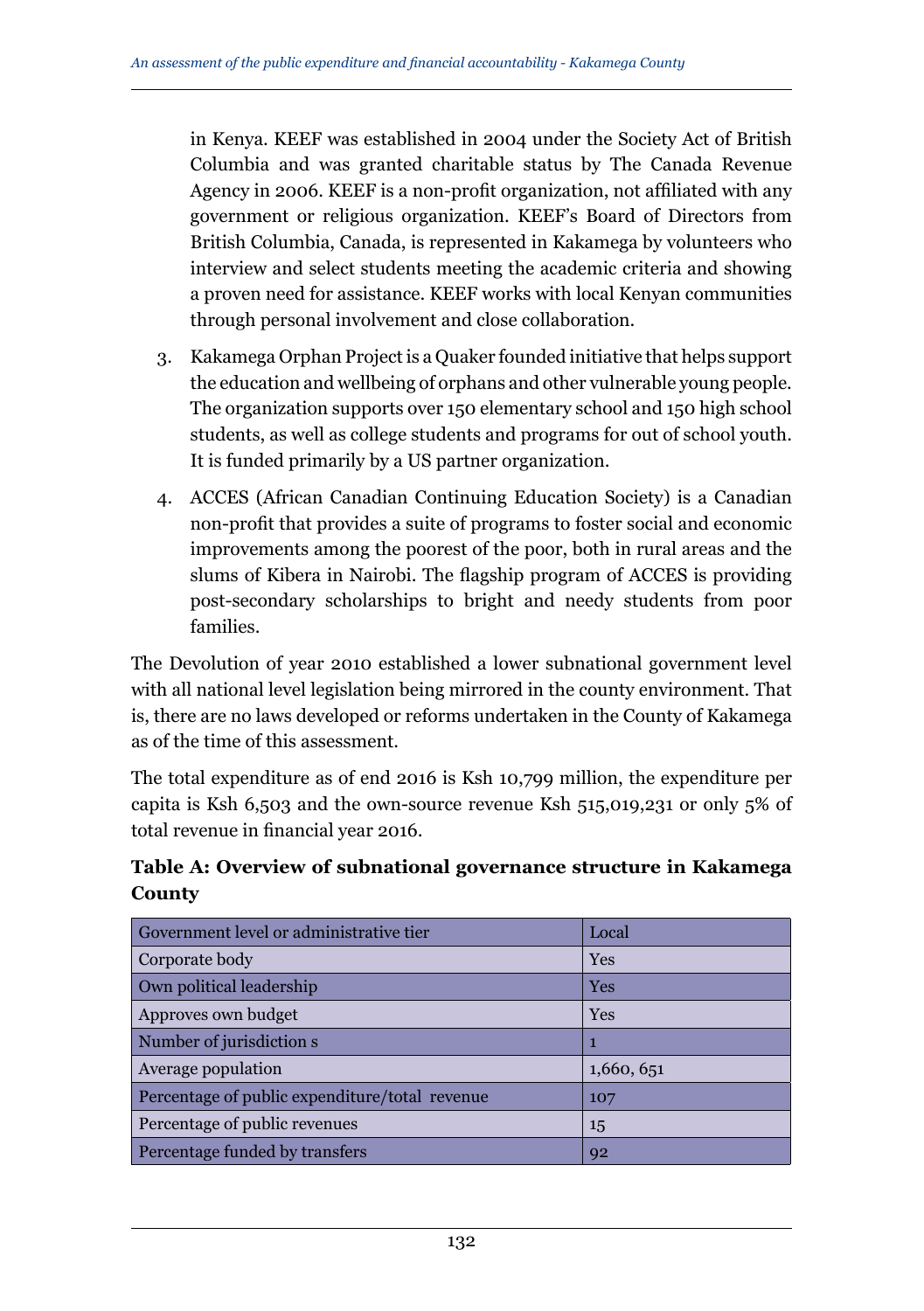#### **Main Functional Responsibilities of the Subnational Government**

The Constitution of Kenya, 2010 in the Fourth Schedule assigns functions between the national and county governments. The Constitution assigns the task of service delivery in key sectors like water, health and agriculture among others to county governments, with the national government's role in some of the sectors being that of policy formulation. The structure of the Government (Executive) of the County of Kakamega is as follows:

- I. Ministry of County Treasury and Economic Planning
- II. Ministry of Public Service and Administration
- III. Ministry of Health Services
- IV. Ministry of Transport, Infrastructure and Public Works
- V. Ministry of Education, Science, Technology
- VI. Ministry of Agriculture, Livestock, Fisheries & Cooperatives
- VII. Ministry of Environment, Water, Energy, Natural Resources and Forestry
- VIII. Ministry of Lands, Housing, Urban Areas and Physical Planning
	- IX. Ministry of Labour, Social Services, Culture, Youth & Sports
	- X. Ministry of Industrialization, Trade and Tourism

These functions are entirely devolved with the subnational government, whereas the functions of defence and overall coordination and oversight as well as external audit are with the national government.

Schedule 4 of the Constitution clearly lists the distinct functions of the national and county governments. The National Government shall pass legislations and implement policies to support the Devolution process as well as provide adequate support to county government to perform their functions while the county governments will be responsible for service delivery at the county level in addition to other functions.

#### **Subnational Budgetary Systems**

The National Government laws and regulations guide to a high degree the subnational budget cycle.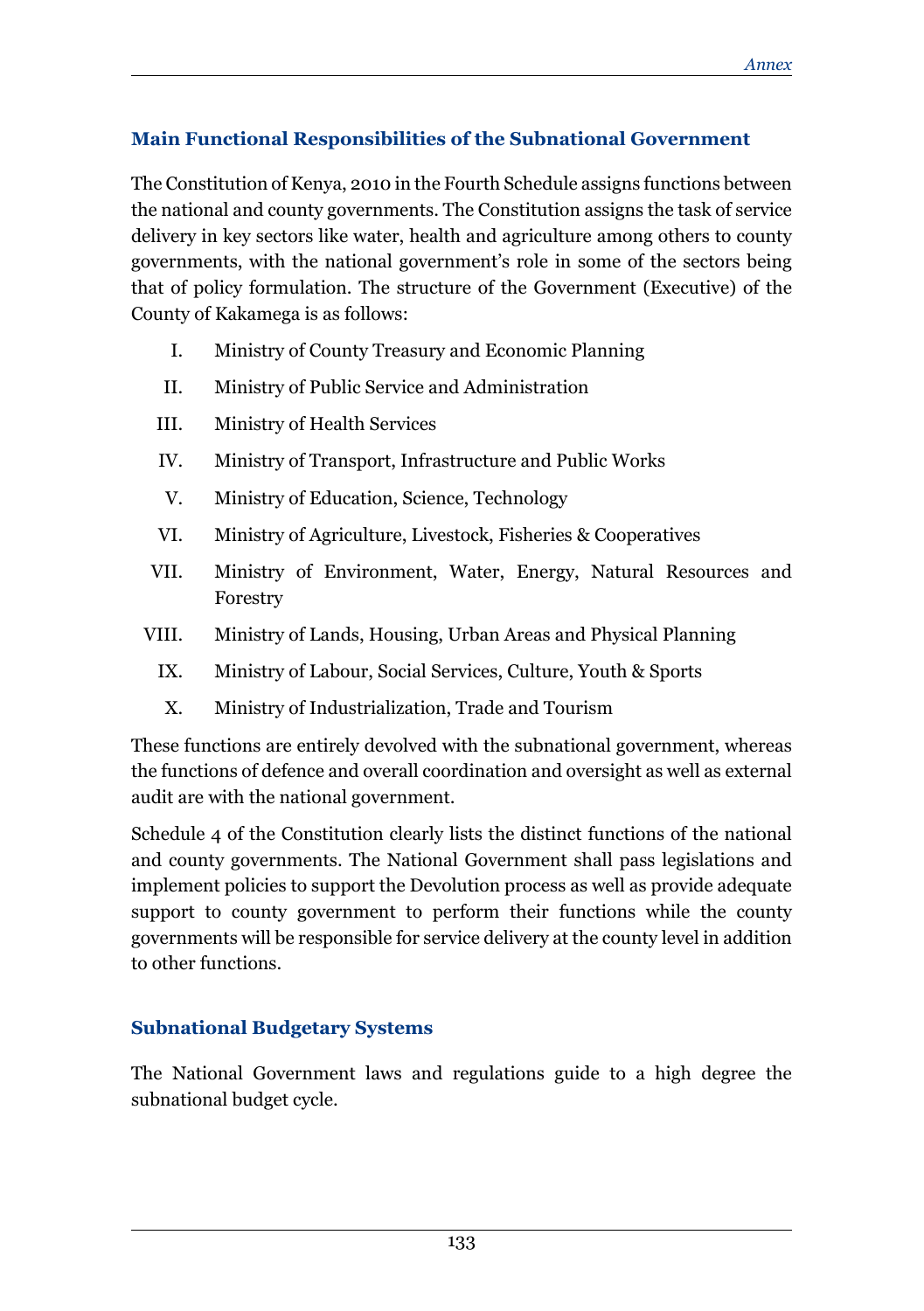The Central Bank of Kenya is the banker for the national and county governments thus monitoring to ensure the institutions aren't at risk of overdraft, and also advises the institutions on financial matters. The County of Kakamega and its entities are supposed to hold and manage their own bank accounts in the Central Bank of Kenya, however many counties in Kenya violate this rule and deposit cash in commercial banks. The PFM Act obliges all counties to hold their account at CBK except for imprest *bank accounts* for petty cash which can be in commercial banks.

The subnational government have its own budget, adopted by its own approval body (by the County Assembly) and this process does not require subsequent review or modification by the national government.

The County possess the authority to procure its own supplies and capital infrastructure within the context of applicable procurement legislation which is the Public Procurement and Asset Disposal Act, 2015 relevant for both national and subnational level. The Procurement Directorate of the County Executive is in charge of the entire supply chain management. They prepare annually a Project Implementation Status Report providing information on value of procurement and the awarded contracts. However, the procurement complaints are handled at national level by a Public Procurement Administrative Review Board which is an external higher authority which is not involved in the procurement process.

#### **Subnational Fiscal Systems**

The composition of financial resources collected and received by the County of Kakamega is similar to all sources of revenue for the county governments in Kenya and they are equitable share, conditional grants and own source revenues.

The Constitution of Kenya (Article 209) provides that a county may impose: property rates; entertainment taxes and any other charges for the services they provide. The main tax revenue source of Kakamega County is from various charges related to business permits, parking and market fees, as well as cesses. The collection of own source revenue has been deteriorating in the three years of assessment. The County Treasury of Kakamega is in process of improving own source revenue outturn by forming a semi-autonomous revenue agency.

The transfers constitute the majority revenue fund of the counties in Kenya. They are allocated by the National Treasury on the basis of the county population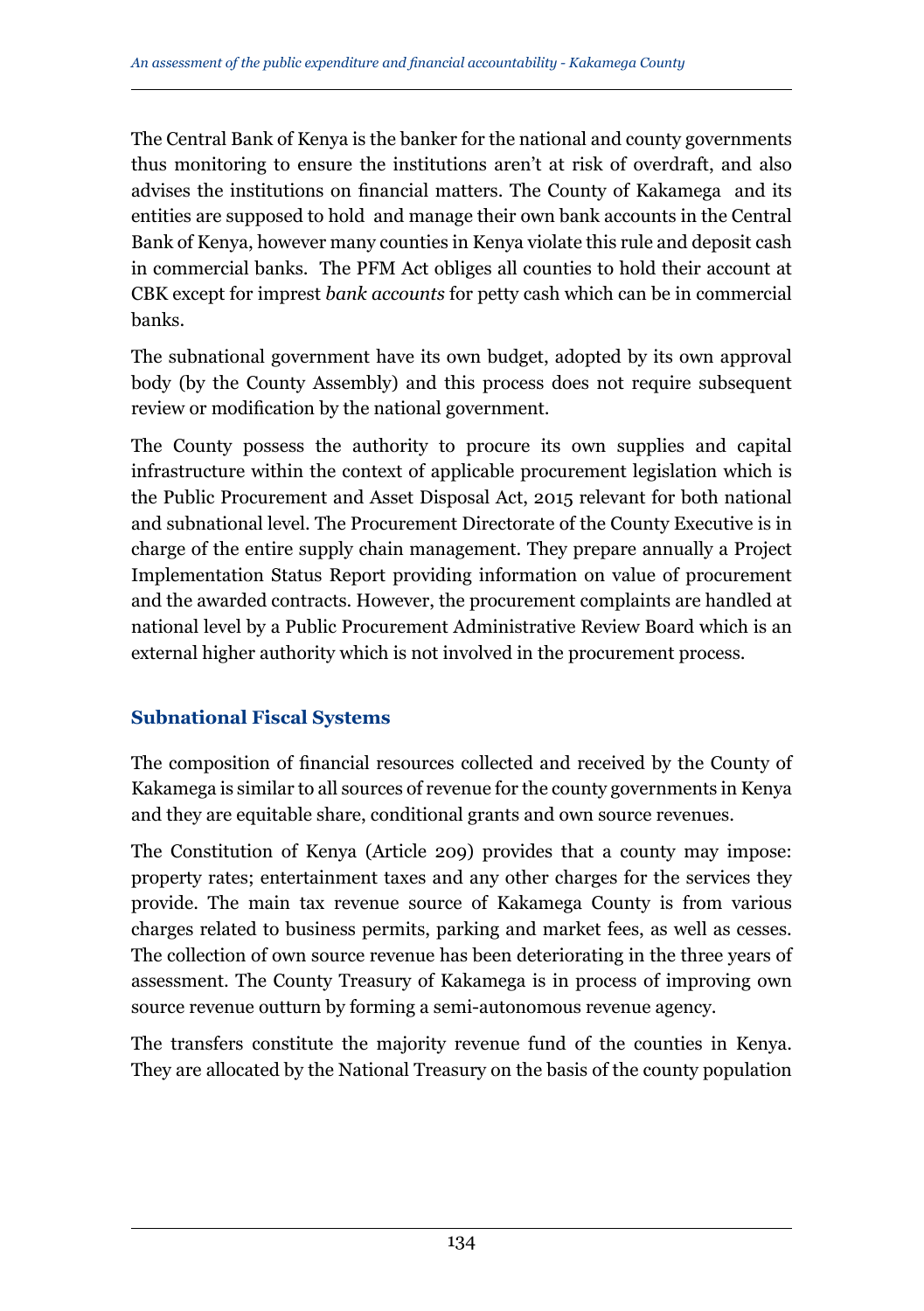applying a specific formula. The main transfers are the earmarked grants transferred from the national government to the counties which constitute nearly 95% of the County revenue of Kakamega. These transfers are distributed quarterly across the year through IFMIS. However, there are no transfers to any lower subnational administrative structure than the County Government. There are grants, constituting about 3% of the total County revenue, which are transferred for particular earmarked programmes related to education and health.

Counties are allowed to borrow domestically or externally by Article 212 of the Constitution and under Section 140 of the PFM Act, 2012. Although the legislation provides for deficit financing through borrowing, the County governments were restrained from borrowing in the absence of a clear borrowing framework over the three financial years of assessment. Thus, the County of Kakamega has not accumulated debts this far but it has inherited debt from the defunct local authorities and it supposed to set up a debt management function and to prepare a debt management strategy. These, however, have not been established yet.

| Item                                            | <b>Total value</b> | <b>Value</b> per<br>capita | Per cent of<br>total |
|-------------------------------------------------|--------------------|----------------------------|----------------------|
|                                                 | <b>Ksh</b>         | <b>Ksh</b>                 | %                    |
| Wage and salary expenditure                     | 4,917,531,516      | 2,961                      | 0.0001%              |
| Nonwage recurrent administrative<br>expenditure | 3,285,904,098      | 1,979                      | 0.0001%              |
| Capital expenditure                             | 3,061,159,643      | 1,843                      | 0.0001%              |
| <b>Total expenditure</b>                        | 11,264,595,257     | 6,783                      | 0.0001%              |
| Own revenue                                     | 515,019,231        | 310                        | 0.0001%              |
| Intergovernmental fiscal transfers              | 9251132376         | 5,571                      | 0.0001%              |
| Other revenue sources                           | 317,818,852        | 191                        | 0.0001%              |
| <b>Total revenue</b>                            | 10,083,970,459     | 6,072                      | 0.0001%              |
| <b>Borrowing</b>                                | <b>NA</b>          | NA                         | <b>NA</b>            |

**Table B. Overview of subnational government finances for 2016/17**

#### **Subnational Institutional (Political and Administrative) Structures**

The County Assembly is directly elected by the citizens of the County independently from any higher level participation. The elected County Assembly is responsible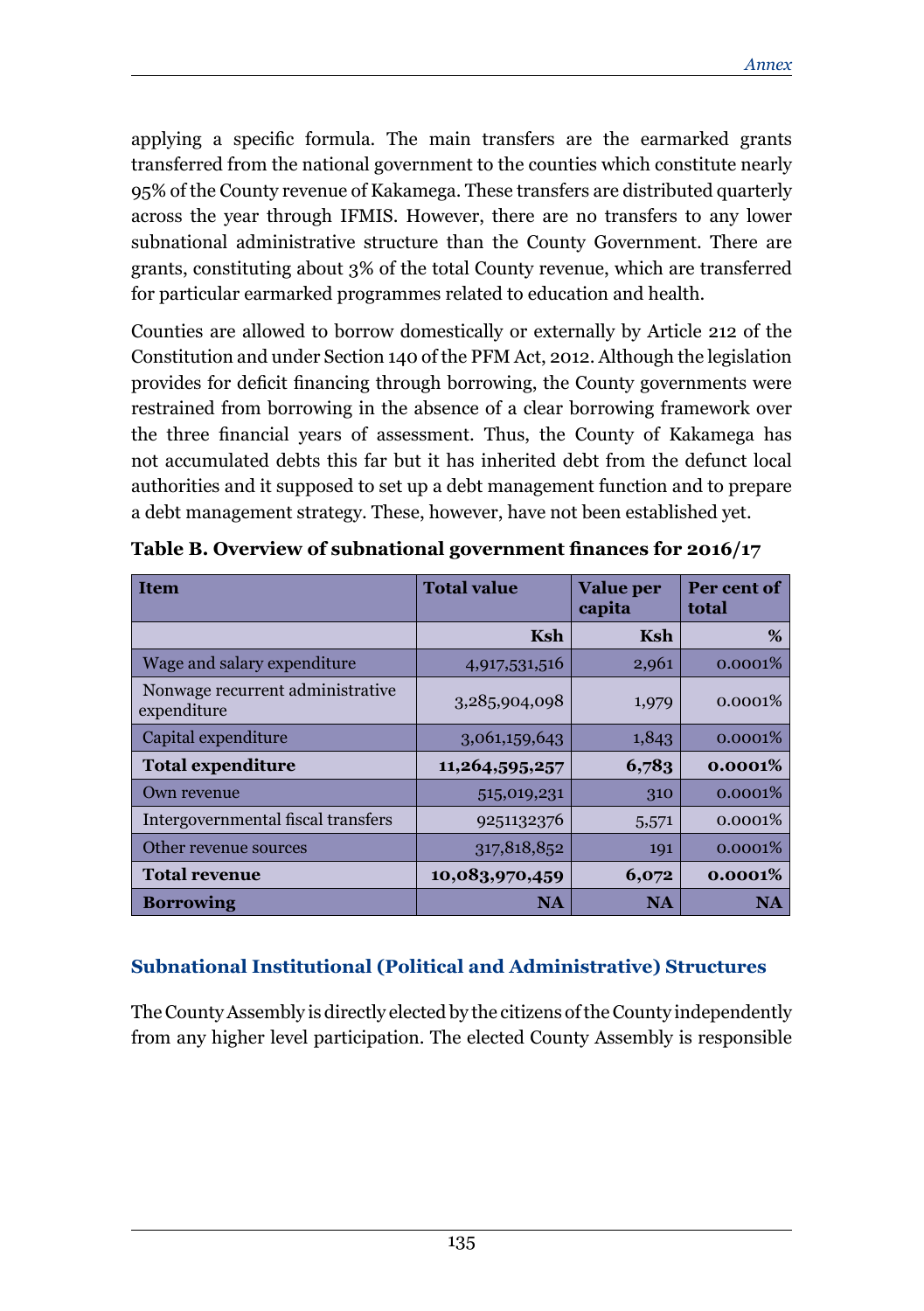for approving the budget and monitoring the finances.

The County political leadership and executive are able to appoint their own officers independent from the higher level national administration and control. The only PFM function which is still exercised by a national level institution is the external audit organised by OAG. Nevertheless, the OAG has established a local decentralised hubs of audit teams who perform the audits of a particular country but report to the headquarter at national level. The chief administration officer, the chief financial officer and the internal auditors are appointed and hired by County of Kakamega.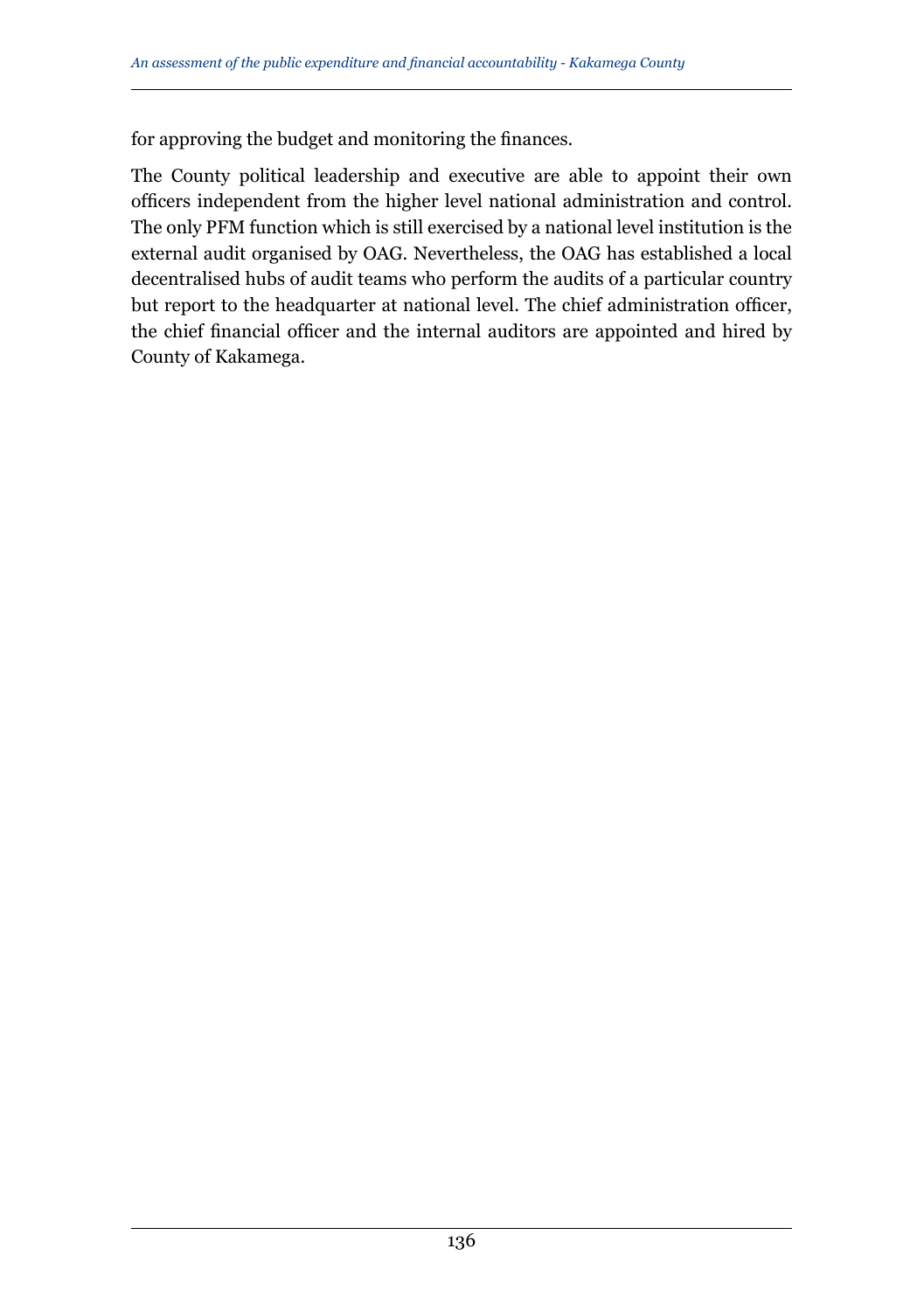| 013/14 (Ksh & %)<br>Table 2: Data for year 20           |               |               |                    |                |                              |                |
|---------------------------------------------------------|---------------|---------------|--------------------|----------------|------------------------------|----------------|
| <b>Functional Head</b>                                  | <b>Budget</b> | Actual        | Adjusted<br>budget | Deviation      | deviation<br><b>Absolute</b> | ೫              |
| Office of the Governor                                  |               | 271,125,751   | $\circ$            | 271,125,751    | 271,125,751                  | 0.0            |
| Public Service and Administration                       | 1,893,099,564 | 3,524,418,247 | 815,246,162        | 2,709,172,085  | 2,709,172,085                | 332.3          |
| County Treasury                                         | 502,797,412   | 216,834,929   | 216,525,146        | 309,783        | 309,783                      | $\overline{c}$ |
| Water, Environment and Natural Resource                 | 284,463,240   | 36,573,646    | 122,501,515        | $-85,927,869$  | 85,927,869                   | 70.1           |
| Social Services, Youth & Sports                         | 376,757,786   | 67,143,661    | 162,247,324        | $-95,103,663$  | 95,103,663                   | 58.6           |
| Transport, Infrastructure & Public Works                | 2,416,881,694 | 153,277,669   | 1,040,808,186      | $-887,530,517$ | 887,530,517                  | 85.3           |
| Physical<br>Lands, Housing, Urban Areas and<br>Planning | 362,804,888   | 17,930,637    | 156,238,635        | $-138,307,998$ | 138,307,998                  | 88.5           |
| <b>Health Services</b>                                  | 3,333,169,208 | 593,857,839   | 1,435,399,096      | $-841,541,257$ | 841,541,257                  | 58.6           |
| Agriculture, Livestock, Fisheries and Co-<br>operatives | 715,065,446   | 57,147,543    | 307,936,450        | $-250,788,907$ | 250,788,907                  | 81.4           |
| Trade, Tourism & Industrialization                      | 1,022,457,000 | 43,267,757    | 440,311,836        | $-397,044,079$ | 397,044,079                  | 90.2           |
| Education, Science & Technology                         | 1,233,550,000 | 497,823,942   | 531,217,122        | $-33,393,180$  | 33,393,180                   | 6.3            |
| County Assembly                                         | 1,114,504,183 | 228,980,973   | 479,951,121        | $-250,970,148$ | 250,970,148                  | 52.3           |

Annex 5: Calculation sheet templates for Pi-1, Pi-2 and Pi-3 **Annex 5: Calculation sheet templates for Pi-1, Pi-2 and Pi-3**

Calculation Sheet for PFM Performance Indicators PI-1, PI-2.1 and PI-2.3 **Calculation Sheet for PFM Performance Indicators PI-1, PI-2.1 and PI-2.3**

Table 1: Fiscal years for assessment **Table 1: Fiscal years for assessment**

Year  $1 = 2013/14$ Year  $2 = 2014/15$ Year  $3 = 2015/16$ 

Year  $1 = 2013/14$ Year  $2 = 2014/15$ Year 3 =  $\vert$  2015/16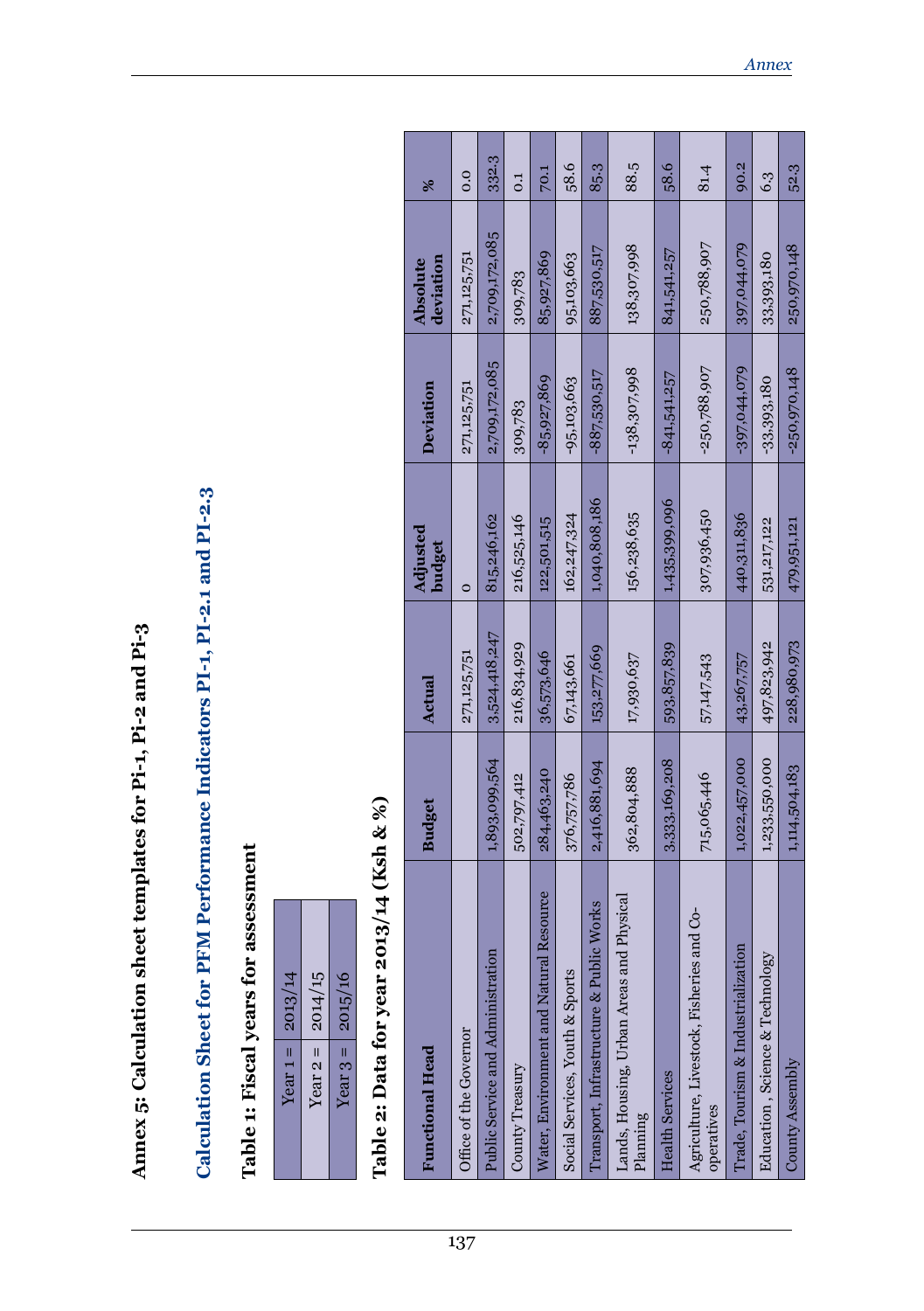| allocated expenditure       |                              | $13,255,550,421$ $5,708,382,594$ $5,708,382,594$ |  | 5,961,215,238 |       |
|-----------------------------|------------------------------|--------------------------------------------------|--|---------------|-------|
| Interests                   |                              |                                                  |  |               |       |
| Contingency                 |                              |                                                  |  |               |       |
| Total expenditure           | 13,255,550,421 5,708,382,594 |                                                  |  |               |       |
| Overall (PI-1) variance     |                              |                                                  |  |               | 43.1  |
| Composition (PI-2) variance |                              |                                                  |  |               | 104.4 |
| Contingency share of budget |                              |                                                  |  |               | 0.0   |
|                             |                              |                                                  |  |               |       |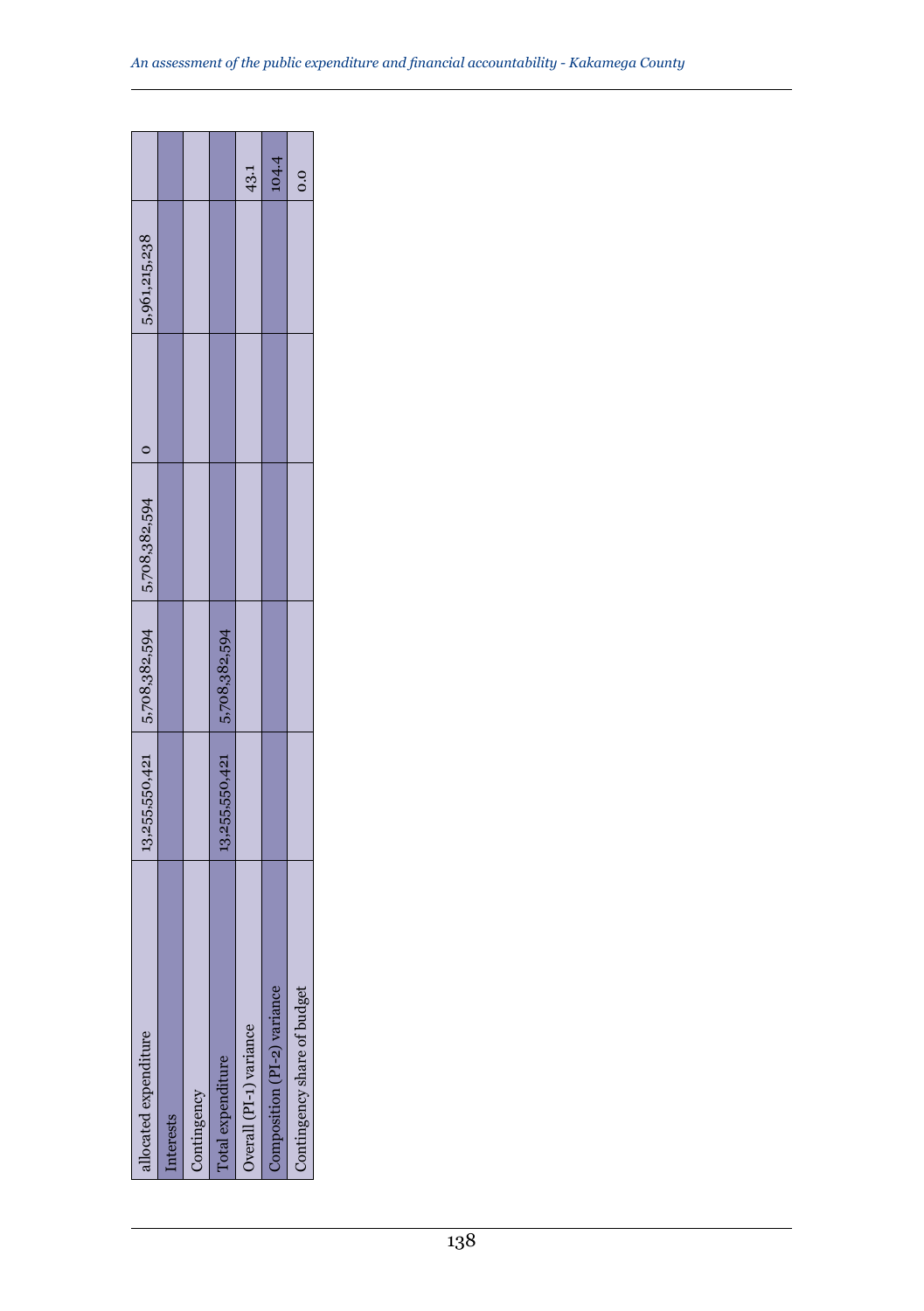| <b>Functional Head</b>                                     | <b>Budget</b>  | Actual        | Adjusted budget | Deviation        | Absolute deviation | $\%$                      |
|------------------------------------------------------------|----------------|---------------|-----------------|------------------|--------------------|---------------------------|
| Office of the Governor                                     | 271,125,751    | 155,995,573   | 198,273,644     | $-42,278,071$    | 42,278,071         | $\overline{\mathfrak{a}}$ |
| Public Service and Administration                          | 2,101,513,781  | 1,797,464,465 | 1,536,832,239   | 260,632,226      | 260,632,226        | 17                        |
| County Treasury                                            | 497,260,168    | 582,051,507   | 363,645,228     | 218,406,279      | 218,406,279        | 60                        |
| Water, Environment and Natural Resource                    | 275,468,000    | 134,089,399   | 201,449,121     | $-67,359,722$    | 67,359,722         | 33                        |
| Social Services, Youth & Sports                            | 276,029,110    | 97,194,000    | 201,859,459     | $-104,665,459$   | 104,665,459        | 52                        |
| Transport, Infrastructure & Public Works                   | 1,139,690,660  | 958,435,015   | 833,453,183     | 124,981,832      | 124,981,832        | 5t                        |
| Lands, Housing, Urban Areas and Physical<br>Planning       | 364,540,000    | 72,461,586    | 266,587,271     | $-194, 125, 685$ | 194,125,685        | $\mathbb{Z}^2$            |
| <b>Health Services</b>                                     | 2,378,072,277  | 1,744,453,345 | 1,739,078,837   | 5,374,508        | 5,374,508          | $\circ$                   |
| and Co-<br>Agriculture, Livestock, Fisheries<br>operatives | 1,040,200,000  | 431,610,586   | 760,695,890     | $-329,085,304$   | 329,085,304        | 43                        |
| Trade, Tourism & Industrialization                         | 409,950,000    | 318,669,048   | 299,795,501     | 18,873,547       | 18,873,547         | $\bullet$                 |
| Education, Science & Technology                            | 816,440,000    | 562,296,531   | 597,060,712     | $-34,764,181$    | 34,764,181         | $\circ$                   |
| County Assembly                                            | 751,000,000    | 693,214,617   | 549,204,589     | 144,010,028      | 144,010,028        | 26                        |
| allocated expenditure                                      | 10,321,289,747 | 7,547,935,672 | 7,547,935,672.0 | 0.0              | 1,544,556,842.2    |                           |
| Interests                                                  |                |               |                 |                  |                    |                           |
| Contingency                                                |                |               |                 |                  |                    |                           |
| Total expenditure                                          | 10,321,289,747 | 7,547,935,672 | 5.1             | 5.2              | 5.1                |                           |
| overall (PI-1) variance                                    |                |               |                 |                  |                    | 73.1                      |
| composition (PI-2) variance                                |                |               |                 |                  |                    | 20.5                      |
| contingency share of budget                                |                |               |                 |                  |                    | 0.0                       |

| $\epsilon$                                     |
|------------------------------------------------|
| $\overline{ }$<br>$\mathbf{v}$ ch $\mathbf{x}$ |
| l                                              |
| bata for year 2014.                            |
|                                                |
|                                                |
|                                                |
|                                                |
| Table                                          |
|                                                |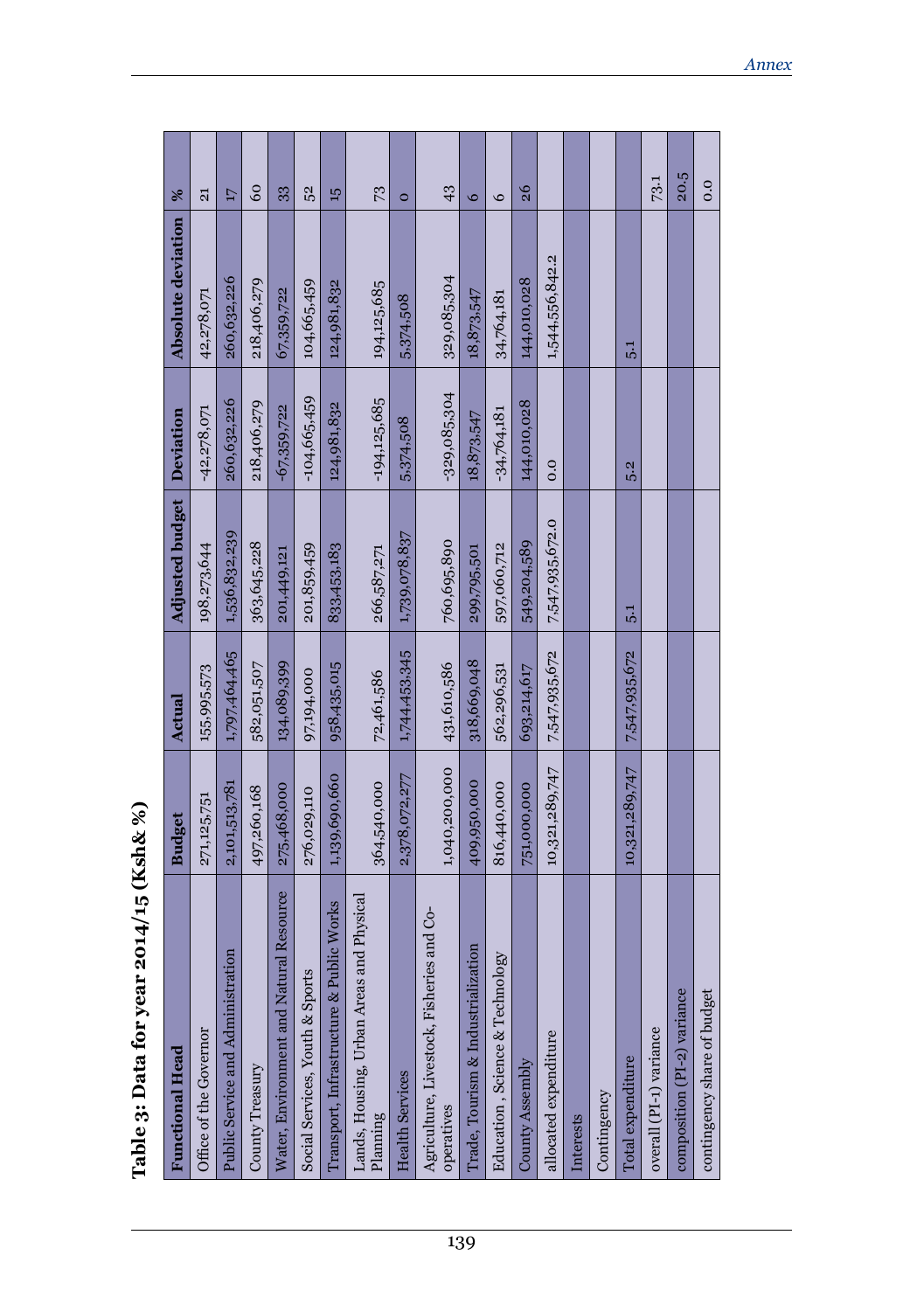| Table 4: Data for year 2015/16 (Ksh& %)                    |                |               |                 |                  |                    |                |
|------------------------------------------------------------|----------------|---------------|-----------------|------------------|--------------------|----------------|
| <b>Functional Head</b>                                     | <b>Budget</b>  | Actual        | Adjusted budget | Deviation        | Absolute deviation | $\%$           |
| Office of the Governor                                     | 626,599,838    | 214,060,850   | 504,427,505     | $-290,366,655$   | 290,366,655        | 58             |
| Public Service and Administration                          | 1,980,547,705  | 2,431,874,721 | 1,594,387,161   | 837,487,560      | 837,487,560        | 53             |
| County Treasury                                            | 390,642,806    | 341,277,820   | 314,476,583     | 26,801,237       | 26,801,237         | $\sigma$       |
| Water, Environment and Natural Resource                    | 322,157,691    | 167,493,726   | 259,344,466     | $-91,850,740$    | 91,850,740         | 35             |
| Social Services, Youth & Sports                            | 417,030,280    | 246,525,453   | 335,719,116     | $-89,193,663$    | 89,193,663         | 27             |
| Transport, Infrastructure & Public Works                   | 1,742,435,569  | 1,715,129,443 | 1,402,701,330   | 312,428,113      | 312,428,113        | 22             |
| Lands, Housing, Urban Areas and Physical<br>Planning       | 296,062,159    | 133,496,438   | 238,336,953     | $-104,840,515$   | 104,840,515        | $\overline{4}$ |
| <b>Health Services</b>                                     | 3,173,551,311  | 2,737,056,025 | 2,554,782,928   | 182,273,097      | 182,273,097        | $\overline{a}$ |
| and Co-<br>Agriculture, Livestock, Fisheries<br>operatives | 939,862,773    | 448,361,570   | 756,611,484     | $-308, 249, 914$ | 308,249,914        | $\overline{4}$ |
| Irade, Tourism & Industrialization                         | 451,613,185    | 243,317,395   | 363,559,162     | $-120,241,767$   | 120,241,767        | 33             |
| Education, Science & Technology                            | 1,016,586,176  | 467,844,702   | 818,375,616     | $-350,530,914$   | 350,530,914        | 43             |
| County Public Service Board                                | 85,798,311     | 38,949,465    | 69,069,644      | $-30,120,179$    | 30,120,179         | $\overline{4}$ |
| County Assembly                                            | 886, 853, 365  | 740,342,013   | 713,937,673     | 26,404,340       | 26,404,340         | 4              |
| allocated expenditure                                      | 12,329,741,169 | 9,925,729,622 | 9,925,729,622   | $\circ$          | 2,770,788,694      |                |
| Interests                                                  |                |               |                 |                  |                    |                |
| Contingency                                                |                |               |                 |                  |                    |                |
| Total expenditure                                          | 12,329,741,169 | 9,925,729,622 |                 |                  |                    |                |
| Overall (PI-1) variance                                    |                |               |                 |                  |                    | $\overline{8}$ |
| Composition (PI-2) variance                                |                |               |                 |                  |                    | 28             |
| Contingency share of budget                                |                |               |                 |                  |                    | $\circ$        |

Table 4: Data for year 2015/16 (Ksh& %)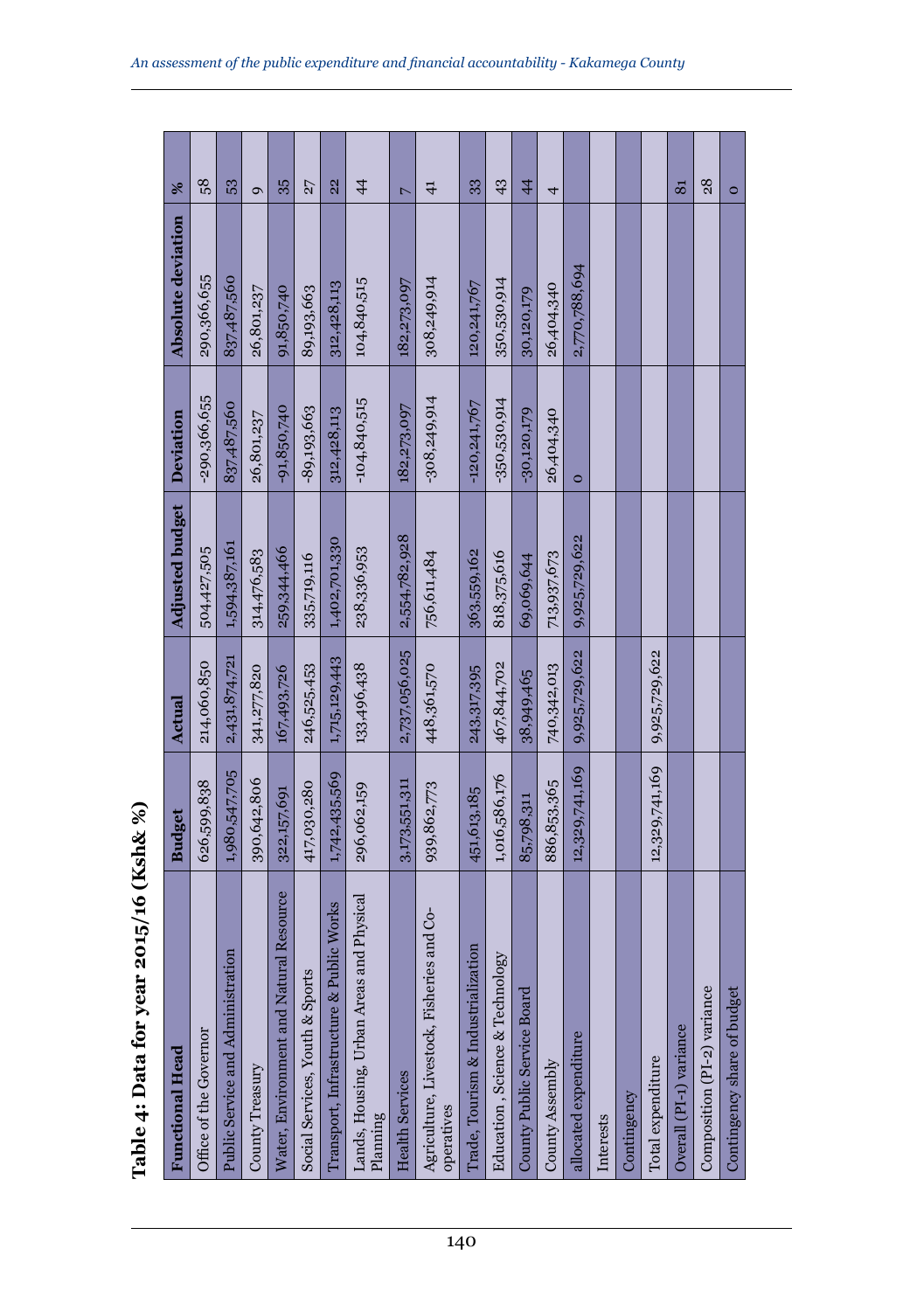# Table 5: Results **Table 5: Results**

| for $PI-2.3$ | Contingency share    |         | $0.0\%$ |         |
|--------------|----------------------|---------|---------|---------|
| for $PI-2.1$ | Composition variance | 104.4%  | 20.5%   | 27.9%   |
| for $PI-1$   | total exp. deviation | 43.1%   | 73.1%   | 80.5%   |
|              | Year                 | 2013/14 | 2014/15 | 2015/16 |

ä

п т. T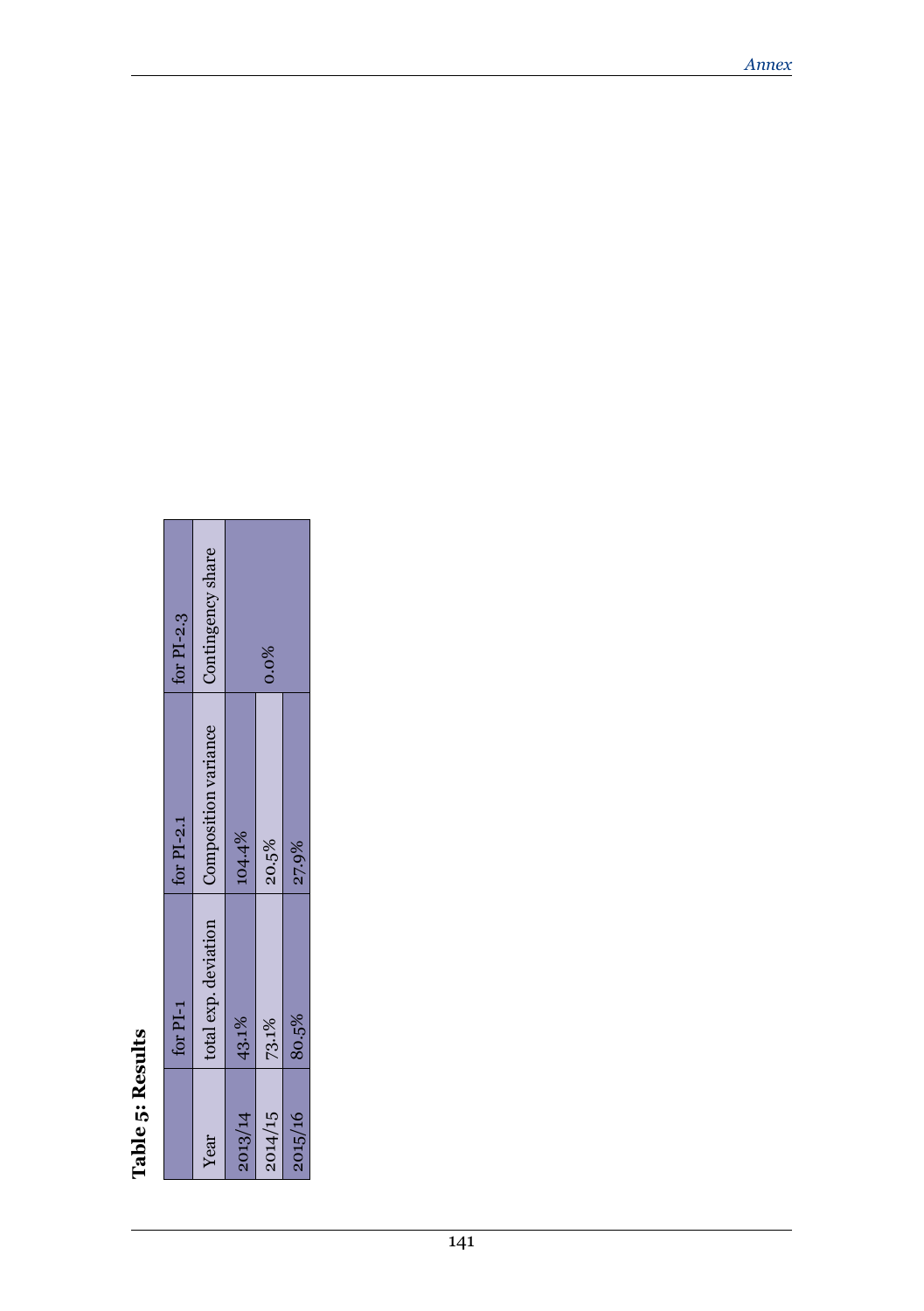| <b>THE OF</b>           |
|-------------------------|
| נ<br>י                  |
|                         |
|                         |
|                         |
|                         |
|                         |
|                         |
|                         |
| l                       |
|                         |
|                         |
|                         |
|                         |
|                         |
|                         |
|                         |
|                         |
|                         |
|                         |
|                         |
|                         |
|                         |
|                         |
|                         |
|                         |
| <b>The Second State</b> |
|                         |
|                         |
|                         |
| i<br>F<br>j             |
|                         |
|                         |
|                         |
|                         |
|                         |
|                         |
|                         |
|                         |
|                         |
| I                       |
| 14.3.11.12.15人称:        |
| I<br>ינוב בטובים.<br>י  |
|                         |
|                         |
|                         |
|                         |
|                         |
|                         |
|                         |
|                         |
|                         |
|                         |
|                         |
|                         |
|                         |
|                         |
|                         |
|                         |
|                         |

| 2013/14           | 2014/15    | 2015/16                 |
|-------------------|------------|-------------------------|
| Year <sub>1</sub> | Year $2 =$ | II<br>Year <sub>3</sub> |

| Calculation Sheet for Expenditure by Economic Classification Variance PI-2.2 |                |               |                        |                  |                    |               |
|------------------------------------------------------------------------------|----------------|---------------|------------------------|------------------|--------------------|---------------|
| Table 1 - Fiscal years for assessment                                        |                |               |                        |                  |                    |               |
| 2013/14<br>Year $1 =$                                                        |                |               |                        |                  |                    |               |
| 2014/15<br>Year $2 =$                                                        |                |               |                        |                  |                    |               |
| 2015/16<br>Year $3 =$                                                        |                |               |                        |                  |                    |               |
|                                                                              |                |               |                        |                  |                    |               |
| Table 2: Data for year                                                       | 2013/14(Ksh&%) |               |                        |                  |                    |               |
| <b>Economic</b> head                                                         | <b>Budget</b>  | Actual        | <b>Adjusted budget</b> | Deviation        | Absolute deviation | $\frac{8}{3}$ |
| Compensation of employees                                                    | 3,670,324,668  | 2,831,056,530 | 1,511,679,227          | 1,319,377,303    | 1,319,377,303      | 87.3          |
| Use of goods and services                                                    | 2,035,363,395  | 936,231,082   | 838,295,476            | 97,935,606       | 97,935,606         | 11.7          |
| Consumption of fixed capital                                                 | 381,572,358    | 221,857,539   | 157,156,399            | 64,701,140       | 64,701,140         | 41.2          |
| Interest                                                                     |                |               | $\circ$                | $\circ$          | $\circ$            | $\circ$       |
| Subsidies                                                                    |                |               | $\circ$                | $\circ$          | $\circ$            | $\circ$       |
| Grants                                                                       | 50,000,000     |               | 20,593,263             | $-20,593,263$    | 20,593,263         | 100.0         |
| Social benefits                                                              |                |               | $\circ$                | $\circ$          | $\circ$            | $\circ$       |
| Other expenses                                                               | 7,118,300,000  | 1,470,359,700 | 2,931,780,487          | $-1,461,420,787$ | 1,461,420,787      | 49.8          |
| Total expenditure                                                            | 13,255,560,421 | 5,459,504,851 | 5,459,504,851          | $\circ$          | 2,964,028,099      |               |
| overall variance                                                             |                |               |                        |                  |                    | 242.8         |
| composition variance                                                         |                |               |                        |                  |                    | 54.3          |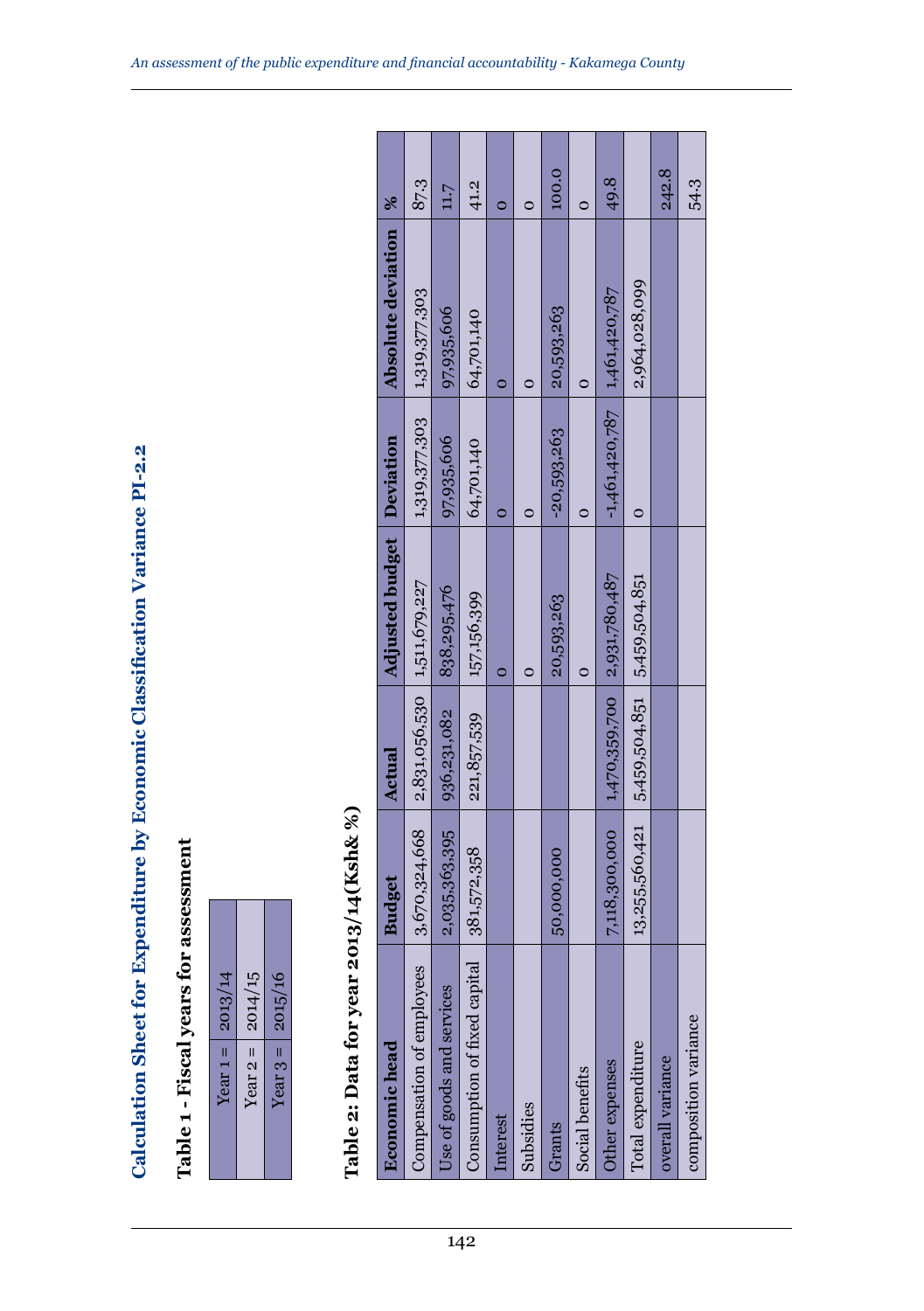| Table 3: Data for year 2     | 014/15(Ksh & %)  |                |                        |               |                    |                      |
|------------------------------|------------------|----------------|------------------------|---------------|--------------------|----------------------|
| <b>Economic</b> head         | budget           | actual         | adjusted budget        | deviation     | absolute deviation | %                    |
| Compensation of employees    | 3,675,397,780    | 3,247,713,320  | 1,513,768,666          | 1,733,944,654 | 1,733,944,654      | 115                  |
| Use of goods and services    |                  | 1,595,418,085  | $\circ$                | 1,595,418,085 | 1,595,418,085      | $\circ$              |
| Consumption of fixed capital | 4,634,400,000    | 3,112,549,590  | 1,908,748,365          | 1,203,801,225 | 1,203,801,225      | 63                   |
| Interest                     |                  |                | $\circ$                | $\circ$       | $\circ$            | $\circ$              |
| Subsidies                    |                  |                | $\circ$                | $\circ$       | $\circ$            | $\circ$              |
| Grants                       |                  |                | $\circ$                | $\circ$       | $\circ$            | $\circ$              |
| Social benefits              |                  |                | $\circ$                | $\circ$       | $\circ$            | $\circ$              |
| Other expenses               | $-2,011,491,967$ |                | $-828,463,664$         | 828,463,664   | 828,463,664        | $-100$               |
| Total expenditure            | 6,298,305,813    | 7,955,680,995  | 2,594,053,367          | 5,361,627,628 | 5,361,627,628      |                      |
| Overall variance             |                  |                |                        |               |                    | 79                   |
| Composition variance         |                  |                |                        |               |                    | 207                  |
| Table 4: Data for year 2     | 015/16(Ksh & %)  |                |                        |               |                    |                      |
| <b>Economic</b> head         | <b>Budget</b>    | Actual         | <b>Adjusted budget</b> | Deviation     | Absolute deviation | $\%$                 |
| Compensation of employees    | 3,699,238,010    | 3,955,166,241  | 1,523,587,628          | 2,431,578,613 | 2,431,578,613      | 160                  |
| Use of goods and services    | 2,142,286,201    | 1,553,979,008  | 882,333,265            | 671,645,743   | 671,645,743        | $\frac{2}{\sqrt{2}}$ |
| Consumption of fixed capital | 5,954,117,304    | 2,904,177,249  | 2,452,294,077          | 451,883,172   | 451,883,172        | 18                   |
| Interest                     |                  |                | $\circ$                | $\circ$       | $\circ$            | $\circ$              |
| Subsidies                    |                  |                | $\circ$                | $\circ$       | $\circ$            | $\circ$              |
| Grants                       |                  | 2,004,212,444  | $\circ$                | 2,004,212,444 | 2,004,212,444      | $\circ$              |
| Social benefits              |                  |                | $\circ$                | $\circ$       | $\circ$            | $\circ$              |
| Other expenses               |                  | 12,811,088     | $\circ$                | 12,811,088    | 12,811,088         | $\circ$              |
| Total expenditure            | 11,795,641,515   | 10,430,346,030 | 4,858,214,970          | 5,572,131,060 | 5,572,131,060      |                      |

*Annex*

 $115$  $\frac{113}{2}$ 

over 113 = 123 = 123 = 123 = 123 = 123 = 123 = 123 = 123 = 123 = 123 = 123 = 123 = 123 = 123 = 123 = 123 = 123  $\frac{1}{15}$   $\frac{1}{15}$   $\frac{1}{15}$   $\frac{1}{15}$   $\frac{1}{15}$   $\frac{1}{15}$   $\frac{1}{15}$   $\frac{1}{15}$   $\frac{1}{15}$   $\frac{1}{15}$   $\frac{1}{15}$   $\frac{1}{15}$   $\frac{1}{15}$   $\frac{1}{15}$   $\frac{1}{15}$   $\frac{1}{15}$   $\frac{1}{15}$   $\frac{1}{15}$   $\frac{1}{15}$   $\frac{1}{15}$ 

Composition variance

Overall variance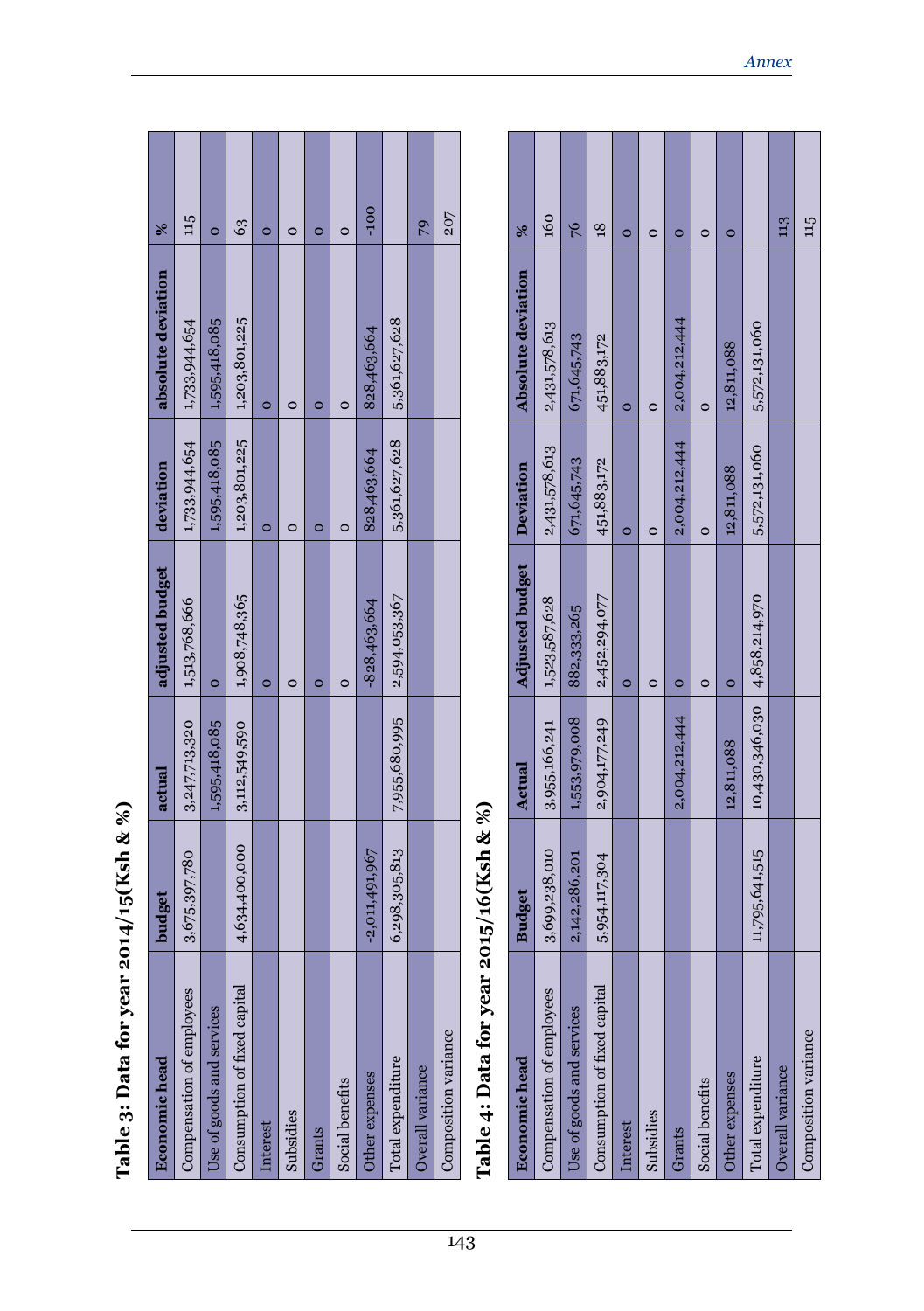| Table 5: Results Matrix |                                                    |        |
|-------------------------|----------------------------------------------------|--------|
| Year                    | total expenditure deviation   Composition variance |        |
| 2013/14                 | 242.8%                                             | 54.3%  |
| 2014/15                 | 79.2%                                              | 206.7% |
| 2015/16                 | 113.1%                                             | 114.7% |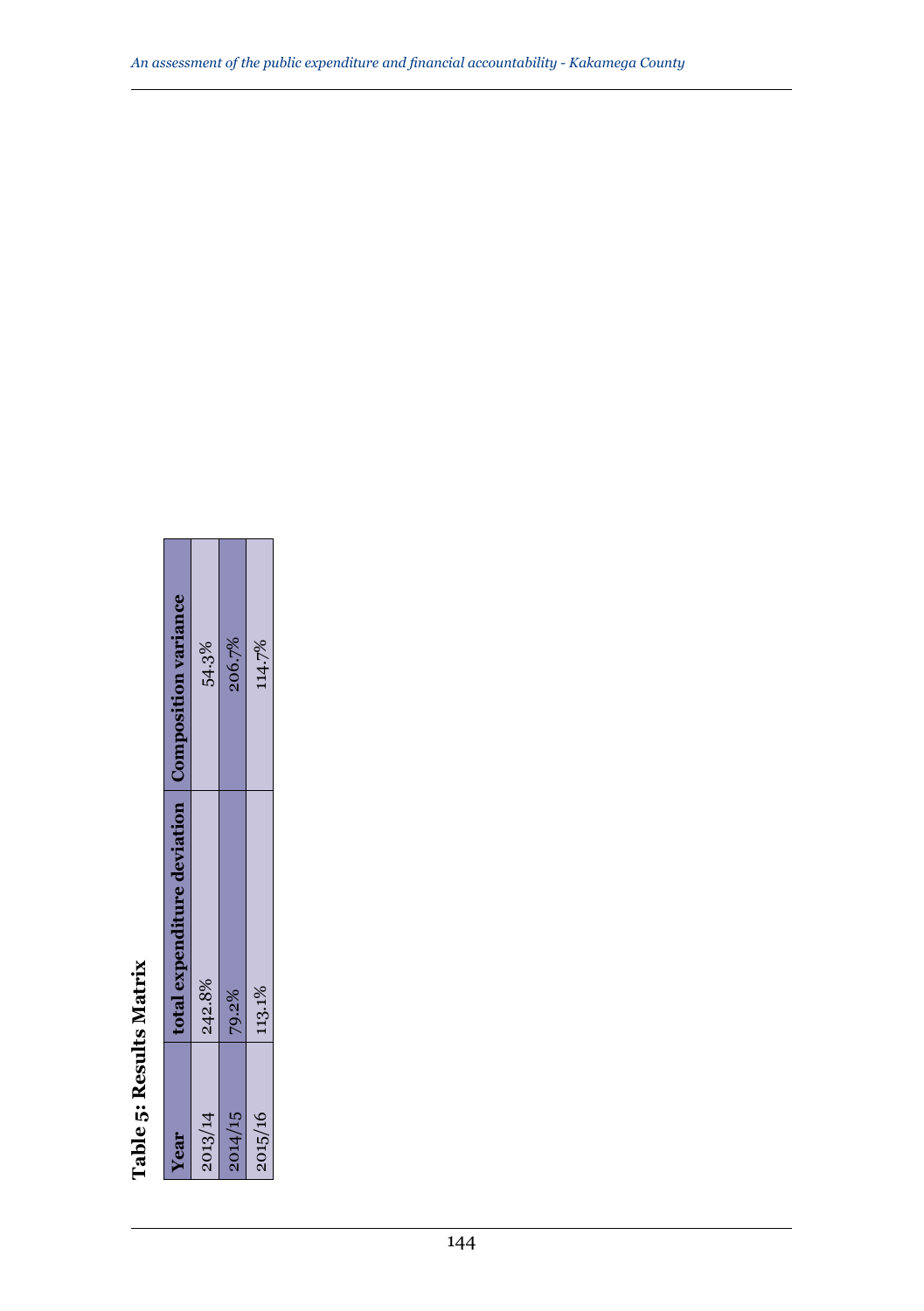| ֧ׅ֧֚֚֚֚֚֚֚֚֚֚֚֚֚֚֚֚֚֚֚֚֚֚֚֚֚֚֚֚֡֝֡֡             |
|-------------------------------------------------|
| C CONTRACTOR CONTRACTOR                         |
|                                                 |
|                                                 |
| J<br>i                                          |
|                                                 |
|                                                 |
|                                                 |
|                                                 |
|                                                 |
|                                                 |
|                                                 |
|                                                 |
| $\begin{array}{c} 0 \\ 0 \\ 0 \\ 0 \end{array}$ |
|                                                 |
|                                                 |
|                                                 |
| ļ                                               |
|                                                 |

Table 1: Fiscal years for assessment **Table 1: Fiscal years for assessment**

| 2013/14                | 2014/15    | 2015/16    |
|------------------------|------------|------------|
| $\mathbf{u}$<br>Year 1 | Year $2 =$ | Year $3 =$ |

## Table 2: Data for year 2013/14 (Ksh & %) **Table 2: Data for year 2013/14 (Ksh & %)**

| <b>Economic Head</b>                            | <b>Budget</b>             | Actual      | Adjusted Budget Deviation |                 | Absolute Deviation   Per cent |         |
|-------------------------------------------------|---------------------------|-------------|---------------------------|-----------------|-------------------------------|---------|
| Own source revenue                              |                           |             |                           |                 |                               |         |
| Property Rates                                  | 51,065,953                | 37,173,324  | 4,772,775                 | 32,400,549      | 32,400,549                    | 678.9%  |
| Single Business Permit                          | 58,472,574                | 39,216,196  | 5,465,020                 | 33,751,176      | 33,751,176                    | 617.6%  |
| <b>Barter Market</b>                            | 36,560,824                | 42,905,440  | 3,417,083                 | 39,488,357      | 39,488,357                    | 1155.6% |
| <b>CESS</b>                                     | 127,354,968               | 17,123,608  | 11,902,973                | 5,220,635       | 5,220,635                     | 43.9%   |
| Housing/Stall                                   | 10,457,528                | 1,856,205   | 977,392                   | 878,813         | 878,813                       | 89.9%   |
| Slaughter                                       | 50,701,573                |             | 4,738,719                 | (4,738,719)     | 4,738,719                     | 100.0%  |
| <b>Bus Park</b>                                 |                           | 48,866,080  |                           | 48,866,080      | 48,866,080                    | #DIV/0  |
| Parking Fee                                     | 53,797,916                | 18,838,018  | 5,028,113                 | 13,809,905      | 13,809,905                    | 274.7%  |
| Hire of Machinery                               | 10,865,653                | 2,271,370   | 1,015,536                 | 1,255,834       | 1,255,834                     | 123.7%  |
| Other Revenues/devolved government<br>iunctions | 3,004,647,096 5,494,042   |             | 280,823,226               | (275, 329, 184) | 275,329,184                   | 98.0%   |
| Health facilities & Others                      | 119,106,093               | 115,528,563 | 11,132,008.6              | 104,396,554.4   | 104,396,554.4                 | 937.8%  |
| Total revenue                                   | 3,523,030,178 329,272,846 |             | 329,272,846.0             | 0.0             | 560,135,807.0                 |         |
| overall variance                                |                           |             |                           |                 |                               | 9.3%    |
| composition variance                            |                           |             |                           |                 |                               | 170.1%  |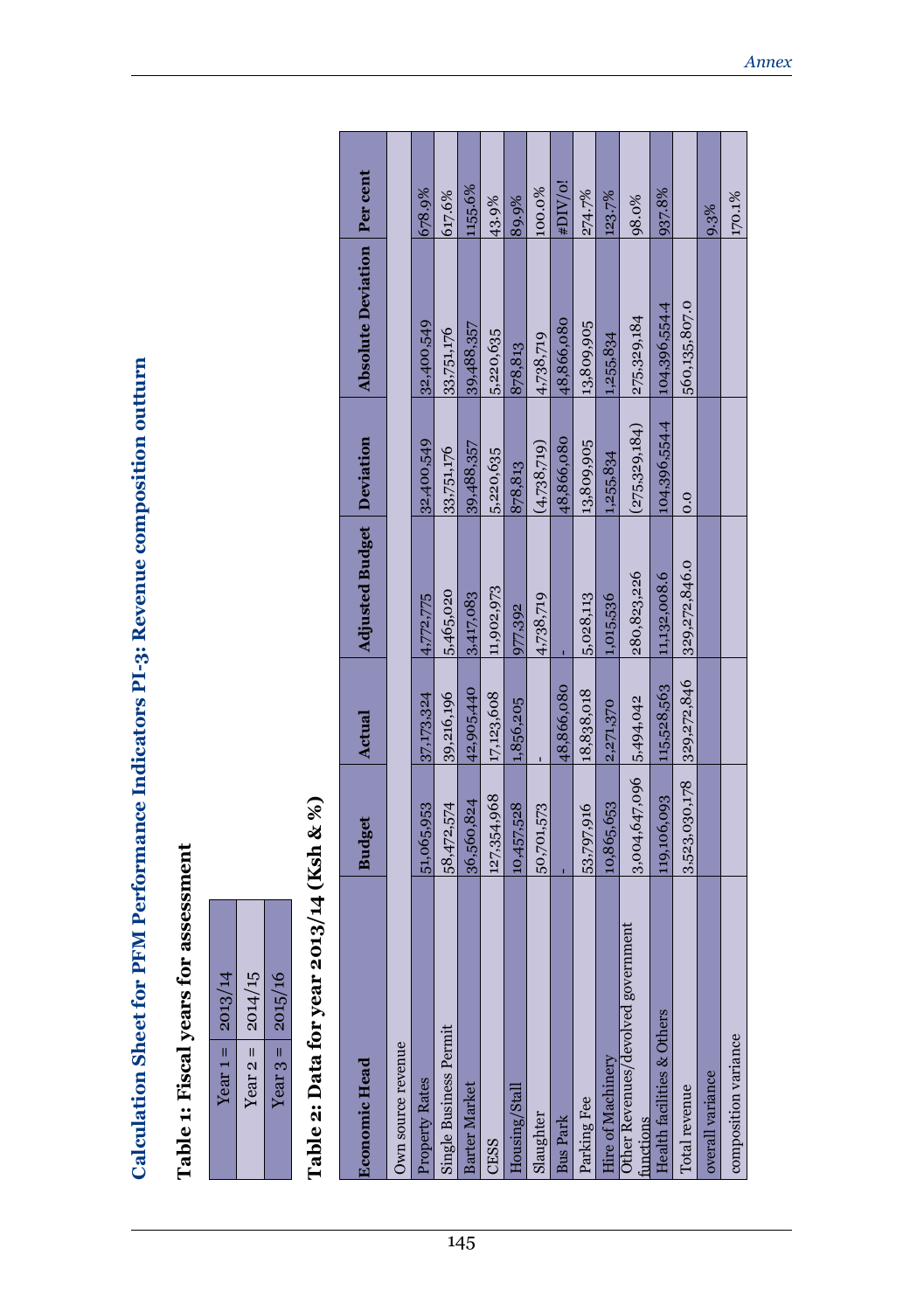| Table 2: Data for year 2               | 2014/15 (Ksh & %)                       |             |                           |               |                                     |           |
|----------------------------------------|-----------------------------------------|-------------|---------------------------|---------------|-------------------------------------|-----------|
| <b>Economic Head</b>                   | <b>Budget</b>                           | Actual      | Adjusted Budget Deviation |               | <b>Deviation</b><br><b>Absolute</b> | Per cent  |
| own source revenue                     |                                         |             |                           |               |                                     |           |
| Property Rates                         | 45,000,000                              | 20,894,388  | 26,605,859                | $-5,711,471$  | 5,711,471                           | $ 21.5\%$ |
| Single Business Permit                 | 117,295,528                             | 91,237,493  | 69,349,963                | 21,887,530    | 21,887,530                          | 31.6%     |
| <b>Barter Market</b>                   | 37,487,059                              | 39,761,963  | 22,163,898                | 17,598,065    | 17,598,065                          | 79.4%     |
| <b>CESS</b>                            | 230,000,000                             | 42,083,894  | 135,985,503               | $-93,901,609$ | 93,901,609                          | 69.1%     |
| Housing/Stall                          | 3,820,640                               | 1,777,435   | 2,258,920                 | $-481,485$    | 481,485                             | 21.3%     |
| Kiosk Fee                              | 12,329,480                              | 4,755,690   | 7,289,698                 | $-2,534,008$  | 2,534,008                           | 34.8%     |
| Slaughter                              | 6,789,080                               | 915,314     | 4,013,985                 | $-3.098.671$  | 3,098,671                           | 77.2%     |
| <b>Bus Park</b>                        | 45,986,088                              | 45,123,400  | 27,188,875                | 17,934,525    | 17,934,525                          | 66.0%     |
| Parking Fee                            | 46,350,800                              | 11,359,310  | 27,404,508                | $-16,045,198$ | 16,045,198                          | 58.5%     |
| Hire of Machinery                      | 5,821,760                               | 2,417,490   | 3,442,065                 | $-1,024,575$  | 1,024,575                           | 29.8%     |
| Other Revenues/devolved go<br>imetions | $\overline{\rm{overmunit}}[61,363,312]$ | 5,294,000   | 36,280,525                | 30,986,525    | 30,986,525                          | 85.4%     |
| Liquor license                         |                                         | 7,444,500   | $\circ$                   | 7,444,500     | 7,444,500                           | #DIV/0!   |
| <b>Court Fines</b>                     |                                         | 344,086     | Ō                         | 344,086       | 344,086                             | #DIV/0!   |
| Health facilities & Others             | 262,000,000                             | 243,480,062 | 154,905,225               | 88,574,837    | 88,574,837                          | 57.2%     |
| Total revenue                          | 874,243,747                             | 516,889,025 | 516,889,025               | 0             | 307,567,086                         |           |
| overall variance                       |                                         |             |                           |               |                                     | 59.1%     |
| composition variance                   |                                         |             |                           |               |                                     | 59.5%     |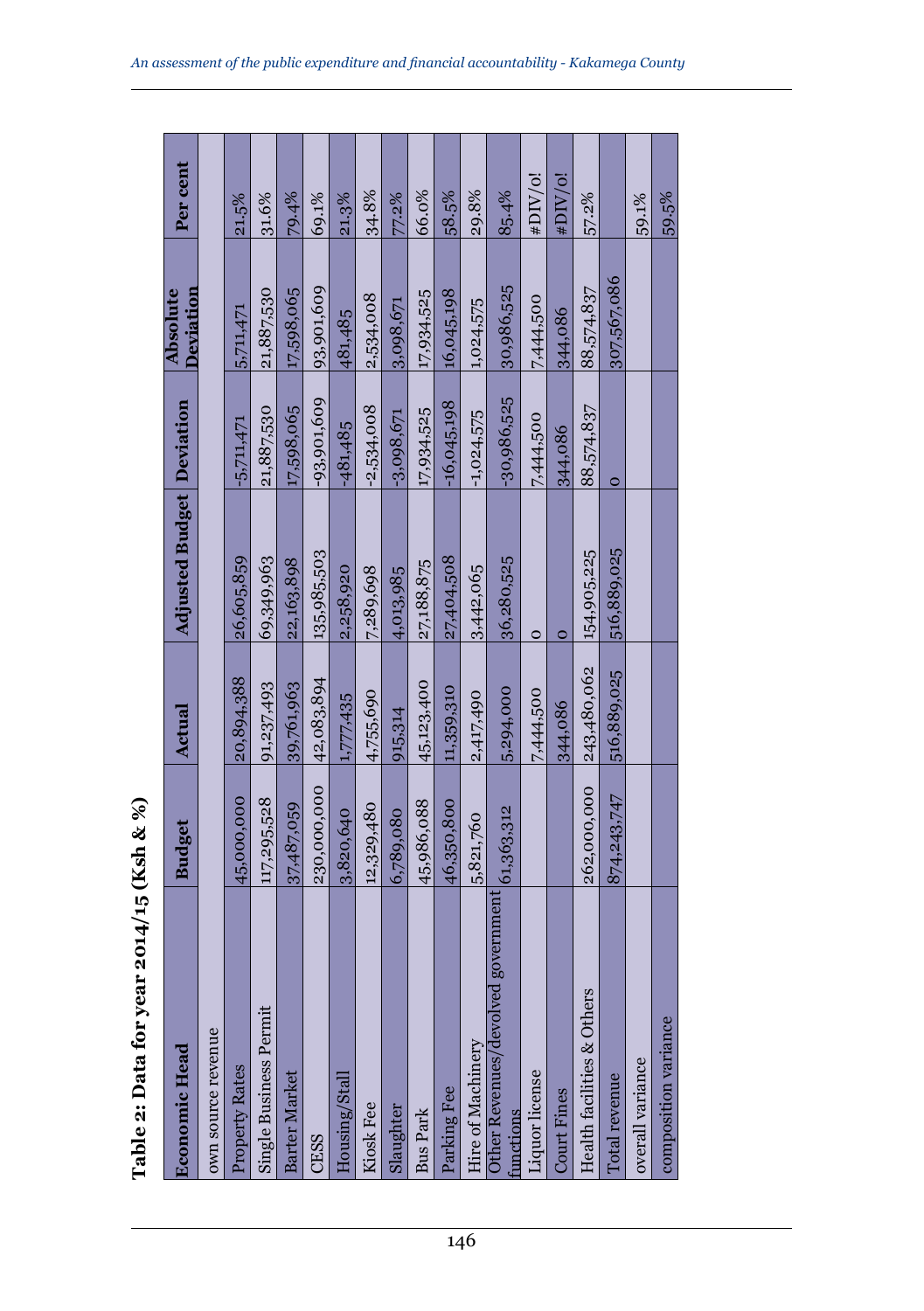| <b>Economic Head</b>                           | <b>Budget</b> | Actual      | <b>Adjusted Budget Deviation</b> |                              | Deviation<br><b>Absolute</b> | Per cent |
|------------------------------------------------|---------------|-------------|----------------------------------|------------------------------|------------------------------|----------|
| Own Source Revenue                             |               |             |                                  |                              |                              |          |
| Property Rates                                 | 47,250,000    | 19,078,434  | 23,825,259.3                     | $-4,746,825.3$               | 4,746,825.3                  | 19.9%    |
| Single Business Permit                         | 123,160,304   | 71,420,051  | 62,102,141.3                     | 9,317,909.7                  | 9,317,909.7                  | 15.0%    |
| <b>Barter Market</b>                           | 39,361,412    | 32,389,482  | 19,847,531.2                     | 12,541,950.8                 | 12,541,950.8                 | 63.2%    |
| <b>CESS</b>                                    | 241,500,000   | 43,186,774  | 121,773,547.5                    | $-78,586,773.5$ 78,586,773.5 |                              | 64.5%    |
| Housing/Stall                                  | 4,011,672     | 11,958,910  | 2,022,838.6                      | 9,936,071.4                  | 9,936,071.4                  | 491.2%   |
| Kiosk Fee                                      | 12,945,954    | 3,887,700   | 6,527,845.7                      | $-2,640,145.7$               | 2,640,145.7                  | 40.4%    |
| Slaughter                                      | 7,128,534     | 1,431,130   | 3,594,479.8                      | $-2,163,349.8$               | 2,163,349.8                  | 60.2%    |
| <b>Bus Park</b>                                | 48,285,392    | 48,381,260  | 24,347,343.6                     | 24,033,916.4 24,033,916.4    |                              | 98.7%    |
| Parking Fee                                    | 48,668,340    | 8,925,394   | 24,540,440.6                     | $-15,615,046.6$ 15,615,046.6 |                              | 63.6%    |
| Hire of Machinery                              | 6,112,848     | 7,832,156   | 3,082,332.0                      | 4,749,824.0                  | 4,749,824.0                  | 154.1%   |
| Other Revenues/devolved government<br>unctions | 21,000,000    | 66,821,659  | 10,589,004.1                     | 56,232,654.9 56,232,654.9    |                              | 531.0%   |
| Contribution in lieu of rate                   | 86,935,033    |             | 43,835,972.6                     | $-43,835,972.6$ 43,835,972.6 |                              | 100.0%   |
| <b>Liquor</b> license                          | 38,331,879    | 13,139,200  | 19,328,401.2                     | $-6,189,201.2$               | 6,189,201.2                  | 32.0%    |
| Court Fines                                    | 208,632       |             | 105,200.2                        | $-105,200.2$                 | 105,200.2                    | 100.0%   |
| Health facilities & Others                     | 275,100,000   | 175,786,142 | 138,715,954.1                    | 37,070,187.9                 | 37,070,187.9                 | 26.7%    |
| Total revenue                                  | 1,000,000,000 | 504,238,292 | 504,238,292.0                    | 0.0                          | 307,765,030.0                |          |
| overall variance                               |               |             |                                  |                              |                              | 50.4%    |
| composition variance                           |               |             |                                  |                              |                              | 61.0%    |

Table 4: Data for year 2015/16 (Ksh & %) **Table 4: Data for year 2015/16 (Ksh & %)**